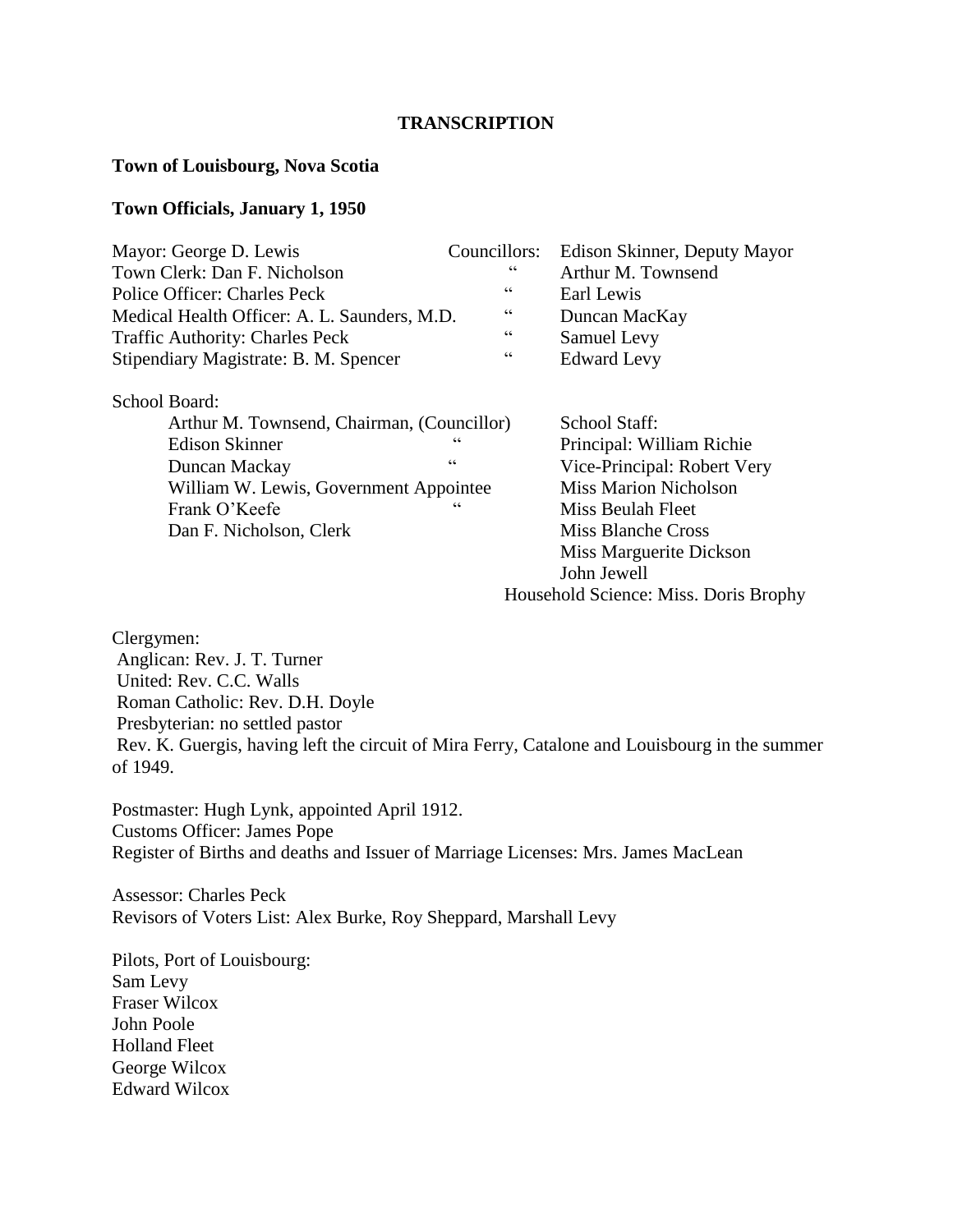Pilot Commissars: George D. Lewis (Chairman) Bert Wilcox (Secretary) John Power

## **JANUARY 1950**

#### **Sunday 1**

Louisbourg, N.S. Mostly clear with light winds, mostly northwest. An ideal winter day. Ground covered by about 2 inches of snow. Min temperature 12, max temperature 28.

### Church Services

At 11 A.M. and 7 P.M., attended services in the First United Church where Rev. C.C. Walls was the preacher. A congregation of about 65 in the morning and about 100 in the evening. Choir attendance: A.M. 15; P.M.17.

## **JANUARY 1950**

### **Monday 2**

Louisbourg, N.S. Clear and moderately cold with light variable winds. Mostly westerly. An ideal winter day. Min temperature 17, max temperature 31.

### Statutory Holidays

As the first of the year came on Sunday, the annual New Year Celebrations were mostly held today. All places of business were closed including the Post Office and Customs Office.

As our guests for dinner we had Betty MacMullin, James Playmate and Jack Johnson, a local character who has had Christmas and New Years dinner with us for many years. As the years go by our dinner guests are becoming fewer and fewer.

### Week of Prayer Service

At 7:30 P.M. in company with Emeline, attended the first of the series of "Week of Prayer" services which began this evening and continuing until next Friday evening. The service tonight was held in the Presbyterian Church. Rev. C.C. Walls of the United Church did the service while Rev. J. T. Turner of the Anglican Church was the speaker.

### **JANUARY 1950**

### **Tuesday 3**

Louisbourg, N.S. Cloudy and mild with light southwest wind. Light showers in the evening. Min temperature 21, max temperature, 39.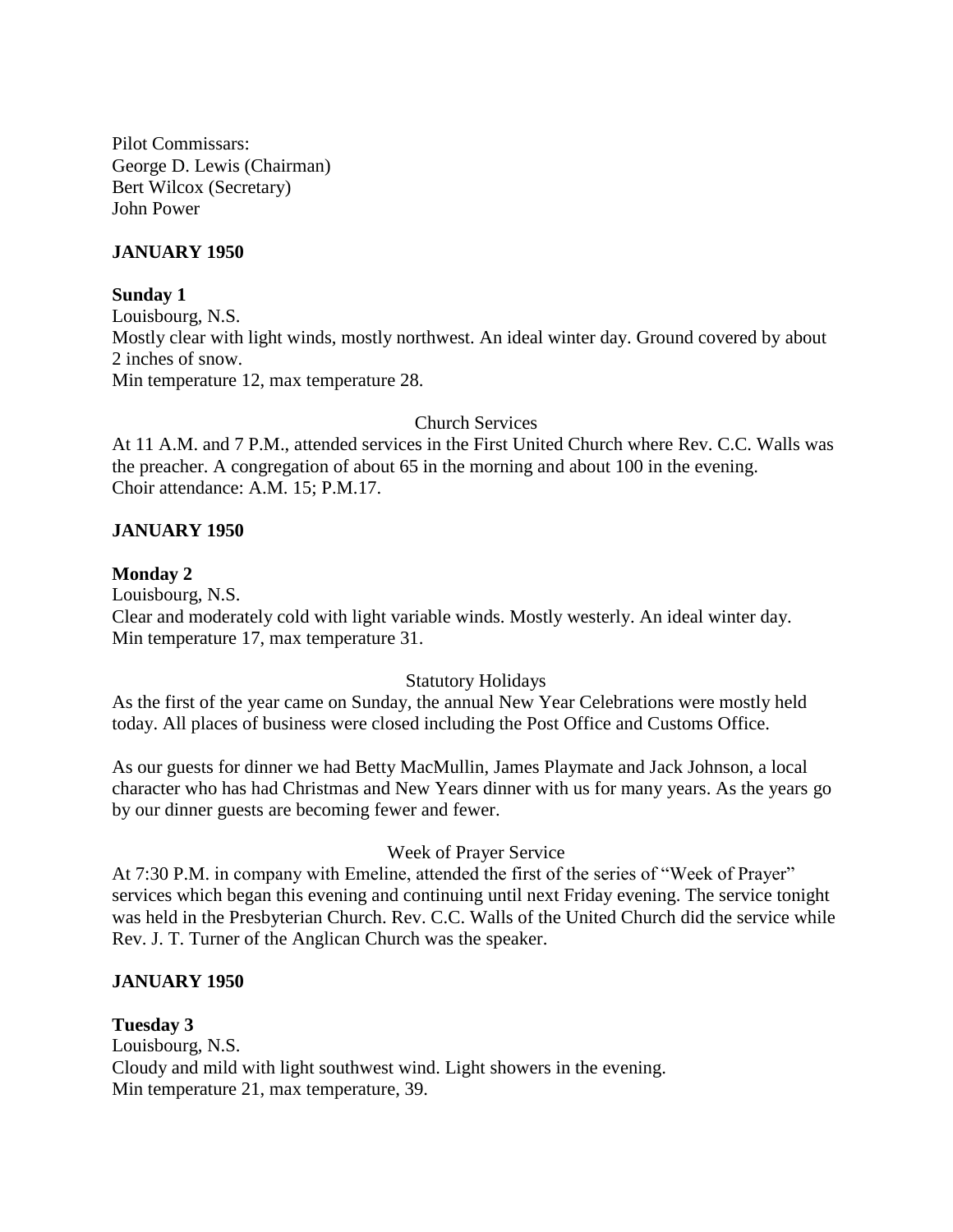# Week of Prayer

At 7:30 in company with Emeline and Jane, attended the second in the series of "Week of Prayer" services. The service this evening was held in St. Bartholomew Anglican Church. The service was led by Rev. J. T. Turner, pastor of St. Bartholomew, while Rev. C. C. Walls of the First United Church was the speaker.

## **JANUARY 1950**

## **Wednesday 3**

Louisbourg, N.S. Cloudy and mild with light southwest wind. Light rain continuing all day. Foggy. Rainfall about  $\frac{1}{2}$  inch.

Min temperature 38. Max temperature 45.

#### No Snow

Owing to the mild weather, the light amount of snow that has been covering the ground for the past few days has entirely disappeared.

### Week of Prayer Services

At 7:30 P.M. in company with Emeline, attended the third in the series of "Week of Prayer" services. The service this evening was held in the First United Church. The service was in charge of Rev. C.C. Walls, who was assisted by Rev. J. T. Turner of St. Bartholomews Anglican Church of this town and Rev. Hugh Jack of Brooklyn Street Presbyterian Church, Sydney. Mr. Jack was the speaker. About 120 persons present. Choir attendance: 16.

### Choir Practice

At 8:30 P.M., attended and conducted choir practice in the First United Church.

# Death of Lorne Michael MacLeod

The death of Lorne Michael MacLeod, 10 week old son of Mr. and Mrs. Donald John MacLeod, occurred today at the home of his parents, Main Street.

### **JANUARY 1950**

### **Thursday 4**

Louisbourg, N.S.

Clear and very mild with light to moderate westerly winds which in the late afternoon shifted to northerly and increased to fresh. A lowering temperature in the evening would seem to indicate the extremely mild weather of the first few days is coming to an end. Min temperature 23, max temperature 52.

### Week of Prayer Service

The third in the series of "Week of Prayer" services was held in the Presbyterian Church at 7:30 P.M. The service was held by Rev. C. C. Wells, assisted by Rev. J. T. Turner, who was the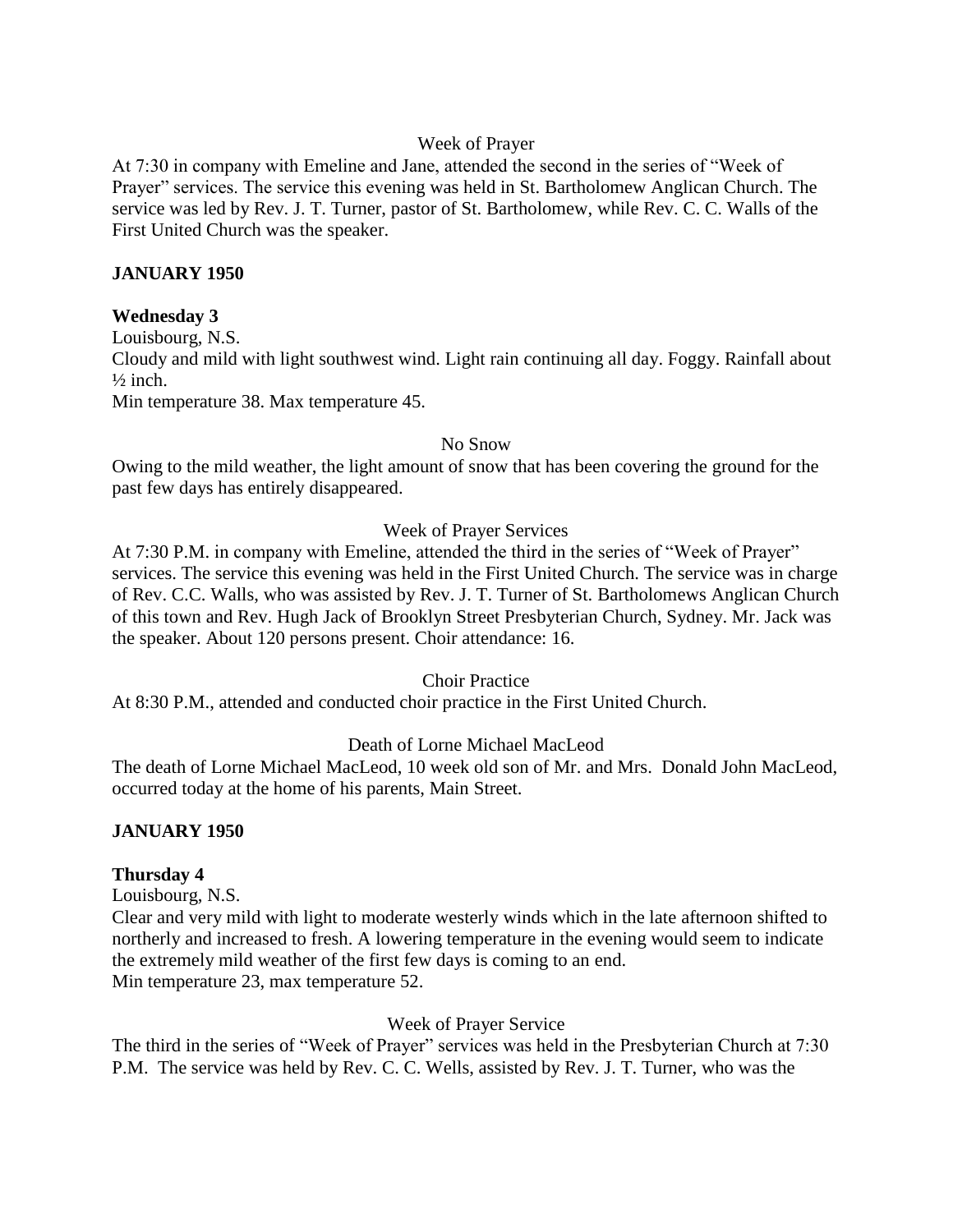speaker. Service well attended. Emeline, Evelyn and Jane attended the service but I was not present; was keeping shop.

# Working in Garden

For an hour in the late afternoon I was at work spading and manuring a portion of my backyard garden preparatory to spring planting. Ground in good condition, no frost in the ground. Angle worms plentiful and near the surface of the ground.

### C. G. S. Lady Laurier

Canadian Government Steamer, "Lady Laurier" on Lighthouse service arrived in the evening.

## Change in Bus Service

Beginning today, the Highland Lines Bus Service between Louisbourg, has dropped one of its daily trips between the two points. Until further notice there will be no bus arriving at 9:30 and departing at 10:30 P.M. The service as it stands now: Leaving Louisbourg at 6:30, 10:30 A.M., 2:30, 6:30 P.M. Leaving Sydney for Louisbourg at 8:30 A.M. and 12:30, 4:30, 11:00 P.M.

## **JANUARY 1950**

### **Friday 6**

Louisbourg, N.S.

Cloudy and moderately cold with light winds, northwest in the morning, southwest in the afternoon and shifting back to northeast in the evening. Snow began to fall at about 9:30 P.M. Min temperature 20, max temperature 28.

### Week of Prayer Service

At 7:30 P.M. in company with Emeline and Jane, attended the fifth and last of the services of "Week of Prayer" services. The service this evening was held in St. Bartholomous Anglican Church and was led by the Rector, Rev. J. T. Turner with Rev. C.C. Walls, pastor of the First United Church as the preacher. Church filled to about two thirds capacity.

### Bridal Shower

At about 9 P.M., Emeline with a number of others attended a Bridal Shower for Mrs. Garfield Cann at her home at Havenside. Mr. and Mrs. Garfield Cann were recently married. Mrs. Cann before her marriage was Miss MacLeod of Fourchu.

### C. B. S. Lady Laurie

Canadian Government Steamer, "Lady Laurie" which spent last night in port, sailed in the morning and returned in the evening.

### **JANUARY 1950**

### **Saturday 7**

Louisbourg, N.S.

The snow storm of last night which covered all out-of-doors with a thick mantle of snow continued all day as a light drizzle. In the evening the falling snow increased in volume and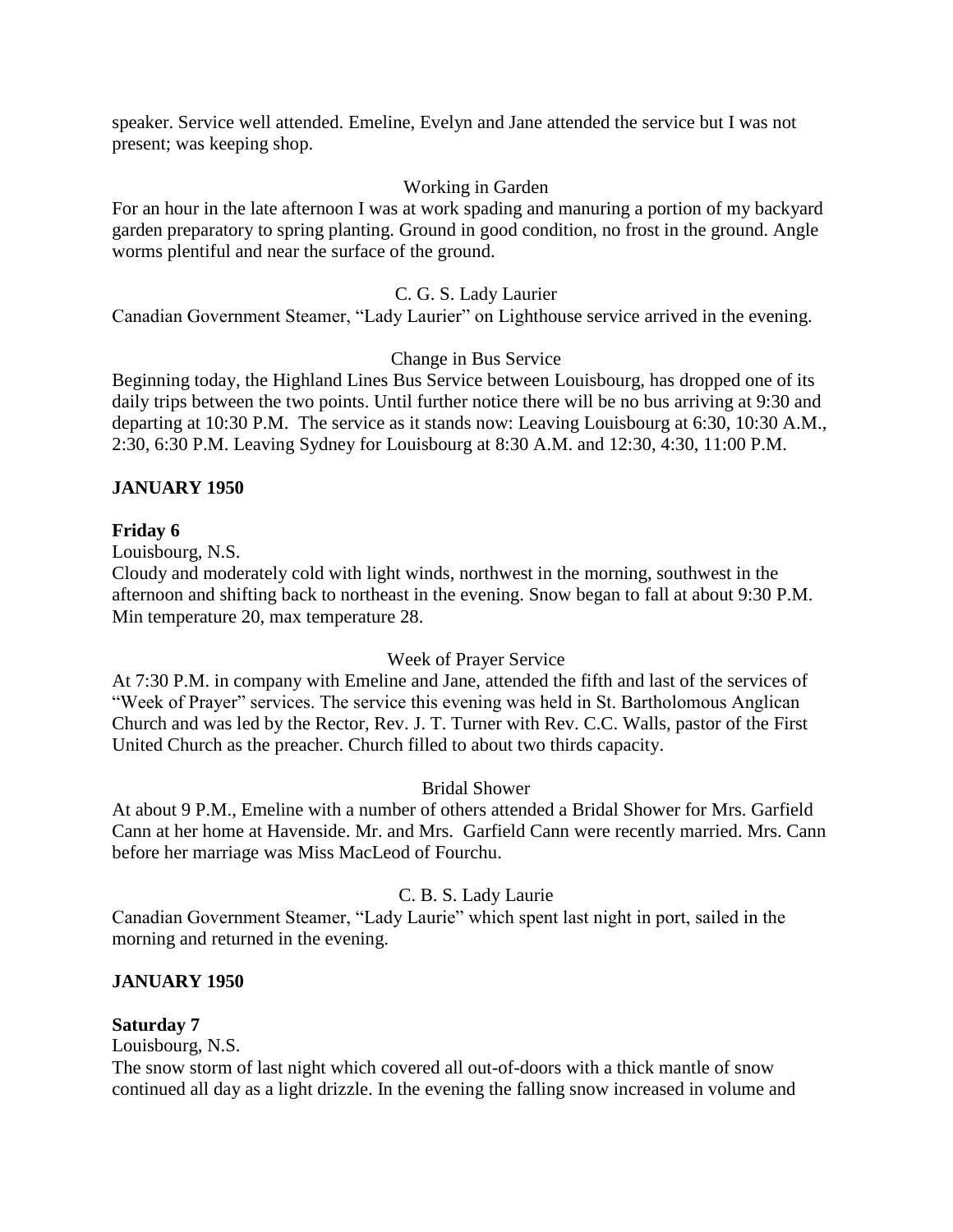continued during the night. Light to moderate east winds shifting to northwest in the evening and increasing to fresh.

Min temperature 21, max temperature 28.

# Committed to Supreme Court

At the hearing, which began yesterday forenoon and ended shortly before noon today, Ex-Mayor Donald John MacLean was committed to the Supreme Court by Provincial Magistrate Verne Read on a charge of murdering Joseph MacKinnon, Registar of Voters for the City of Sydney, on the night of December 18, 1949. 34 witnesses gave evidence during the hearing, which was held in the Supreme Court Chamber. Defense Council in the MacLean case is Ross MacKinnon, Barrister of Sydney. The Prosecuting Attorney is Donald Finlayson, Crown Prosecutor.

# **JANUARY 1950**

# **Sunday 8**

Louisbourg, N.S.

Cold and partly clear with occasional snow squalls, moderate to fresh northerly winds. Snowfall which began at about 9:30 P.M. on Thursday and ended in the early hours of this morning. At least 10 inches.

Min temperature 6, max temperature 24.

# Church Services

At 11 A.M. and 7 P.M., in company with Emeline, attended services in the First United Church where Rev. C. C. Walls was the preacher. The communion of the Lords Supper was dispensed at the morning. A comparatively small attendance at both services. About 65 present at the morning service and about 55 in the evening. Choir attendance: A.M. 12, P.M. 17.

# Snow Plough Arrives

The highway snow plough arrived in the afternoon and ploughed Main Street from end to end. The snow owing to its light and feathery nature did not appear to seriously interfere with bus and other motor traffic.

# **JANUARY 1950**

# **Monday 9**

Louisbourg, N.S. Cold and mostly clear with light northwest wind. A typical winter day. Min temperature 1 below zero. Max temperature 14.

# **JANUARY 1950**

### **Tuesday 10**

Louisbourg, N.S.

Clear and moderately cold with light to moderate north west and north winds. An ideal winter day.

Min temperature (A.M.) 4, max temperature 20.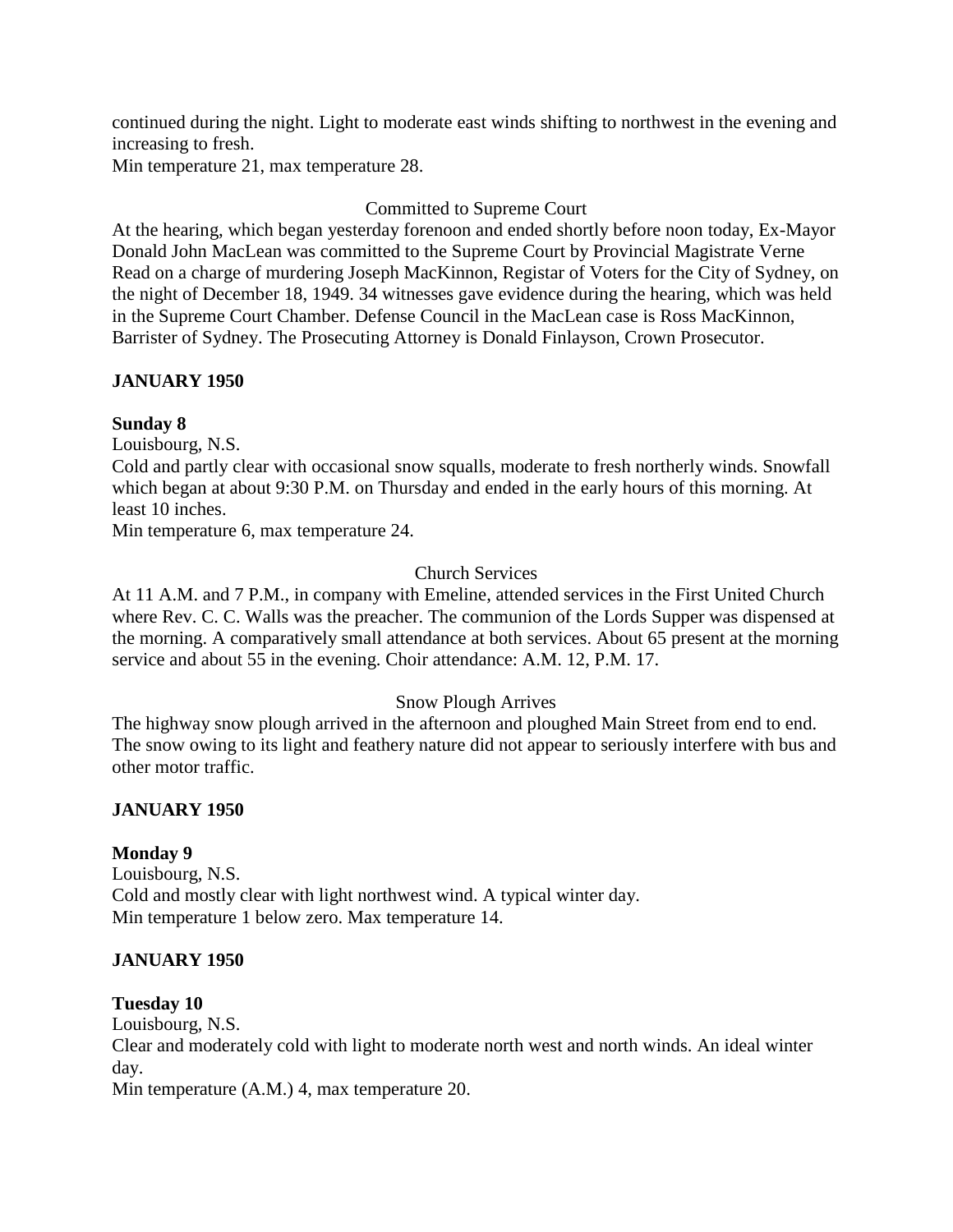# **JANUARY 1950**

#### **Wednesday 11**

Louisbourg, N.S.

Snow Storm

Snow began to fall in the early morning hours and was followed at about 10 A.M. by a light drizzle of rain and mist. Snowfall about 5 inches. Cleared in the early afternoon, wind shifting from fresh southerly to moderate westerly.

Min temperature 14, max temperature 37.

### Death of Infant Child

Three month old daughter of Mr. and Mrs. Gordon Parson died today, name Bonnie Joy.

### Fireman's Annual Meeting and Supper

At 6 P.M. attended the Annual meeting and supper of the Louisbourg Volunteer Fire Brigade. The meeting and supper were held at the home of Fire Chief Harvey Lewis, with the following persons present:

Harvey Lewis, (Fire Chief) Fred Burke, (Deputy Chief) Harold Wilson, (Secretary-Treasurer) Harold Rudderham (Chief of Coal Company's Brigade) William Hilchey (School Principal and Chief of High School Brigade) Ronald MacVicar (Captains) Duncan MacKay, Charles Peck, (Chief of Police) Alex Smith, Dan Joseph, Thomas Verne MacIntyre, Donald MacIntyre, Dan F. Nicholson (Town Clerk) and M.S. Huntington.

On motion of the meeting all the Brigade Officers as stated above were re-elected. After a toast to the King and speeches by several of those present, meeting adjourned, all agreed that the meeting and supper was a decided success.

### **JANUARY 1950**

### **Thursday 12**

Louisbourg, N.S.

Light drizzle of snow in the early morning, mostly clear with fresh to strong northerly winds. Min temperature 15, max temperature 25.

### Visited Mr. Hiltz

This afternoon I visited my old friend, Ex-Mayor Guy B. Hiltz, who within the last two weeks has been stricken with blindness**.** He has visited an eye specialist at Sydney who did not appear to be able to do anything for him as far as restoring his sight is concerned. He has now made arrangements to go to Montreal for the purpose of consulting a specialist in diseases of the eye in the city.

### Purchases Uniacke Estate

According to a news item in the Jan. 11 edition of the Halifax Chronicle Herald, the Provincial Government has purchased the Uniacke Estate at Mount Uniacke for a historic site. This property was originally owned by Richard John Uniacke, who was Attorney-General for Nova Scotia from 1797-1830. The house on the property is said to be 137 years old and has in it many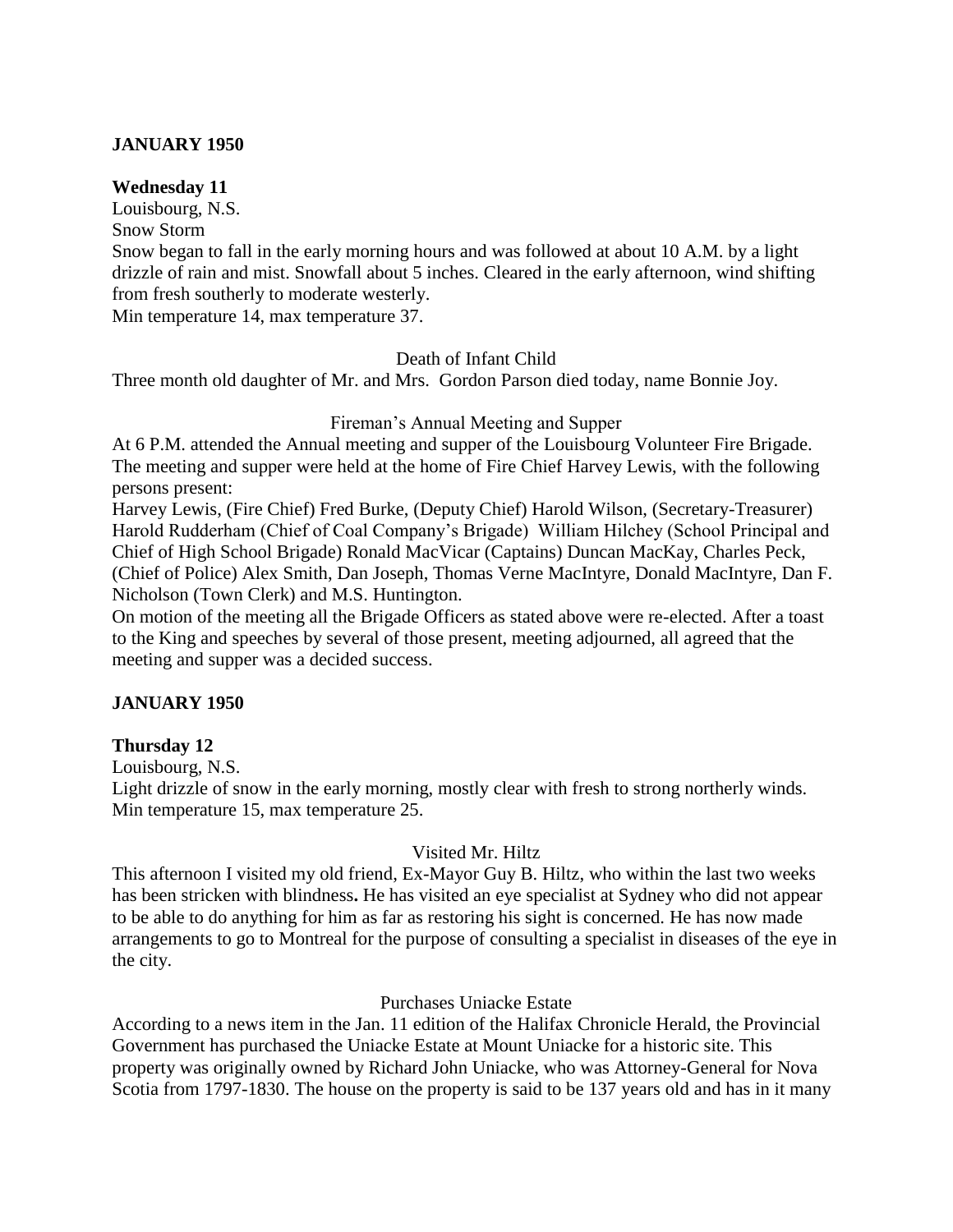objects of interest in the line of antique furniture. The price paid for the estate which is said to contain 2,500 acres of land, was \$50.000, according to the news item. This estate is situated at Mount Uniacke, Halifax County between Halifax and Windsor.

# **JANUARY 1950**

## **Friday 13**

Louisbourg, N.S. Clear with light winds. A very lovely winter day. Min temperature 10, max temperature 28.

### By Bus to Sydney and Return

Emeline and I went to on the Highland Lines Bus leaving here at 10:30 A.M. Had lunch at Isle Royale hotel. After filling an appointment at 1:30 P.M. with Dr. W. MacIsaac, Eye specialist, when Emeline had an eye examination we made a few business calls, did a little shopping before leaving for home by bus at 4:30 P.M. Dr. MacIsaac after the examination informed Emeline that she had an eye infection. He gave her a prescription and instructions for treating her eyes.

### British Submarine Sunk

British Submarine, "Truculent" commanded by Lieut. C.P. Bowers, was sunk last night when in collision with the 643 ton Swedish tanker, "DIVINA", Capt. Carl Hornesbeg in the Thames Estuary, England. The Submarine which built in the 1942, had on board 6 officers, 52 seamen, and 18 workman from the Naval dockyard, a total of 76. Of these the "Divina" picked up 8 survivors and 2 dead bodies. Five other survivors were rescued by the 8286 ton, Dutch Steamer, "ALMDICK". The sub, which is 276 feet in length is said to be lying in 54 feet of water with 58 men on board, according to latest reports. Rescue operations are now in full swing, with all sorts of naval craft at and rushing to the scene.

### **JANUARY 1950**

### **Saturday 14**

Louisbourg, N.S.

Light rain beginning in the morning and continuing all day, at times only as a drizzle of rain and mist. Some fog in the evening. Strong southerly winds, moderating to light in the evening. Very mild in the later part of the day. Rainfall 1/4 inch. Streets slushy and icy in spots. Min temperature 16, max temperature 40.

### Meeting of Official Board

At 8 P.M. attended a meeting of the Official board of the First United Church held in the Church with Rev. C. C. Walls presiding. Those present were:

Rev. C. C. Walls (Chairman) Arthur M. Townsend (Secretary) William Stewart, Alex MacKinnon, Charles Bagnall, Mrs. Charles Bagnall, Mrs. D. J. MacIntyre, Edison Skinner, Edward Levy, John H. Skinner, A.W. Stacey and M. S. Huntington. At this meeting, reports from the various church organizations were presented. The date of the annual congregation meeting was set for Friday, January 20, 1950.

### **JANUARY 1950**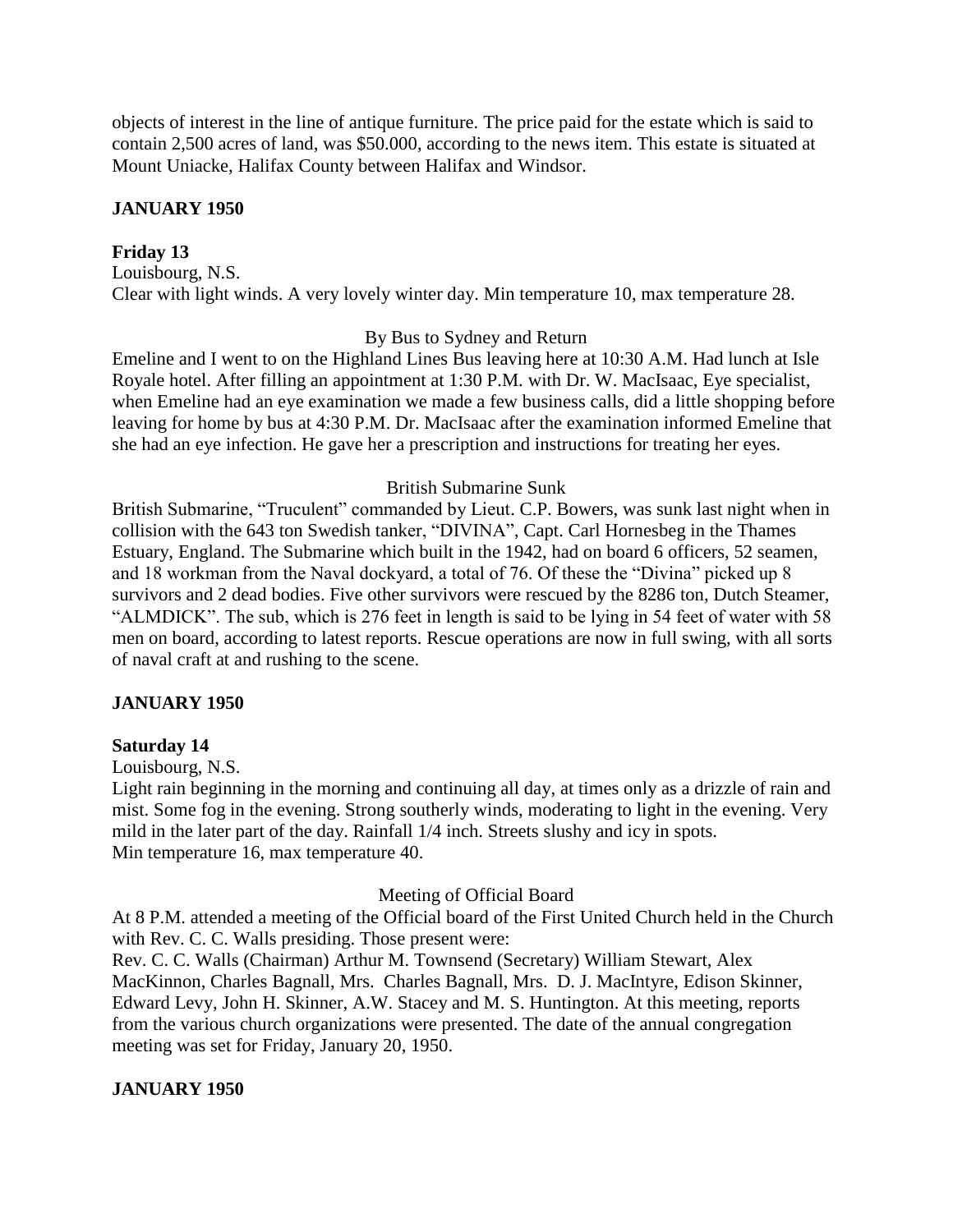## **Sunday 15**

Louisbourg, N.S. Remarkably clear with gale of northwest wind. Wind moderated to light in the evening and to calm in the early part of the night. Min temperature 14. Max temperature 34.

## Church Services

At 11 A.M. and 7 P.M. attended services in the First United Church when Rev. C. C. Walls was the preacher. About 55 present at the morning service and about 100 in the evening. Emeline was not out to church today owing to an eye infection. Choir attendance: A.M. 14, P.M. 17.

## Bare Ground

Patches of bare ground in the fields and clearings as a result of yesterday's thaw. Streets and highways very icy and slippery.

## **JANUARY 1950**

## **Monday 16**

Louisbourg, N.S.

Cloudy and moderate southerly winds. Snow began to fall at 2 P.M. which was followed by light rain and drizzle. Strong southerly winds during the afternoon moderating to light in the evening. Snowfall about 1 inch.

Min temperature 12, max temperature 38.

# **JANUARY 1950**

### **Tuesday 17**

Louisbourg, N.S.

Partly clear with northwest gale which began in the early morning and continued all day and late into the night. Thick snow squalls in the evening. Snowfall about 1 inch. Comparatively mild in the morning becoming cold at night.

Min temperature 9, max temperature 38.

### **JANUARY 1950**

### **Wednesday 18**

Louisbourg, N.S.

Clear in the morning but becoming cloudy early in the day. Snow began to fall at 1 P.M. and was followed by rain at about 6 P.M. which lasted for about one hour. Strong southerly winds which sprung up before noon continued throughout the day. Snowfall about 2 inches which was melted by the rain and high temperatures.

Min temperature 6. Max temperature 40.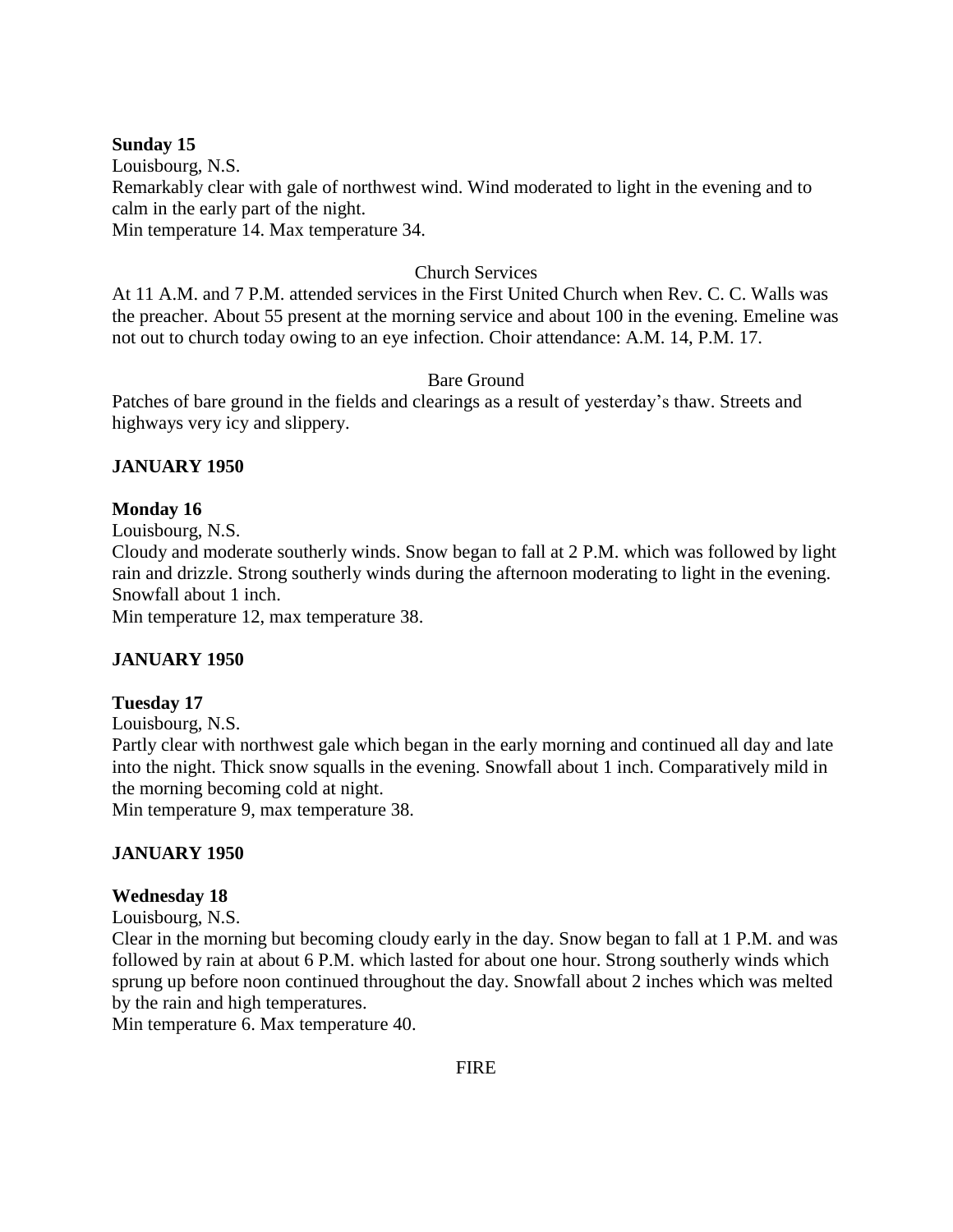At about 10:30 A.M. with other members of the Fire Brigade, I responded to the fire alarm for a fire at the home of Mr. and Mrs. Malcolm Boyd on Havenside Street. The fire is likely to have caught from an overheated stove pipe. It burned a little of the woodwork near where the pipe entered the chimney. The fire was quickly extinguished and the damage was slight, probably about fifty dollars.

## LA GRANDE HERMINE ARRIVES

Steamer, "La Grande Hermine", Captain Gilroy arrived at about 11 A.M. and docked on the east side of the Freight Wharf. This boat has been in the coal trade with that Dominion Coal Company, for the past several years. I understand she is to lay up for a while at this port.

## Canal Blocked

68 ton motor vessel, "Corrine" owned by E. Nicholas of Canso and in command of Capt. George Miesner, sank in St. Peter's canal, yesterday, while enroute from North Sydney to Canso with a cargo of 125 tons of coal. The Corrine struck ice that made a hole in her bottom. She lies in 18 feet of water and shuts off all canal traffic.

(See Sydney Post Record of January 18, 1950.)

## **JANUARY 1950**

### **Thursday 19**

Louisbourg, N.S.

Mostly clear, with strong northwest winds with gusts of gale force. Comparatively mild in the morning but becoming cold as the day advanced. Min temperature 6, Max temperature 39.

### **JANUARY 1950**

### **Friday 20**

Louisbourg, N.S. Cold and mostly clear with moderate westerly winds. Min temperature 1 below. Max temperature about 15.

### Congregational Meeting

At 7:30 P.M. attended the regular annual meeting of the First United Church congregation. This meeting was held in Calvin Hall with Rev. C. C. Walls in the chair, while I was chosen as secretary. Annual reports from all of the various church organizations were read and adopted. Salary of the Minister: Rev. C. C. Walls was raised from \$2000 to \$2100.00. Among officers reelected were: William Stewart, Treasurer, M.S. Huntington, Assistant-Treasurer, William Hilchey, Secretary. Auditors: Harold Wilson and J. Oscar Harris.

# **JANUARY 1950**

### **Saturday 21**

Louisbourg, N.S. Cold and mostly clear with light to moderate northwest wind.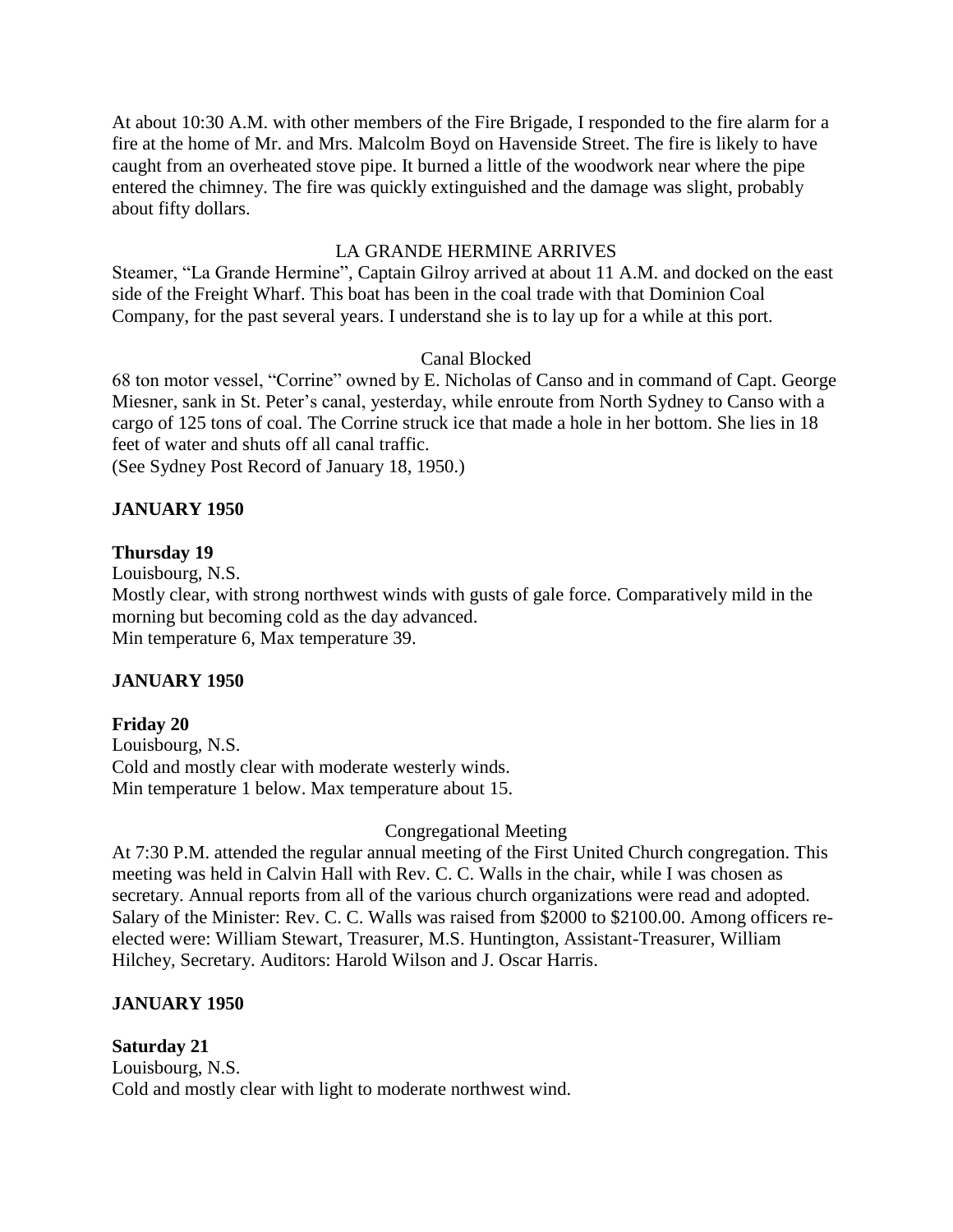Min temperature: A.M. 2 below, P.M. 3 below. Max temperature 9.

### Ice in Harbor

Ice has formed in the eastern end of the harbor as far west as Slattery's Head and Townsend's Point. This ice interferes with the local fishing boats in reaching the fishing grounds. I understand an effort is being made to have the Canadian Government Ice-Breaker, "Saurel" to come here for the purpose of breaking the harbor ice and allow the fishermen to continue operations.

### **JANUARY 1950**

#### **Sunday 22**

Louisbourg, N.S.

Clear and cold in the morning but becoming during the forenoon and milder in the day, advanced snow began to fall at about 7 P.M. Light westerly winds southwest in the late afternoon and evening. Snowfall 1 inch.

Min temperature; 3 below zero. Max temperature 28.

## Church Services

At 11 A.M. and 7 P.M., attended services in the First United Church, where Rev. C. C. Walls was the preacher. About 55 present at the morning service and about 80 in the evening. Choir attendance: A.M. 12; P.M. 16.

#### C. G. S. Saurel

Canadian Government Steamer, "Saurel" (Icebreaker) arrived in the morning and docked on the west side of the Freight Wharf. The Saurel came here for the purpose of breaking the ice which has formed in the eastern end of the harbor. This afternoon while engaged in ice breaking, she grounded in the eastern end of the harbor, where she remained for several hours. She released herself, without damage and came to the dock in the evening.

#### Death of Sir Joseph Chisholm

The death of Sir Joseph Andrew Chisholm, Chief Justice of Nova Scotia occurred today at the Halifax Infirmary after a long illness. He was 87 years of age. Sir Joseph was born in St. Andrews, Antigonish County, educated at St. Francis Xavier University and Dalhousie Law School. He was admitted to the Bar in 1886 and practiced law in the Town of Antigonish for three years before going to Halifax where he joined the firm of R. L. Borden, K.C. He was appointed a Justice of the Supreme Court in 1916 and became Chief Justice in 1931, a position which he held until the time of his death.

(From Press Reports)

### **JANUARY 1950**

**Monday 23** Louisbourg, N.S.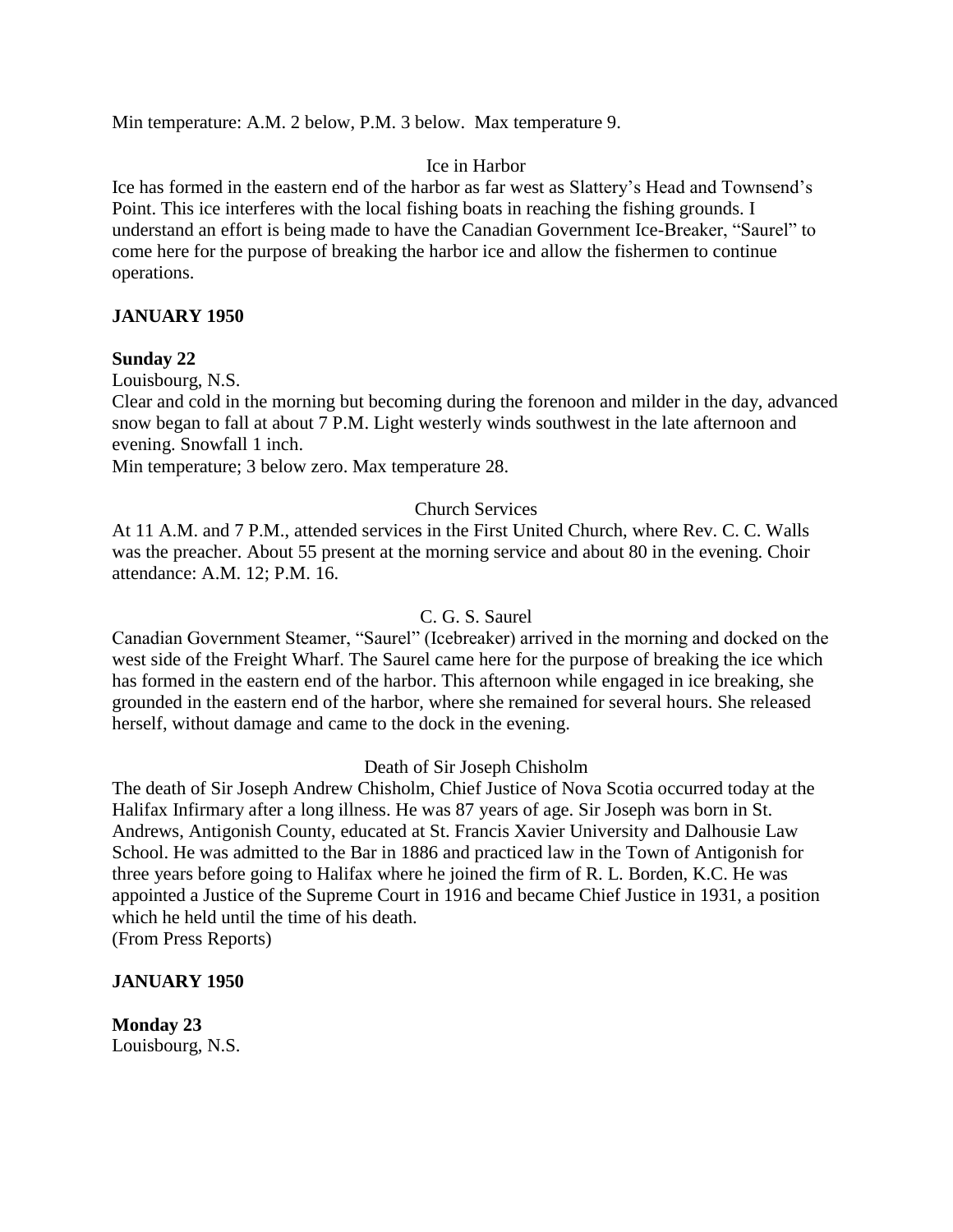Cloudy with a few sunny intervals in the early afternoon. Light drizzle of snow beginning at about 8 P.M. Light westerly winds shifting to northeast in the evening and increasing to fresh. Streets wet as a result of melting snow. Snowfall during the night about 1 inch. Min temperature 21. Max temperature 39.

### S. S. ST. MALO

Steamer, "St. Malo" Capt. Ben Pope, arrived at about 1 P.M. for a cargo of coal. First steamer to arrive for cargo this season. She began to load in the afternoon.

## Siren Whistle

The Siren whistle recently erected by the Dominion Coal Company was used today for the first time for a test shortly before noon and for to call out the shippers and trimmers for to load the St. Malo.

### C. G. S. Saurel

Canadian Government Steamer, "Saurel" sailed this morning.

## **JANUARY 1950**

### **Tuesday 24**

Louisbourg, N.S.

Cloudy with a few sunny intervals. A light drizzle of snow at times. Light to moderate northeast wind. Moderately cold.

Min temperature 9. Max temperature 25.

## C. G. S. Saurel

Canadian Government Steamer, "Saurel" arrived in the evening from Sydney.

### Civic Nominations

Today was nomination day in all the Towns in the Province with the exception of the Town of Glace Bay, for conducted to contest the Town elections which are to take place on February 7, next.

At Louisbourg the following persons were nominated:

For Mayor: George D. Lewis

For Councillors: Charles Bagnall, Duncan MacKay, Earl Lewis, Harold MacQueen and William Tutty, Sr.

The three retiring Councillors were: Duncan MacKay, Earl Lewis and Edison Skinner. Skinner did not offer for re-election. All the foregoing with the exception of William Tutty have served on the Council Board before.

### **JANUARY 1950**

### **Wednesday 25**

Louisbourg, N.S.

Cloudy with easterly wind in the morning which shifted to southerly during the forenoon and increasing to fresh. Storm threatening.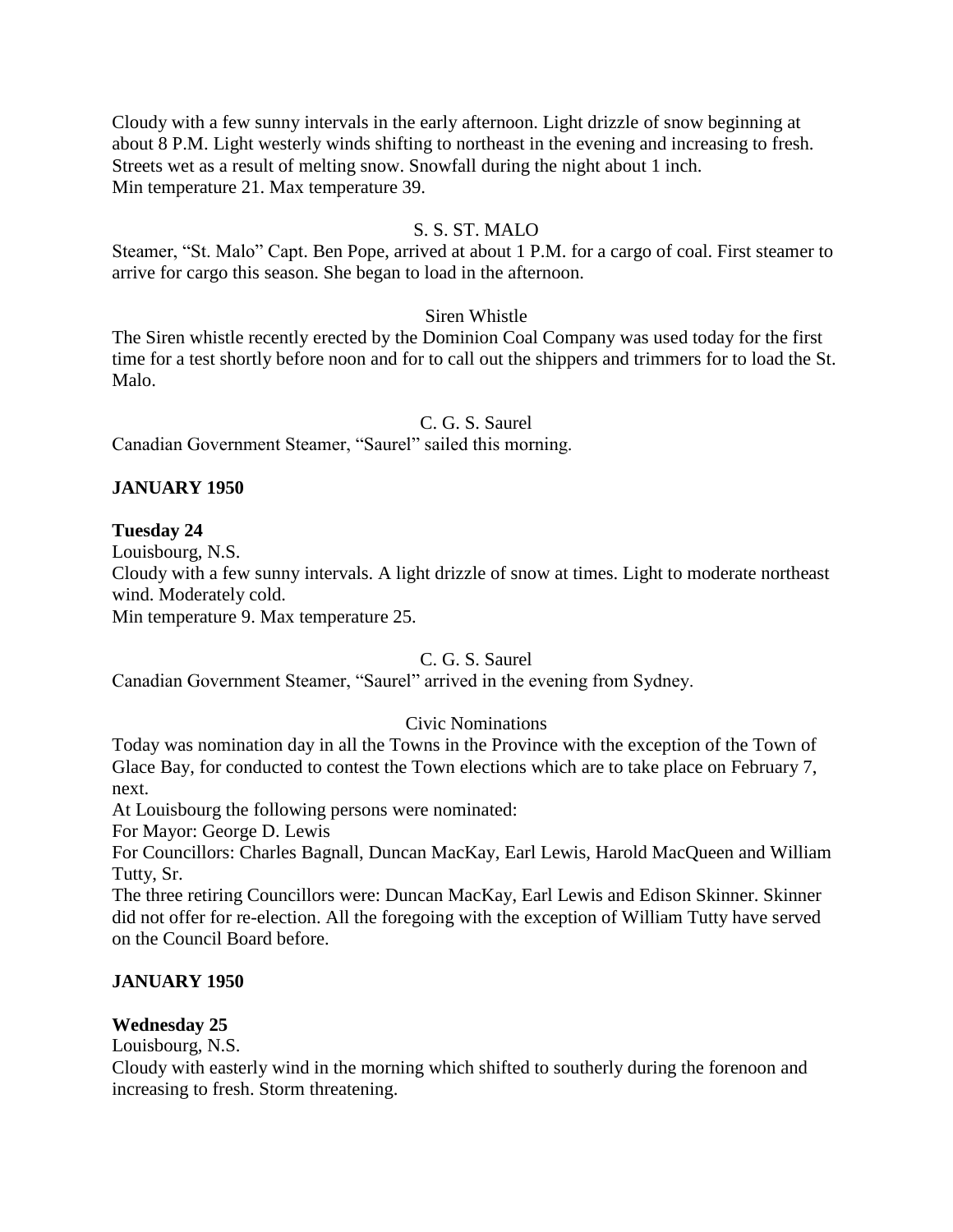Min temperature 12. Max temperature 32.

## S. S. ST. MALO

Steamer, "St. Malo", Capt. Ben Pope, sailed in the morning with a cargo of coal. First coal cargo to leave this port this season. She is enroute to Halifax.

## S. S. CRUIZER

British Empire Steel and Coal Corporation tug, "Cruizer" Capt. Coleman arrived in the afternoon from Sydney. She will likely remain here until navigation opens at Sydney in the spring.

### **JANUARY 1950**

#### **Thursday 26**

Louisbourg, N.S. Mild and mostly cloudy with light southwest wind. Weather in land clear and bright. Springlike. Min temperature 31. Max temperature 43.

### To Sydney and Return

Went to Sydney and the 10:30 A.M. trip of Highland Lines Bus service for the purpose of meeting Mr. MacKeen, a traveling salesman for the Anglo-Canadian Mercantile Co. Ltd., Montreal and William Smith & Sons, Toronto. Met Mr. MacKeen at the sample room at 11:45 A.M. Went to lunch with Mr. MacKeen at the Isle Royale hotel at 12:15 P.M. Returned to the sample room immediately after lunch and finished placing my orders at about 2:15 P.M., after which I made several other business calls before taking the bus for home at 4:30 P.M.

#### Appointed Chief Justice

It was announced at Ottawa today that Rt. Hon James Lorimer Ilsley, K.C., B.A; L.L.B; D.C.L, L.L.D, had been appointed Chief Justice of the Province of Nova Scotia. Mr. Ilsley succeeds Sir Joseph Chisholm who died on the 22<sup>nd</sup> of this month. Mr. Ilsley was appointed to the Supreme Court of Nova Scotia on the 26<sup>th</sup> of May, 1949. He is a native of Nova Scotia.

### **JANUARY 1950**

#### **Friday 27**

Louisbourg, N.S.

Cloudy with light variable winds becoming northerly in the afternoon and increasing to fresh. Min temperature 13. Max temperature 37.

### S. S. PETITE HERMINE

Steamer, "La Petite Hermine" Capt, Guy, arrived here at about 8:30 P.M. from St. John, N.B. for the purpose of loading a cargo of coal.

#### Bare Ground

Streets and highways almost free of ice and snow. Fields and clearings nearly all bare.

### **JANUARY 1950**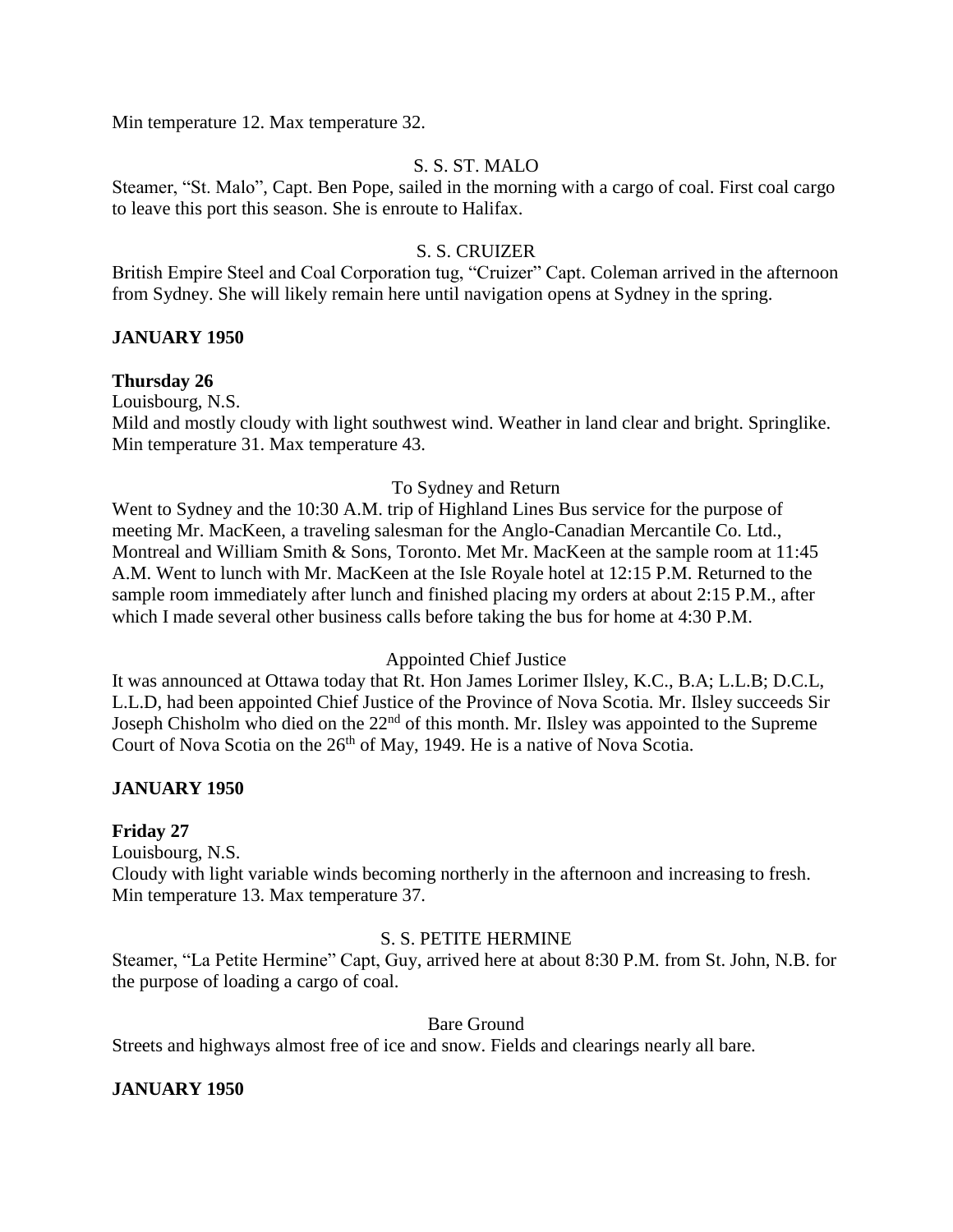### **Saturday 28**

Louisbourg, N.S. Clear and cold with moderate to fresh northwest wind. Min temperature 3. Max temperature 15.

Death of Murdoch Campbell

The death of Murdoch Campbell occurred at his home on Riverdale Street this evening after an illness of several weeks. Mr. Campbell who was about 92 years of age had lived at Louisbourg for upwards of fifty years. He is survived by his wife, two daughters and four or five sons.

# **JANUARY 1950**

## **Sunday 29**

Louisbourg, N.S.

Clear in the morning, but becoming cloudy early in the day. Light drizzle of snow in the early afternoon followed by rain at about 3 P.M., which continued during the early part of the night. Snowfall about ½ inch. Rainfall. Light northwest wind shifting to southwest increasing to strong. Min temperature 2. Max temperature 39.

## Church Services

At 11 A.M. and 7 P.M. in company with Emeline attended services in the First United Church where Rev. C. C. Walls was the preacher.

At each service the attendance was about 45. Choir attendance: A.M. 14. P.M. 13.

Sang solo at the evening service: "His Eye is on the Sparrow".

Emeline was out to church today for the first time since the  $8<sup>th</sup>$  of this month owing to an eye infection.

# S. S. LA PETITE HERMINE

Steamer, "La Petite Hermine" Capt. Guy sailed with a cargo of coal in the early morning.

# S. S. ST MALO

Steamer, "St Malo" Capt. Ben Pope arrived in the afternoon for a cargo of coal.

### **JANUARY 1950**

### **Monday 30**

Louisbourg, N.S.

Rain in the early morning. Rain ceased at about 8:30 A.M. Cloudy and mild, partly clearing in the afternoon. Strong wind in the early morning. Light to moderate during the day, shifting from southwest to northwest in the late afternoon and increasing to strong during the early part of the night. Rainfall about ½ inch.

Min temperature 13. Max temperature 46.

Fishing Vessels in Port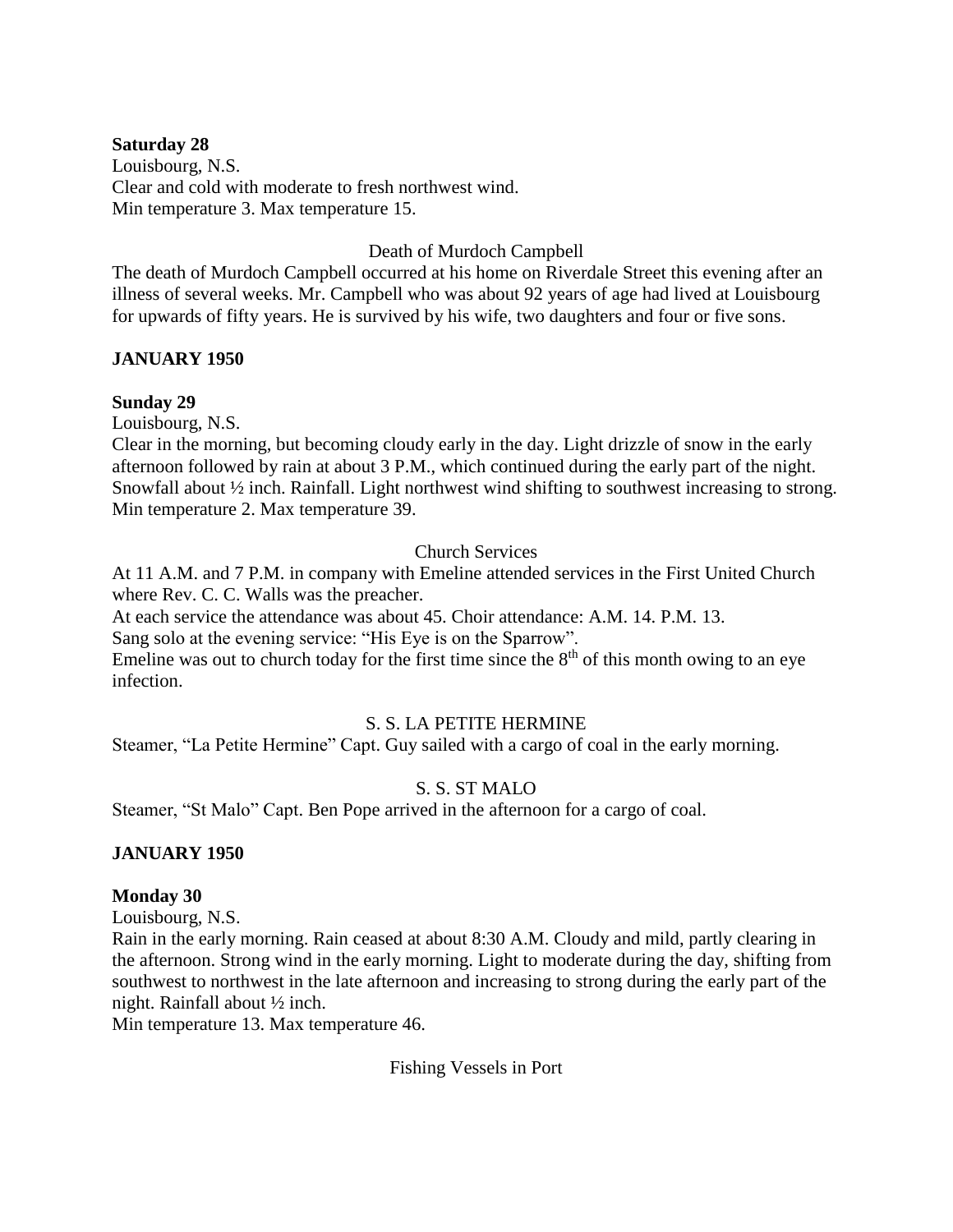Five fishing vessels in port for shelter. The fishing schooner, "Delawana" arrived today and reported the loss of a man on last Friday while at sea. He is supposed to have slipped and fell overboard.

## Death of Eugene MacNevin

Today's issue of the Sydney Post Record gave an account of Eugene MacNevin who died suddenly at his home in Glace Bay on last Saturday night. Mr. MacNevin for about 20 years held the office of Probation Officer for the Cape Breton County Juvenile court which office he held until the time of his death. He was 61 years of age and a native of Catalone. He is survived by his wife and six children: Jane, Ann, Eugene, Colin, Sharon and Nina. He served in the First World War and was a member of St. Andrews Masonic Lodge.

# Death of S. H. Stevenson

The death of S. H. Stevenson of Sydney occurred on last Saturday evening at his home, 90 Charlotte Street. For many years he was Insurance Adjustor for the district of Cape Breton. He was also an expert Rifleman and Curler. He was in his 80<sup>th</sup> year.

# **JANUARY 1950**

### **Tuesday 31**

Louisbourg, N.S.

Partly clear in the morning but becoming cloudy early in the day. Moderate northerly winds shifting to easterly in the afternoon. Light drizzle of snow began to fall at about 6 P.M. and continued during the night. Min temperature 8. Max temperature 16.

## Vessels in Port

8 Fishing Vessels in port for shelter in order to avoid being caught in a severe storm which has been forecast for today and tonight.

### Snowfall

Snowfall for the month, 21 inches.

### **FEBRUARY 1950**

### **Wednesday 1**

Louisbourg, N.S.

Cloudy with sunny intervals, mild with light northwest wind, becoming cold in the late afternoon and evening. Min temperature P.M. [blank] Max temperature [blank]

Snow Storm

Snow that began to fall at 6 P.M. yesterday ended in the early morning. The ground that has been almost totally bare for the past week is now covered with 3 inches of light feathery snow.

Death of Joseph Troke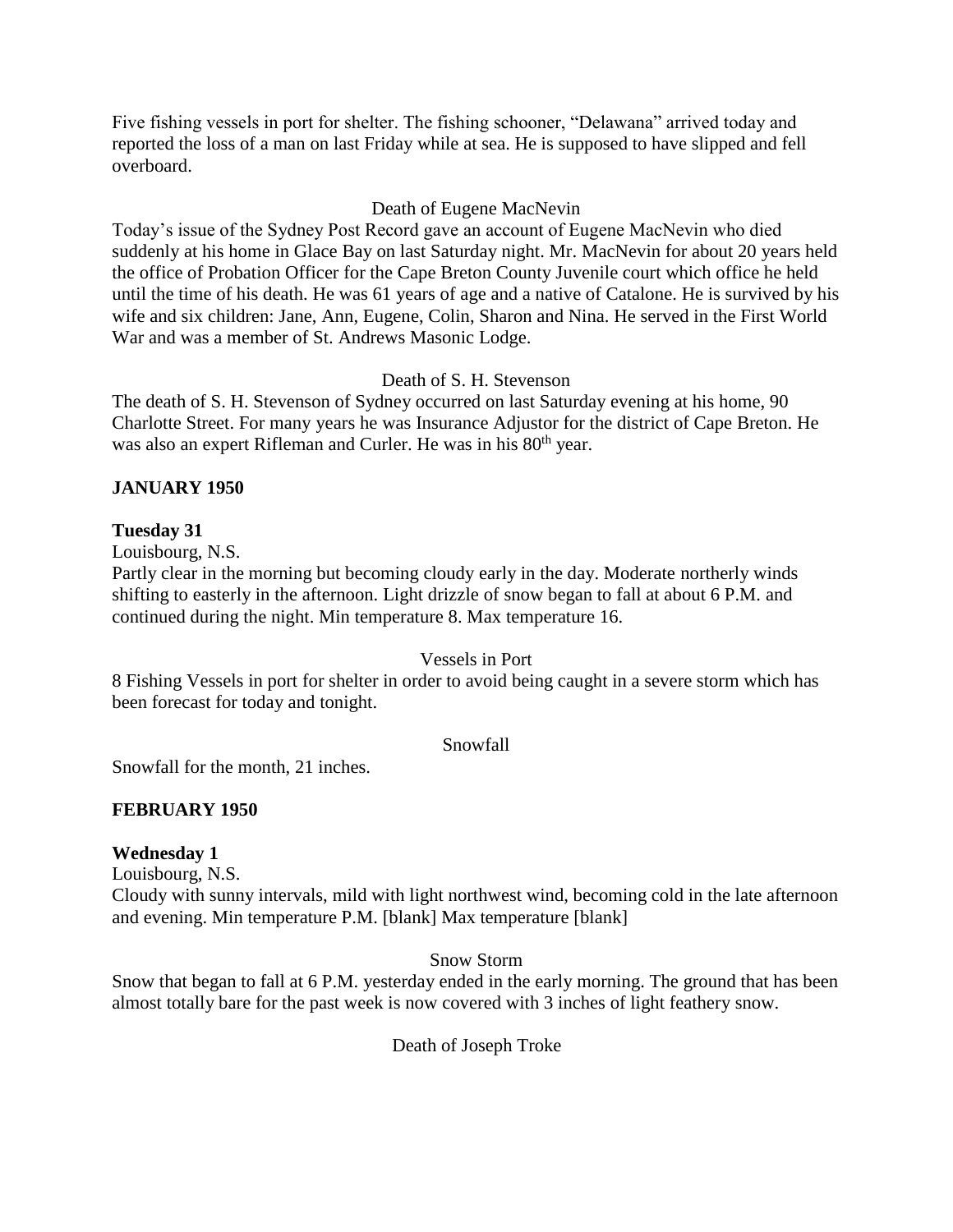The death of Joseph Troke occurred shortly before noon today at his home on Commercial Street, West. He passed away suddenly, apparently as a result of a heart attack. He was a native of Newfoundland, but has resided here for upwards of 50 years.

# No Heavy Storm, Vessels Sailed

The heavy storm that was forecast for yesterday and last night did not materialize. Fishing vessels that were in port for shelter from the threatening storm, sailed this morning, 8 in number.

# To Sydney and Return

Went to Sydney on the 2:30 P.M. trip of Highland Lines Bus Service for the purpose of giving a talk on Louisbourg to the Social Education group. At 9:30 P.M. addressed that group in the Board Room in the YMCA hall. About 50 persons present with George MacDonald as Chairman. Returned home on the bus leaving Sydney at 11 P.M.

## S. S. ST MALO

Steamer, "St Malo", Capt. Ben Pope, sailed at 7:30 P.M. with a cargo of coal.

## **FEBRUARY 1950**

## **Thursday 2**

Louisbourg, N.S. Bright and sunny with light winds. Cloudy in the late afternoon and evening.

# **FEBRUARY 1950**

### **Friday 3**

Louisbourg, N.S.

Snow began to fall in the early morning and continued until about noon, then followed by intermittent squalls. Light to moderate southeast winds, shifting to northeast and in the late afternoon to northwest and increasing to strong. Min temperature [blank] Max temperature [blank] Snowfall about 6 inches.

### Funeral

At 2 P.M. attended the funeral of the late Joseph Troke which took place from his late home on Commercial Street West to Willow Grove Cemetery. The funeral service was held at the house and was conducted by Rev. C. C. Walls of the First United Church. Mr. Walls also conducted the committal service at the grave. The pallbearers were: Mayor George D. Lewis, Dan MacPherson, Thomas Peck.

Funeral in charge of D. M. Johnston, Funeral Director.

### **FEBRUARY 1950**

### **Saturday 4**

Louisbourg, N.S. Clear and moderately cold with light to moderate northwest wind. An ideal winter day.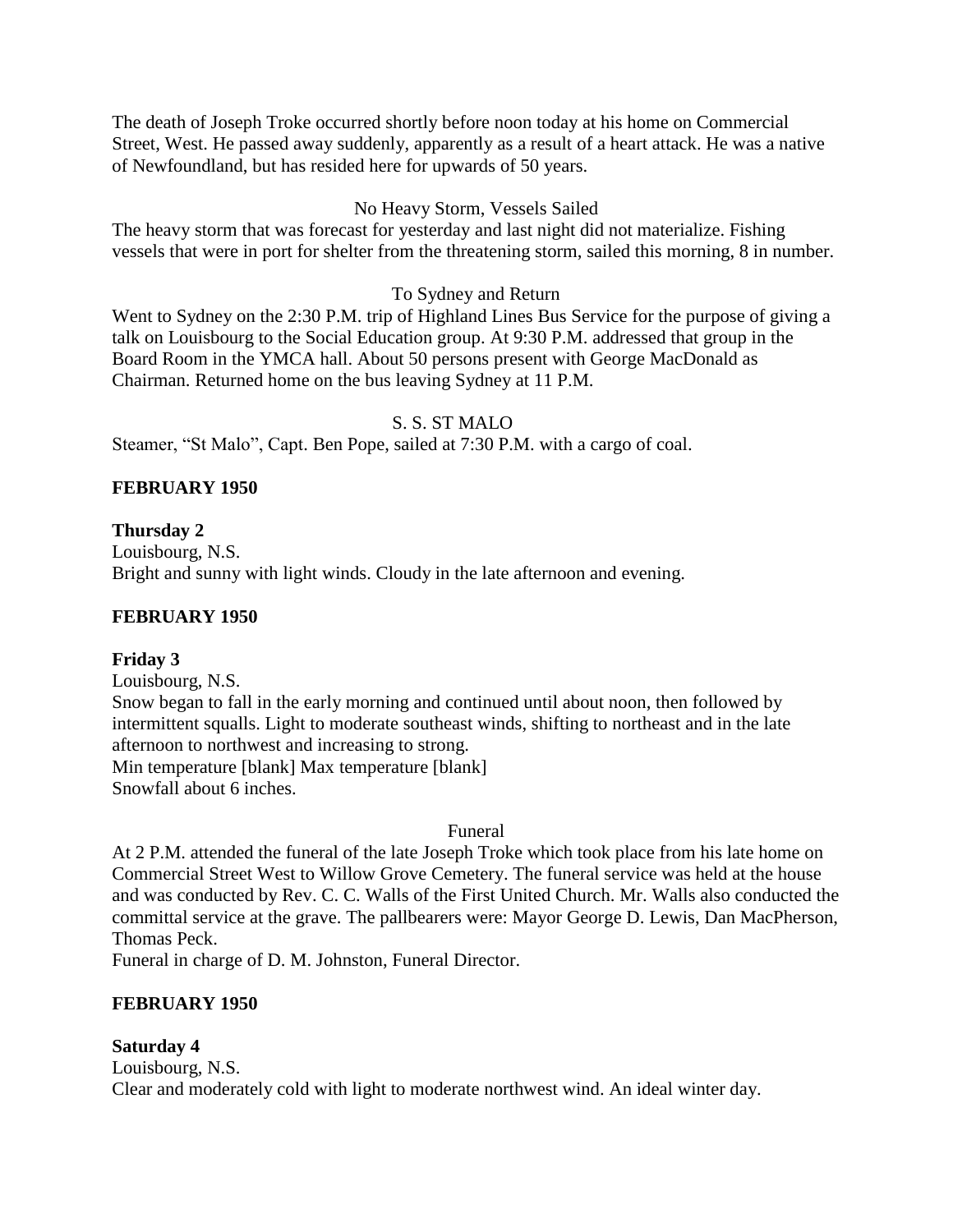Min temperature [blank] Max temperature. [blank]

# S. S. PETITE HERMINE

Steamer, "Le Petite Hermine" Capt. Guy arrived at about 4 P.M. for a cargo of coal.

## S. S. STANWAY

British Steamer, "Stanway" arrived at about 5 P.M. for a cargo of coal.

#### Advance Poll

An advance poll was held in the Town office today for the accommodation of Railway Men, Fishermen, Sailors and Commercial Travelers, who would not be home on election day, February 7, Civic elections. The office hours were as follows: 10 A.M. to 12 noon, 2 P.M. to 5 P.M., 7 P.M. to 10 P.M. Dan F. Nicholson, Town Clerk conducted the poll with Mrs. Angus MacLean, Poll Clerk.

### **FEBRUARY 1950**

### **Sunday 5**

Louisbourg, N.S. Very cold Snow squalls in the early morning, gave a snowfall of about 1 inch. Clear and cold all day with vapor rising from the waters of the harbor. Fresh northwest wind, moderating to calm in the early part of the night.

Min temperature 11 below zero. (P.M.) Max temperature 18 (A.M.)

## Church Services

At 11 A.M. and 7 P.M. in company with Emeline, attended services in the First United Church where Rev. C. C. Walls was the preacher.

About 50 persons present at each service. Choir attendance: A.M. 12; P.M. 11. At the morning an infant son of Mr. and Mrs. Malcolm MacIntyre was baptized. Name: Malcolm J. MacIntyre.

### **FEBRUARY 1950**

### **Monday 6**

Louisbourg, N.S.

Very cold

Clear and very cold with light northwest wind. Cloudy in the early part of the night. Light snow began to fall at about 8:30 P.M. and continued during the night with a rise in temperature. Min temperature 15 below zero. Max temperature 6.

### **FEBRUARY 1950**

**Tuesday 7** Louisbourg, N.S.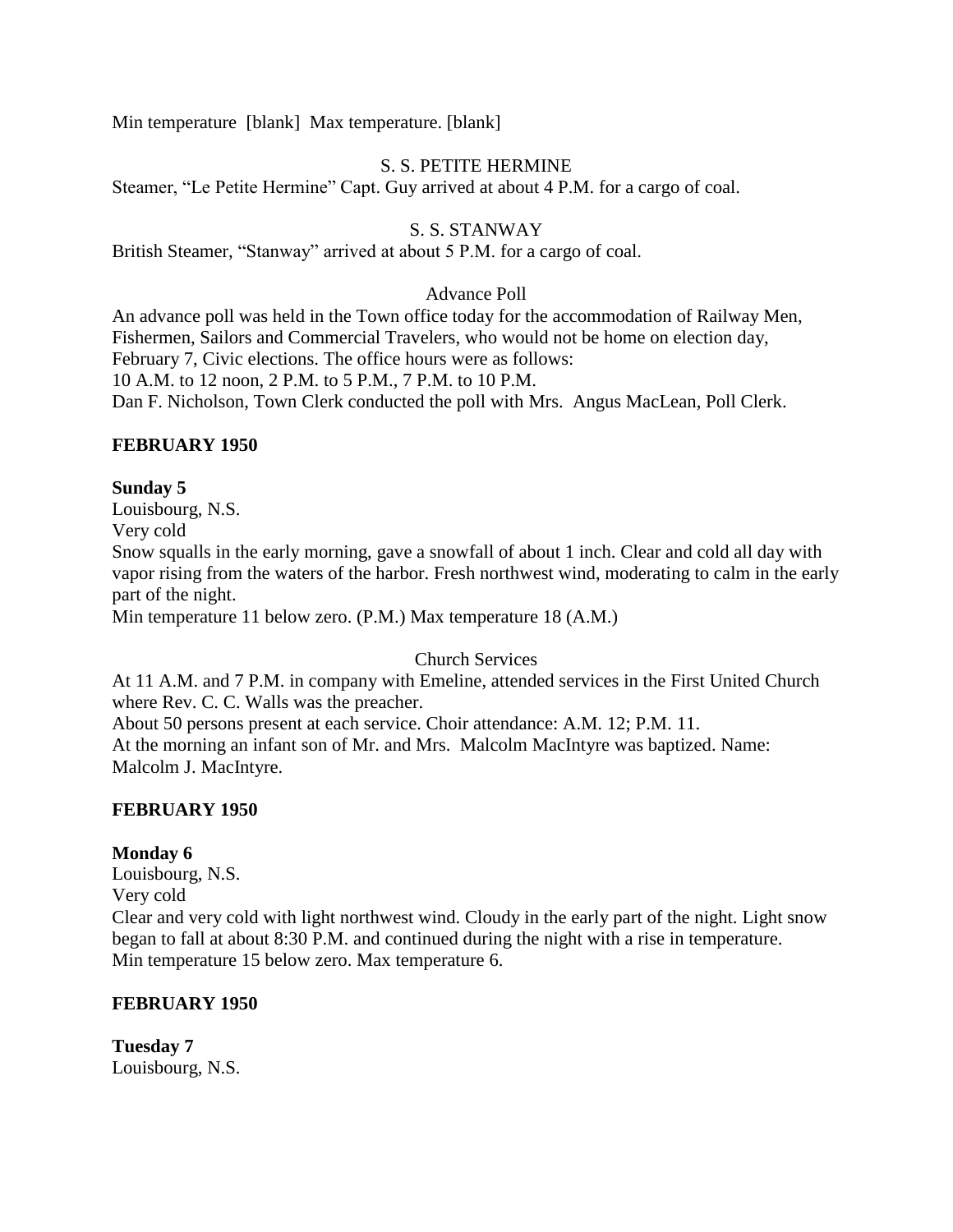Snow which began to fall at about 8:30 last night continued until nearly noon, then coming in squalls for part of the afternoon. Fresh northeast wind shifting to north-northeast and increasing to strong. Becoming very cold in the late afternoon and evening. Snowfall about 6 inches. Drifting snow all day, no life out-of-doors, very unpleasant.

Min temperature: 4 below zero, max temperature 18.

### Town Elections

Civic Elections were held today throughout the Province for choosing Mayor and Councillors for the various towns. The results in Louisbourg were as follows; For Mayor: George D. Lewis, acclamation. For Councillors: Duncan MacKay 237 re-elected Charles Bagnall 211 Earl Lewis 165 re-elected William Tutty 164 Harold MacQueen 132 Earl Lewis and William Tutty, tied with 164 votes each. The Town Clerk, D. F. Nicholson, broke the tie by casting a vote in favor of Earl Lewis. Charles Bagnall and Harold MacQueen have each previously served on the council board but William Tutty is a new man in the contest for civic honors. The new council as follows: Mayor: George D. Lewis Councillors: A. M. Townsend, Edward Levy, Samuel Levy, Charles Bagnall, Earl Lewis and Duncan MacKay.

### S. S. STANWAY

British Steamer, "Stanway" sailed in the afternoon for Newfoundland, with a cargo of coal, about 5000 tons.

#### S. S. SAUREL – S. S. LADY LAURIER

Canadian Government Steamer, "Saurel" and "Lady Laurier" arrived.

Town elections

At Dominion today, the only town in Cape Breton Co, having a mayoralty contest, Mayor F. J. Stephenson was defeated by Joseph MacDonald, a former mayor. Majority for MacDonald, 13.

#### **FEBRUARY 1950**

#### **Wednesday 8**

Louisbourg, N.S. Very cold Remarkably clear and very cold with light to moderate northwest wind. Min temperature 10 below zero. Max temperature 7.

### S. S. SAINT MALO

Steamer, "Saint Malo" Capt. Ben Pope arrived in the forenoon for a cargo of coal.

# S. S. CABOT STRAIT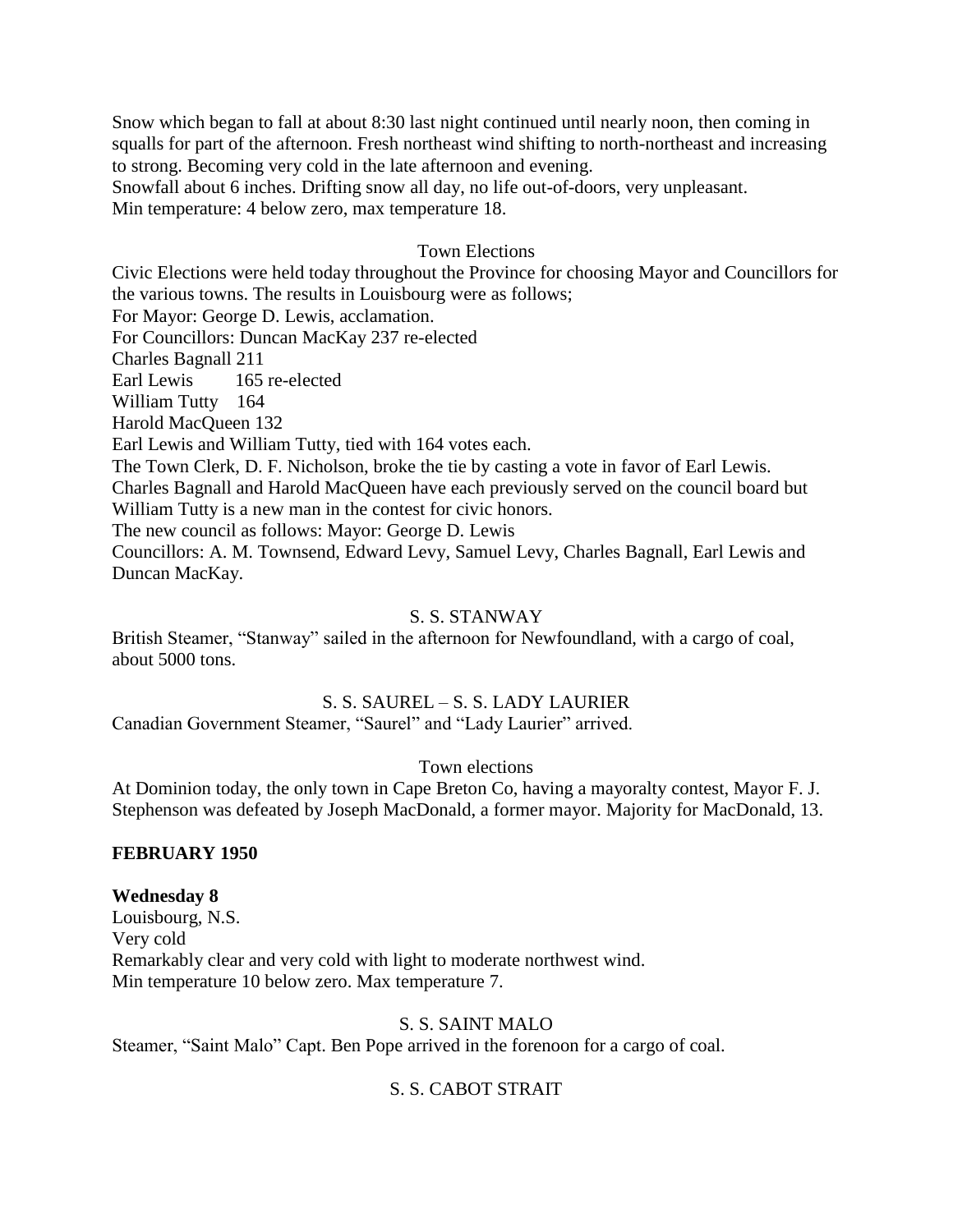Newfoundland Government Steamer, "Cabot Strait" arrived in the forenoon from NFLD with passengers, mails and freight. First trip of the "Cabot Strait" this season.

## Motorship Henry Stone

Newfoundland Motorship "Henry Stone" arrived in the forenoon and docked at the Government wharf. I understand she is taking a cargo of freight for Newfoundland.

# S. S. LA PETITE HERMINE

Steamer, "Le Petite Hermine" Capt. Guy sailed in the afternoon with a cargo of coal.

# S. S. SAUREL – S. S. LADY LAURIER

Canadian Government Steamers, "Saurel" and "Lady Laurier" sailed. The Laurier returned in the evening.

### Choir Practice

At 8 P.M. in company with Emeline attended and conducted choir practice in the First United Church.

## Household Science

The household science class which was to have begun on last Monday got started today. On Monday the room was too cold and on Tuesday it was occupied by one of the Civic Elections booths. The teacher is Miss Doris Brophy and the class room is in the Town Hall.

## **FEBRUARY 1950**

### **Thursday 9**

Louisbourg, N.S. Clear and cold in the morning becoming cloudy and milder as the day advanced. Light to moderate westerly winds. Min temperature 8 below zero. Max temperature 32.

# S. S. BACCALIEU

Newfoundland Steamer, "Baccalieu" arrived at about 11 A.M. with passengers, mails and freight from NFLD.

# S. S. LADY LAURIER

Steamer, "Lady Laurier" sailed in the morning but returned in the evening.

### **FEBRUARY 1950**

### **Friday 10**

Louisbourg, N.S.

Rain in the early morning, continuing until about 7:30 A.M. and followed by cloudy skies during the forenoon. Partly clear during the afternoon. Mild with light frost in the late afternoon, moderately cold during the night. Fresh southerly winds shifting to westerly in the forenoon and moderating. Wind northeast in the evening. Min temperature 14. Max temperature 42.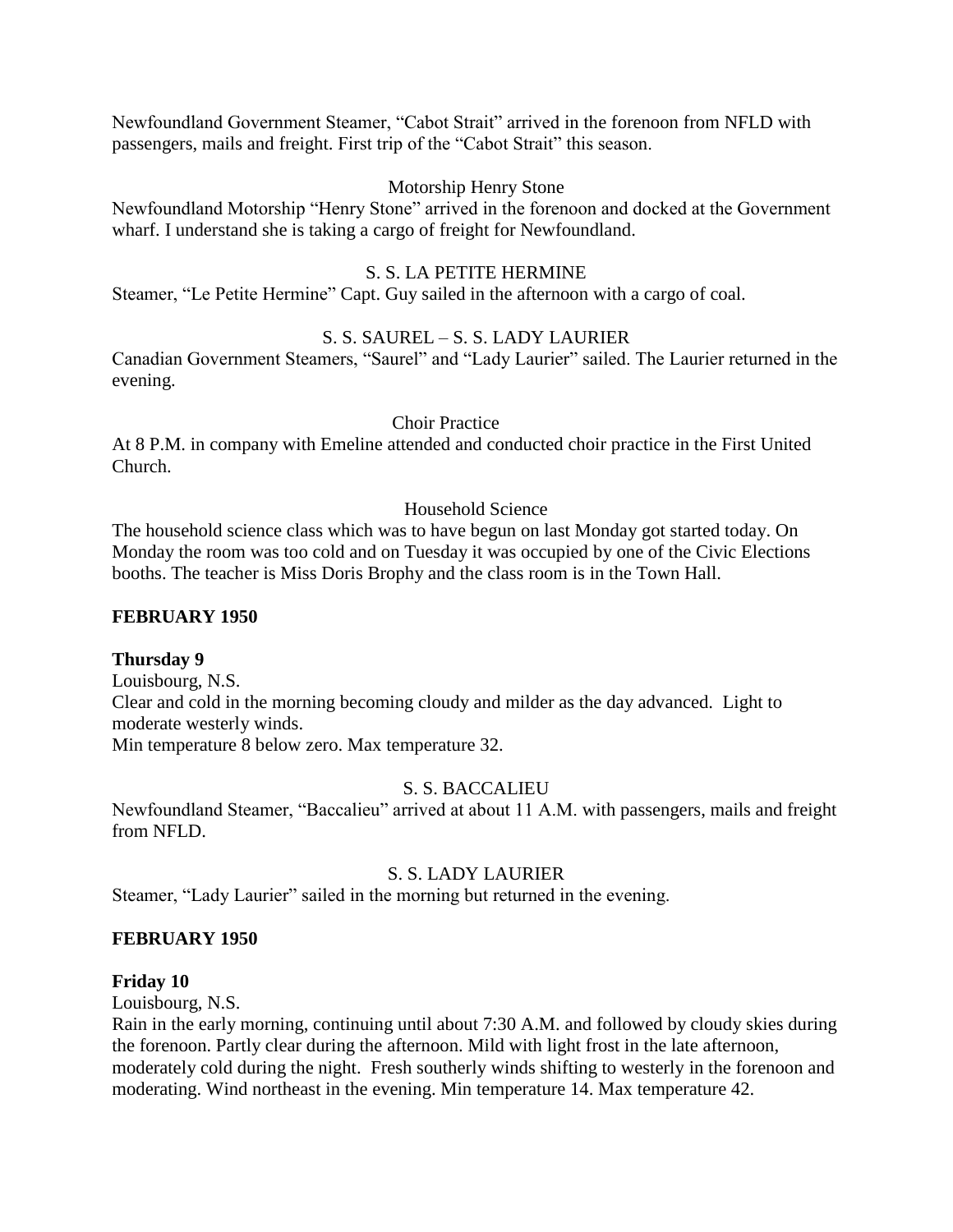#### Big Thaw

A lot of the snow has disappeared as a result of the rain of last night and the mild weather of today. Large patches of bare ground in the fields and clearings.

### S. S. CABOT STRAIT

Newfoundland Steamer, "Cabot Strait" sailed at about 7 A.M. with passengers, mails and freight for Port-au-Basque, NFLD.First sailing of the "Cabot Strait" from Louisbourg this season.

### S. S. BACCALIEU

Newfoundland Steamer, "Baccalieu" sailed in the early morning with freight for Newfoundland.

## S. S. SAINT MALO

Steamer, "Saint Malo" Capt. Ben Pope, sailed with a cargo of coal for St. John, N.B.

### Visited G. B. Hiltz

Visited G. B. Hiltz in the afternoon. Since I saw him on January  $12<sup>th</sup>$  he has been to Montreal, where he has been under treatment by eye specialists in a hospital in that city. He is totally blind but the pain in the eye has gone. Otherwise he is in good health and cheerful. On his trip to Montreal he was accompanied by his wife and son, Guy.

### **FEBRUARY 1950**

#### **Saturday 11**

Louisbourg, N.S. Mostly cloudy in the morning but gradually clearing as the day won on. Chilly with moderate northeast to east-northeast winds.

Min temperature 12. Max temperature 27.

# S. S. CABOT STRAIT

Newfoundland Steamer, "Cabot Strait" arrived at about 10 P.M. from Port-au-Basque, NFLD with passengers, mails and freight.

### FIRE

Responded to the fire alarm which sounded at about 10:30 A.M. for a fire at the home of Mr. and Mrs. William Gallant. The fire caught from a stove pipe that went through the ceiling overhead in the sitting room. It was extinguished before it has gained much headway. A fair estimate of the damage would be about \$100.00.

Henry Stone

Motor vessel, "Henry Stone" sailed last night, or early this morning, with general cargo for Newfoundland.

## S. S. LADY LAURIER

Canadian Government Steamer, "Lady Laurier" sailed in the morning.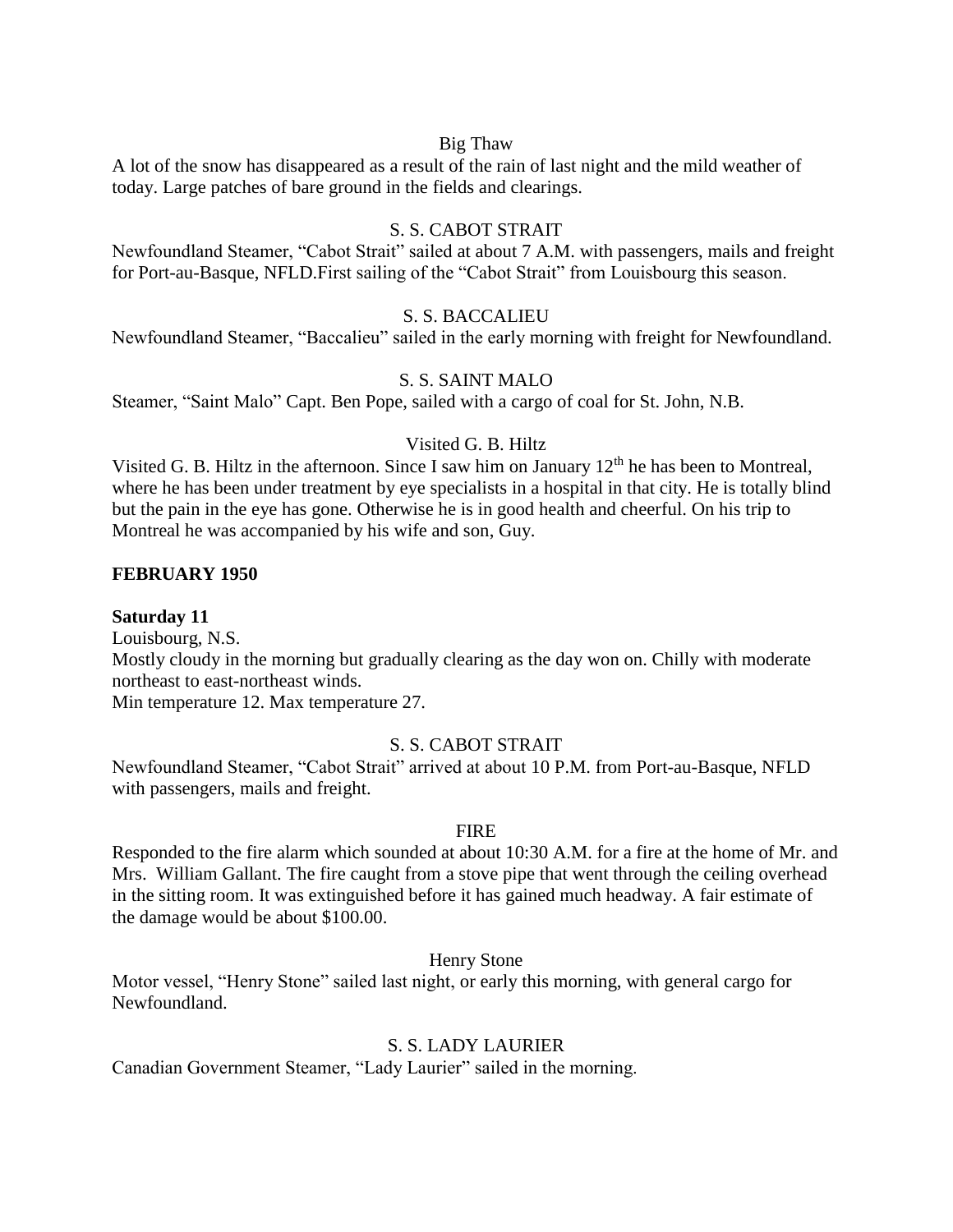### **FEBRUARY 1950**

#### **Sunday 12**

Louisbourg, N.S.

Light snow in the morning, followed by intermittent squalls during the day, mostly cloudy in the afternoon with the sun shining through at intervals. Mild with light winds, variable mostly northerly and westerly. Snowfall about 2 inches.

Min temperature 18, max temperature 34.

#### Church Services

At 11 A.M. and 7 P.M. in company with Emeline, attended services in the First United Church where Rev. C.C. Walls was the preacher. Attendance at 11 A.M.: about 45, P.M. about 75. Choir attendance: A.M. 12, P.M. 15.

#### Death of Mrs. Joseph Bullock

The death of Mrs. Joseph Bullock occurred at about 8 P.M. at her home after an illness of several weeks. Mrs. Bullock who was 77 years of age was born at Gabarus but has lived here for upwards of 40 years. She is survived by her husband.

#### **FEBRUARY 1950**

#### **Monday 13**

Louisbourg, N.S. Cloudy and chilly becoming clear in the forenoon and continuing mostly clear during the afternoon and getting colder. Moderate northerly winds. Min temperature 10. Max temperature 25.

## S. S. CABOT STRAIT

Newfoundland Steamer, "Cabot Strait" sailed last night or early this morning for Port-au-Basque, NFLD with passengers, mails and freight.

#### S. S. PETITE HERMINE

Steamer, "Petite Hermine" Capt. Guy arrived in the evening for a cargo of coal.

#### **FEBRUARY 1950**

#### **Tuesday 14**

Louisbourg, N.S. Remarkably clear and moderately cold with moderate northerly winds. Min temperature 3. Max temperature 24.

#### Funeral

At 2 P.M. in company with Emeline, attended the funeral of the late Mrs. Joseph Bullock, which took place from her late home on Mitchell Street. Service at the house and grave were conducted by Rev. C.C. Walls, pastor of the First United Church.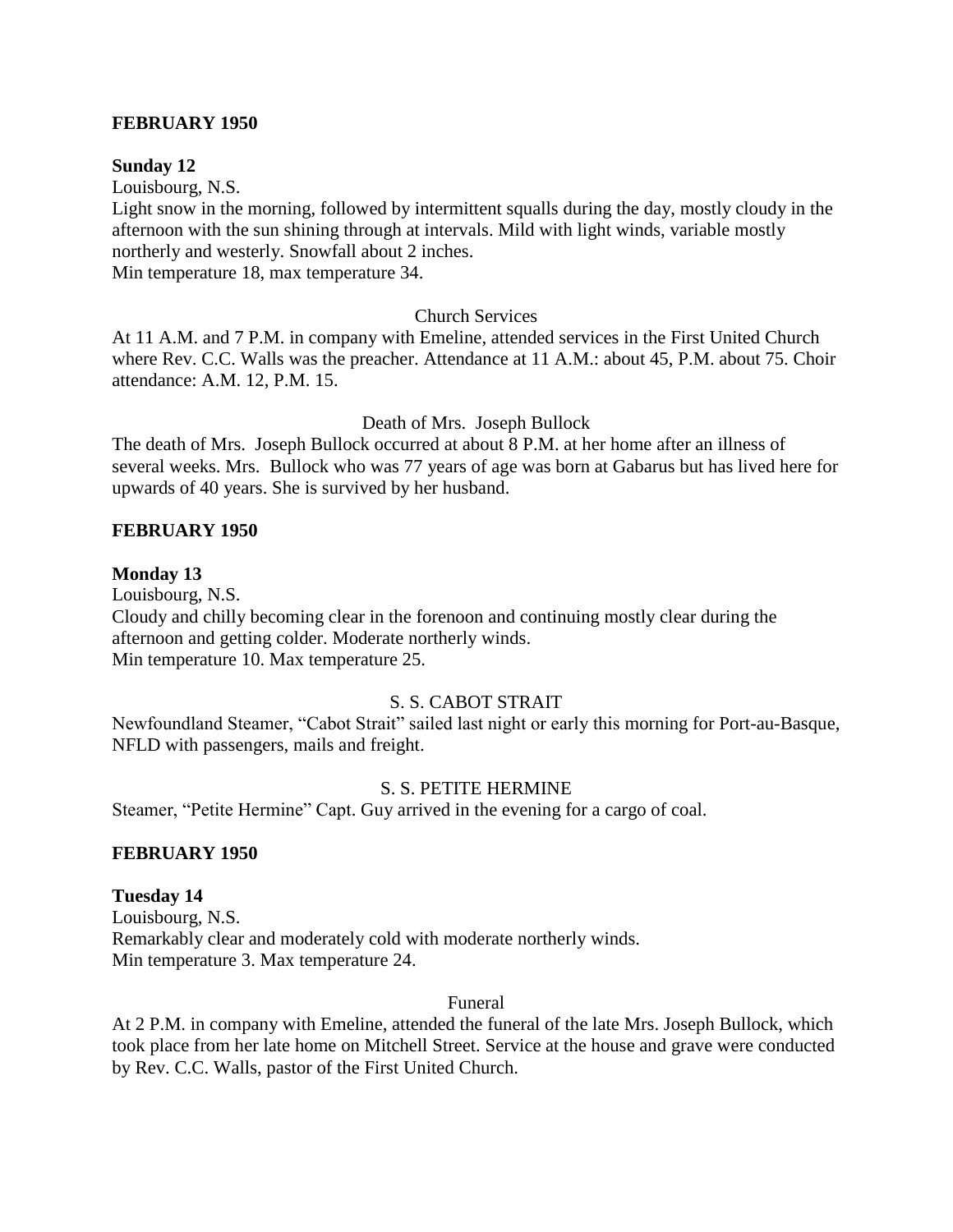#### Marriage

The marriage of Howard Magee and Lillian Ross, both of Louisbourg took place today at Sydney. The ceremony was performed in St. Andrews United Church, Sydney by Rev. Frank MacLean. Mr. and Mrs. Magee will reside at Louisbourg.

### **FEBRUARY 1950**

### **Wednesday 15**

Louisbourg, N.S. Chilly and mostly cloudy with moderate north east wind. Min temperature 6. Max temperature 26.

### S. S. LA PETITE HERMINE

Steamer, "La Petite Hermine", Capt. Guy, sailed at about 7:30 A.M. with a cargo of coal for Halifax.

### S. S. CABOT STRAIT

Newfoundland Steamer, "Cabot Strait" arrived at about 8 A.M. from Port-au-Basque, NFLD with passengers, mails and freight.

### Choir Practice

At 8 P.M. in company with Emeline attended and conducted choir practice in the First United Church.

Death of Neil Allan (Big Angus) MacPhail

The death of Neil Allan (Big Angus) MacPhail, occurred at Halifax, N.S. today after a long illness. The late Mr. MacPhail was a native of Lake Ainslie, Cape Breton and during World War Two, won the distinction of being the biggest man, physically in the Canadian Army. In height he was 6 feet 6 inches and weighed about 390 lbs.

### **FEBRUARY 1950**

### **Thursday 16**

Louisbourg, N.S. Snow storm Snow began to fall at 8 A.M. and continued all day, with moderate to fresh winds, varying from northeast to southeast. Snowfall about 8 inches. Min temperature 16. Max temperature 31.

# S. S. CABOT STRAIT

Newfoundland Steamer, "Cabot Strait" sailed at about 6 P.M. for Port-au-Basque, NFLD with passengers, mails and freight.

### Death of Hector MacKenzie

Todays issue of the Sydney Post Record announced the death of Hector MacKenzie at the City Hospital, Sydney. Mr. MacKenzie whose age was 59, was a lifelong resident of Sydney. For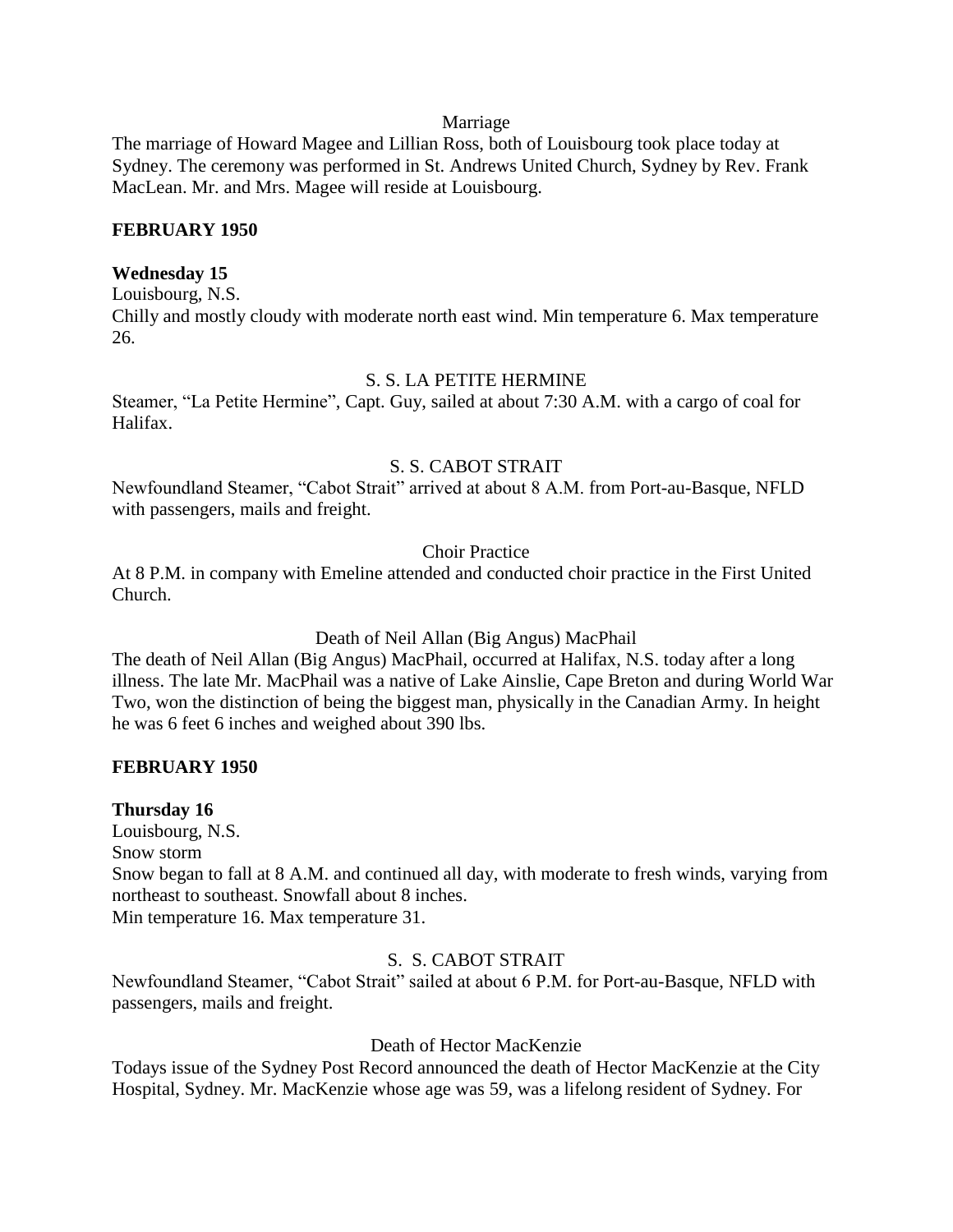many years he traveled for the Firm of C.P. Moore Ltd of Sydney and was a frequent visitor to Louisbourg in the interests of the firm he represented.

## **FEBRUARY 1950**

# **Friday 17**

Louisbourg, N.S. Cloudy and mild with light to moderate northerly winds. Sun shown (sic) through for a few minutes at noon. Mostly cloudy. Min temperature 24. Max temperature 30.

# S. S. SAINT MALO

Steamer, "Saint Malo" Capt. Ben Pope arrived at about 1 P.M., from St. John, N.B. for a cargo of coal.

#### Death of Walter E. Jewell

The death of Walter E. Jewell Sr. occurred this evening at the General Hospital, Glace Bay after an illness of several weeks. Mr. Jewell who was about 70 years of age spent nearly all the years of his life in the Town of Louisbourg where he was in the employ of the Dominion Coal Company in various capacities. For many years before his retirement he was chief electrician for the Coal Company, Louisbourg. He is survived by his wife, one son and two daughters. The son is Walter E. Jewell, Jr. at Louisbourg, Mrs. James Townsend (Elizabeth) Glace Bay and Mrs. John Hill (Olive) at Louisbourg are the daughters.

### **FEBRUARY 1950**

### **Saturday 18**

Louisbourg, N.S. Cloudy and mild with light northerly winds. Min temperature 18. Max temperature 28.

#### S. S. CABOT STRAIT

Newfoundland Steamer, "Cabot Strait" arrived in the morning from Port-au-Basque, NFLD with passengers, mails and freight.

### S. S. NICOLAOS PATERAS

Greek Steamer, "Nicolaos Pateras" (about 10,000 tons) arrived in the morning for a cargo of coal and anchored in the stream.

### S. S. SAUREL

Canadian Government Steamer "Saurel" arrived in the afternoon and docked at the Government wharf.

# S. S. LA PETITE HERMINE

Steamer, "La Petite Hermine" arrived in the evening from Halifax for a cargo of coal and anchored in the east end of the harbor.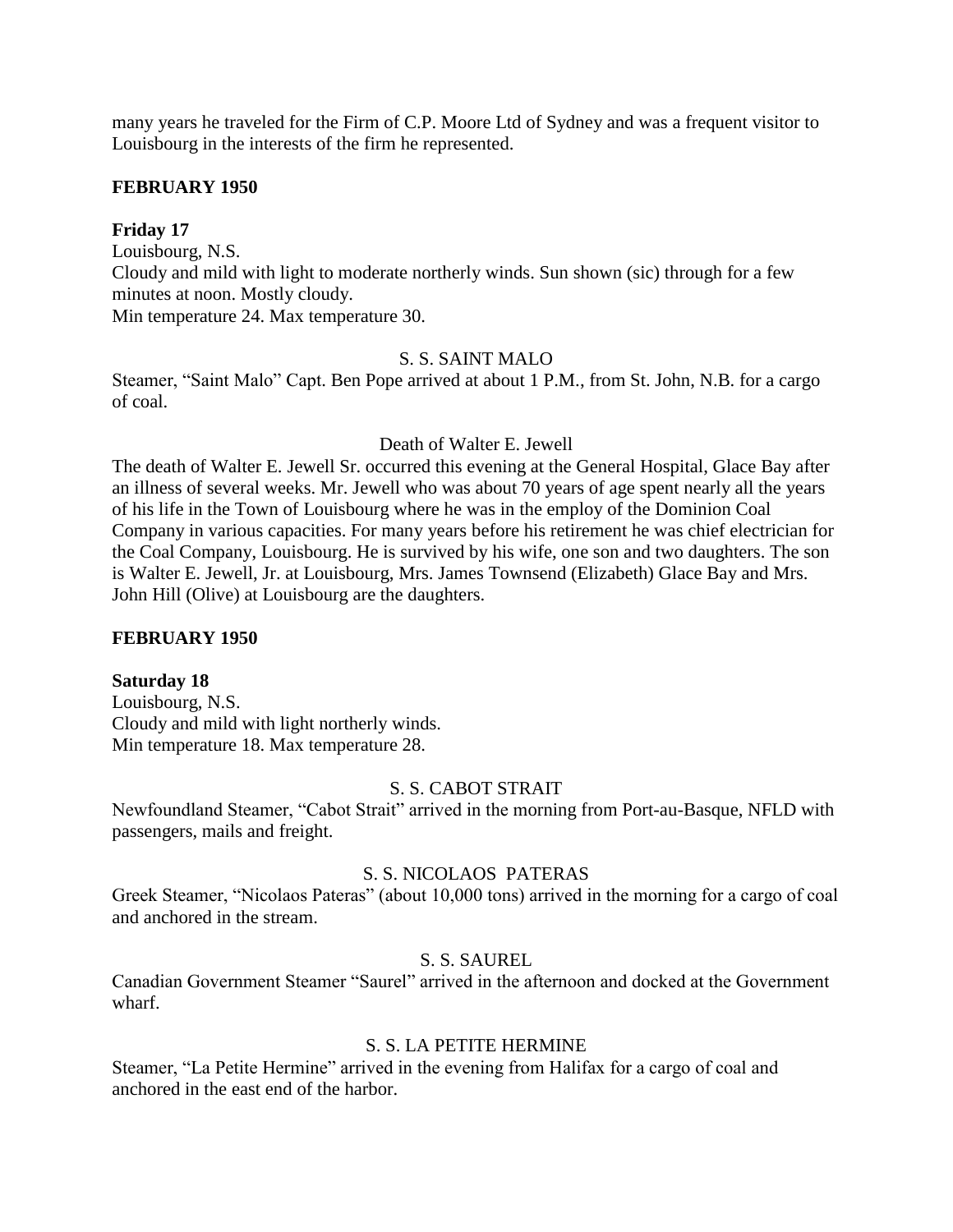#### **FEBRUARY 1950**

#### **Sunday 19**

Louisbourg, N.S. Clear and mild with light westerly winds. An ideal winter day. Min temperature 20. Max temperature 39.

#### Church Services

At 11 A.M. and 7 P.M. in company with Emeline attended services in the First United Church where Rev. C. C. Walls was the preacher. About 50 present at the morning service and about 90 in the evening. Choir attendance: A.M. 12. P.M. 14. Emeline and I sang a duet, "God Give You Peace" at the evening service.

#### S. S. CABOT STRAIT

Newfoundland Steamer, "Cabot Strait" sailed at about 6 P.M. with passengers, mails and freight for Port-au-Basque, NFLD.

#### Funeral

At 2 P.M. attended the funeral of the late Walter E. Jewell, Sr. which took place from the home of his son, Walter E. Jewell, Jr., Spencer Street. The services at the house, St. Bartholomew's Anglican Church and grave were conducted by Rev. J. T. Turner. Burial in Anglican Cemetery on Clarke's Road. Funeral in charge of D. M. Johnston, Funeral Director.

#### Docked at Coal Pier

Greek Steamer, "Nicolaos Pateras" and Canadian Steamer, "La Petite Hermine" docked at the coal pier preparatory to loading cargos of coal.

#### S. S. SAINT MALO

Steamer, "Saint Malo" Capt. Ben Pope, sailed in the morning with a cargo of coal.

#### **FEBRUARY 1950**

#### **Monday 20**

Louisbourg, N.S.

Rain beginning at about 6 A.M., continued moderately until about noon. Cloudy and mild during the afternoon and evening. Rainfall about 1/4 inch. Strong southeast wind shifting to southwest and moderating.

Min temperature 27. Max temperature 35.

#### **FEBRUARY 1950**

#### **Tuesday 21**

Louisbourg, N.S.

Light snow squalls in the early morning. Cold and mostly clear during the day with moderate to fresh northwest wind.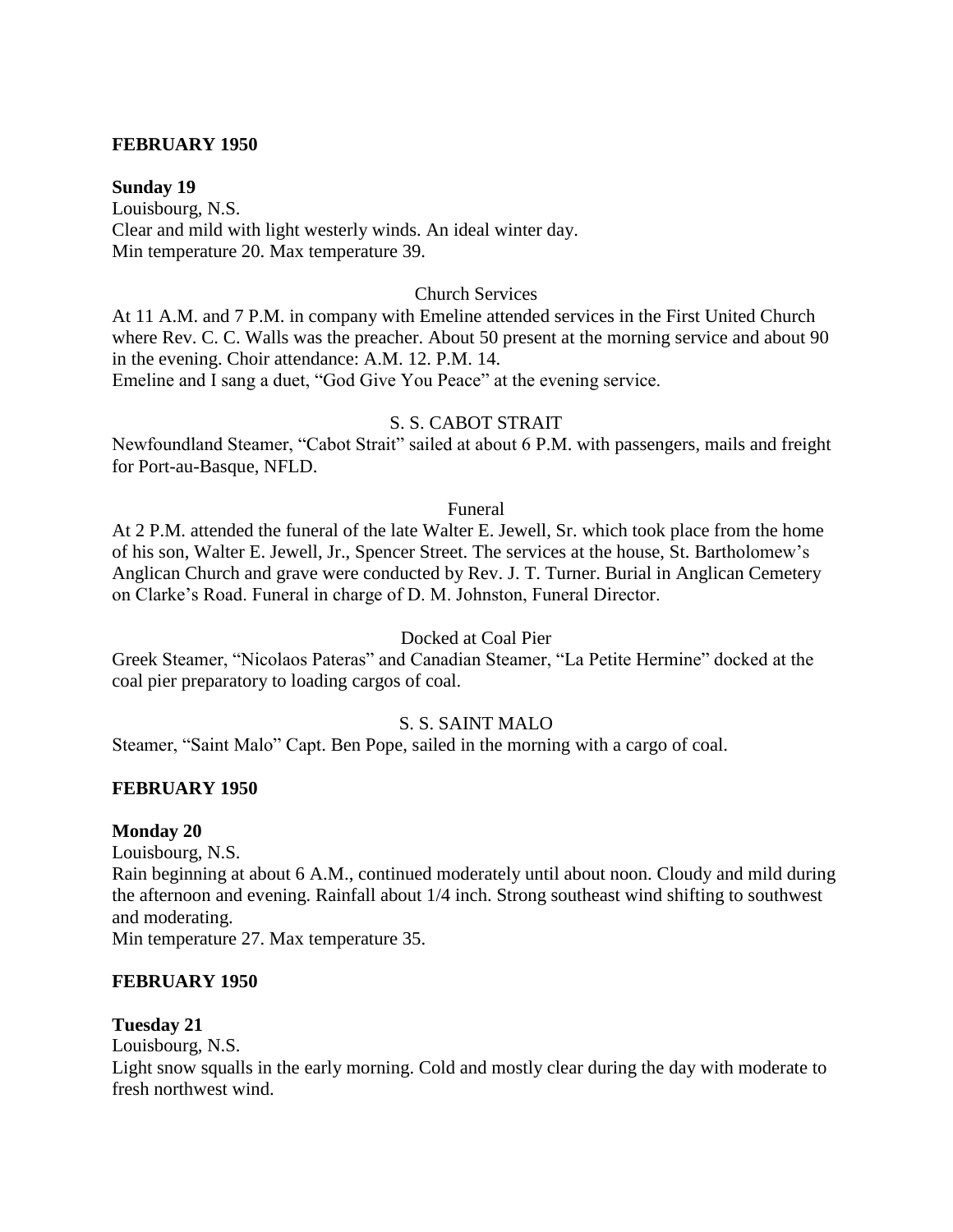Min temperature 2 below zero. Max temperature 30.

## S. S. EASTROSE

Canadian Government Craft, "Eastrose" arrived and docked at the Government wharf.

### **FEBRUARY 1950**

## **Wednesday 22**

Louisbourg, N.S. Clear and cold with fresh to moderate northwest wind which moderated to calm in the evening. Min temperature 2 below zero. Max temperature 18.

# S. S. LA PETITE HERMINE

Canadian Steamer, "La Petite Hermine", Capt. Guy sailed with a cargo of coal.

## S. S. SAINT MALO

Canadian Steamer, "Saint Malo", Capt. Ben Pope arrived at about 4:30 P.M. for a cargo of coal.

## Choir Practice

At 8 P.M. in company with Emeline, attended and conducted choir practice in the First United Church.

# S. S. CABOT STRAIT

Newfoundland Steamer, "Cabot Strait" arrived in the evening from Port-au-Basque, NFLD with passengers, mails and freight.

### S. S. EASTROSE

Canadian Government Vessel "Eastrose" sailed in the morning.

### **FEBRUARY 1950**

### **Thursday 23**

Louisbourg, N.S.

Cloudy and very chilly. Light drizzle of snow began to fall at about 1 P.M. increasing in volume during the afternoon. Snow followed by hail at 6 P.M. and by drizzle of rain at about 9 P.M. Snowfall about 3 inches. Moderate to fresh easterly winds. Min temperature 2. Max temperature 32.

### S. S. SAUREL

Canadian Government Steamer, "Saurel" arrived in the forenoon.

# British Elections

Elections held throughout Great Britain today resulted in the return to power of the Labor Government under the premiership of Clement Attler.

LATER: According to figures contained in press reports of Saturday, February 25, Labor won 314 out of a total of 625 seats. The Conservatives led by Winston Churchill carried 279 seats,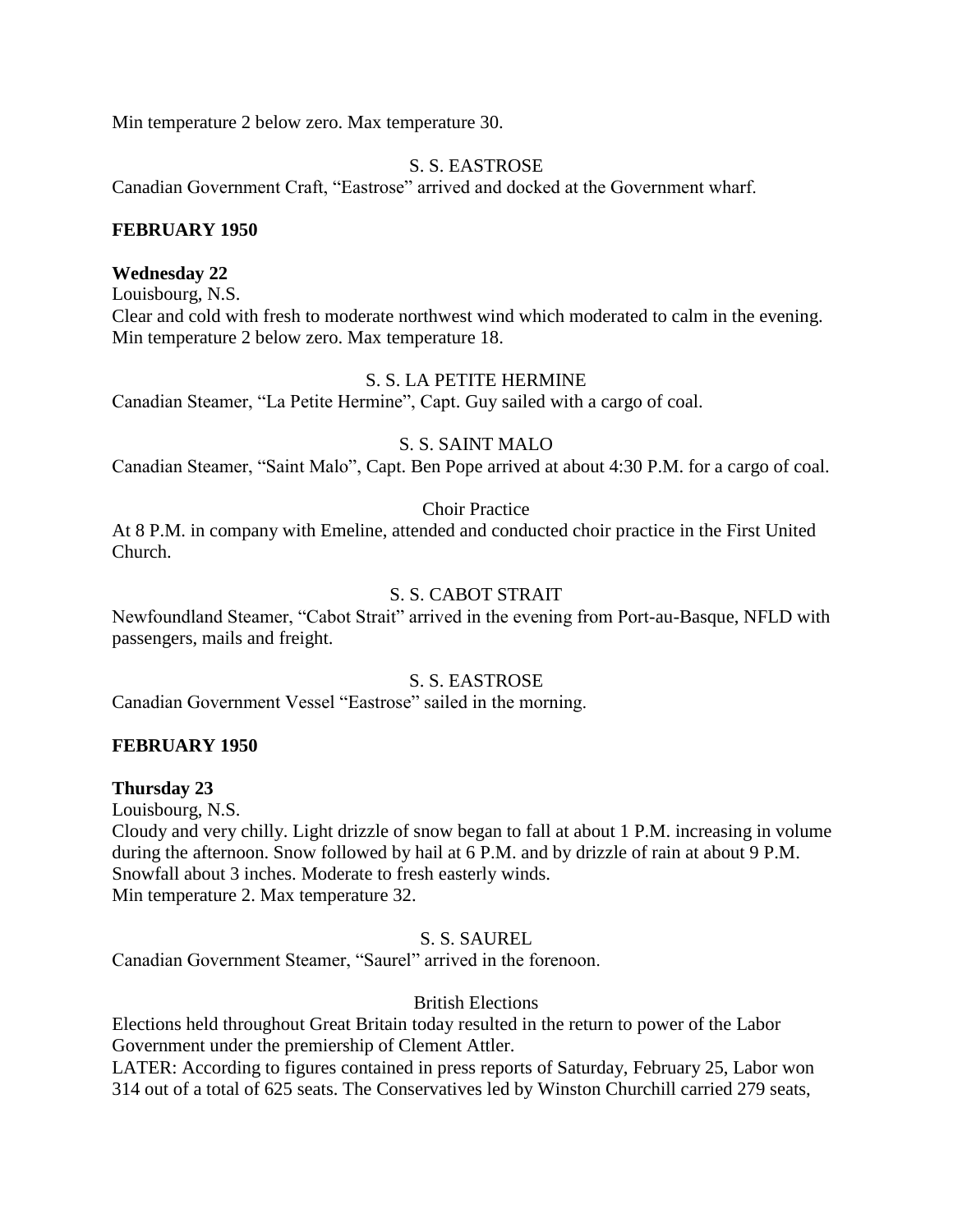while the Liberals won 8 seats and the Irish Nationalists won 2 seats. The Communists and smaller groups failed to win a seat. More than 28,000, 000 of the 34,000.000 person qualified to vote turned out to cast their ballots. There are still 6 seats to be heard from. In the last Parliament the Labor party had an overall majority of 140.

| Popular Vote: Labor: |               | 13,132.862 |
|----------------------|---------------|------------|
|                      | Conservatives | 12,344,091 |
|                      | Liberals      | 2,577,256  |
|                      | Communists    | 89,644     |
|                      | Others        | 202,606    |
|                      |               |            |

## **FEBRUARY 1950**

## **Friday 24**

Louisbourg, N.S.

Heavy westerly gale in the early morning which continued until late in the afternoon. Cloudy in the forenoon with light snow squalls and drifts. Clear during the afternoon with the wind moderate to light.

Min temperature 8, max temperature 37.

### Heavy Gale

The gale of today according to the report in todays issue of the Sydney Post Record reached a velocity of 65 miles per hour at the Reserve Airport, with gusts as high as 92 miles in the morning. The gale would appear to have reached its highest peak between 6 and 7 A.M.

### Streets Icy

Streets and sidewalks very slippery and dangerous traveling for pedestrians.

# S. S. CABOT STRAIT

Newfoundland Steamer, "Cabot Strait", sailed at about 7 A.M. with passengers, mails and freight for Port-au-Basque, NFLD.

# Fire at Sydney Mines

A fire at Sydney Mines at an early hour this morning did damage estimated at \$200.00, according to today press report.

### **FEBRUARY 1950**

### **Saturday 25**

Louisbourg, N.S. Snowfall about 5 inches.

Mostly clear but becoming cloudy early in the day. Snow began to fall at about 10:30 A.M. and continued until 3 P.M. Moderate southeast wind shifting to southwest in the late afternoon and to west in the early part of the night and increasing to strong with snow squalls. Min temperature 6. Max temperature 32.

# S. S. SEASIDE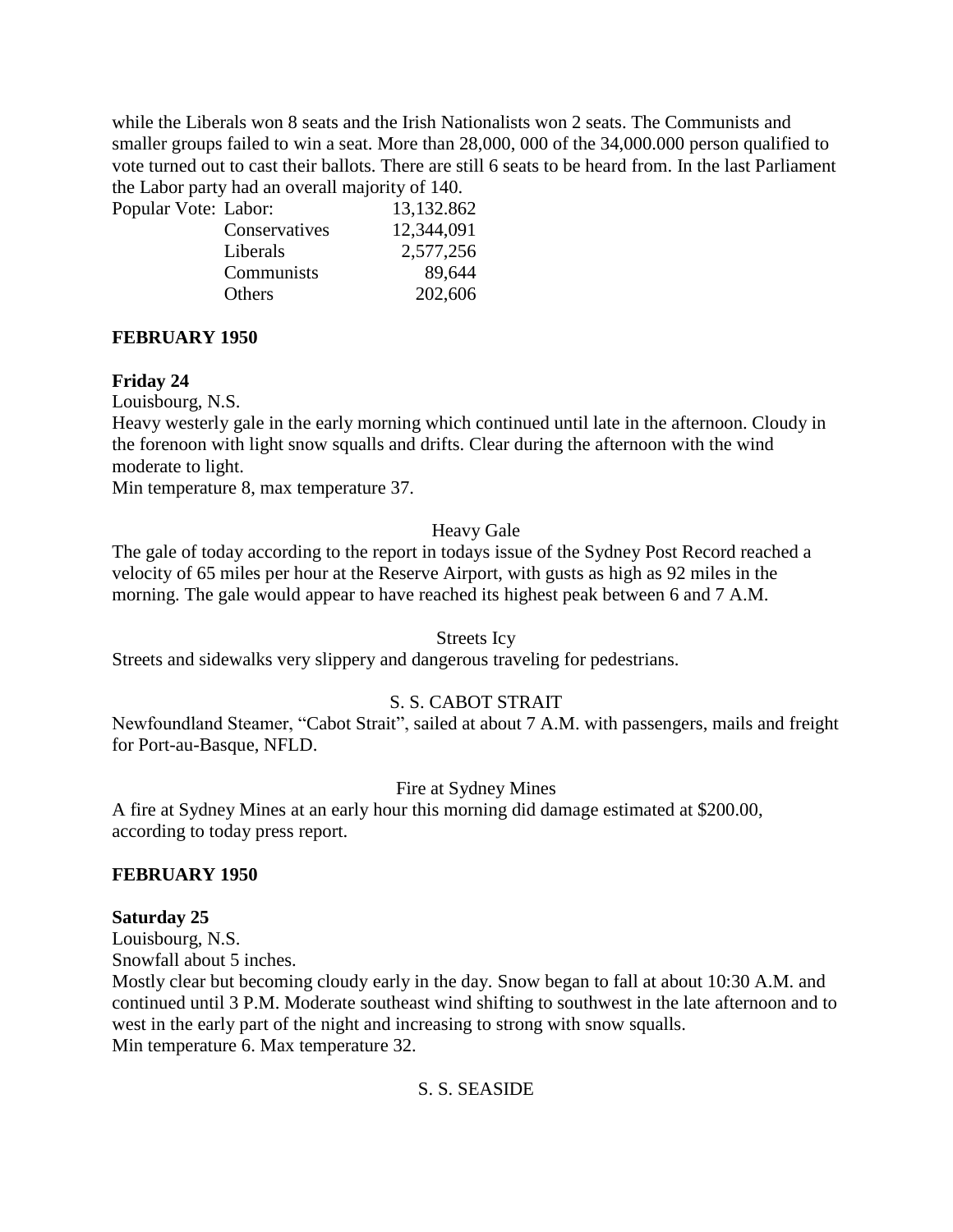Canadian Steamer, "Seaside" arrived at about 2 P.M. for part cargo of steel products. She began to take cargo on board at about 4 P.M.

### S. S. SAINT MALO

Canadian Steamer, "Saint Malo", Capt. Ben Pope sailed at about 2:30 A.M. with a cargo of coal.

Snowplough

Snowplough passed through town at about 9 P.M. enroute to west Louisbourg.

# **FEBRUARY 1950**

**Sunday 26** Louisbourg, N.S. Clear and cold with fresh westerly winds which moderated to light at noon. Min temperature 8. Max temperature 20.

# Church Services

At 11 A.M. and 7 P.M. in company with Emeline attended services in the First United Church where Rev. C. C. Walls was the preacher. At the morning service the Girl Guides and Brownies attended in a body under the direction of Mrs. William Stewart. About 25 Guides present and 8 Brownies. Total number present at the morning service, about 65. At the evening service about 75. Choir attendance: A.M. 8, P.M. 14.

# **FEBRUARY 1950**

### **Monday 27**

Louisbourg, N.S.

Snow squalls in the morning followed by a very light drizzle of snow which was followed by a heavy squall of 3 P.M. Partly clear at times during the day. Fresh northerly wind. Moderating to very light in the afternoon. Snowfall about 3 inches. Min temperature 1. Max temperature 24.

Death of Sir Henry Lauder

Today's press announced the death of Sir Henry Lauder, former Scottish Canadian, which occurred last night at his home in Lanarhshire, Scotland, after a long illness. He was 79 years of age.

# S. S. STANWAY

British Steamer, "Stanway" arrived in the morning from St. John's, NFLD for a cargo of coal.

# Car Accident

Jack C. Johnson narrowly escaped serious injury or death when he was struck by a motor truck and knocked down this evening, near the intersection of Main and Strathcona Streets. The vehicle involved in the accident was the Butternut Bread Eastern Bakeries truck of Sydney, driven by William Larnie. Mr. Johnson was taken to the office of Dr. A. L. Saunders for examination. His injuries did not prove to be of a very serious nature.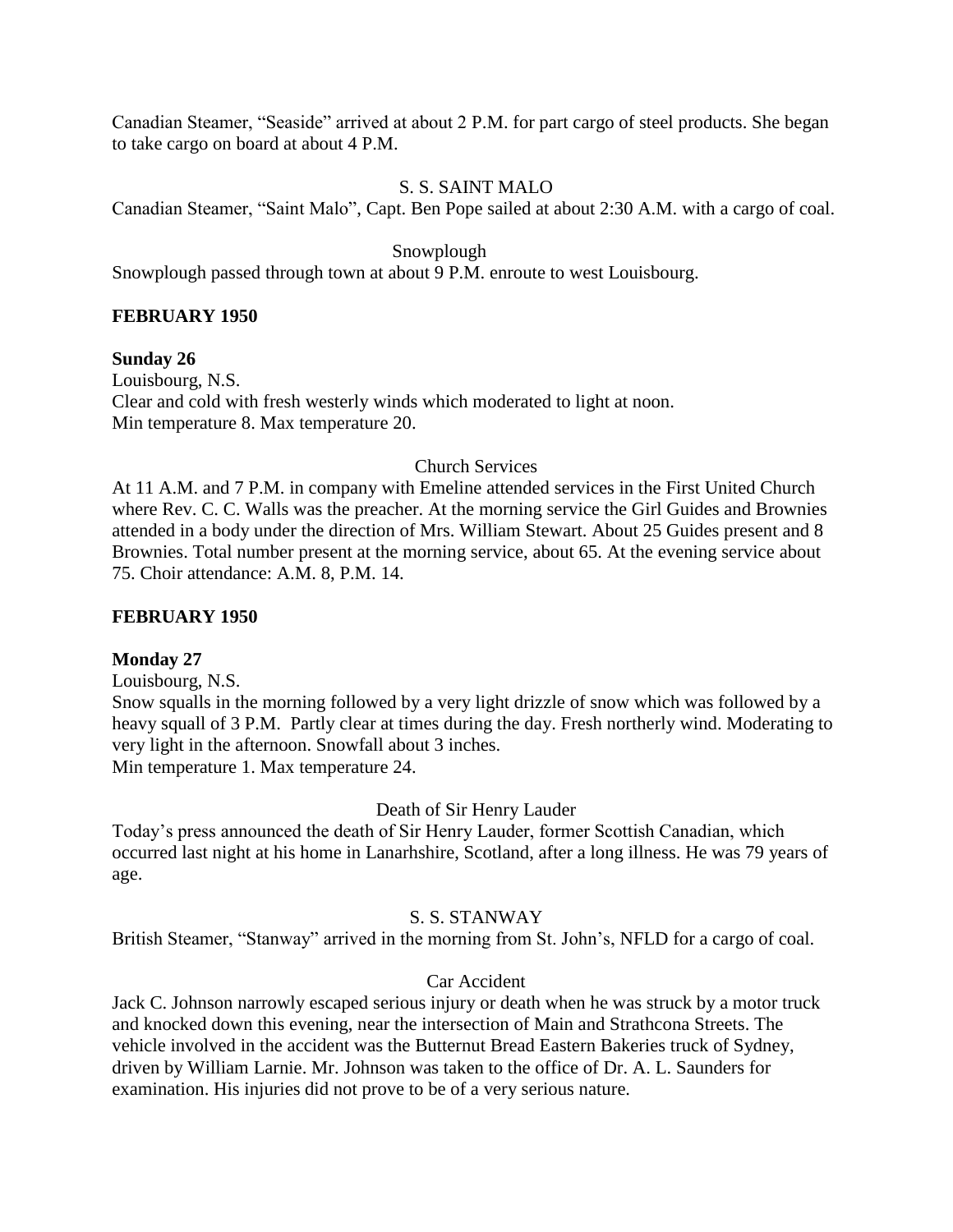### **FEBRUARY 1950**

#### **Tuesday 28**

Louisbourg, N.S. Clear and moderately cold with light westerly winds becoming cloudy in mid afternoon and clearing at night. A perfect winter day. Min temperature 4 below zero. Max temperature 18.

# S. S. LA PETITE HERMINE

Steamer, "La Petite Hermine" Capt. Guy arrived for a cargo of coal and anchored in the stream.

#### True Bill Returned

At Sydney today the Grand Jury, under the foremanship of Murvale Vail, brought in a True Bill against Donald John MacLean, former Mayor of Sydney, on a charge of murder in the death of Joseph MacKinnon on the night of December 18, 1949. MacLean's trial will likely be held some time near the last of next week.

#### Snowfall

The total snowfall for this month, 33 inches.

#### **MARCH 1950**

#### **Wednesday 1**

Louisbourg, N.S. Cloudy and chilly with moderate easterly winds. Light drizzle of snow began to fall at about 1 P.M. and continued until nightfall, when it changed to a drizzle of sleet and freezing rain. Snowfall about 2 inches. Rainfall very light. Min temperature : zero. Max temperature .

#### S. S. SEASIDE

Steamer, "Seaside" which arrived here on the 25<sup>th</sup> sailed during the forenoon with a part cargo of steel products.

#### Tax Rates Set

At a meeting of the Town Council (Special) the tax rate was set for the year 1950. The total assessment for this year is 931.820.

#### **MARCH 1950**

#### **Thursday 2**

Louisbourg, N.S. Clear and mild with a few light snow squalls in the morning. Fresh to strong westerly winds, moderating to light at night.

Min temperature 20. Max temperature 33.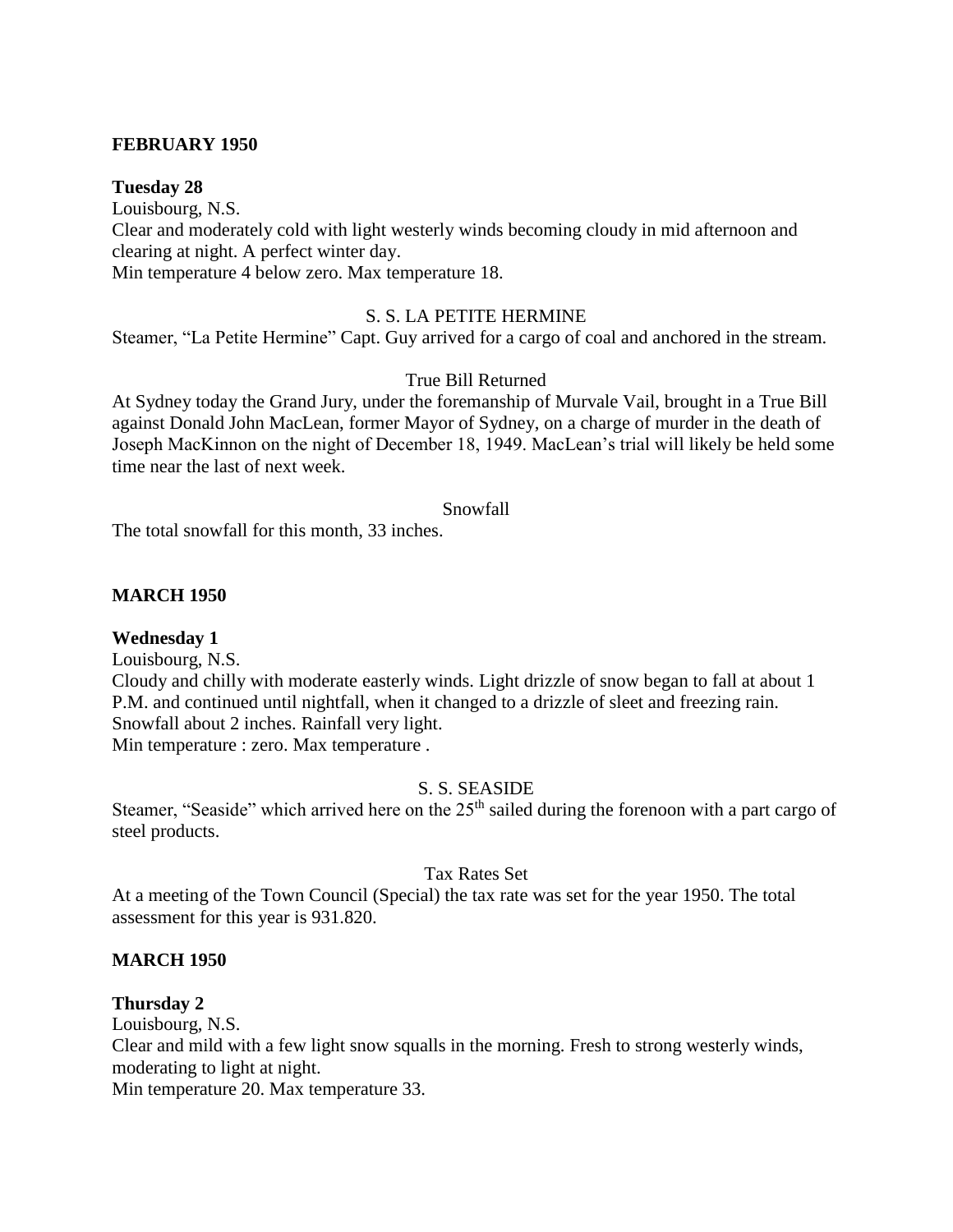## S. S. NICOLAOS PATERAS

Greek Steamer, "Nicolaos Pateras", which arrived here on February 18, 1950, sailed at 7 A.M. this morning with a cargo of about 10,000 tons of coal.

## **MARCH 1950**

## **Friday 3**

Louisbourg, N.S. Clear and moderately cold with light to moderate westerly winds. An ideal winter day. Min temperature 1 below zero. Max temperature 21.

# S. S. STANWAY

British Steamer, "Stanway" sailed in the morning with a cargo of coal (About 5,000 tons)

## Sprained Ankle

At about 7:45 P.M. yesterday, I fell on the ice near the post-office and had the misfortune to badly sprain my right ankle. After limping home from the shop at about 10 P.M. with the aid of a stick, I sent for Dr. A. L. Saunders who examined the ankle and decided that no bones were broken. At about 9:30 today he called again, injected 2 needles of nova caine and bandaged the injured part. I am now badly handicapped while nursing the injured limb. While it has not so far caused me any severe pain, I cannot get about without the aid of crutches. Harold Rudderham brought me a pair which he has kindly lent me.

# **MARCH 1950**

# **Saturday 4**

Louisbourg, N.S. Clear cold and remarkably clear with light to moderate westerly winds. A typical winter day. Min temperature 10 below zero. Max temperature 13.

# S. S. LA PETITE HERMINE

Steamer, "La Petite Hermine", Capt. Guy sailed last night or early this morning with a cargo of coal.

# S. S. LE GRANDE HERMINE

Steamer, "La Grande Hermine", Capt. Gilroy which has been laid up at this port since January 18 of this year hauled over to the coal pier today for the purpose of loading a cargo of coal. I understand she is taking the place of the "La Petite Hermine" which is going on dry dock shortly for her annual repairs and inspection.

# **MARCH 1950**

**Sunday 5** Louisbourg, N.S.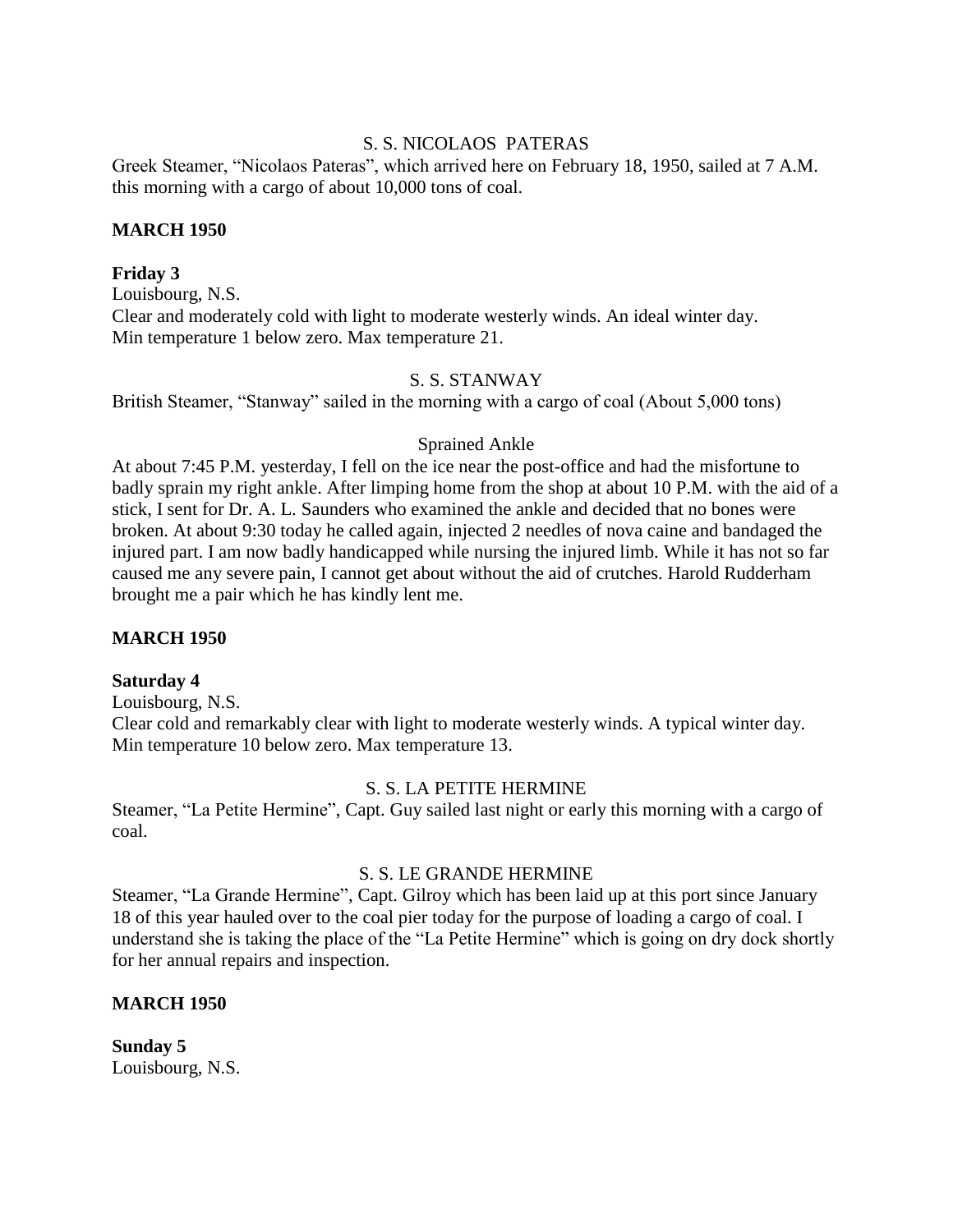Clear, cold and snowy in the morning but becoming cloudy in the forenoon with a few light snow squalls. Clearing shortly before noon. Partly clear during the afternoon. Cloudy in the late afternoon and evening. Snow began to fall at about 2:30 P.M. Light to moderate westerly winds. Southwest at night increasing to strong. Snowfall about 2 inches. Min temperature 2 below zero. Max temperature 29.

#### Church Services

At 11 A.M. and 7 P.M., Emeline attended services in the First United Church where Rev. C. C. Walls was the preacher. I was not out to church today owing to a severely sprained ankle. For the last three days I have been getting around the house on crutches. Rev. C. C. Walls called to see me in the afternoon.

### S. S. SAINT MALO

Steamer, "Saint Malo" Capt. Pope, sailed with a cargo of coal in the morning.

#### **MARCH 1950**

#### **Monday 6**

Louisbourg, N.S.

Cloudy and mild with some fog. Snow squalls beginning at about 1 P.M. and continuing for several hours. Partly clearing in the late afternoon. Clear at night and becoming cold. Southwest wind shifting to west and northwest in the afternoon and increasing to strong but moderate in the evening. Snowfall about 1 inch.

Min temperature (P.M.) 4. Max temperature 41.

### S. S. JAMES ELLWOOD JONES

United States Steamer, "James Ellwood Jones" arrived in the morning for to load a cargo of coal and docked on the west side of the coal pier. She is said to have sufficient space for about 5000 tons.

#### Death of F. W. Bishop

Today's issue of the Sydney Post Record, contained the death of F.W. Bishop of Sydney which occurred last night at the Victoria General Hospital, Halifax where he had gone for medical treatment. Mr. Bishop who was a native New Brunswick had for upwards of 45 years been a leading merchant of Sydney, where he was proprietor of Bishop's Shoe Store on Charlotte Street. He was 78 years of age and is survived by his widow and two daughters.

#### **MARCH 1950**

#### **Tuesday 7**

Louisbourg, N.S.

Snow squalls in the morning. Clearing early in the forenoon. Remarkably clear during the remainder of the day. Strong westerly gale, wind shifted to northwest in the afternoon and moderated to light in the evening. Very blustery during the entire day with considerable frost. Min temperature 4. Max temperature 20.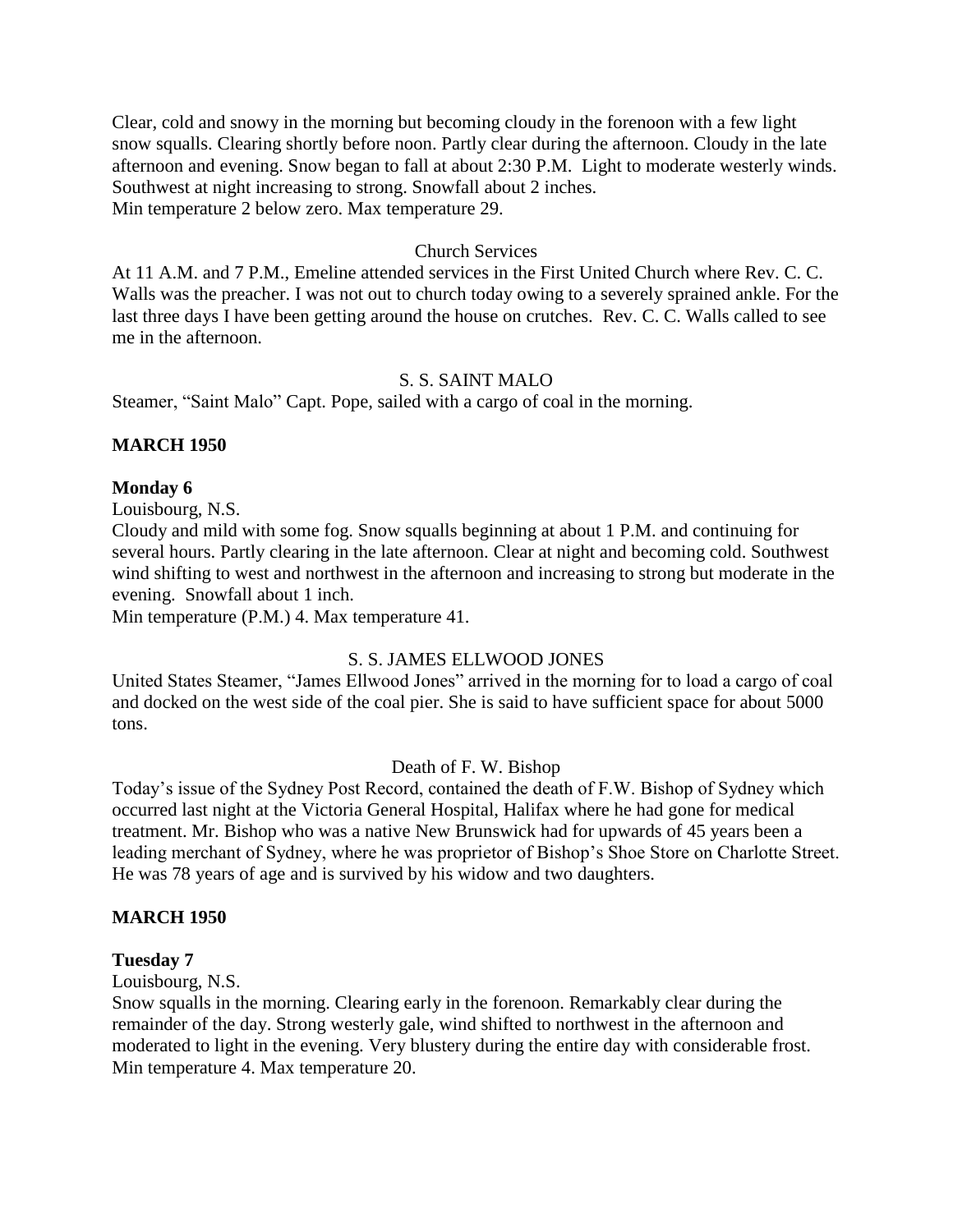### S. S. LA GRANDE HERMINE

Steamer, "La Grande Hermine", Capt. Gilroy, which has been laid up at this port since January 18, sailed this morning with a cargo of coal.

#### **Visitors**

Visitors who have learned of my having sprained my ankle and called to see me this evening were: William Stewart and Charles Peck, Chief of Police. By being careful I am now able to get around the house without the aid of crutches.

#### Glace Bay Civic Elections

The annual Civic Elections were held in the Town of Glace Bay, today resulting as follows: For Mayor: Dan A. MacDonald winning over Robert Stewart by a majority of about 475. Councillors re-elected were: G. W. Cameron, Archie Boyd and M. J. MacDougall. Retiring Councillor: John Simpson was defeated by William Wilton. Councillors John Morrison and John D. MacDonald were returned by acclamation. Dan W. Morrison who had served the Town of Glace Bay as Mayor for about 27 years, owing to ill health decided not to enter the contest for the mayoralty.

### **MARCH 1950**

#### **Wednesday 8**

Louisbourg, N.S. Clear with light to moderate southwest wind. An ideal winter day. Min temperature 4. Max temperature 46.

## S. S. JAMES ELLWOOD JONES

United States Steamer, "James Ellwood Jones" sailed in the morning with a cargo of coal, about 5,000 tons.

#### **Visitors**

Visitors today who called to see me since I have been out of circulation as the result of an accident were: Mayor George D. Lewis in the afternoon, Town Clerk, D.F. Nicholson and James Peck in the evening.

### **MARCH 1950**

#### **Thursday 9**

Louisbourg, N.S. Cloudy and mild. Rain began to fall at noon and continued until about 5:30 P.M. Foggy at night. Rainfall about ½ inch. Strong southerly winds, mostly southwest wind shifted to southwest at night and moderated to light. Min temperature 22. Max temperature 38.

Streets very icy and slippery.

### S. S. SAINT MALO

Steamer, "Saint Malo" Capt. Ben Pope, arrived shortly before noon for a cargo of coal.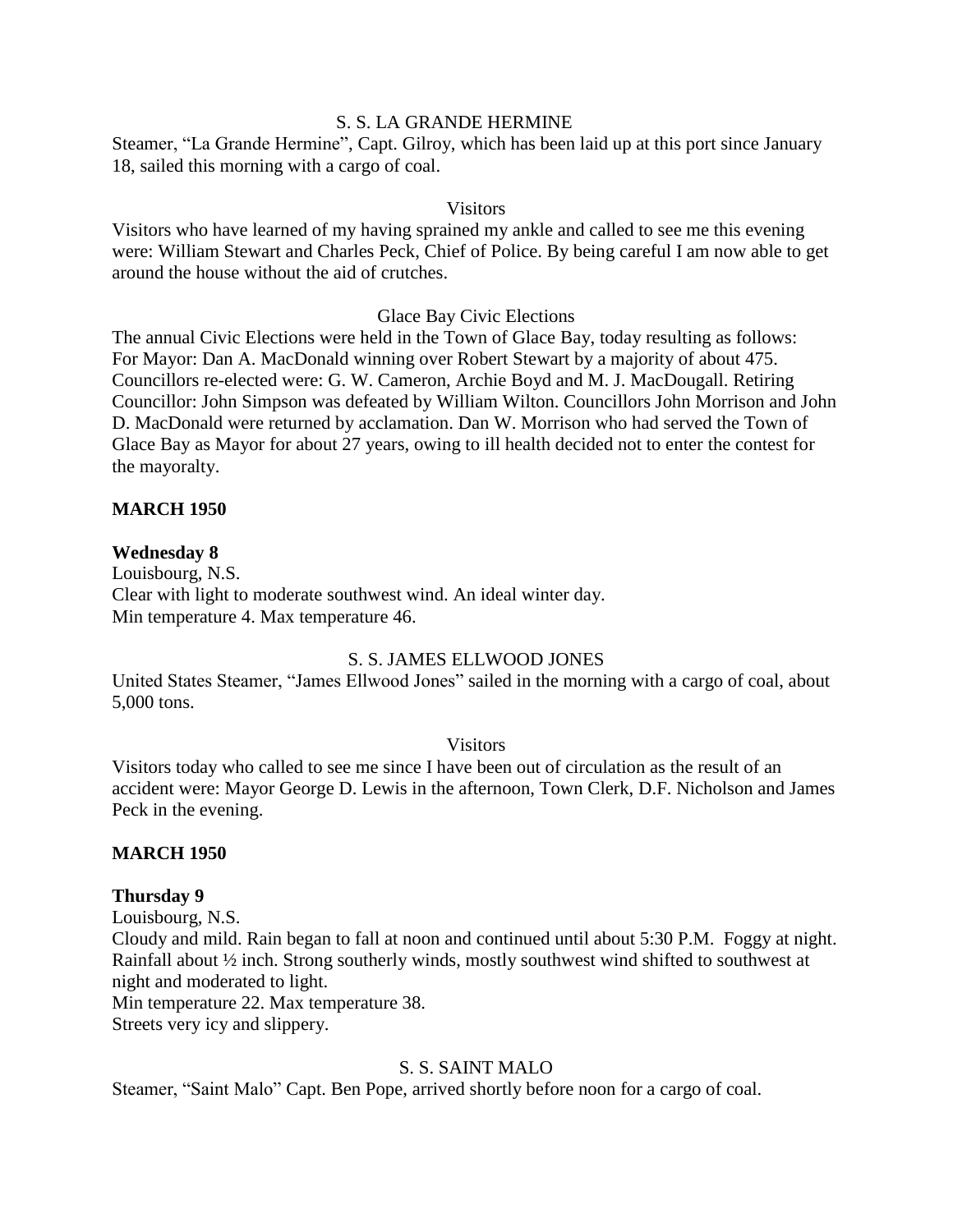Brotherhood Annual Meeting and Banquet

The annual meeting and Banquet of the Brotherhood of the First United Church were held this evening in Calvin Hall.

# **MARCH 1950**

## **Friday 10**

Louisbourg, N.S.

Cloudy and mild. Heavy snow squalls during the forenoon followed by light intermittent squalls in the afternoon and evening. Becoming cold in the late afternoon and evening. Moderate to fresh west to northwest winds. Snowfall about 2 inches. Min temperature 9. Max temperature 34.

## S. S. SAINT MALO

Steamer, "Saint Malo" Capt. Ben Pope, sailed shortly after noon with a cargo of coal.

## Improving Gradually

My right ankle which I sprained on Thursday evening, March 2 is gradually improving. Today with the aid of a cane I made my way to my shop where I remained from about 2 P.M. until near 5 P.M. Although I could not do much in the line of active work, it seemed good to get back to business again.

## **MARCH 1950**

### **Saturday 11**

Louisbourg, N.S. Mostly clear and sunny with strong northwest winds. Cold and blustery wind moderated to light in the early part of the night. Min temperature 6. Max temperature 15.

# **MARCH 1950**

### **Sunday 12**

Louisbourg, N.S.

Mostly clear but becoming cloudy early in the day. Light drizzle of snow began to fall at about 11 A.M., increasing in volume in the afternoon and continuing until the late afternoon. Light winds mostly easterly, shifting to northerly in the early part of the night and increasing to fresh. Snowfall about 3 inches.

Min temperature 4. Max temperature 28.

### Church Services

At 11 A.M. and 7 P.M., Emeline attended services in the First United Church where Rev. C.C. Walls was the preacher. I was not out to church today for the same reason that kept me at home on last Sunday, a sprained ankle.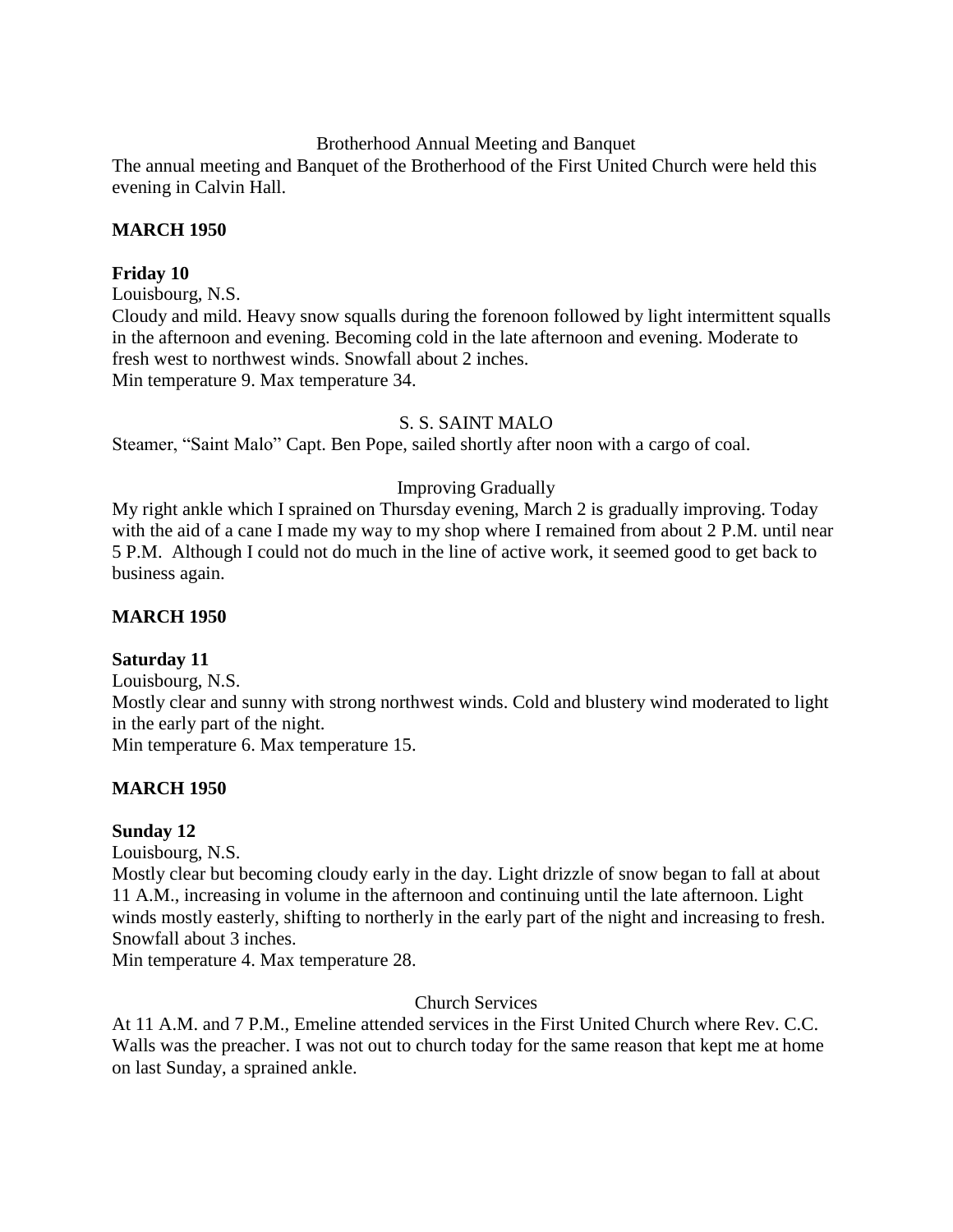#### S. S. LA GRANDE HERMINE

Steamer, "La Grande Hermine", Capt. Gilroy arrived in the evening for a cargo of coal.

## **MARCH 1950**

## **Monday 13**

Louisbourg, N.S. Mostly clear with light winds. Moderately cold. Cloudy in the late afternoon and evening. Min temperature 3. Max temperature 24.

## On Trial for Murder

In the Supreme Court, at Sydney today before Chief Justice J. L. Isley, Donald John MacLean, former Mayor of the City of Sydney, went on trial on a charge of murdering Joseph MacKinnon of Sydney, on the night of December 18, 1949. Donald Finlayson is prosecuting Attorney while the accused is being defended by Ross MacKinnon, assisted by John MacNeil. K. C. The jury consists of the following: Daniel Cochrane, Glace Bay, foreman; George A. Cameron, Sydney, Kenneth Chisholm, Sydney, R.D. MacIntyre, Sydney, Herbert MacDonald, Sydney, Alexander MacMullin, Donkin, Eligah Sillars, North Sydney, Samuel Stevens, Sydney, Ralph Bezanson, Glace Bay, Joseph Murphy, Sydney, John J. Nicholson, Sydney and Murdoch MacAskill, Sydney.

### Death of E. Bert Batson

Today's press reports announced the death at Toronto of E. Bert Batson. Mr. Batson for many years operated a junk business in the City of Halifax, which has for its motto "Everything from a needle to an anchor". He returned about three years ago owing to ill health.

# S. S. CABOT STRAIT

Newfoundland Steamer, "Cabot Strait", arrived at about 10 P.M. with passengers, mails and freight from NFLD.

### **MARCH 1950**

### **Tuesday 14**

Louisbourg, N.S.

Moderately cold. Partly clear in the morning but becoming cloudy early in the day. Light snow began to fall at about 10:45 A.M. and continued until about 2 P.M. Snowfall about 2 inches. Light to moderate northeast wind. Partly clear in the evening. Min temperature 8. Max temperature 18.

### To Sydney and Return

Motored to Sydney and back with D.F. Nicholson, Town Clerk. Left here at about 1 P.M. and arrived back at 5 P.M. While at Sydney we visited the office of J. J. Smith, Registrar of Probate in order to probate the will of the late Walter E. Jewell. Mr. Nicholson is executor of the Jewell Estate, and I was one of the Witnesses, I therefore accompanied Mr. Nicholson in order to prove the will.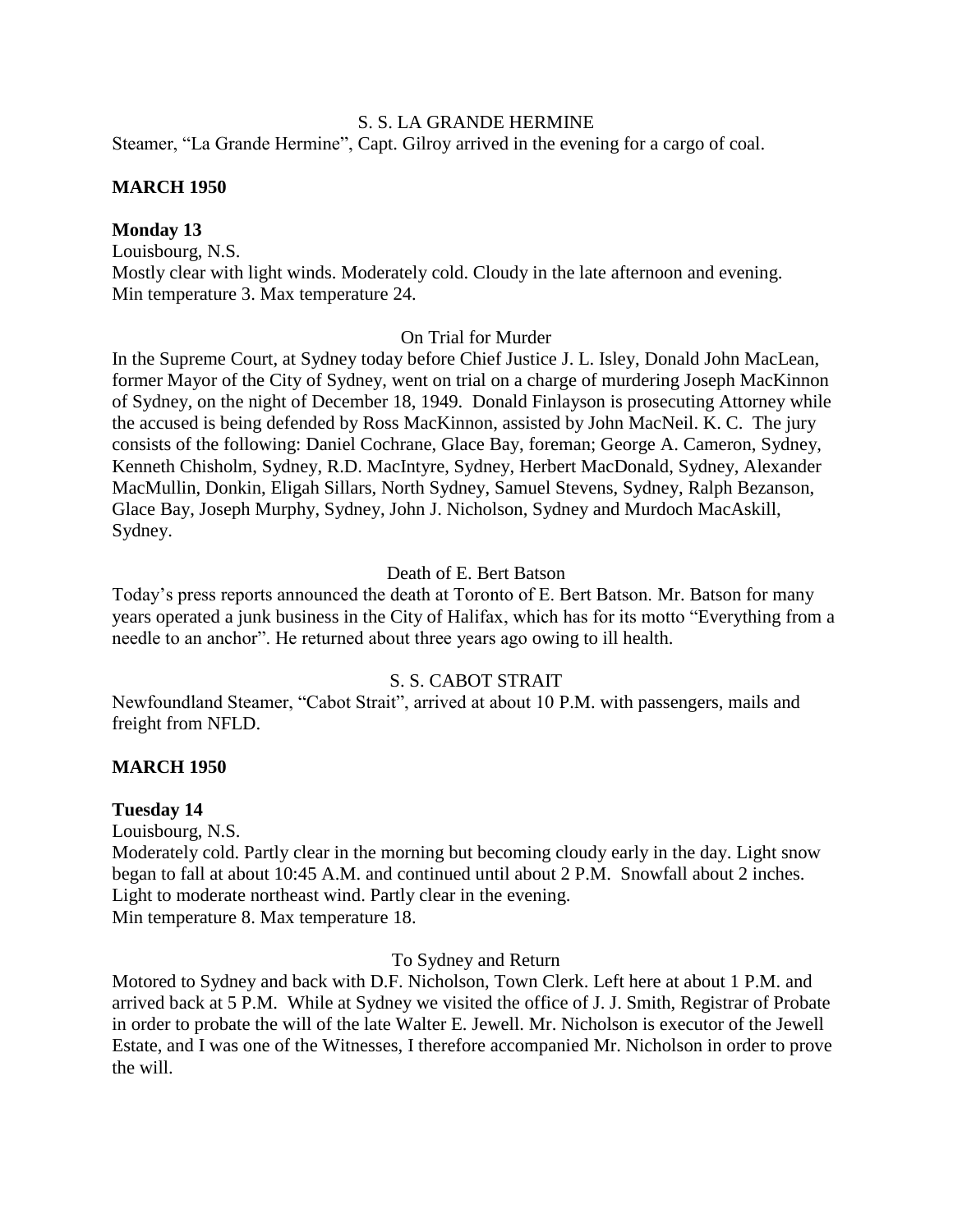#### S. S. LA GRANDE HERMINE

Steamer, "La Grande Hermine", Capt. Gilroy, sailed in the morning with a cargo of coal.

#### S. S. SAINT MALO

Steamer, "Saint Malo", Capt. Ben Pope, arrived in the evening for a cargo of coal.

#### **MARCH 1950**

#### **Wednesday 15**

Louisbourg, N.S. Clear with westerly winds, fresh at times but moderating in the evening to light. Min temperature, zero. Max temperature 30.

## S. S. CABOT STRAIT

Newfoundland Steamer, "Cabot Strait" Capt. Gullage sailed in the early afternoon with passengers, mails and freight.

### S. S. STANWAY

British Steamer, "Stanway" arrived in the morning for a cargo of coal.

#### S. S. JAMES ELLWOOD JONES

United States Steamer, "James Ellwood Jones" sailed in the evening with a cargo of coal.

#### Death of John Angus MacDonald

Today's issue of the Sydney Post Record contained the death of John Angus MacDonald of Sandfield, Mira which occurred last night at the City Hospital, Sydney after a brief illness. The late Mr. MacDonald who was in the  $70<sup>th</sup>$  year of his age, was the son of the late Mr. and Mrs. Neil MacDonald of Sandfield (now Huntington) Mira, where he was born and lived the greater part of his life. He was superintendent of Highways for the Cape Breton County district from 1925 to 1933 and represented District No. 3 in the County Council from 1943 to 1949. He is survived by one sister, Mrs. Neil Ferguson, who lived with him. Two brothers, Dr. John MacDonald and Ex. Councillor, William A. MacDonald, predeceased him a number of years ago. As a boy I attended school with the late Mr. MacDonald, his brother and sister in the old school house at Sandfield, 1887. The teacher at that time if my memory serves me was: Miss. Hortense Huntington.

#### **MARCH 1950**

#### **Thursday 16**

Louisbourg, N.S. Cold, clear and sunny with light to moderate westerly and northerly winds. Min temperature 3. Max temperature 24.

#### S. S. SAINT MALO

Steamer, "Saint Malo", Capt. Ben Pope, sailed in the evening with a cargo of coal.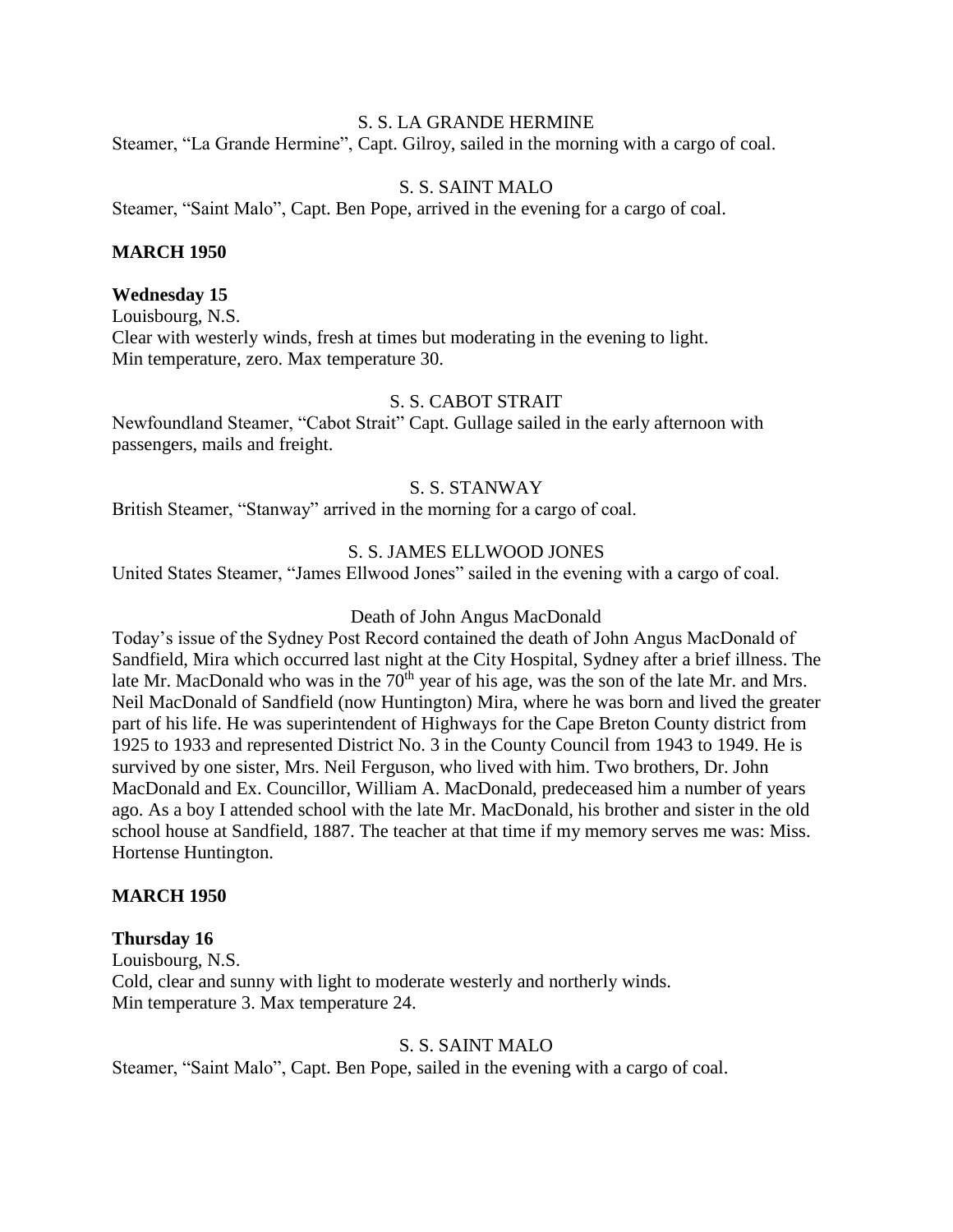# Verdict of Manslaughter

At Sydney, today, in the murder trial of Donald John MacLean, charged with the murder of Joseph MacKinnon, the jury returned a verdict of manslaughter. MacLean was charged with murder in connection with the death of Joseph MacKinnon, Registrar of Voters for the City of Sydney. The death of MacKinnon occurred on the night of December 18, 1949 following what appears to have been a drinking party at MacLean's bungalow at Blackett's Lake, near Sydney. MacKinnon was found in a dying condition in an alley way off Kings Road in the City of Sydney at about 10 P.M. He died in St. Rita's Hospital about one hour later, without regaining consciousness.

# Death of Dr. J. C. Webster

Dr. John Clarence Webster, aged 86, died suddenly at his home town, Shediac, New Brunswick, today. Dr. Webster was not only a skilled medical practitioner but was also an authority on matters historical, particularly in connection with the Maritime Provinces. For many years he was a member of the "Historic Sites and Monuments Board". He held the office of Chairman of this Board until shortly before his death.

# **MARCH 1950**

# **Friday 17**

Louisbourg, N.S. Clear and sunny, partly cloudy with light snow squalls in the afternoon and evening. Min temperature 2. Max temperature 22. Light to moderate northeast wind.

# S. S. STANWAY

British Steamer, "Stanway" sailed with a cargo of coal.

# **MARCH 1950**

# **Saturday 18**

Louisbourg, N.S.

Clear and sunny, but becoming cloudy in the afternoon. Snow began to fall at about 7:30 P.M. west wind shifting to southerly and at night to easterly and increasing to strong. Very blustery during the night.

Min temperature 2 below zero. Max temperature 52.

# Sentenced to Three Years

Found guilty on last Thursday of manslaughter arising from the death of Joseph MacKinnon, Ex-Mayor Donald John MacLean, today at Sydney was sentenced by Chief Justice, J.L. Ilsley to three years in Dorchester Penitentiary. MacLean, aged 58 during this week was tried on a charge of murdering Joseph MacKinnon, 63 on the night of December 18, 1949. The jury after considering the evidence for more than two hours, returned a verdict of manslaughter. (Press report)

Rammed and Sunk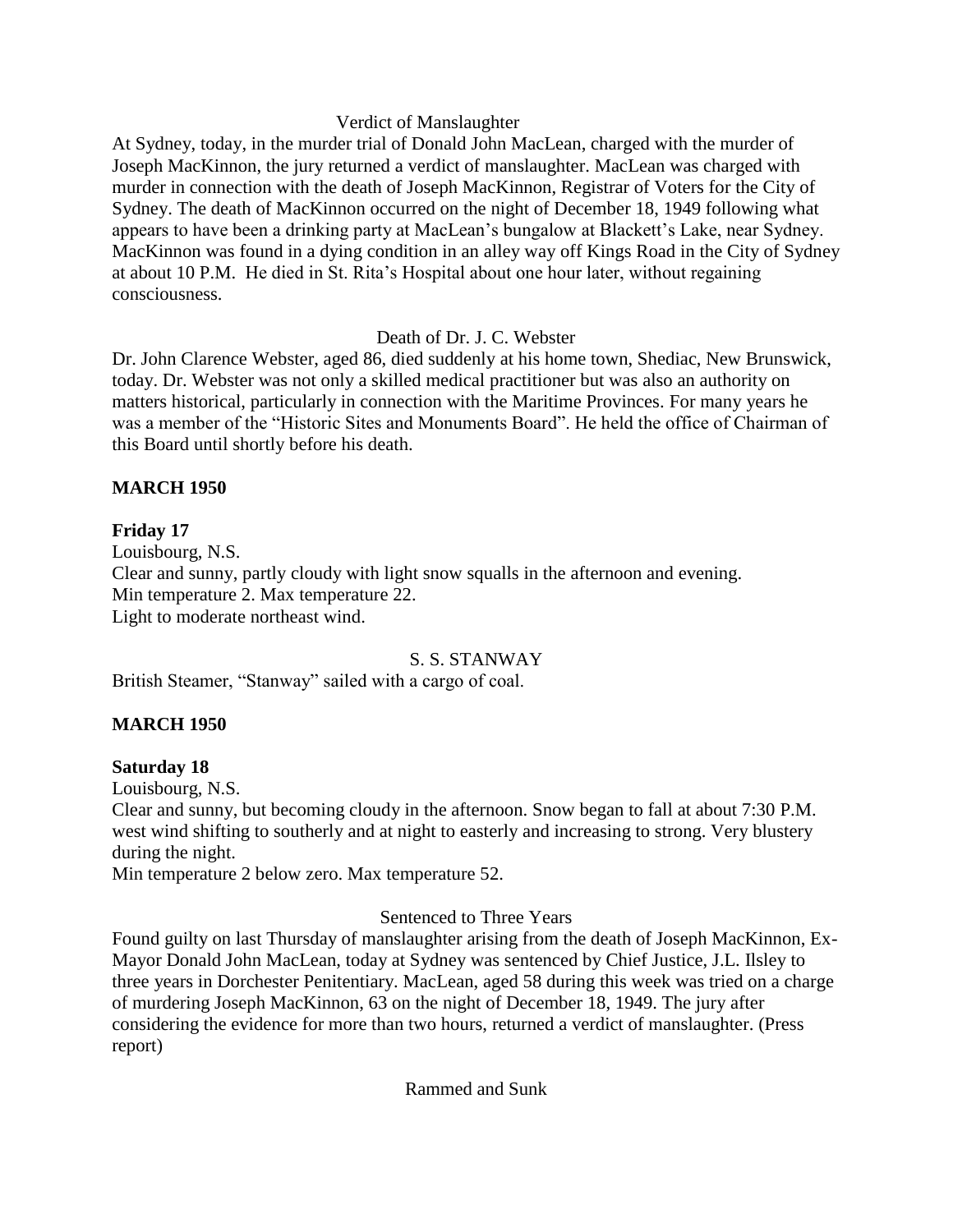Off Halifax harbor at an early hour this morning the Yarmouth Fishing Schooner Gertrude DeCosta was sunk in collision with the 1,400 ton Freight Island Connectors with a loss of 11 of her 17 crew members. The schooner was enroute from the fishing banks to Halifax while the freighter was westward bound from Halifax for St. John's, Newfoundland. The survivors are: Neil Sullivan, Canso, Ember Lohnes, Canso, Edwin Tanner (Cook) Lunenburg, William Crewe, Canso, Robert Parker, Canso and George Hartson, Queensport, Halifax County. Those who lost their lives were: George Schroder, Frank Sullivan, Canso, Morton Tanner, Blue Rocks, Michael Walsh, Newfoundland, Harry Cooper, (Engineer) Lunenburg, Leonard Muise, Yarmouth, Romanus Arriro, Rubnico, Capt. Haslam Knickle (Skipper) Blue Rocks, Otto Knickle, David Schroder and Fred Crooks, the two latter of Canso. (Press report)

### S. S. SAUREL

Canadian Government Steamer, "Saurel" (Icebreaker) arrived.

#### S. S. CABOT STRAIT

Newfoundland Steamer, "Cabot Strait" Capt. Gullage, arrived at about 5 P.M. from Port-au-Basque, NFLD with passengers, mails and freight.

#### **MARCH 1950**

#### **Sunday 19**

Louisbourg, N.S.

Snow storm of last ended in the early morning followed by a few flurries. Comparatively mild and mostly sunny during the day. Light to moderate northwest wind. Snowfall of last night about 6 inches.

Min temperature 18. Max temperature 35.

#### Church Services

At 11 A.M. and 7 P.M. in company with Emeline attended services in the First United Church where Rev. C.C. Walls was the preacher. Attendance in the morning about 40, in the evening about 100. Choir attendance: A.M. 10, P.M. 19.

I was out to church today for the first time since Sunday, February 26 owing to having been quite closely confined to home as a result of a sprained ankle. I am now able to get about fairly well with the aid of crutches.

#### Drowning at Ross Ferry

At Ross Ferry, last night, Major Allan MacAulay, M.S. D.C.M., a veteran of the First World War was accidently drowned when a motor truck on which he was a passenger plunged into the ferry dock. Alex MacLeod of North Gut, Victoria County, the driver of the truck was rescued by Lloyd Grant, who threw a rope to him and hauled him ashore. The body of Major MacAulay was recovered by Raymond MacKenzie a few minutes after the accident but life was extinct. Major MacAulay lived at North Gut, Victoria County and was unmarried. (Press Report)

#### **MARCH 1950**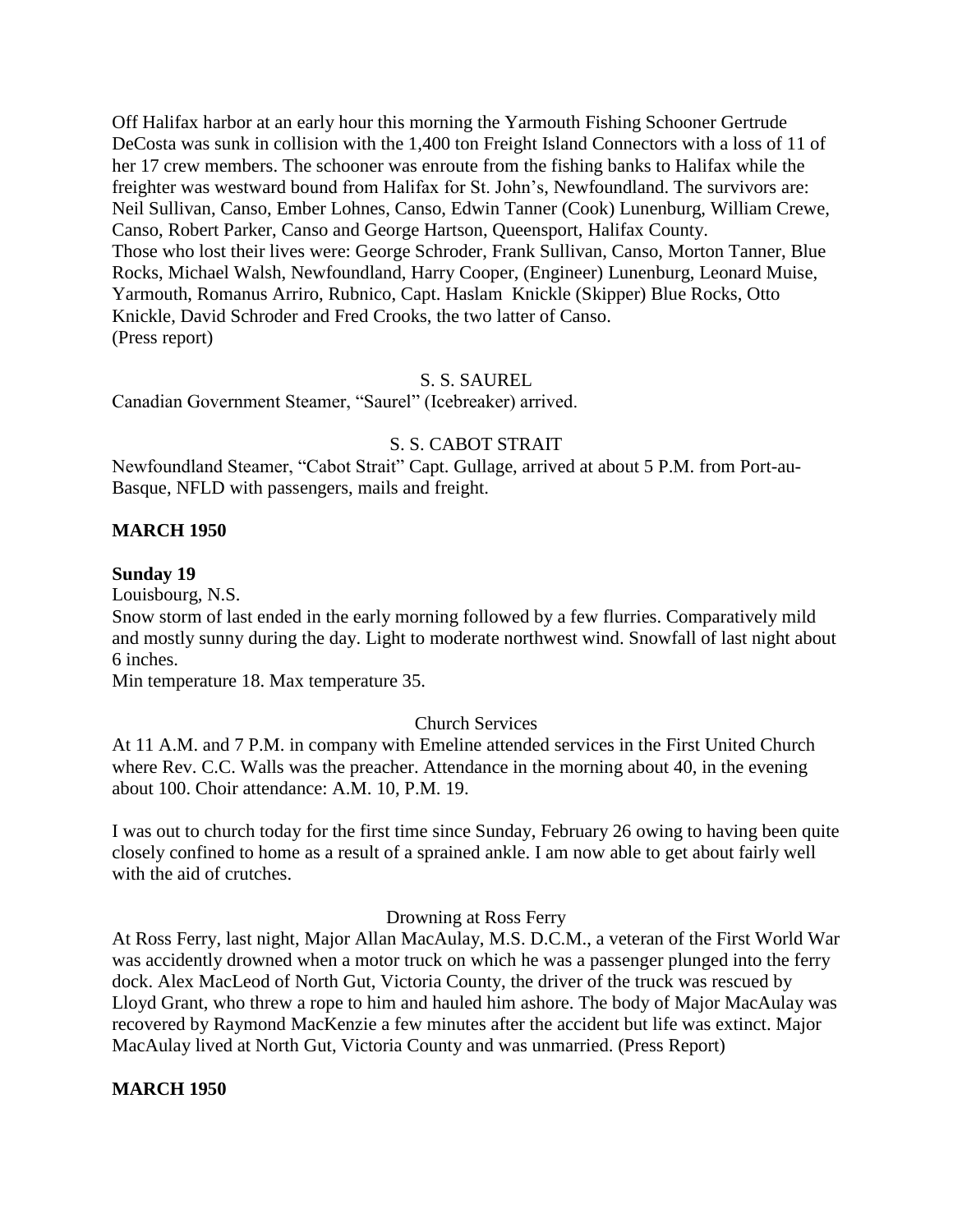## **Monday 20**

Louisbourg, N.S. Clear and sunny with light to moderate northwest wind. An ideal March day. Min temperature [blank]. Max temperature. [blank]

### S. S. LA GRANDE HERMINE

Steamer, "La Grande Hermine", Capt. Gilroy arrived at 1 P.M. for a cargo of coal.

# S. S. CABOT STRAIT

Newfoundland Steamer, "Cabot Strait", Capt. Gullage, sailed in the evening for Port-au-Basque, NFLD with passengers, mails and freight.

# **MARCH 1950**

## **Tuesday 21**

Louisbourg, N.S.

Comparatively mild and remarkably clear. Light to moderate westerly winds shifting to southwest at about noon and moderating to light in the evening. An ideal March day. Min temperature 11. Max temperature 32.

## S. S. LA GRANDE HERMINE

Steamer "La Grande Hermine", Capt. Gilroy, sailed in the afternoon with a cargo of coal.

### Opening of Nova Scotia Legislature

The Nova Scotia Legislature under the premiership of the Hon. Angus MacDonald, opened today at Halifax. The speech from the Throne was read by Lieut. Governor J.A. D. MacCurdy. The house consists of 27 Liberals, 8 Conservatives and 2 C.C.F. R. L. Stanfield is leader of the Conservative opposition while Russell Cunningham leads the C.C.F. party.

### Left for Dorchester

Daniel John MacLean, former Mayor of Sydney, recently sentenced to three years in Dorchester Penitentiary on a manslaughter charge arising out of the death of Joseph MacKinnon, left for Dorchester this evening to begin his sentence. He was escorted by James MacKillop, Sheriff for the County of Cape Breton. MacLean was tried for murder at Sydney during the winter term of the Supreme Court. The jury brought in a verdict of manslaughter after giving the evidence careful consideration. Sentence was passed by Chief Justice J. L. Ilsley on March 18.

### **MARCH 1950**

### **Wednesday 22**

Louisbourg, N.S. Mild and remarkably clear with light to moderate variable winds. A very lovely March day. Springlike. Min temperature 10. Max temperature 36.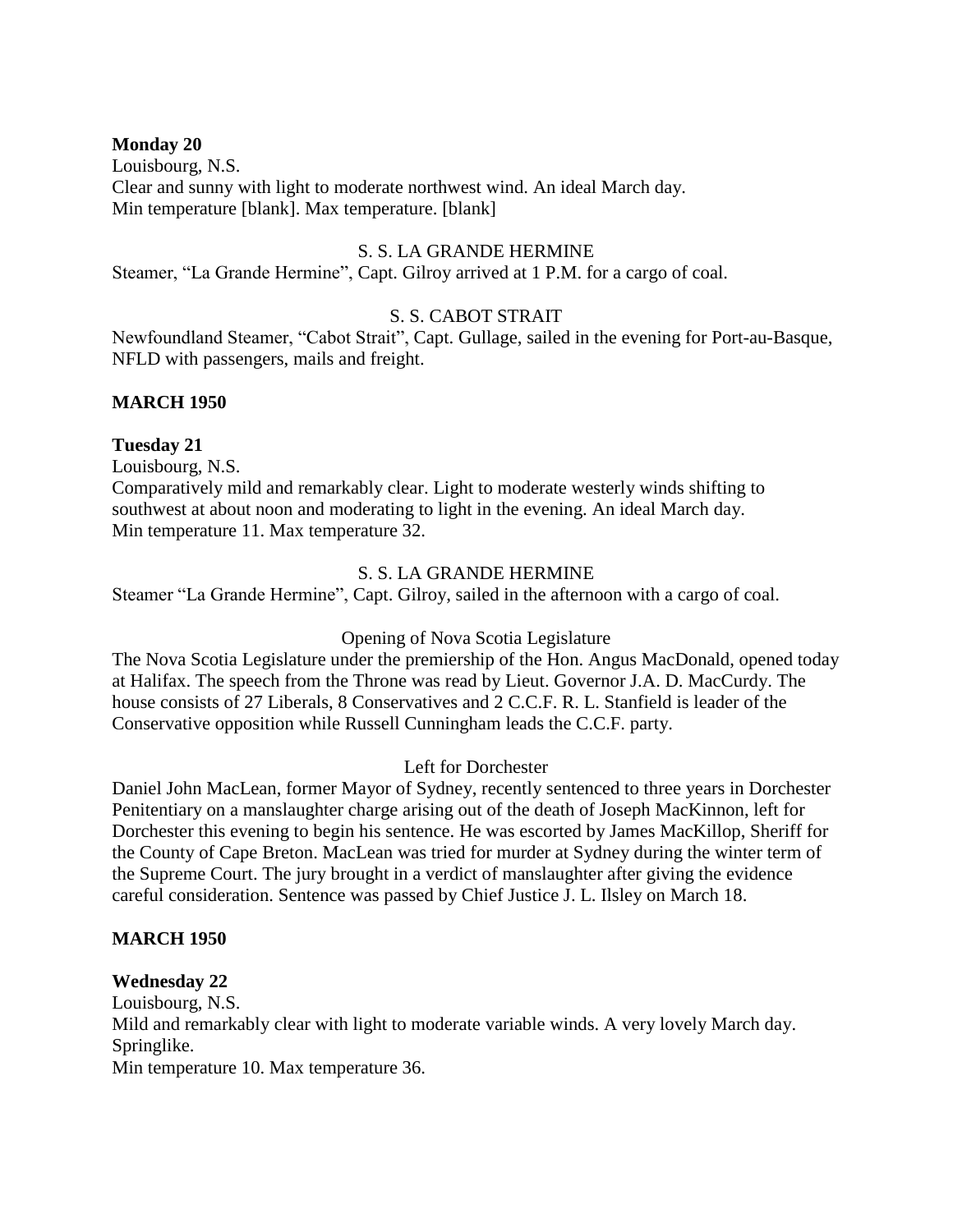#### Big Fire at Cape Breton Hospital

Shortly before 8 A.M. the older section of the Cape Breton Hospital was discovered to be on fire. Despite the efforts of the firemen who responded this portion of the building became a total loss. The new wing built about 1940 was not seriously damaged. Under the Supervision of the Matron, Mrs. Mark Day, about 200 patients were evacuated from the burning building into the new wing, adjoining where they have temporary quarters. There was no loss of life and no serious injuries which is a credit to Mr. and Mrs. Mark Day who for the past thirty years have been Superintendent and Matron, respectfully. There was a total of about 350 patients in the institution, including the new wing. The loss is estimated according to press reports at \$500,000. The entire institution carried insurance amounting to about \$500,000.

#### Choir Practice

At 8 P.M. in company with Emeline, attended and conducted choir practice in the First United Church.

#### S. S. SAINT MALO

Steamer, "Saint Malo", Capt. Ben Pope, arrived at about 1 P.M. for a cargo of coal.

## **MARCH 1950**

#### **Thursday 23**

Louisbourg, N.S.

Clear and comparatively mild with winds varying from westerly in the morning to southwest in the afternoon to easterly at night.

Min temperature 8. Max temperature 38.

An ideal March day. Springlike. Cloudy at night. Rain began to fall at about 10:30 P.M.

## S. S. CABOT STRAIT

Newfoundland Steamer, "Cabot Strait", Captain Gullage arrived shortly before noon from Portau-Basque, NFLD with passengers, mails and freight.

#### Motorship Vagabond Prince

Motorship "Vagabond Prince", Capt. Crouse arrived last night or early this morning from the West Indies with a cargo of salt, part of which is to be discharged here and the balance at North Sydney.

#### Drift Ice

A considerable quantity of drift ice in sight off the coast. First drift ice of any account this season.

#### **MARCH 1950**

**Friday 24** Louisbourg, N.S.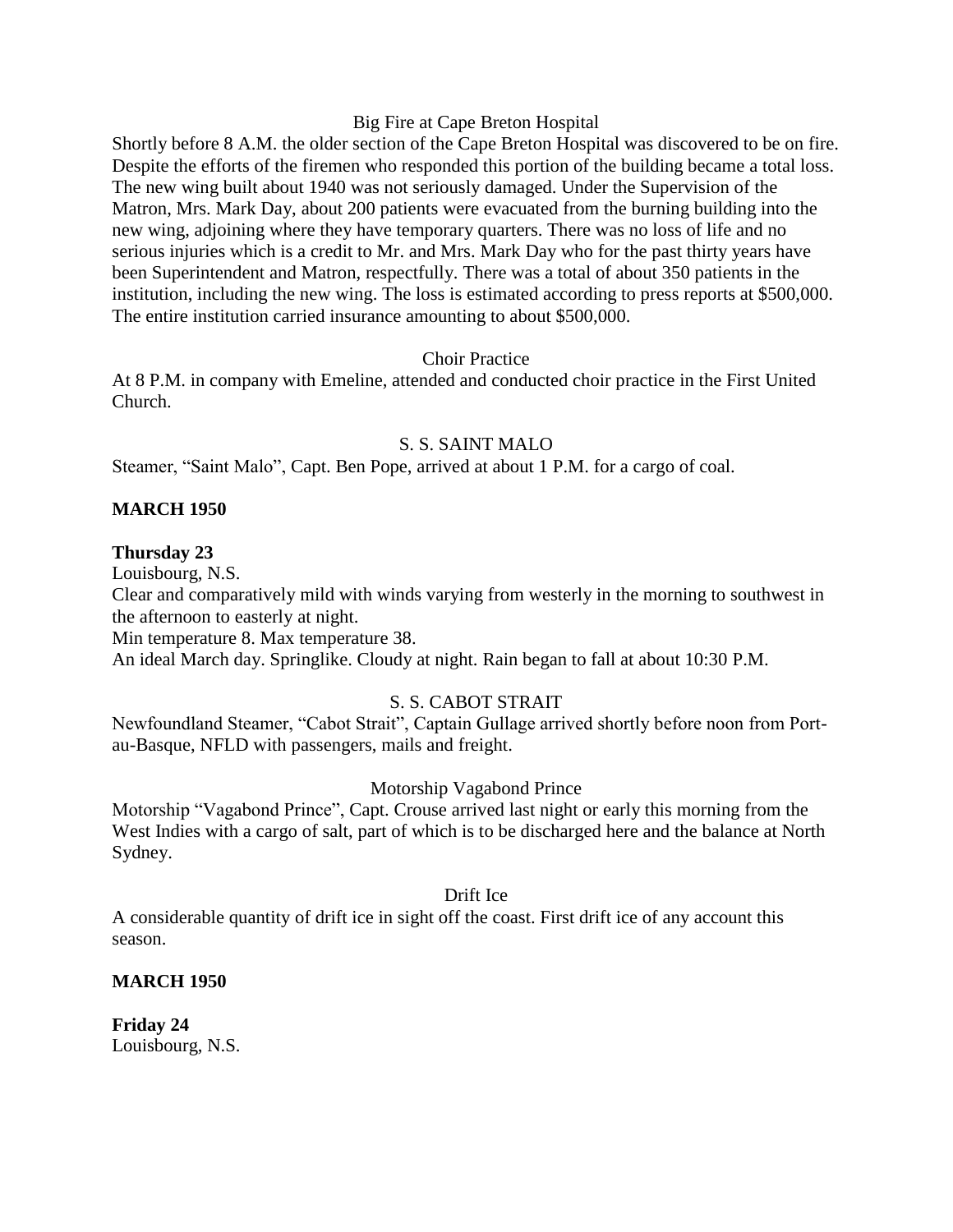Rain of last night ended in the morning and was followed by some fog and mist, continued cloudy all day. Light showers during the night. Light to moderate easterly winds. Rainfall of last night about ½ inch.

Min temperature [blank] Max temperature. [blank]

Snow disappearing rapidly as a result of last nights rain and the mild weather of today. Main Street bare in the center.

#### Drift Ice

Southwest end of the harbor and coast blocked with drift.

#### **MARCH 1950**

#### **Saturday 25**

Louisbourg, N.S.

About 2 inches of heavy damp snow fell in the early morning, following showers of rain. Cloudy during the day with light northwest wind. Snowfall of this morning all disappeared during the day. Mild with streams of water running in the streets. Min temperature 30. Max temperature 38.

#### S. S. CABOT STRAIT

Newfoundland Steamer, "Cabot Strait", Capt. Gullage sailed last night or early this morning en route to Port-au-Basque, NFLD with passengers, mails and freight.

#### S. S. SAINT MALO

Steamer, "Saint Malo", Capt. Ben Pope, sailed in the early afternoon with a cargo of coal, but was compelled to return to port in the evening owing to meeting up with heavy drift ice off the coast.

#### **MARCH 1950**

#### **Sunday 26**

Louisbourg, N.S. Remarkably clear with light northerly winds. An ideal early spring day. Min temperature [blank]. Max temperature [blank]

#### Church Service

At 11 A.M. and 7 P.M. in company with Emeline, attended services in the First United Church where Rev. C.C. Walls was the preacher. Attendance in the morning about 65 and in the evening about 85.

Choir attendance: A.M. 11, P.M. 18.

#### **MARCH 1950**

**Monday 27** Louisbourg, N.S.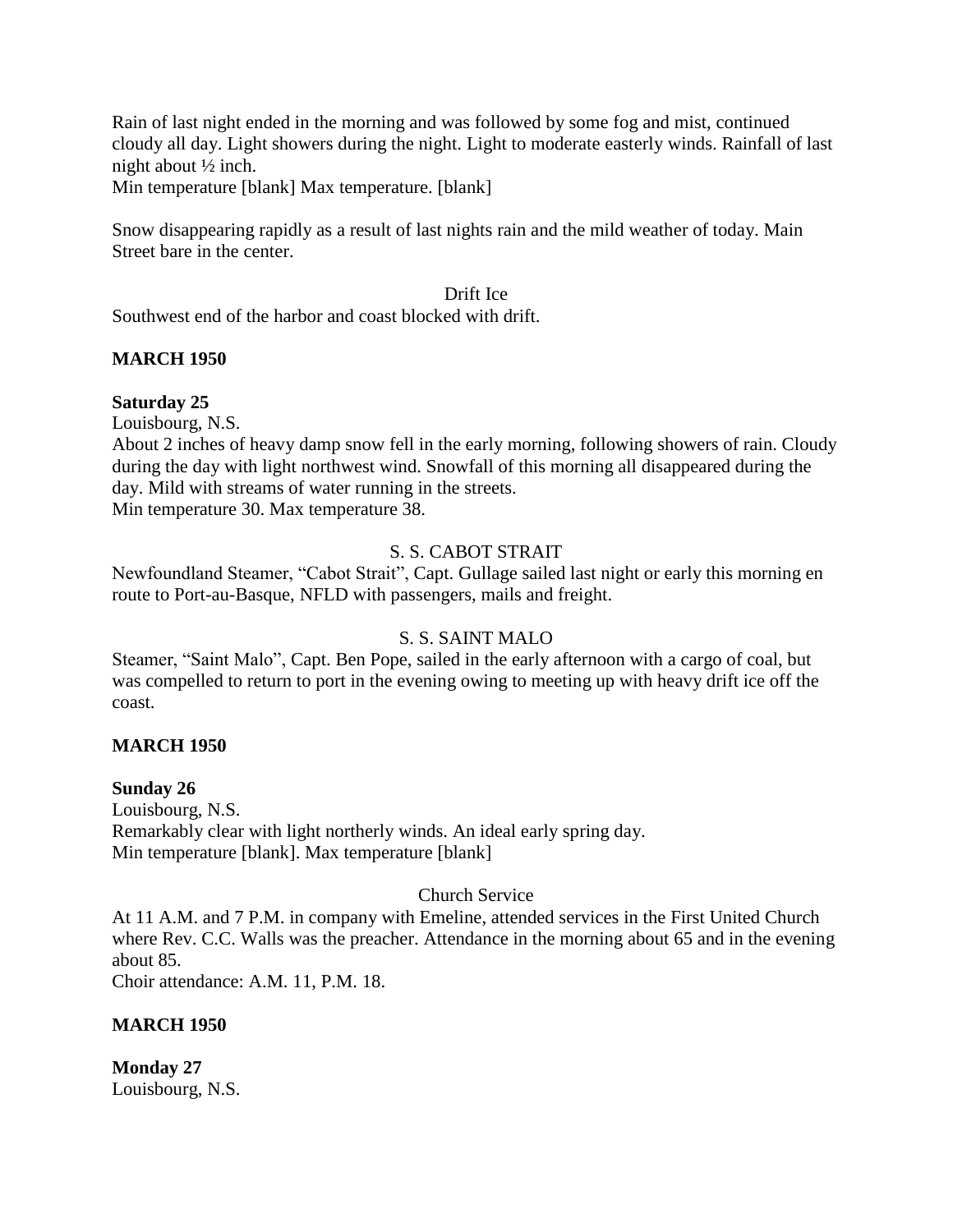Remarkably clear with light to moderate northerly winds. Min temperature [blank]. Max temperature [blank].

#### S. S. LA GRANDE HERMINE

Steamer "La Grande Hermine", Capt. Gilroy arrived in the forenoon with a cargo of coal.

## S. S. CABOT STRAIT

Newfoundland Steamer, "Cabot Strait", arrived at about 10:30 P.M. with passengers, mails and freight from Port-au-Basque, NFLD.

#### **MARCH 1950**

#### **Tuesday 28**

Louisbourg, N.S.

Cloudy and chilly with moderate southeast wind. Light rain began to fall at about 1:30 P.M. followed by freezing rain and mist during the late afternoon and evening. Some fog during the night.

Min temperature [blank]. Max temperature [blank]

## S. S. LA GRANDE HERMINE

Steamer, "La Grande Hermine" sailed in the forenoon with a cargo of coal.

#### S. S. SAUREL

Canadian Government Steamer, "Saurel" arrived in the morning.

## S. S. INVERLEIGH

Steamer, "Inverleigh" arrived in the morning and docked at the Government Wharf.

#### **MARCH 1950**

## **Wednesday 29**

Louisbourg, N.S.

Cloudy and foggy with light southerly winds, misty in the evening with dense fog. Rainfall of yesterday and last night about ½ inch.

Min temperature [blank] Max temperature [blank]

## S. S. CABOT STRAIT

Newfoundland Steamer, "Cabot Strait", sailed in the evening for Port-au-Basque, NFLD with passengers, mails and freight.

## Highways Closed

Effective today, all public highways on the Island of Cape Breton are closed to heavy traffic until further notice, in order to prevent damage to highways from heavily loaded vehicles.

#### **MARCH 1950**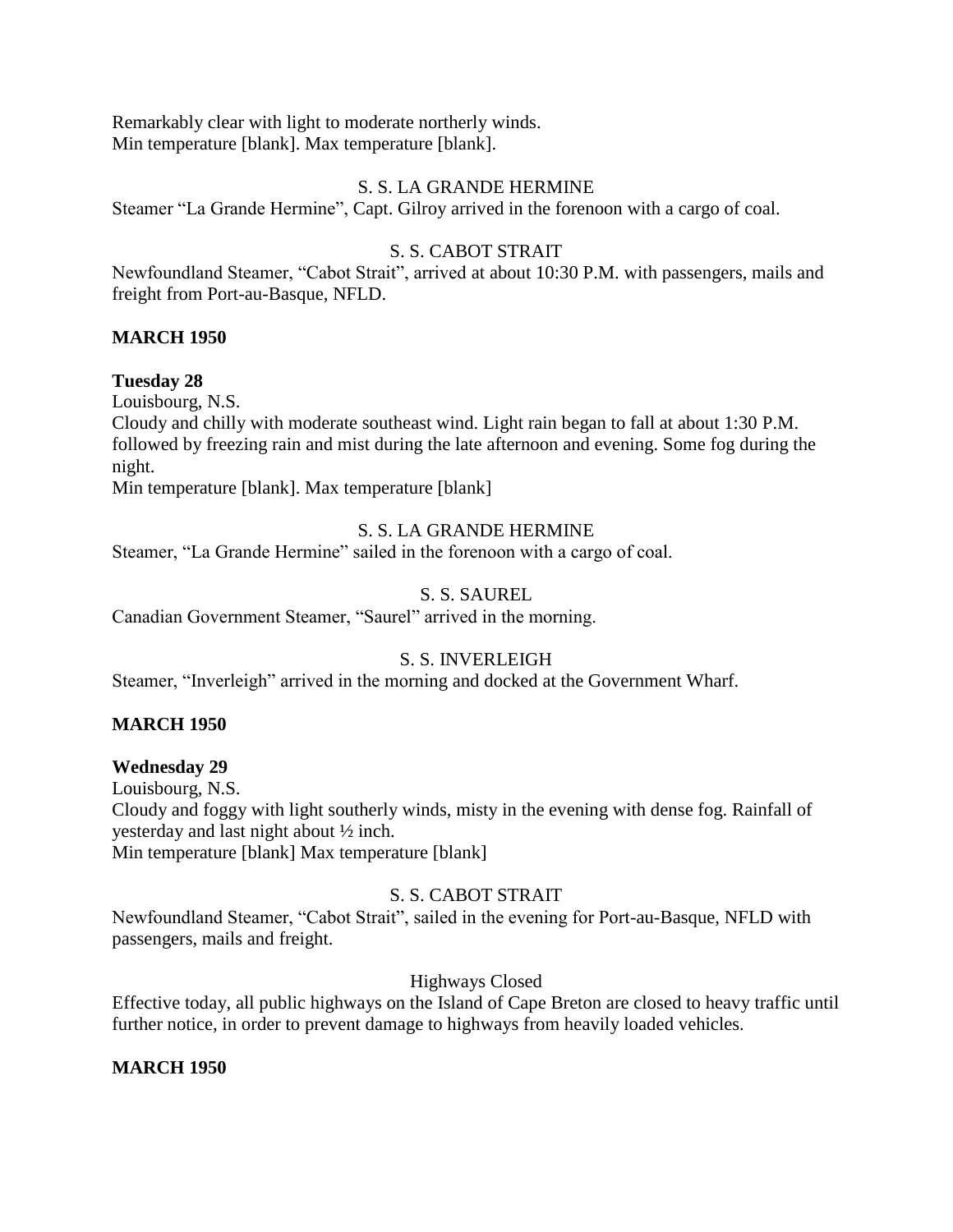#### **Thursday 30**

Louisbourg, N.S.

Showers and mist in the early morning. Cloudy with considerable fog during the day. Moderate southerly winds. Southwest in the late afternoon increasing to strong. Min temperature. [blank] Max temperature. [blank]

#### Club Supper

At 5 P.M. accompanied by Emeline and Jane, my niece attended the Annual Spring Supper and Sale of the MacMillan Club of the First United Church. This supper and sale was held in Calvin Hall and was largely attended.

#### **MARCH 1950**

## **Friday 31**

Louisbourg, N.S. Clear with moderate westerly winds, shifting to easterly during the afternoon. Min temperature. [blank] Max temperature. [blank]

## S. S. SAUREL

Canadian Government Steamer, "Saurel" (Icebreaker) sailed for North Sydney in the early morning for the purpose, I understand of breaking up the ice in Sydney harbor.

#### Motorship Sails

Motorship VAGABOND PRINCE, which arrived here on the 23<sup>rd</sup> with a cargo of salt for Louisbourg and North Sydney sailed early this morning in an attempt to reach the latter port.

#### S. S. INVERLEIGH

Steamer, "Inverleigh" sailed this morning with a cargo of coal. (about 400 tons)

## S. S. SAINT MALO

Steamer, "Saint Malo" Capt. Ben Pope, arrived in the forenoon for a cargo of coal.

#### Snowfall

The total snowfall for this month was 18 inches.

#### **APRIL 1950**

- **Saturday 1**
- Louisbourg, N.S.

Snow storm in the early morning followed by light drizzle of mist and rain. Strong easterly winds, shifting to northerly in the late afternoon. Heavy snow squalls for several hours in the late afternoon and evening. Cleared at about 9:30 P.M. Snowfall about 8 inches. Min temperature 24. Max temperature 31.

## S. S. SAINT MALO

Steamer, "Saint Malo", Capt. Ben Pope, sailed in the forenoon with a cargo of coal.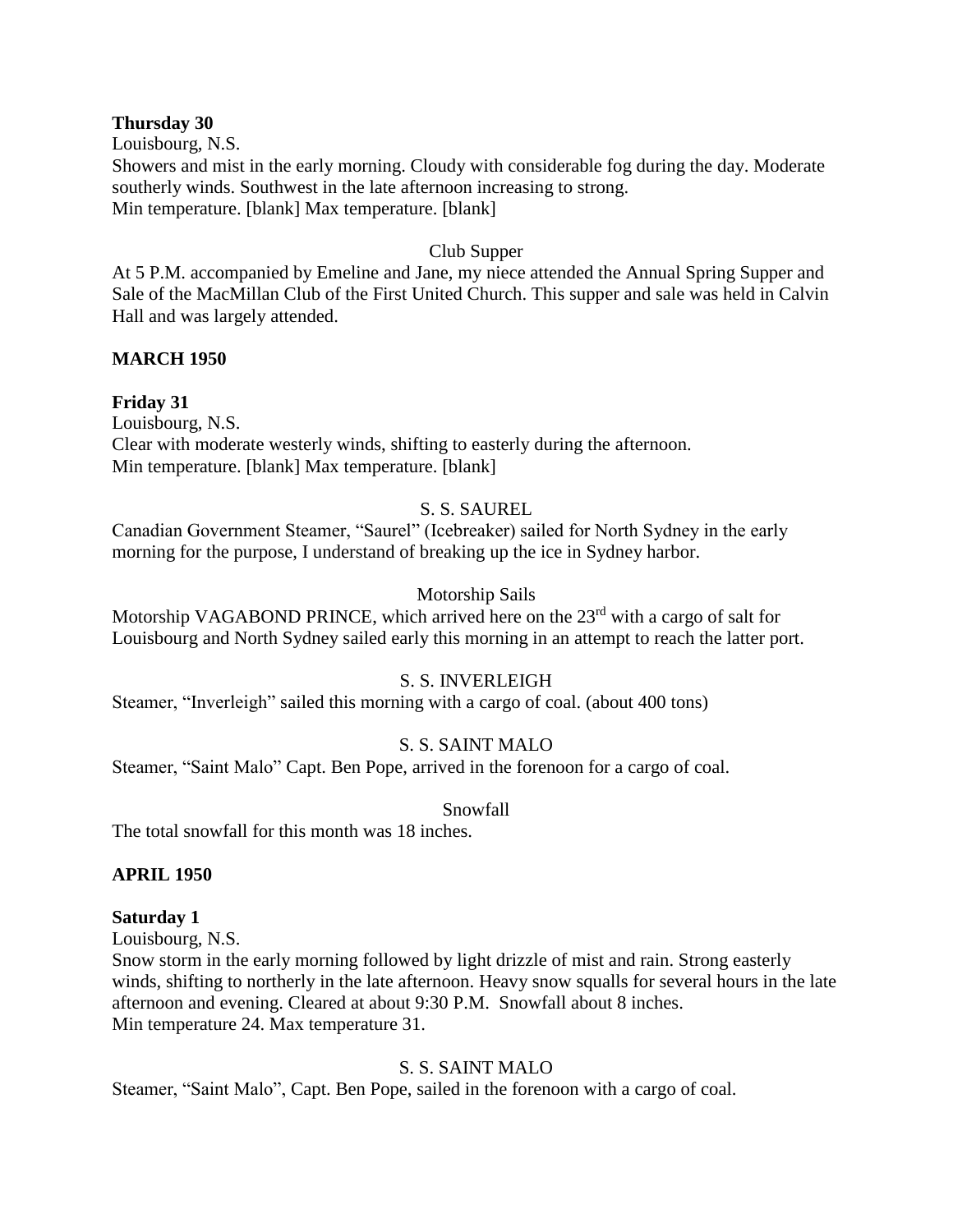#### S. S. CABOT STRAIT

Newfoundland Steamer, "Cabot Strait" arrived in the evening from Port-au-Basque, NFLD with passengers, mails and freight.

#### **APRIL 1950**

#### **Sunday 2**

Louisbourg, N.S. Clear with light westerly wind, becoming partly cloudy in the late afternoon with wind shifting to southerly. Min temperature 22. Max temperature 38.

Church Services

At 11 A.M. and 7 P.M. in company with Emeline, attended services in the First United Church where Rev. C. C. Walls was the preacher. About 45 present at the morning service and about 75 in the evening. Choir attendance: A.M. 14, P.M. 16.

#### S. S. LA GRANDE HERMINE

Steamer, "La Grande Hermine" Capt. Gilroy arrived for a cargo of coal.

#### **APRIL 1950**

#### **Monday 3**

Louisbourg, N.S.

Snow storm in the early morning. Cloudy and mild during the day with some fog. Light variable winds. Snowfall at least 2 inches.

Min temperature 32. Max temperature 44.

## S. S. CABOT STRAIT

Newfoundland Steamer, "Cabot Strait" sailed at about 3:30 P.M. for Port-au-Basque, NFLD with passengers, mails and freight.

#### Holy Week Services

At 7:30 P.M. in company with Emeline, attended the first in the series of Holy Week Services held in the First United Church. Service conducted by Rev. C. C. Walls. About 45 persons present.

Choir attendance, 13.

#### **APRIL 1950**

#### **Tuesday 4**

Louisbourg, N.S.

Cloudy and mild with light variable winds. Rain beginning at about 4 P.M. followed by intermittent showers during the night.

Min temperature 30. Max temperature 48.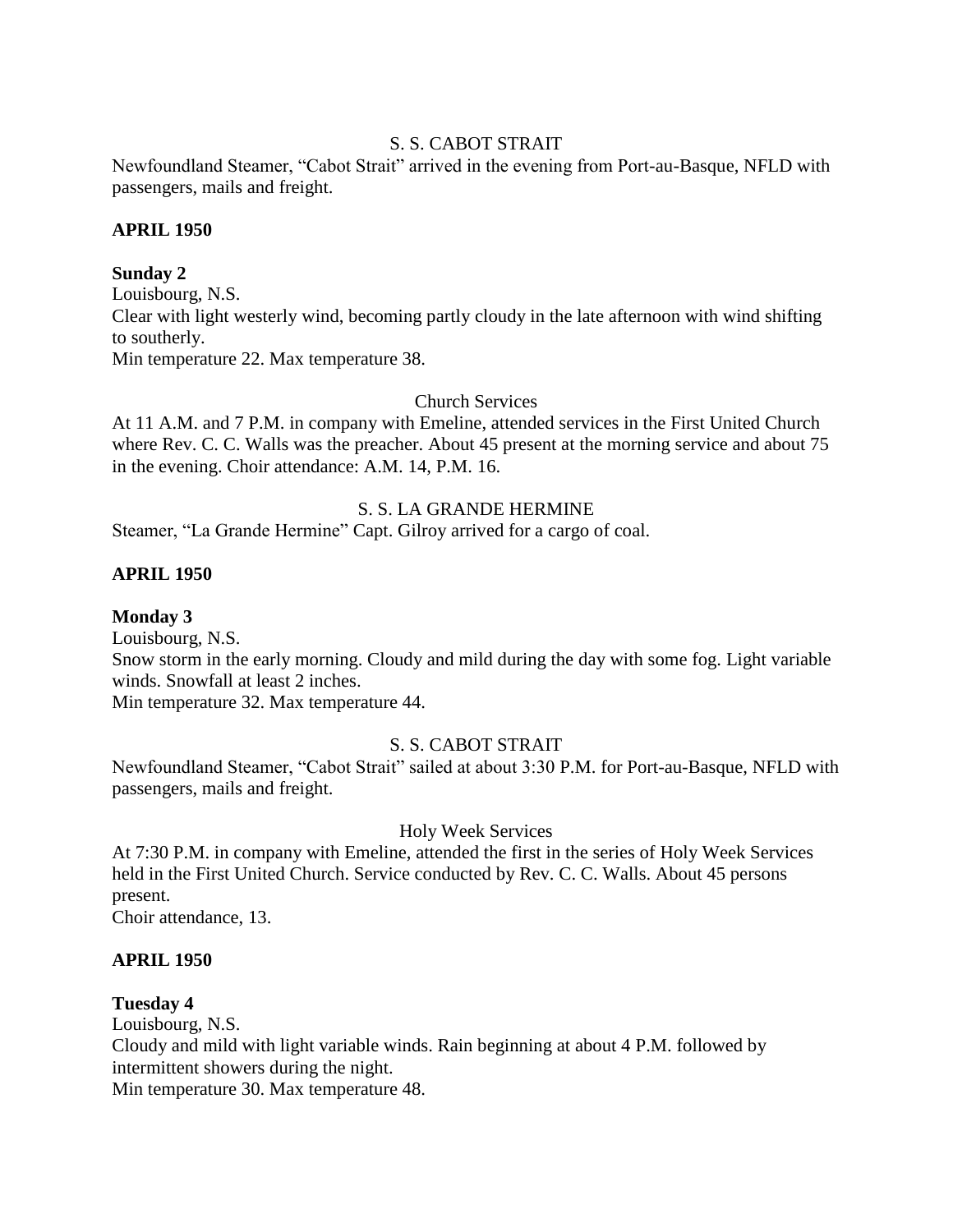## S. S. LA GRANDE HERMINE

Steamer, "La Grande Hermine" Capt. Gilroy sailed at about 10 A.M. with a cargo of coal but returned to port about two hours later, owing it is said to having sighted a considerable quantity of drift some distance off the coast.

#### Visits Louisbourg

L. F. Hagglund of Wading River, Long Island, New York, arrived at Louisbourg on the bus last evening and called on me today. He being interested in matters historical, I procured a taxi and took on a visit to the Louisbourg National and Historic Park, where we spent about two hours.

#### Holy Week Services

At 7:30 P.M. in company with Emeline, attended the second in the series of Holy Week Services which are being held in the First United Church. Service tonight was conducted by Rev. C. C. Walls.

#### **APRIL 1950**

## **Wednesday 5**

Louisbourg, N.S.

Fog, mist and intermittent showers with light to moderate southwest wind, becoming fresh at night.

Min temperature 31. Max temperature 46.

Holy Week Services

At 7:30 P.M. in company with Emeline, attended the third in the series of Holy Week Services held in the First United Church. Service was conducted by Rev. C. C. Walls. About 50 persons present.

Choir attendance: 16.

#### **APRIL 1950**

## **Thursday 6**

Louisbourg, N.S.

Cloudy and mild with light to moderate southwest wind which shifted to northerly during the afternoon and later to easterly. A few intermittent showers during the day and early night followed by snow squalls at about 8 P.M.

Min temperature. [blank] Max temperature [blank].

## S. S. LA GRANDE HERMINE

Steamer, "La Grande Hermine" which returned to port on last Tuesday owing to offshore ice conditions, sailed in the forenoon.

## S. S. SAINT MALO

Steamer, "Saint Malo" Capt. Ben Pope, arrived in the afternoon for a cargo of coal.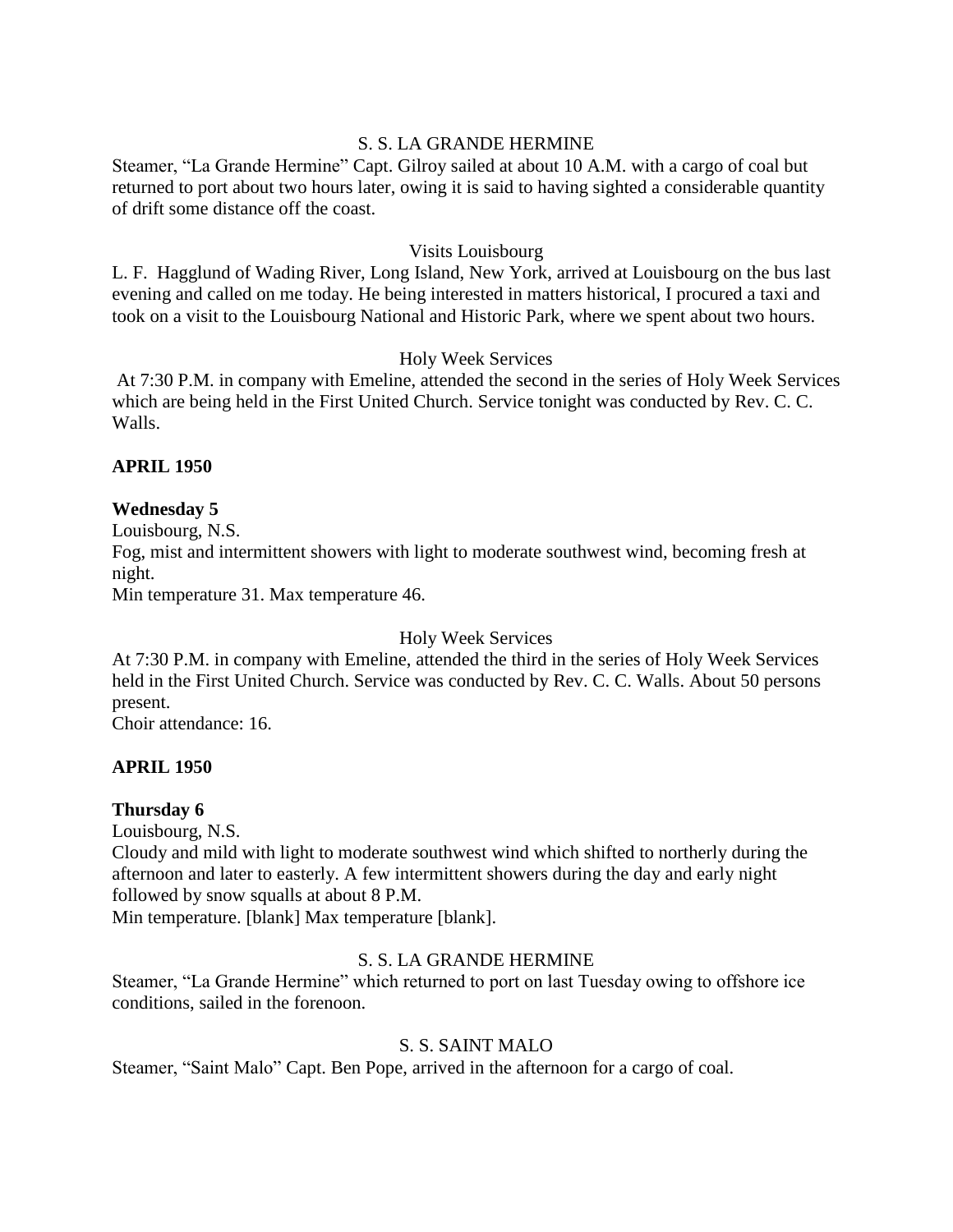#### Holy Week Services

At 7:30 P.M. in company with Emeline, attended the fourth in the series of Holy Week Services held in the First United Church and conducted by Rev. C. C. Walls. About 60 persons present. Choir attendance: 18.

#### **APRIL 1950**

#### **Friday 7**

Louisbourg, N.S. **BIG SNOWSTORM**

Snow storm that began at about 8 P.M. yesterday continued all day and at a late hour tonight was still going strong. Snow driven by a fresh to strong northeast wind made huge drifts along the streets and highways, seriously interfering with traffic.

Min temperature 22. Max temperature 32.

#### S. S. LA PETITE HERMINE

Steamer, "La Petite Hermine" Capt. Guy arrived in the evening for a cargo of coal.

#### Holy Week Services

At 7:30 P.M. in company with Emeline, attended the fifth and last in the series of Holy Week Services held in the First United Church and conducted by Rev. C. C. Walls. About 40 persons present. Choir attendance: 14. Sang solo, "The Old Rugged Cross".

#### Bus Service Interrupted

The Highland Lines Bus Service between Louisbourg was running off schedule all day as a result of the storm. Bus due from Sydney at 9:30 A.M. did not reach here until 12:50 P.M. No 1:30 P.M. and 5:30 P.M. buses from Sydney today. No mail by bus today. I understand that at present the Highway Department has no ploughs available for opening snowbound roads, owing to their having been dismantled preparatory to putting the machines into other services.

#### **APRIL 1950**

#### **Saturday 8**

Louisbourg, N.S.

Snow storm which began on Thursday evening ended this morning and was followed by freezing mist and later in the day by intermittent showers of rain, freezing as they fell and covering all out-of-doors with a coating of ice. Snowfall of Thursday night, yesterday and last night at least 15 inches. All traffic on the highways tied up as a result of the storm. No bus service between Louisbourg and Sydney today.

Min temperature 24. Max temperature 32.

Traffic Interrupted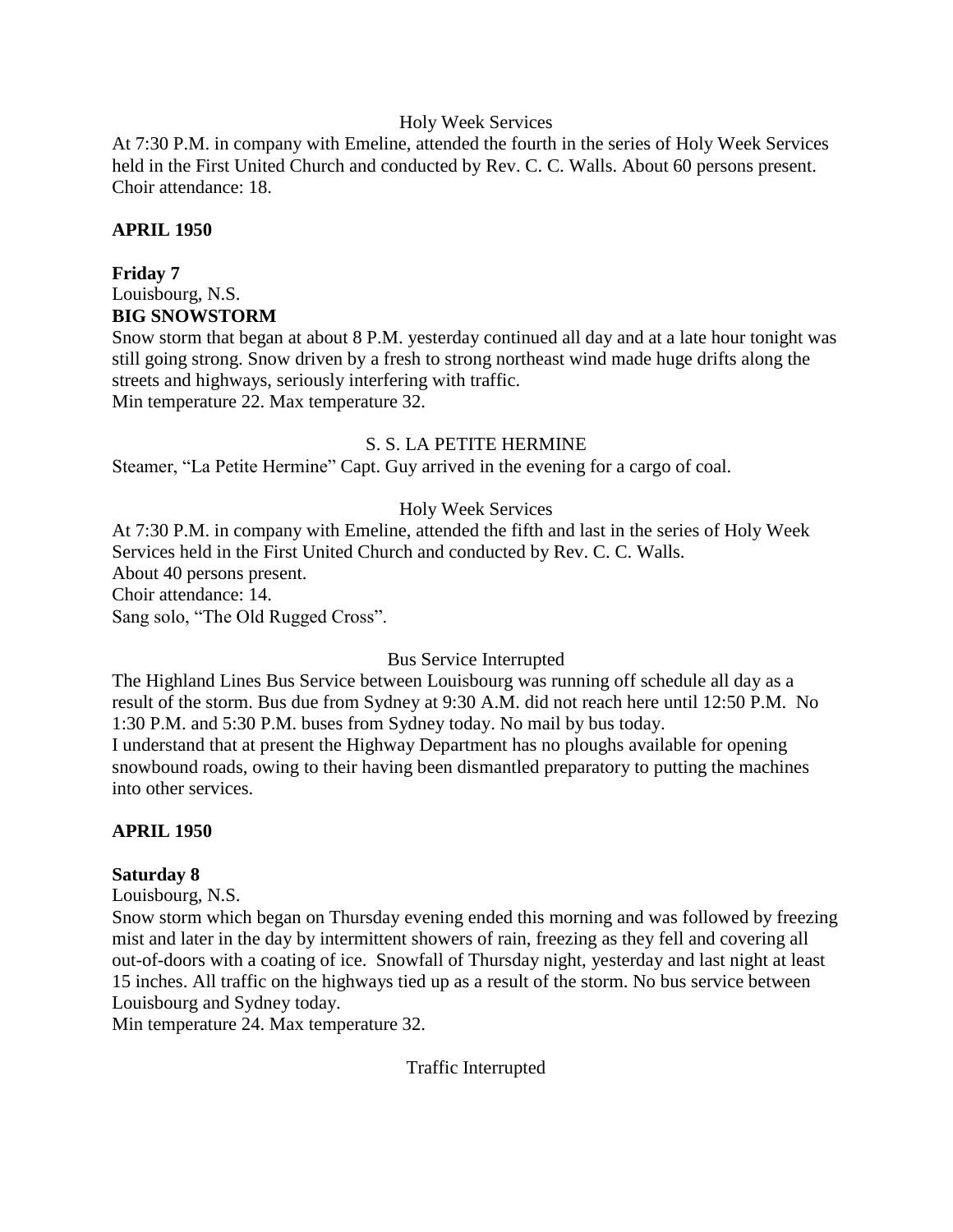As a result of the storm which was the biggest for the year 1950, street traffic was seriously curtailed. No motor traffic except one truck which tried to reach the coal yard for a load of coal. He may have succeeded. Two or three horses and sleighs were pressed into service for breaking roads and delivering groceries.

## S. S. CABOT STRAIT

Newfoundland Steamer, "Cabot Strait" arrived in the evening with passengers, mails and freight from Port-au-Basque, Nfld.

#### **APRIL 1950**

#### **Sunday 9**

Louisbourg, N.S.

Sunny and clear for a short time in the morning then becoming cloudy and remaining so for the remainder of the day. Temperature rose high enough above the freezing point in the morning to relieve the trees and wires of their heavy load of ice. Light to moderate northwest wind shifting to west southwest in the late afternoon.

Min temperature 32. Max temperature 35.

#### Snow Blockade

The whole countryside buried in snow as a result of the heavy weekend snow storm. No vehicular traffic on our streets today and no bus service in or out of our town today.

#### Church Services

At 11 A.M. and 7 P.M. in company with Emeline. Attended services in the First United Church where Rev. C. C. Walls was the preacher. About 90 persons present at each service. Choir attendance: A.M. 12, P.M. 17.

The Communion of the Lord's Supper was dispensed at the morning service.

10 persons joined the church and were admitted to full membership at the morning service: two of whom: Marjory Rudderham and Shirley Sheppard were baptized before the admission ceremony.

## **APRIL 1950**

## **Monday 10**

Louisbourg, N.S.

Cloudy and chilly. Snow began to fall at 9:30 A.M. and continued in all its fury until about 4 P.M. and was followed by a drizzle of snow, sleet and mist. Snow accompanied by a northeast gale which piled the snow in to huge drifts. Snowfall about 6 inches. At a late hour tonight the gale had not yet blown itself out.

Min temperature 25. Max temperature 32.

#### Traffic at a Standstill

No vehicular traffic on our streets owing to the snow blockade over the week end and the storm of today. The only means of transportation on our streets today was two or three horses and sleighs. No bus service in or out of Louisbourg since last Friday.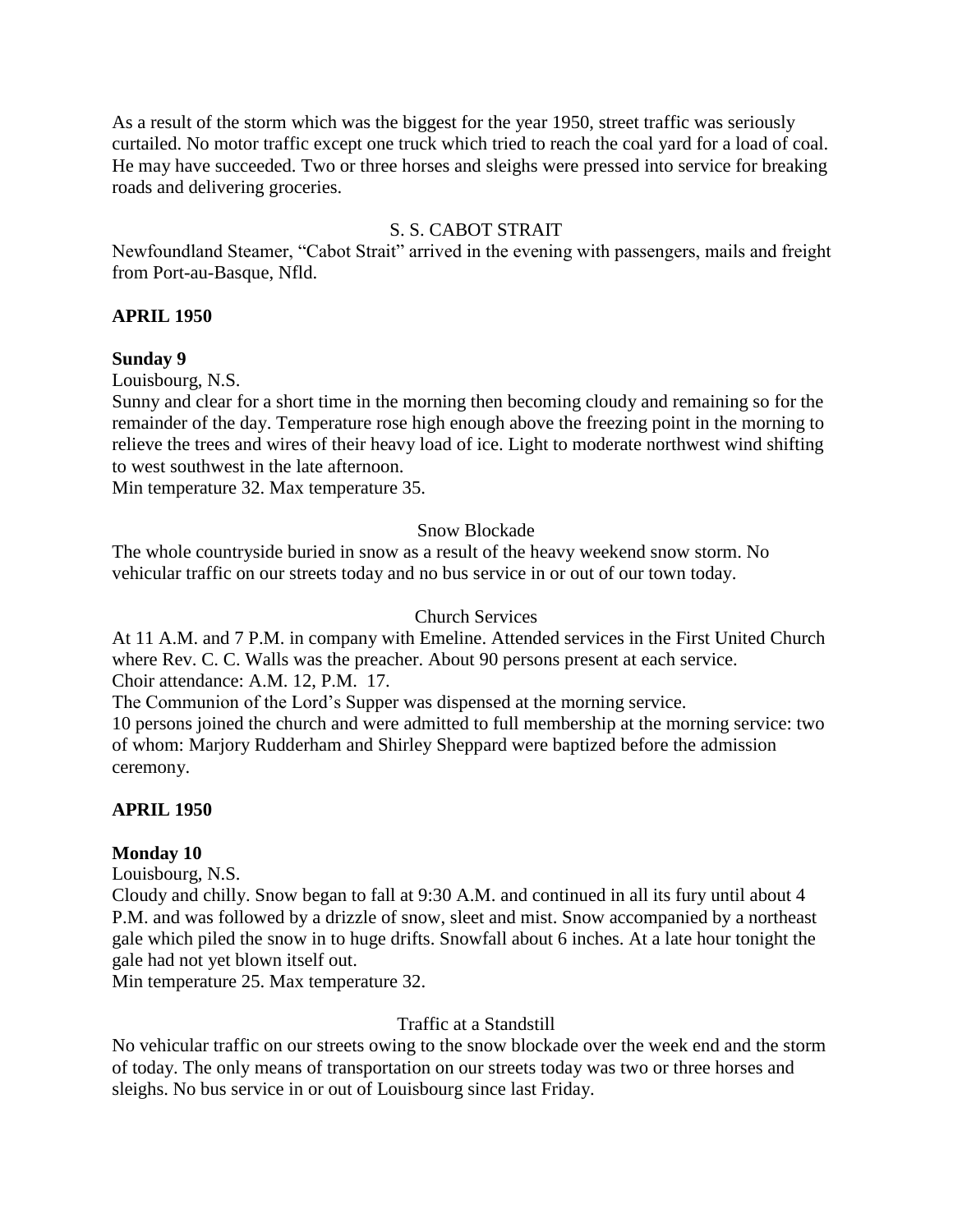#### Snow Plough Arrives

A Highway Grader with a snow Plough attached arrived here from Sydney at about 6 P.M. and ploughed a track through Main Street and then continued on to West Louisbourg.

## S. S. CABOT STRAIT

Newfoundland Steamer, "Cabot Strait" sailed with passengers, mails and freight for Port-au-Basque, NFLD.

#### S. S. SPRINGDALE

British Steamer, "Springdale" arrived in the forenoon for a cargo of coal.

#### **APRIL 1950**

#### **Tuesday 11**

Louisbourg, N.S.

Snow of last night was followed by intermittent snow squalls which continued all day. Moderate to fresh north northeast wind. Cloudy with the sun breaking through for a few minutes in the early part of the day. Snowfall of last night about 3 inches. Min temperature 26. Max temperature 34.

#### No Bus Service

For the 4<sup>th</sup> day in a row there has been no bus service in or out of Louisbourg owing to highway conditions, resulting from the heavy fall of snow. Several horses and sleighs appeared on our streets today, mostly engaged in delivering groceries, along Main Street. Very few of the other streets being open for traffic. Two motor trucks were in evidence in the afternoon but their range was very limited owing to traffic conditions.

## S. S. SAINT MALO

Steamer, "Saint Malo" Capt. Ben Pope, sailed with a cargo of coal but returned to port a short time later owing to unfavorable ice conditions.

## S. S. WORLD TROTTER

British Steamer, "World Trotter" arrived in the afternoon for a cargo of coal and anchored in the stream.

#### **APRIL 1950**

## **Wednesday 12**

Louisbourg, N.S.

Mostly clear and comparatively mild with light variable winds. Cloudy with some fog in the evening.

Min temperature [blank]. Max temperature 38.

## Snow Settling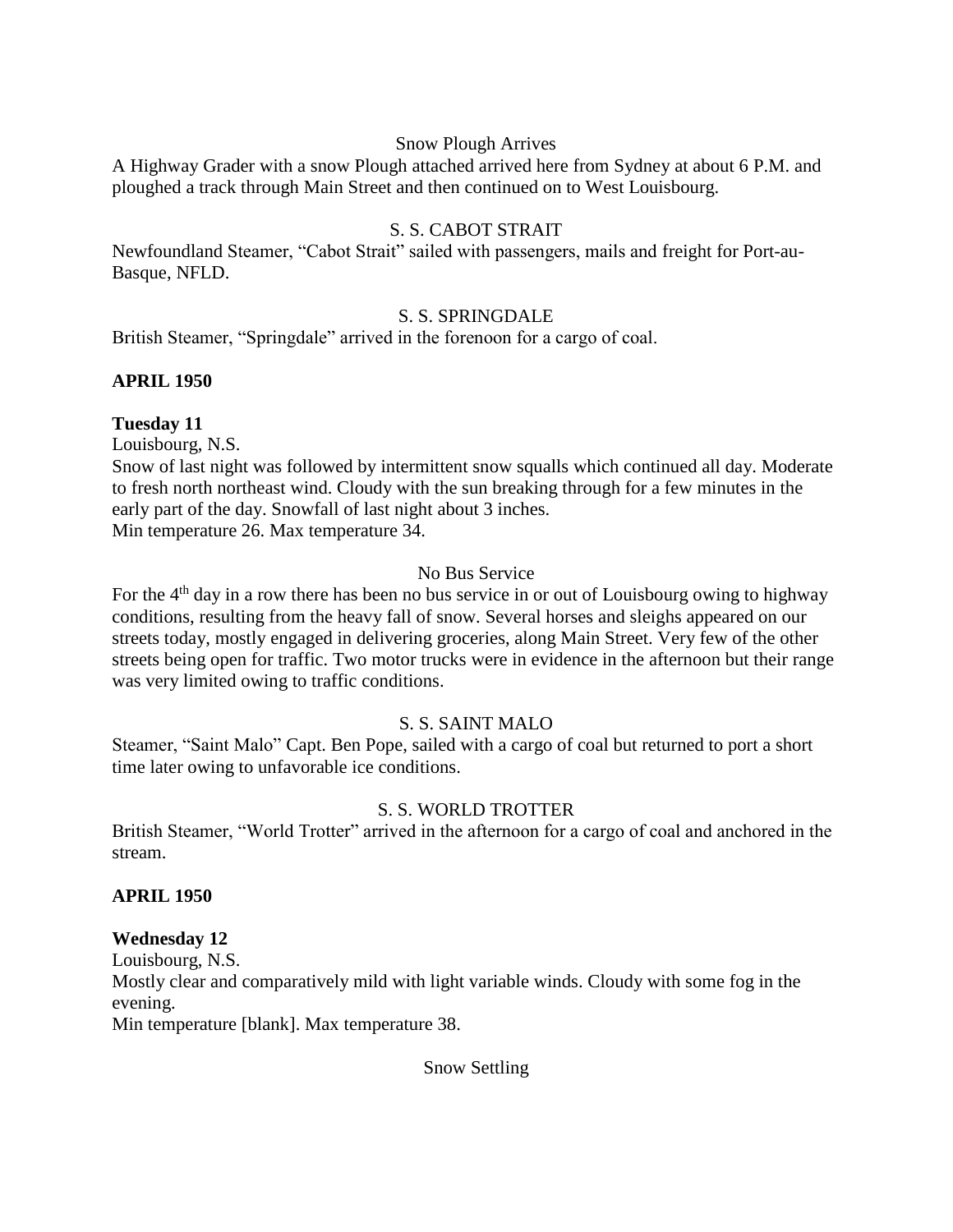Bright sunshine of today settled the huge snow drifts to some extent. A highway snow plough from Sydney arrived here at about 3:30 P.M. and continued on to west Louisbourg and returning about two hours later.

#### No Bus Service

Highland Lines Bus Service between Sydney and Louisbourg has not yet resumed its schedule owing to unfavorable conditions on the highway as a result of the recent heavy snowfall.

#### S. S. LA GRANDE HERMINE

Steamer, "La Grande Hermine" Capt. Gilroy arrived in the afternoon for a cargo of coal.

#### S. S. CABOT STRAIT

Newfoundland Steamer, "Cabot Strait" arrived in the afternoon from Port-au-Basque, NFLD with passengers, mails and freight.

#### Went to Hospital

Ex-Mayor G.B. Hiltz, who has been ill for the last two or three days, was rushed to the Glace Bay General Hospital, where he underwent an emergency operation this morning for appendicitis. It was reported this afternoon that the operation was successful and the patient doing as well as could be expected. He was taken to Glace Bay by special S & L train last night. Mr. Hiltz was stricken with blindness about four months ago, but has been in good health until recently.

#### Choir Practice

At 8 P.M. attended choir practice in the First United Church.

## **APRIL 1950**

#### **Thursday 13**

Louisbourg, N.S. Clear at times but mostly cloudy with some fog at intervals. Light southwest wind. Min temperature 32. Max temperature 44.

#### Street Bare

The middle of Main Street is bare but there is a wall of snow on each side of the bare track from three to five feet in height. This wall was thrown up by the snow plough, where it passed through town yesterday.

#### Traffic Resumed

Traffic on a small scale has been resumed between Sydney and Louisbourg by highways. Beaver's Transfer made its first trip since last week to Sydney and back. The Highland Lines Bus Service has not yet made its appearance since the snow blockade cut off the service to this town on last Friday. The center of the highway is clear of snow, but is piled up on each side with a wall of snow, thrown aside by the plow.

## S. S. LA PETITE HERMINE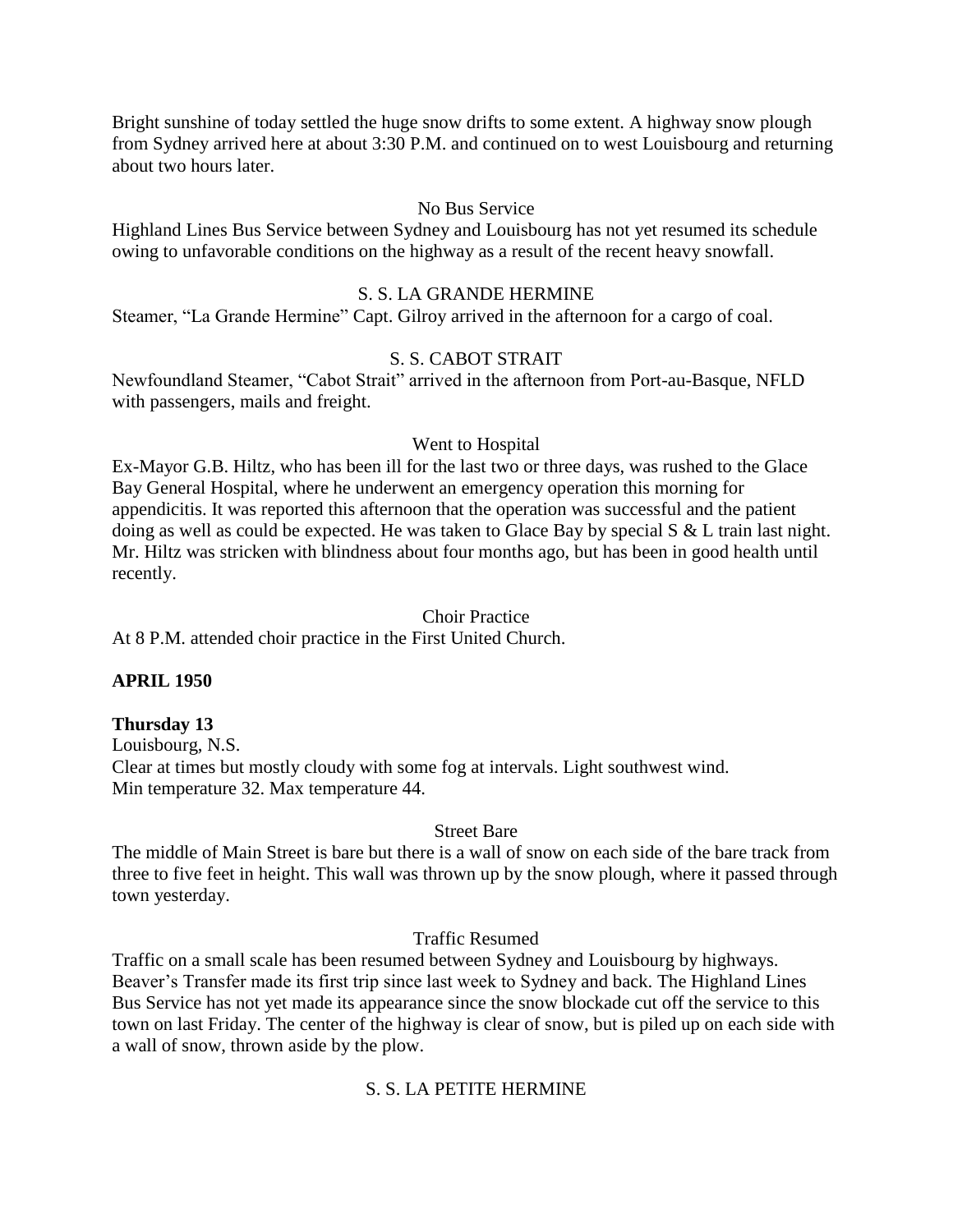Steamer, "La Petite Hermine" Capt. Guy sailed in the morning with a cargo of coal, but returned to port a few hours later owing to having met up with a body of drift ice off the coast.

#### S. S. CABOT STRAIT

Newfoundland Steamer, "Cabot Strait" sailed in the evening for Port-au-Basque, NFLD with passengers, mails and freight.

#### **APRIL 1950**

#### **Friday, April 14**

Louisbourg, N. S. Mostly cloudy with light northeast wind. Light drizzle of snow in the evening. Min temperature 26. Max temperature 34.

Bus Service Resumed

Highland Lines Bus Service on the Sydney and Louisbourg route which has been suspended since last Friday owing to the snow blockade was resumed today. The first bus arrived here at about 12:30 am today. The usual schedule was maintained for the rest of the day but running a little late.

#### **APRIL 1950**

#### **Saturday 15**

Louisbourg, N.S.

Cloudy and chilly with light to moderate northerly winds. Light snow squalls of last night continued intermittently throughout the day. Snowfall of last night and today, at least 1 inch. Min temperature 27. Max temperature 32.

#### S. S. CABOT STRAIT

Newfoundland Steamer, "Cabot Strait" arrived at about 11 A.M. from Port-au-Basque, NFLD with passengers, mails and freight.

#### S. S. INVERLEIGH

Steamer, "Inverleigh" arrived last night or early this morning.

#### S. S. PETITE HERMINE

Steamer, "Petite Hermine" sailed in the morning with a cargo of coal, but owing to a quantity of drift ice off the coast, was obligated to return to port.

#### C. G. S. Cornwallis

New Canadian Government Steamer, "Cornwallis" arrived at about 11 P.M. and anchored in the west end of the harbor.

#### Marriage

The marriage of Murray Hunt to Miss. Margaret LeBlanc, both of this town took place this evening. Rev. C. C. Walls of the First United Church performed the ceremony.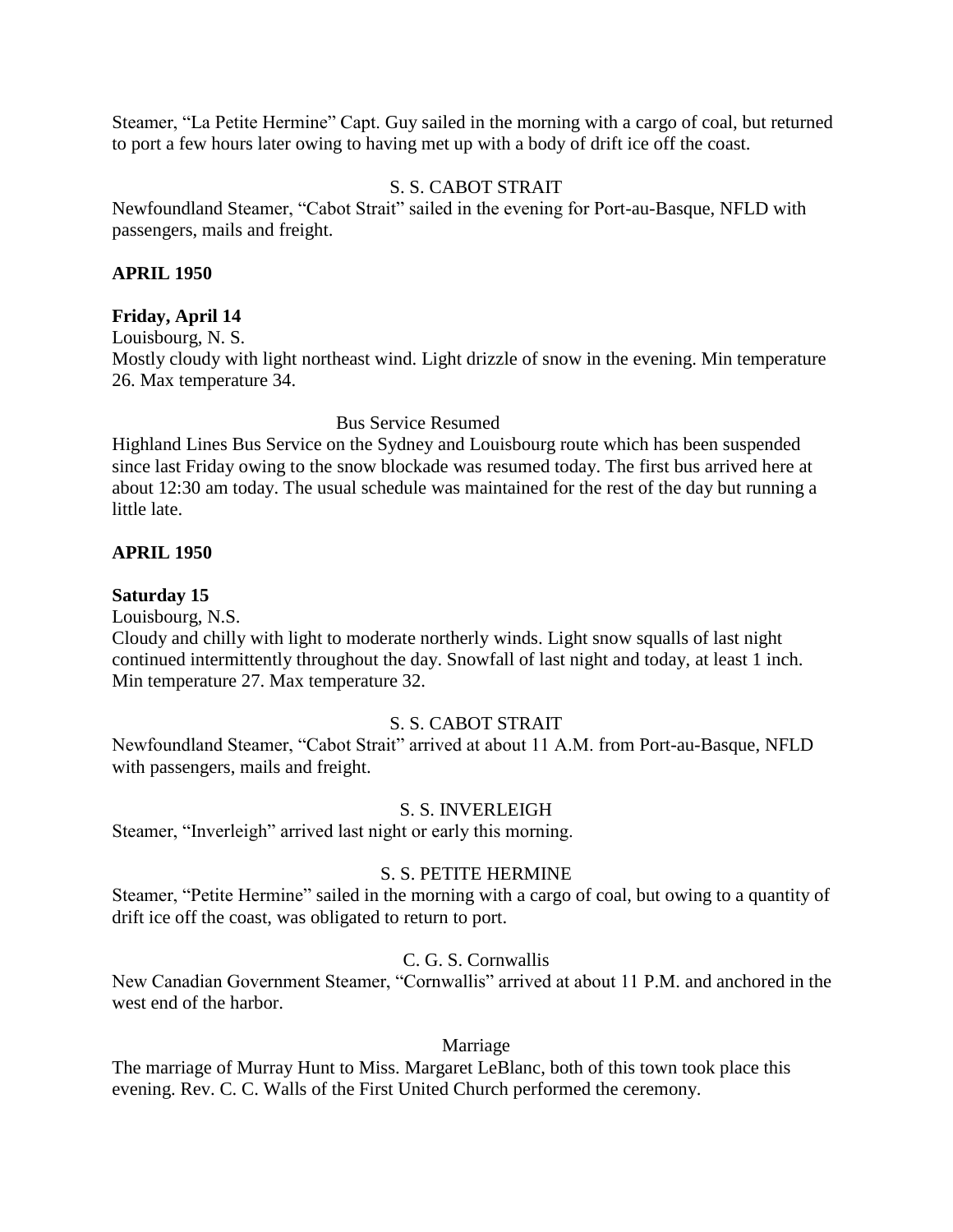#### **APRIL 1950**

#### **Sunday 16**

Louisbourg, N.S. Clear and sunshiny but becoming hazy in the afternoon, clear at night. Light winds, northwest in the forenoon, easterly in the afternoon and evening.

Min temperature 27. Max temperature 46.

#### Church Services

At 11 A.M. and 7 P.M. in company with Emeline, attended services in the First United Church where Rev. C. C. Walls was the preacher. The U.M.S. Easter Thanks offering was held in the evening and was led by Mrs. C. C. Walls. About 55 present at the morning service and about 85 in the evening.

Choir attendance: A.M. 12, P.M. 15.

#### S. S. LA PETITE HERMINE

Steamer, "La Petite Hermine" Capt. Guy sailed at about 10 A.M. with a cargo of coal.

## S. S. LA GRANDE HERMINE

Steamer, "La Grande Hermine" sailed, Capt. Gilroy sailed at about 10:30 A.M. with a cargo of coal.

#### C. G. S. EDWARD CORNWALLIS

The new Canadian Government Steamer, "Edward Cornwallis" which arrived late last night, docked at the Government wharf at about 9:30 A.M. and sailed a short time later. First visit of the ship to Louisbourg.

#### S. S. ARTHUR CROSS

Steamer, "Arthur Cross", Capt. Willis, arrived in the afternoon and docked on the east side of the Freight wharf.

#### Last Service

Rev. Father D. H. Doyle held his last Sunday service today, before leaving to take charge of the Roman Catholic Congregation of Port Hawkesbury, N.S. He has been here about 24 years.

#### S. S. SPRINGDALE

British Steamer, "Springdale" which arrived here on the  $10<sup>th</sup>$  of this month in a leaky condition, sailed for Halifax this morning. I understand for the purpose of undergoing repairs.

#### **APRIL 1950**

**Monday 17** Louisbourg, N.S. Remarkably with light variable winds, mostly southerly. An ideal day. Min temperature 18. Max temperature 38.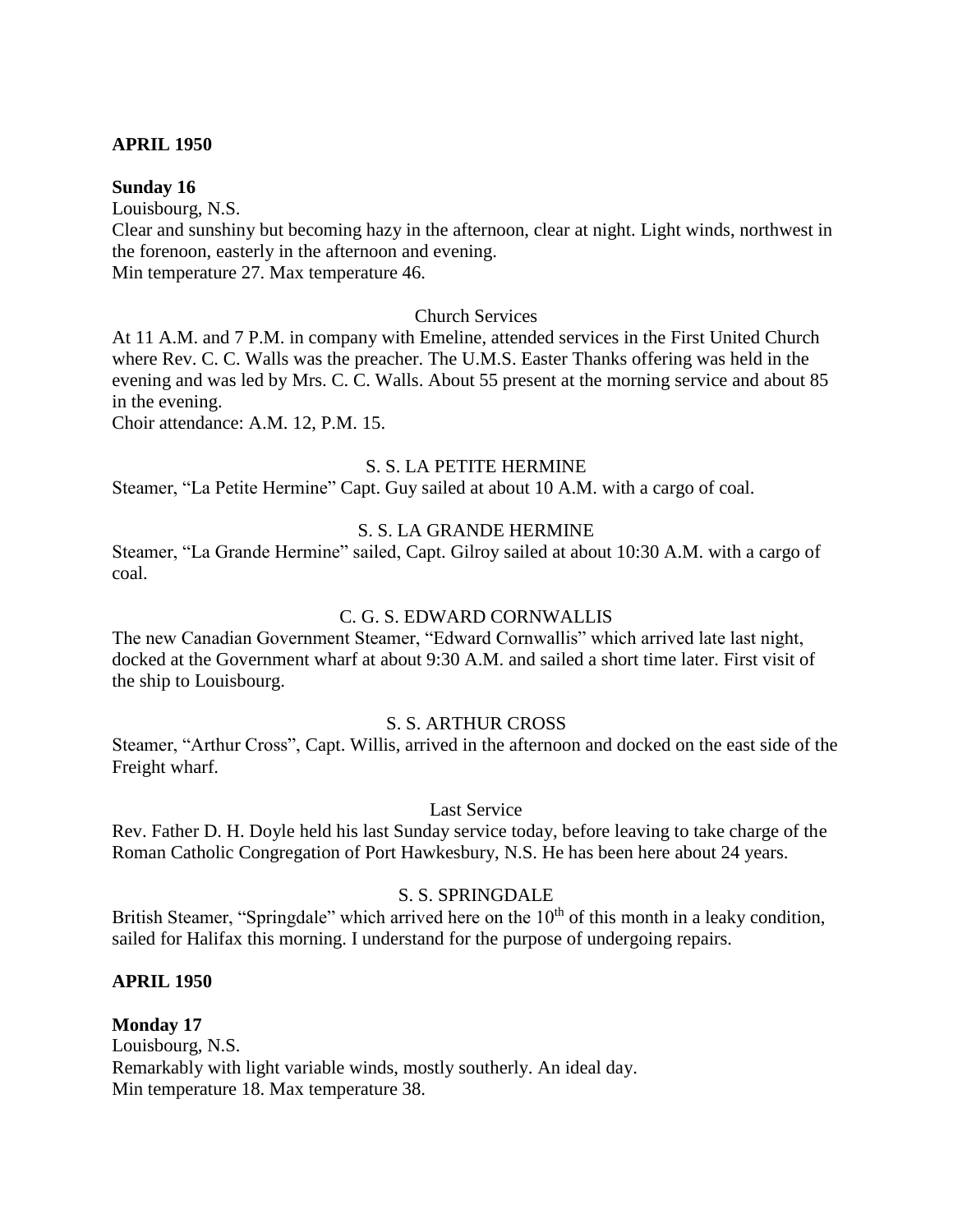#### Spring Birds Arrive

The Fox Sparrows and Song Sparrows put in an appearance this morning, the first I have seen this season. The Fox Sparrows usually reach here about the first of April, but this year they are much later than usual. As a rule they stay here for about three or four weeks, before continuing on their northward journey to their nesting grounds. I also saw a Robin today, the first to come to my attention this season, although they were reported in the vicinity in large numbers early this month. Grackles are also here but so far I have not seen them in a large number as usual for this time of year. The Starlings, a comparative recent addition to our bird family, remain with us all winter. There is a flock here of about twenty.

#### Snow Plough Arrives

A Highway Snow Plough arrived in town and widened the driveway on Main Street for the convenience of motor traffic.

As far as snow is concerned the town and surroundings have all the appearance of mid-winter. Snow is still lodged in huge banks, in places and some of the highways have not yet been opened for traffic since the storm of the  $7<sup>th</sup>$  and  $8<sup>th</sup>$  of this month.

## S. S. CABOT STRAIT

Newfoundland Steamer, "Cabot Strait" sailed in the early morning for Port-au-Basque, NFLD with passengers, mails and freight.

#### **APRIL 1950**

#### **Tuesday 18**

Louisbourg, N.S.

Cloudy becoming clear in the forenoon. Cloudy and foggy in the evening. Light southwest wind. Min temperature 22. Max temperature 45.

## S. S. PLACENTIA

Newfoundland freighter, "Placentia" which has been in port of about ten days en route to North Sydney sailed this afternoon in the fourth attempt to reach her destination.

## Streets Ploughed

A Highway snow plough arrived in the morning and while here opened the road to Havenside as well as some of the other side streets.

#### Marriage

The marriage of Charles Martell of this town to Miss Agnes MacLeod of Fourchu took place this evening. The ceremony was performed in St. Bartholomew's Anglican Church by Rev. J.L. Turner.

#### **APRIL 1950**

**Wednesday 19** Louisbourg, N.S.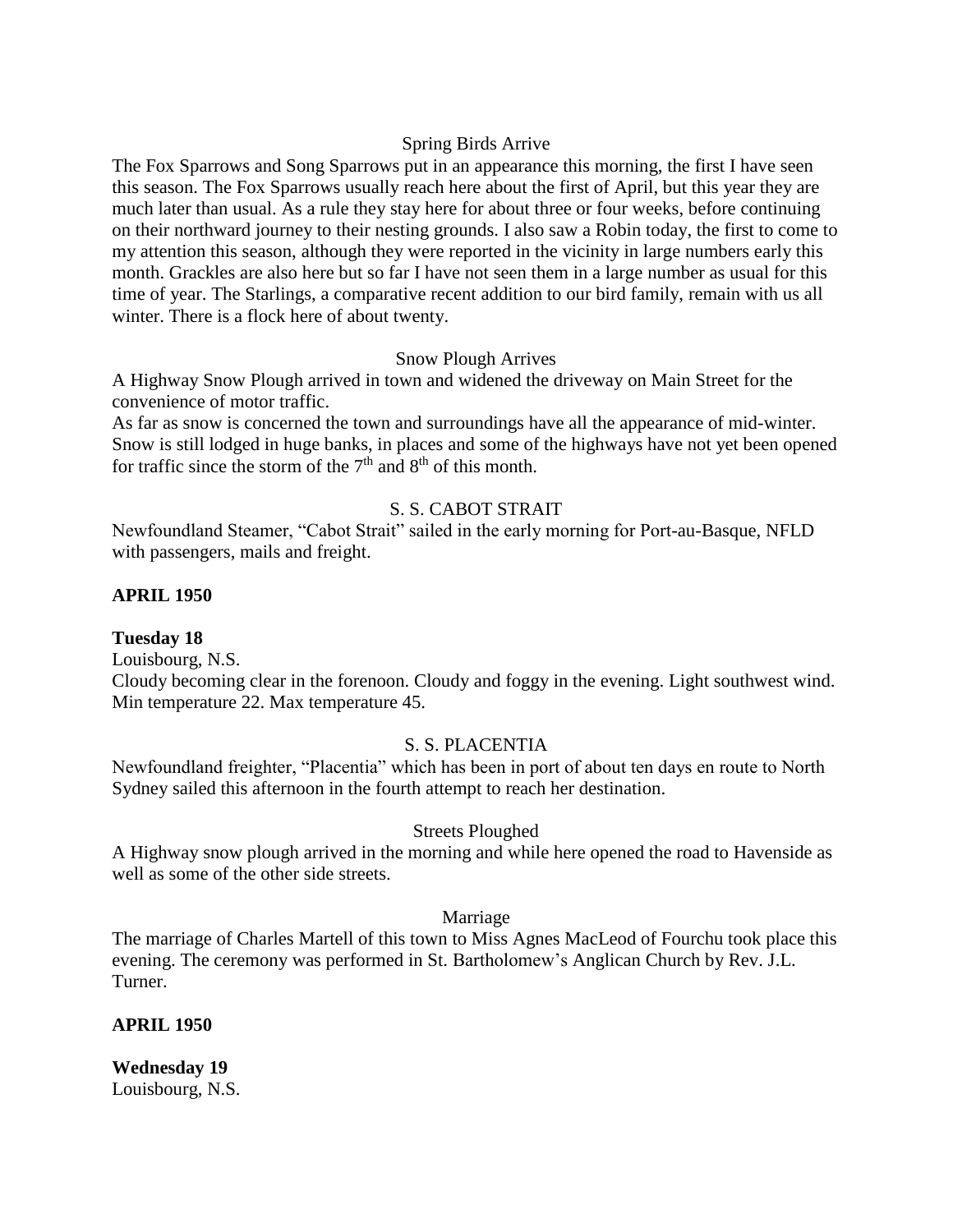Cloudy in the early part of the day. Clearing in the forenoon and continuing sunny during the afternoon. Most springlike day so far this season. Min temperature 26. Max temperature 47.

#### Finished Loading

British Steamer, "World Trotter" which arrived here on the 11<sup>th</sup> of this month, finished loading a cargo of about 10,000 tons of coal and anchored in the west end of the harbor.

#### S. S. CABOT STRAIT

Newfoundland Steamer, "Cabot Strait" arrived at 1 P.M. from Port-au-Basque, NFLD with passengers, mails and freight.

#### Drift Ice

What appears to be a considerable quantity of drift in sight a short distance off shore.

#### Choir Practice

At 8 P.M. in company with Emeline, attended and conducted choir practice in the First United Church.

#### **APRIL 1950**

#### **Thursday 20**

Louisbourg, N.S. Clear with light variable winds. Min temperature 24. Max temperature 43.

#### Drift Ice

Drift ice close in shore. A large quantity in sight but it does not appear to be close packed.

#### S. S. WORLDTROTTER

British Steamer, "Worldtrotter" sailed at about 10 A.M. with a cargo of about 10,000 tons of coal. She is enroute to a South American port.

#### S. S. STANCOURT S. S. STANRIDGE

British Steamers, "Stancourt" and "Stanridge" arrived and anchored in the west end of the harbor.

#### C.G.S. EDWARD CORNWALLIS

Canadian Government Steamer, "Edward Cornwallis", Capt. Germain arrived in the evening and anchored in the west end of the harbor.

#### Rev. Father D. H. Doyle goes to Hawkesbury

Rev. Father D. H. Doyle, who has been pastor of Stella Maris Roman Catholic Church for the past 24 years left here today to take up similar duties at Port Hawksbury, N.S. He is being succeeded by Rev. Father MacSween.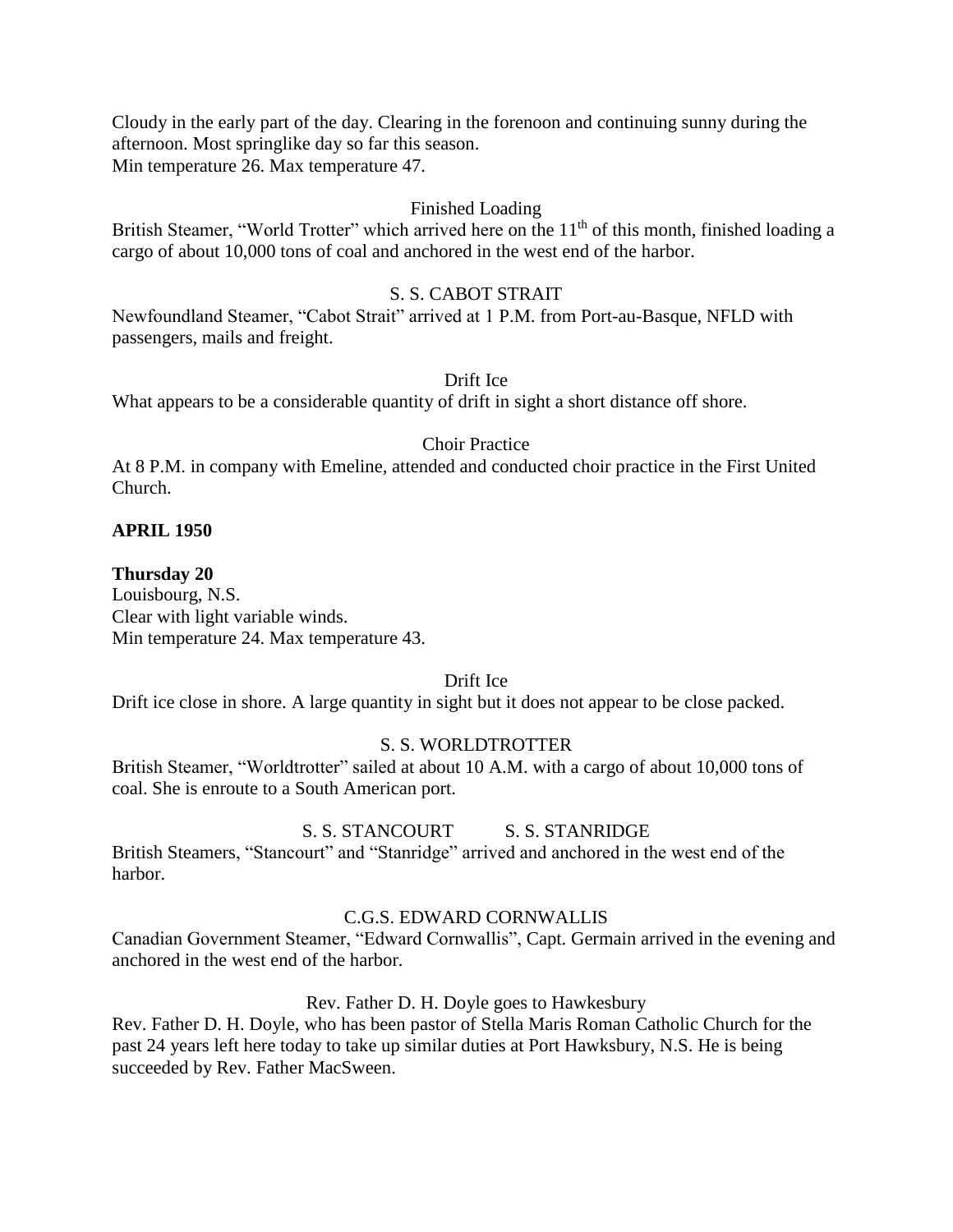#### **APRIL 1950**

**Friday 21** Louisbourg, N.S. Cloudy and cool with light southerly winds. Min temperature 27. Max temperature 47.

#### Drift Ice

A considerable quantity of drift ice close in shore and some loose ice in the harbor.

#### C.G. S. EDWARD CORNWALLIS

Canadian Government Steamer, "Edward Cornwallis" Capt. Germain sailed in the morning but returned in the late afternoon and docked at the Freight wharf.

#### S.S. CABOT STRAIT

Newfoundland Steamer, "Cabot Strait" sailed at about 1 P.M. with passengers, mails and freight for Port-au-Basque, NFLD.

## Death of G. B. Hiltz

The death of Ex-Mayor Guy B. Hiltz occurred at the Glace Bay Hospital this morning.

#### **APRIL 1950**

**Saturday 22**

Louisbourg, N.S.

Cloudy with intermittent showers followed by steady heavy rain in the evening and during the night. Moderate to fresh southerly winds.

Min temperature 34. Max temperature 44.

Drift Ice

Harbor full of ice as well as ice close inshore, along the coast.

#### C. G. S. EDWARD CORNWALLIS

Canadian Government Steamer, "Edward Cornwallis" sailed to the assistance of ships caught in the drift ice off the coast. She returned to port in the evening.

#### Remains Arrive

At about 4 P.M. motored to the railway station with Mayor George Lewis for the purpose of meeting the remains of the late Ex-Mayor Guy B. Hiltz which arrived by train from Glace Bay. We accompanied the remains to his late home on Warren Street.

#### **APRIL 1950**

**Sunday 23** Louisbourg, N.S.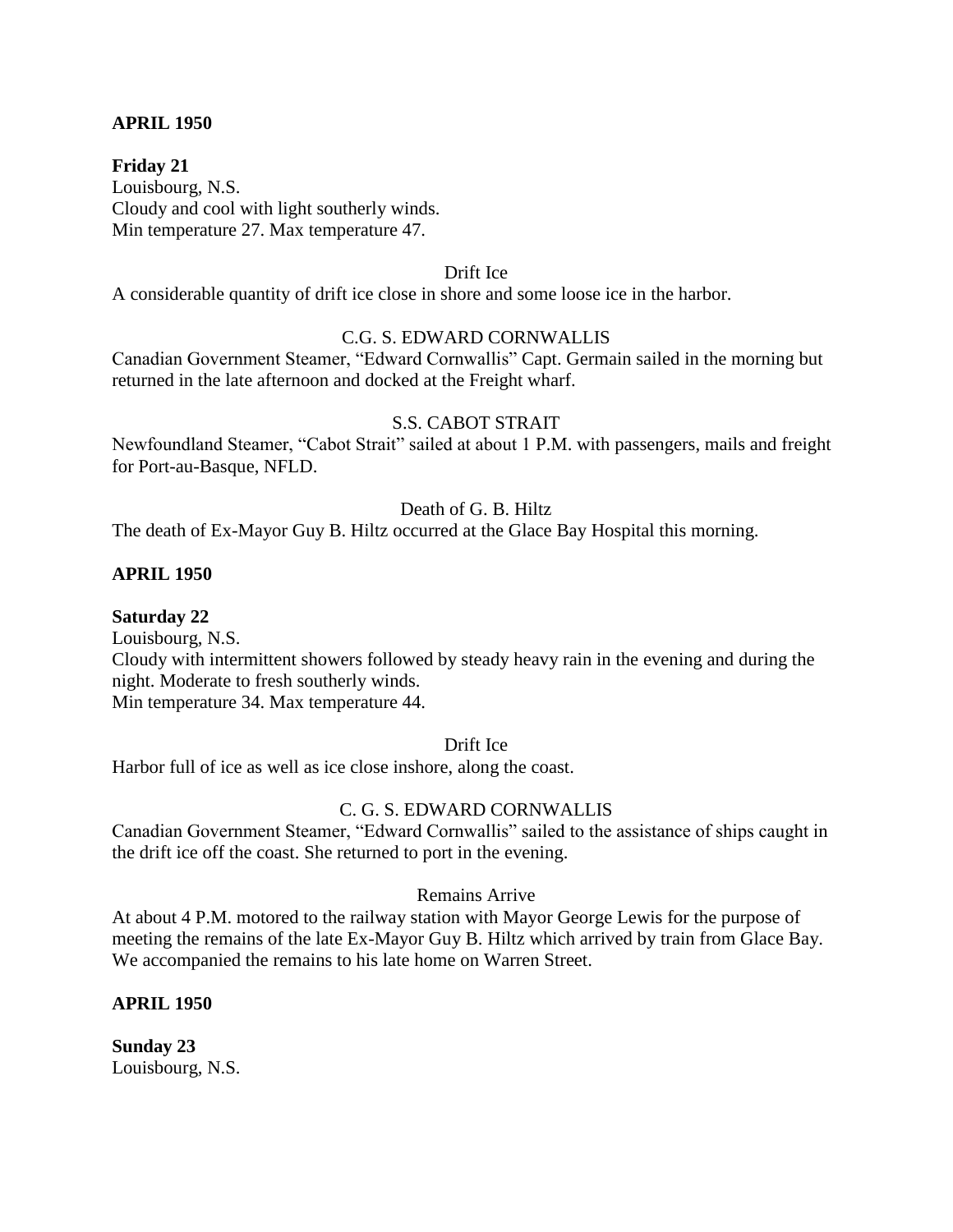Cloudy with some fog and the forenoon the sun shining enough occasionally. Cloudy in the afternoon and evening. Light southwest wind shifting to easterly in the late afternoon. Rainfall of yesterday and last night about 1 inch.

Min temperature 30. Max temperature 52.

#### Church Services

At 11 A.M. and 7 P.M. in company with Emeline, attended services in the First United Church, where the Rev. C. C. Walls was the preacher. About 60 present at the morning service and about 90 in the evening. Choir attendance: A.M. 15, P.M. 19.

#### Funeral

At 2:30 P.M. in company with Emeline, attended the funeral of the late Guy B. Hiltz. Services at the house, St Bartholomew's Anglican Church and grave were conducted by Rev. J. T. Turner. The members of Mariners Lodge, A.F. and A. M. attended in a body, as well as the Canadian Legion and members of the Eastern Star organization. A special train from Glace Bay brought members of the Railway Brotherhood and others for the purpose of attending the funeral. The funeral was in charge of D. M. Johnston, Funeral Director.

#### C. G. S. EDWARD CORNWALLIS

Canadian Government Steamer, "Edward Cornwallis", Capt. Germain sailed shortly after noon to the assistance of a steamer caught in the ice off the coast. She returned at about 5:30 P.M. with the steamer following her in.

#### S. S. RIVERSIDE

Canadian Steamer, "Riverside" arrived at about 5:45 P.M. for a part cargo of steel products. She came into the harbor in the wake of the C. G. S. "Edward Cornwallis".

#### **APRIL 1950**

#### **Monday 24**

Louisbourg, N.S.

Big snow storm

Cloudy, snow began to fall at 8:30 A.M. and continued all day and to a late hour at midnight. Moderate to fresh east to northeast winds. Snowfall at least 10 inches. This snow storm is said to be the worst on record for so late in the month of April.

Min temperature 30. Max temperature 36.

#### **APRIL 1950**

#### **Sunday 25**

Louisbourg, N.S.

Alternate cloud and sunshine with moderate to strong northerly winds. Moderating in the evening.

Min temperature 30. Max temperature 44.

#### S. S. LE PETITE HERMINE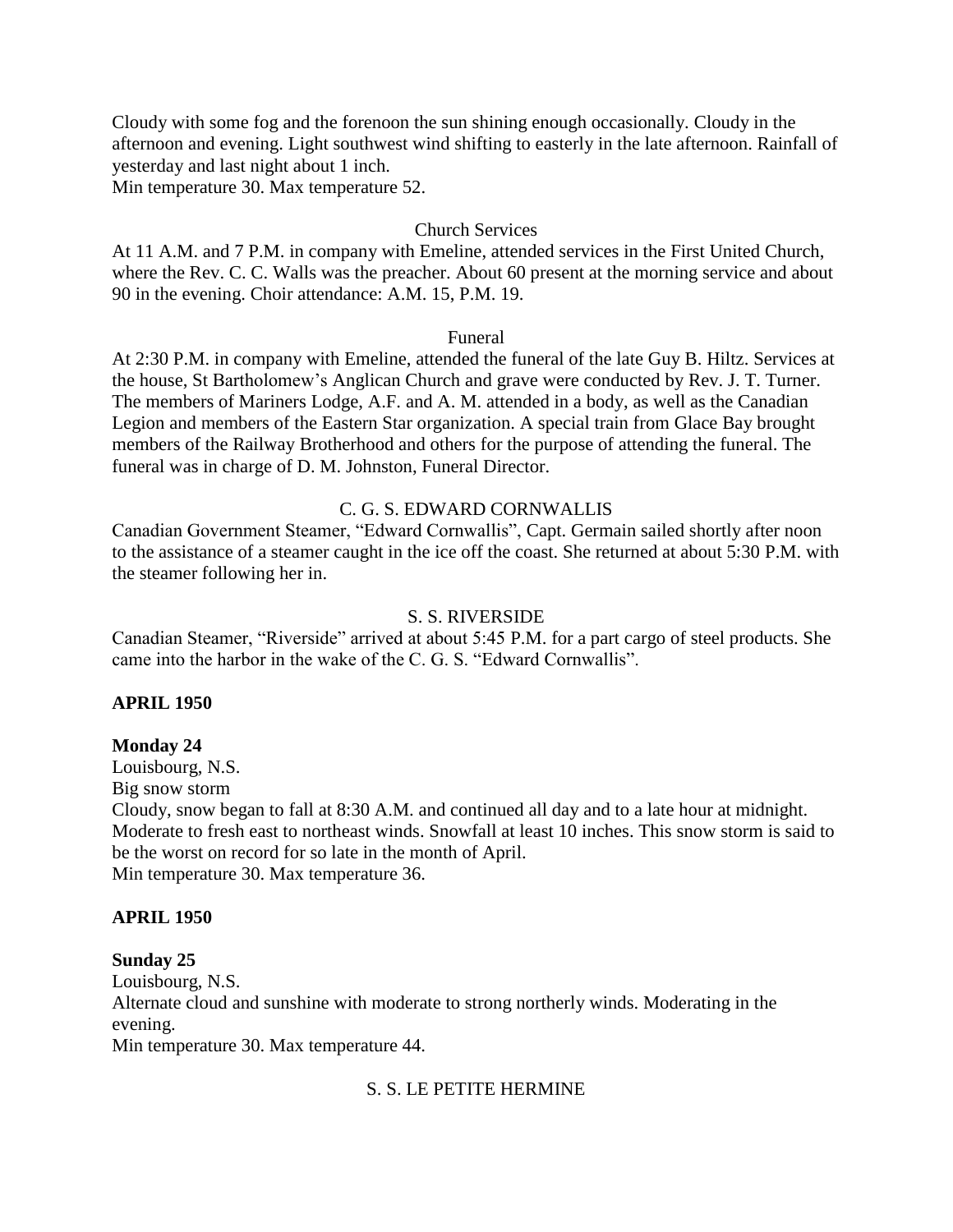Steamer, "La Petite Hermine" Capt. Guy arrived in the morning for a cargo of coal. After being held in the ice in Gabarus for several days.

#### S. S. ARTHUR CROSS

Steamer, "Arthur Cross" Capt. Willis sailed with a cargo of coal en route to the St. Lawrence River.

#### S. S. RIVERSIDE

Steamer, "Riverside" sailed with a part cargo of steel products.

#### S. S. LA GRAND HERMINE

Steamer, "La Grande Hermine" Capt. Gilroy arrived in the evening for a cargo of coal.

#### No Drift Ice

Harbor clear of drift ice and no ice in sight off the coast.

#### Snow Melting

Snow melting rapidly and streams of water running in the streets. By evening the snow on the streets had almost entirely disappeared.

#### Went to Sydney

My Clerk, Evelyn Huntington, and daughter, Jane started for Sydney this morning for the purpose of attending the Annual Music Festival, which opens at Sydney tomorrow and continues for three days. Jane is to have a piano solo as well as a vocal solo, according to the programme. The piano solo is scheduled for tomorrow and the vocal solo on Thursday.

#### **APRIL 1950**

#### **Wednesday 26**

Louisbourg, N.S. Mild and mostly clear with light to moderate northwest wind. Springlike in the afternoon and evening. Min temperature 31. Max temperature 54.

#### S. S. LA GRANDE HERMINE

Steamer, "La Grande Hermine" Capt. Gilroy which arrived here yesterday sailed for Sydney in the afternoon, navigation having opened at that port.

#### S. S. STANCOURT

British Steamer, "Stancourt" which arrived here on the 20<sup>th</sup> of this month, sailed for Sydney at about 4 P.M. She is going on charter to the Dominion Coal Company. While here she was undergoing repairs.

#### Marriage

The marriage of Garnet Creasor, a native of Lunenburg County to Miss. Millie Tucker, of this town took place today. The ceremony was performed by Rev. Father MacSween in Stella Maris Church.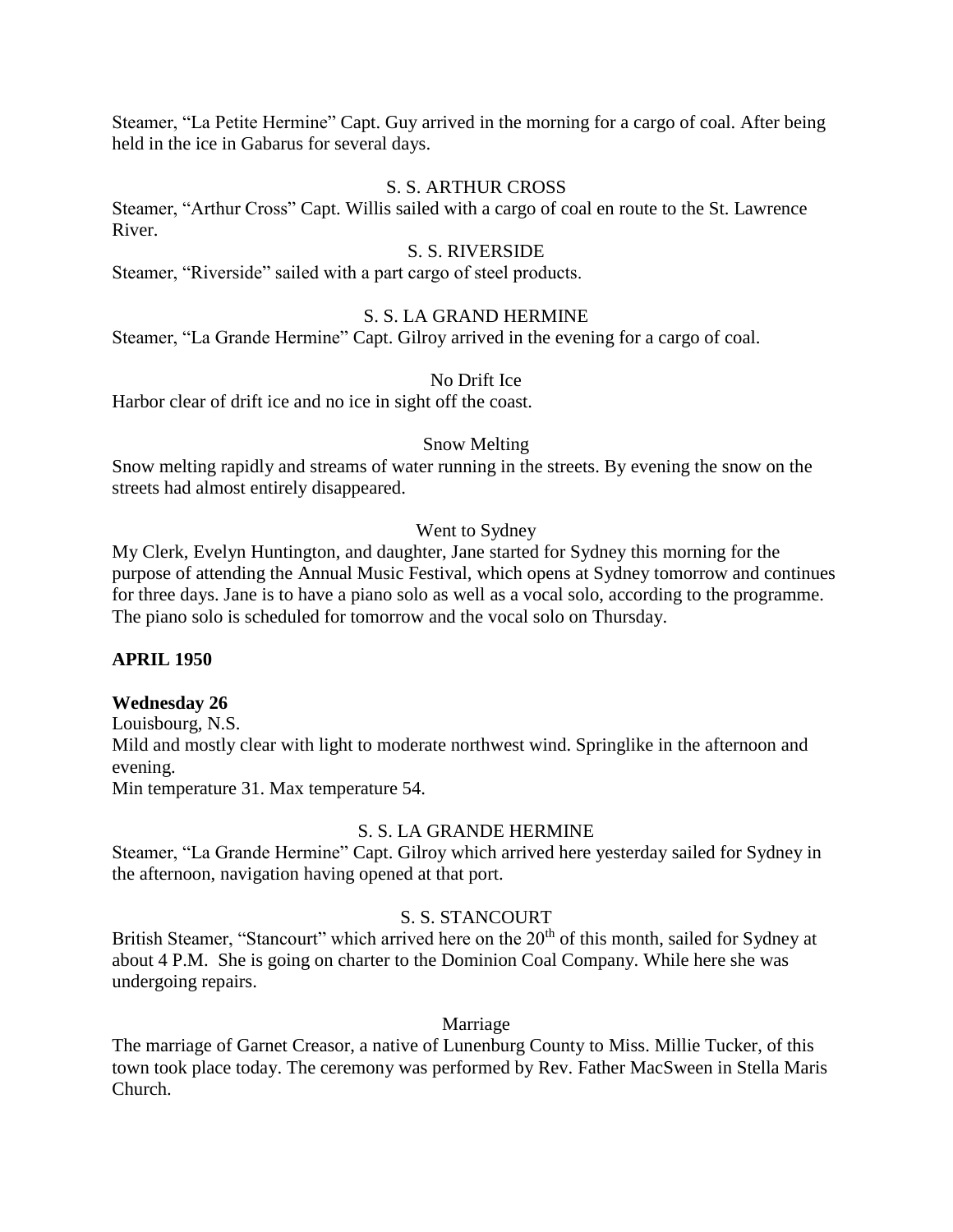#### S. S. PETITE HERMINE

Steamer, "La Petite Hermine" Capt. Guy sailed during the [blank]

#### Choir Practice

At 8 P.M. in company with Emeline attended and conducted choir practice in the First United Church.

#### **APRIL 1950**

#### **Thursday 27**

Louisbourg, N.S.

Cloudy but becoming clear and springlike early in the day. Very lovely during the afternoon and evening. Light variable winds, mostly southerly.

Min temperature 28. Max temperature 50.

## S. S. CRUIZER

Dominion Coal Company's Tug, "Cruizer" Capt. Colman which has been on duty here since January 25<sup>th</sup> sailed for Sydney at about 7 A.M. where she as usual will be stationed during the spring, autumn and summer months.

#### Attended Music Festival Concert

At about 6:30 P.M., Emeline, James Peck and I motored to Sydney with D. F. Nicholson and attended the closing concert of the Annual Music Festival which was held in the Sydney Lyceum, with a crowded house. On the invitation of Mrs. E. Bains, Music Teacher, we visited her home where we had a sing song and a very nice lunch, before leaving for home shortly after midnight. We arrived home at 1:30 on the morning of the  $28<sup>th</sup>$ .

#### Arrived From Sydney

My Clerk, Evelyn Huntington and daughter, Jane, who since last Thursday in connection with the Annual Music Festival arrived home in the evening by train. Jane sang her solo, today, "My Little White Boat" and was awarded a mark of 77. Through an error in the programme, she did not arrive in time to play her piano solo.

#### Shipping Ended

With the departure of the Coal Company's Tug, "Cruizer" for Sydney it would appear that coal shiP.M.ents from this port have about closed down. The total amount of coal shipped since the season opened on January 23, 1950 was 177,354 tons.

#### **APRIL 1950**

**Friday 28** Louisbourg, N.S. Clear and mild becoming cloudy in the afternoon. Min temperature 28. Max temperature 57.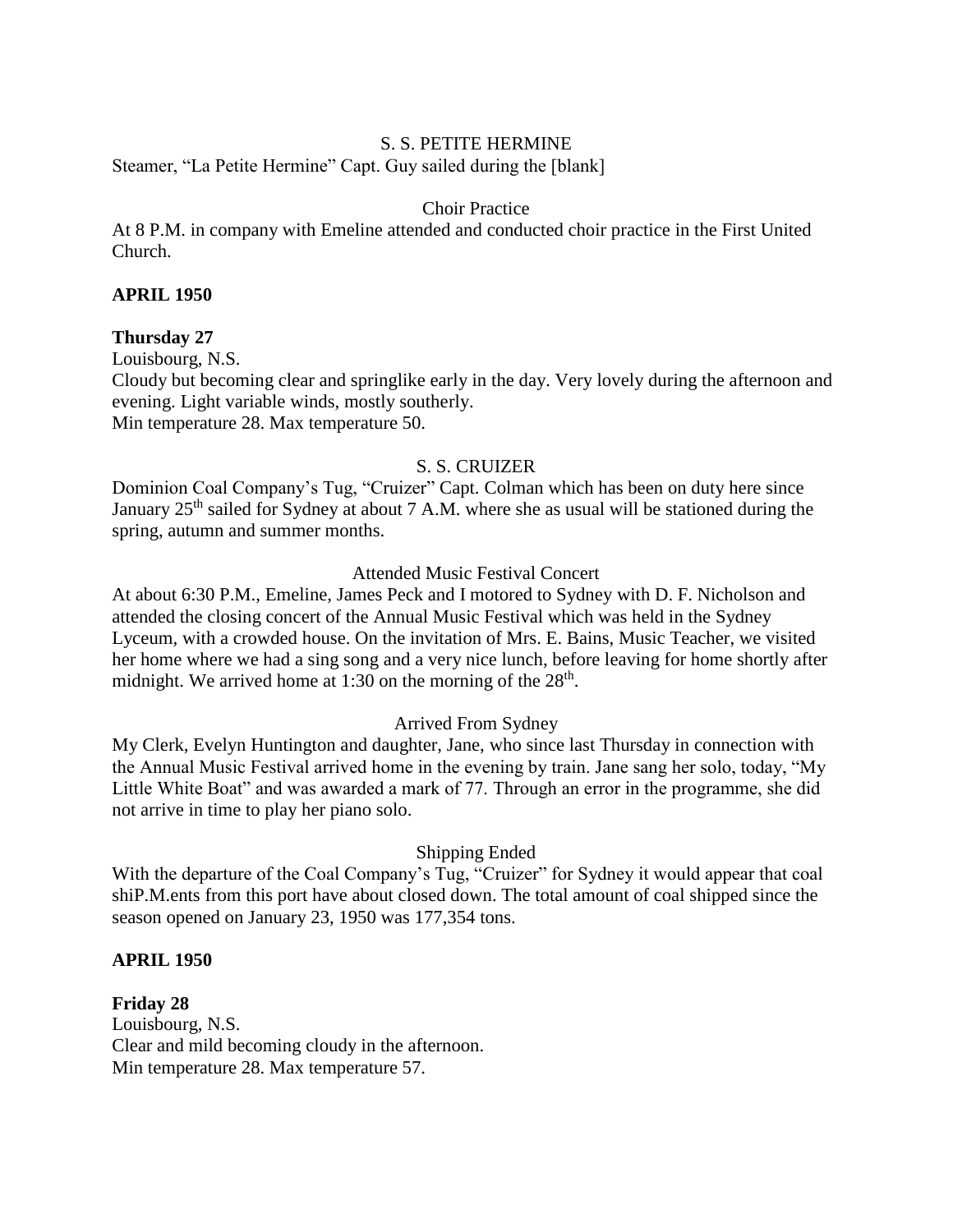#### Snow Disappearing

No snow on the streets and highways but quite a few patches in the fields and clearing. Plenty snow in the woods.

#### Crocuses in Bloom

Crocuses in our yard bloomed today. First I have seen this season.

#### **APRIL 1950**

#### **Saturday 29**

Louisbourg, N.S. Mild and mostly clear, with light southerly winds. Min temperature 30. Max temperature 51.

#### Planted Bulbs

This evening I planted three Auratum Lily bulbs. The Auratum is probably the finest of the lily family. Many years ago I had one stalk that had 26 blooms open at one time. Since that time my luck has changed so that for the last ten or fifteen years the Auratum with me has been almost a total failure. While the urge for gardening returns with the spring season, this year I am greatly handicapped with a sprained ankle which has been troubling me since March 2. Although nearly two months have elapsed since the accident it is still far from being back to normal and I am walking with a bad limp.

#### Daylight Saving Time

Daylight Saving Time in common with all other Cape Breton Towns and the City of Sydney shall go into effect at midnight, tonight.

#### S. S. STANRIDGE

British Steamer, "Stanridge" sailed in the early morning with a cargo of coal.

#### **APRIL 1950**

#### **Sunday 30**

Louisbourg, N.S.

Clear becoming cloudy in the late afternoon. Moderate to fresh at times strong, northwest wind, moderating to light in the evening.

Min temperature 26. Max temperature 52.

#### Church Services

At 11 A.M. and 7 P.M. in company with Emeline, attended services in the First United Church, where Rev. C.C. Walls was the preacher. Attendance in the morning, about 64, in the evening. About 84.

Choir attendance: A.M. 12, P.M. 14.

#### Daylight Saving Time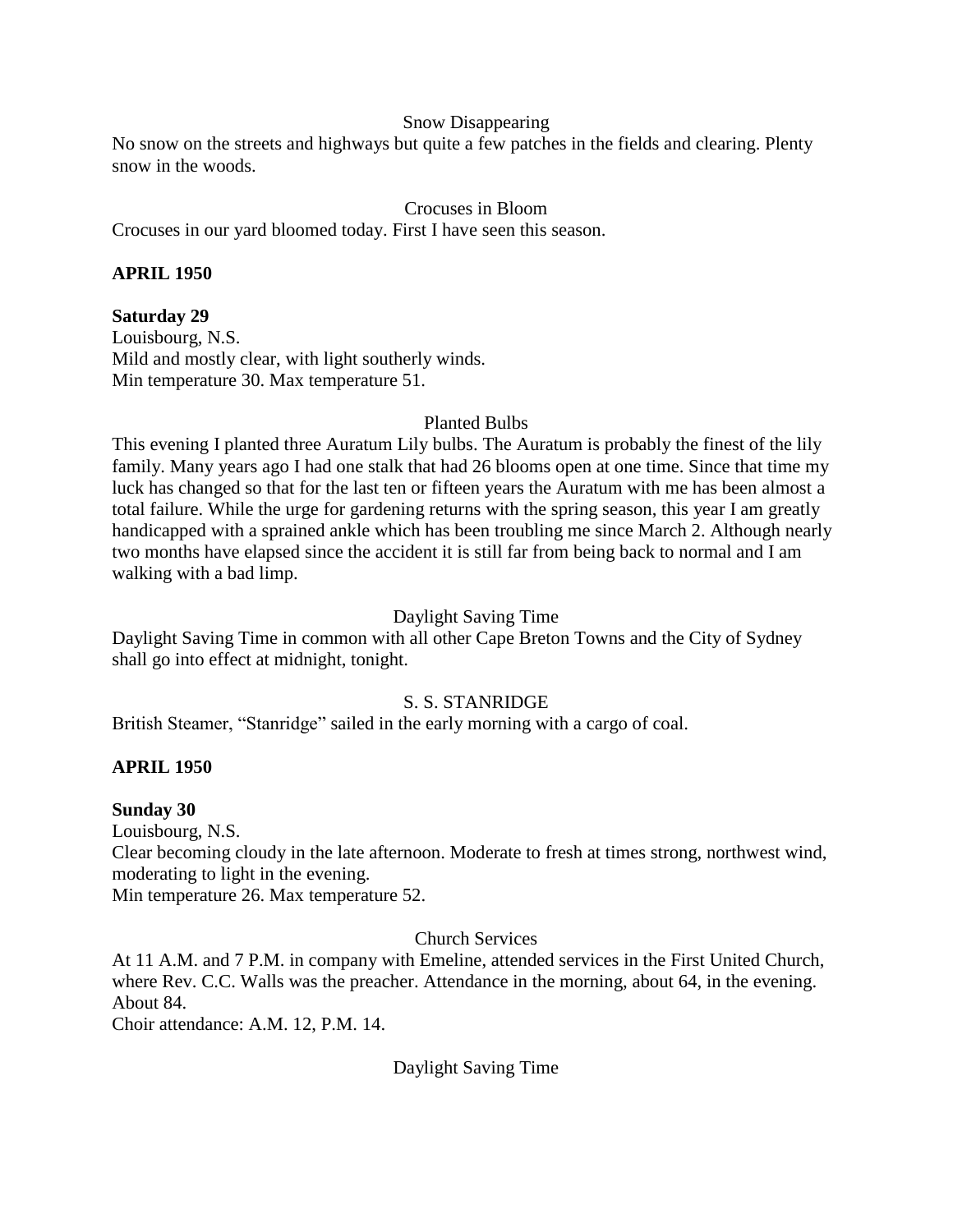Daylight Saving Time in this Town as well as in the majority of the Towns and Cities in the Province went into effect at midnight last night. This time is one hour ahead of standard time.

Total snowfall for this month was 43 inches. In all probability a record for this part of the Province.

#### **MAY 1950**

#### **Monday 1**

Louisbourg, N.S. Clear and cool with light to moderate northerly winds shifting to southerly in the afternoon. Min temperature 28. Max temperature 52.

#### Death of Dan H. MacGillivray

Today's issue of the Sydney Post Record, contained an account of the death of Capt. Dan H. MacGillivray which occurred at his at Buzzards Bay, Massachusetts, on last Friday. Mr. MacGillivray was born at Gabarus, the son of Mr. and Mrs. George MacGillivray. The family moved to Louisbourg upwards of forty years ago. Shortly after coming to Louisbourg, Dan went to the United States where for about 35 years he was a pilot on the Buzzards Bay Canal. During the late war he held the rank of Lieut. Commander in the United States Navy. He is survived by his wife, and one sister. The sister is Mrs. Ben Ferguson of Glace Bay. Two brothers predeceased him, John Allen of Louisbourg and Melville of Sydney, both were employees of the Sydney and Louisbourg Railway.

#### **MAY 1950**

## **Tuesday 2**

Louisbourg, N.S. Showers, mist and drizzle during the entire day. Rainfall about 1/8 inch. Min temperature 34. Max temperature 40. Light to moderate easterly winds.

#### Hearing Concluded

The hearing in the case of L.H. Cann of Louisbourg in the appeal against his assessment in the Town of Louisbourg was concluded this afternoon.

#### **MAY 1950**

#### **Wednesday 3**

Louisbourg, N. S. Clear with light to moderate northwest wind. Min temperature 32. Max temperature 55.

#### Scraped Main Street

A highway grader arrived here in the forenoon and while in town scraped Main Street from end to end.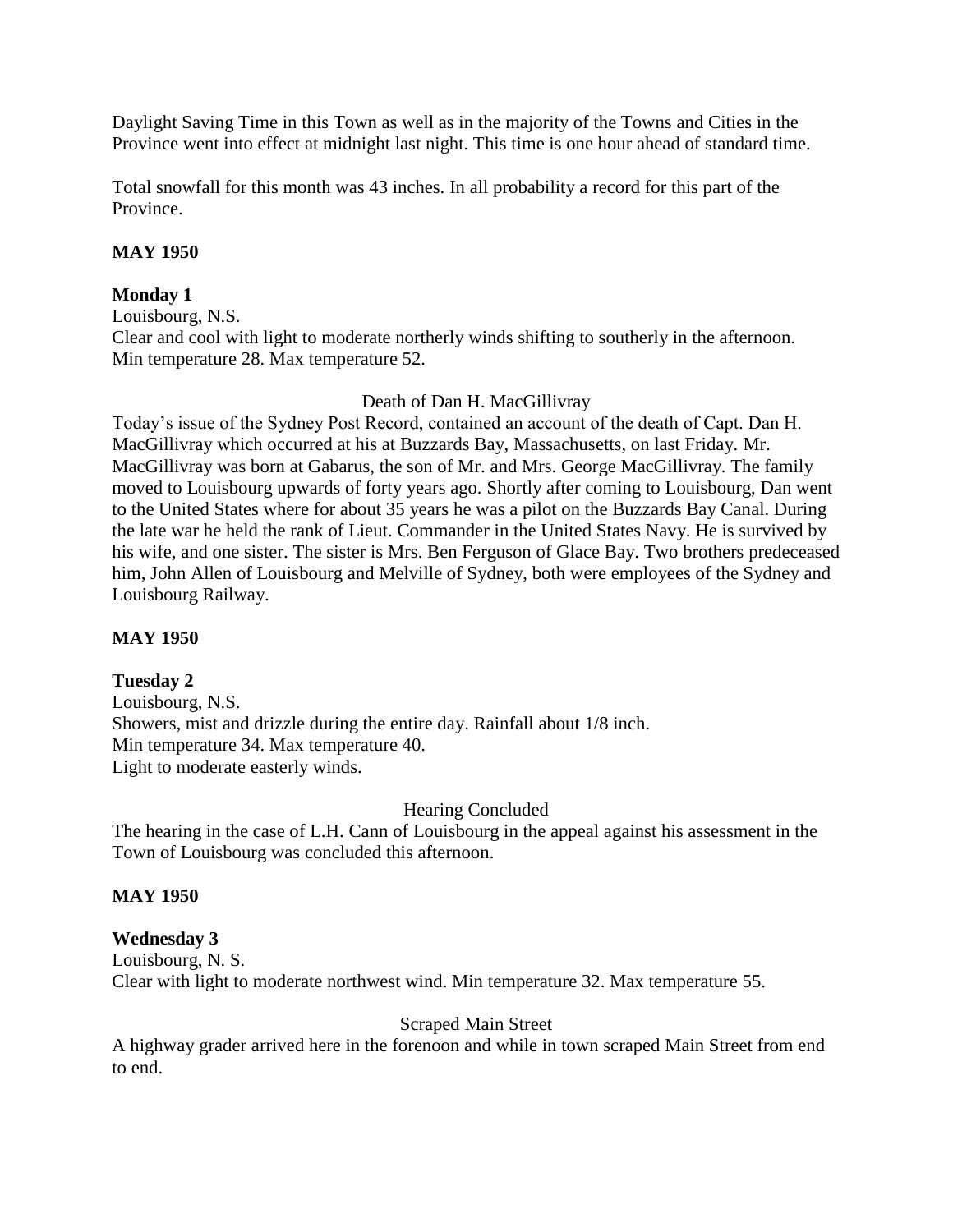#### Choir Practice

At 8 P.M. in company with Emeline attended and conducted choir practice in the First United church.

#### **MAY 1950**

#### **Thursday 4**

Louisbourg, N. S.

Cloudy with light variable winds. Shower of rain in the afternoon. Clearing during the night. Min temperature 28. Max temperature about 48.

#### **MAY 1950**

#### **Friday 5**

Louisbourg, N. S. Clear and cool with light to moderate southwest wind. Min temperature 22. Max temperature 50.

#### Drift Ice

What appears to be a large body of drift ice was in sight, a short distance off the coast all day. A large quantity of ice is reported off the port of Sydney which is said to be interfering with shipping both in or out of that port.

#### **MAY 1950**

#### **Saturday 6**

Louisbourg, N. S.

Cloudy and chilly with showers during the afternoon and evening. Light to moderate southerly winds, increasing to fresh at night and later to strong. Rainfall about 1/4 inch. Min temperature about 28. Max temperature about 44.

Drift Ice

Drift ice close inshore and a small quantity in the harbor.

Board of Stewards

At 8 P.M. attended a regular meeting of the Official Board of the First United Church which was held in the church with Rev. C. C. Walls presiding. Those present were: Rev. C. C. Walls, A.M. Townsend, John Skinner, William Stewart, Edison Skinner, German MacLean and M.S. Huntington.

#### **MAY 1950**

#### **Sunday 7**

Louisbourg, N. S.

Heavy thunder and lightning beginning at about midnight last night and continuing at intervals for about two hours. Cloudy and foggy clearing shortly before noon. Cloudy in the afternoon and evening. Light to moderate westerly winds. Min temperature 40. Max temperature 52.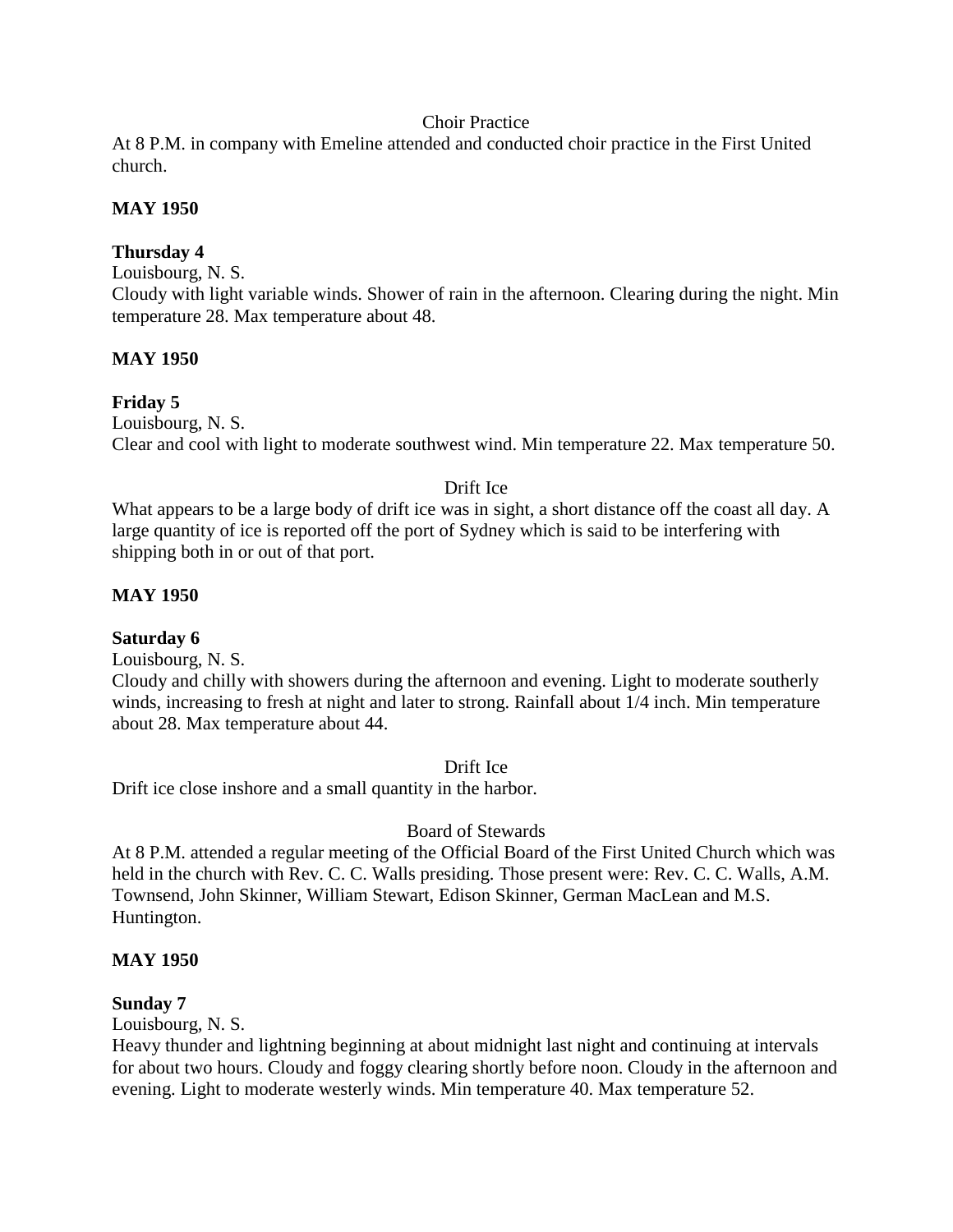#### Church Services

At 11 A.M. and 7 P.M. in company with Emeline, attended services in the First United Church. In the morning Rev. C.C. Walls was the preacher. In the evening Grant Walls, a student minister and son of Rev. C.C. Walls delivered the sermon. About 60 present at the morning service and about 85 in the evening. Choir attendance: A.M. 15, P.M. 18.

#### Big Fire at Rimouski

Rimouski, Quebec, a city of about 15,000 population was almost wiped out today by a fire that started in a lumber yard. Damage is estimated at 20,000,000.

#### **MAY 1950**

## **Monday 8**

Louisbourg, N. S.

Cloudy and very chilly with a few sunny intervals. Light snow squalls during the forenoon. Fresh to strong northwest wind, moderating in the evening. A very unseasonable day. Min temperature 28. Max temperature 48.

#### Opened to Heavy Traffic

It would appear that the Sydney and Louisbourg highway has been opened for heavy traffic as the Highland Bus service had their heavy busses in operation on the afternoon and evening trips. As far as I am aware no announcement has been made by the highway authorities regarding the highway opening.

On March 29 the highways were closed to heavy traffic throughout the Island of Cape Breton.

#### Fox Sparrows

The Fox Sparrows, which this year arrived on April 17 have all disappeared having no doubt continued on their journey to their nesting grounds further north. This season they were quite plentiful. Since their arrival until the past few days we had about three dozen feeding in our back yard. I gave them all the rolled oats they could eat, of which they are very fond. When they arrive about the first of April, as they frequently do they sometimes remain with us for about four weeks before taking their departure.

#### **MAY 1950**

#### **Tuesday 9**

Louisbourg, N. S.

Clear and cold, becoming milder in the afternoon. Fresh northwest wind, moderating in the evening to light. Min temperature 28. Max temperature 52.

Big Fire At Gabarus

A big fire [blank]

**MAY 1950**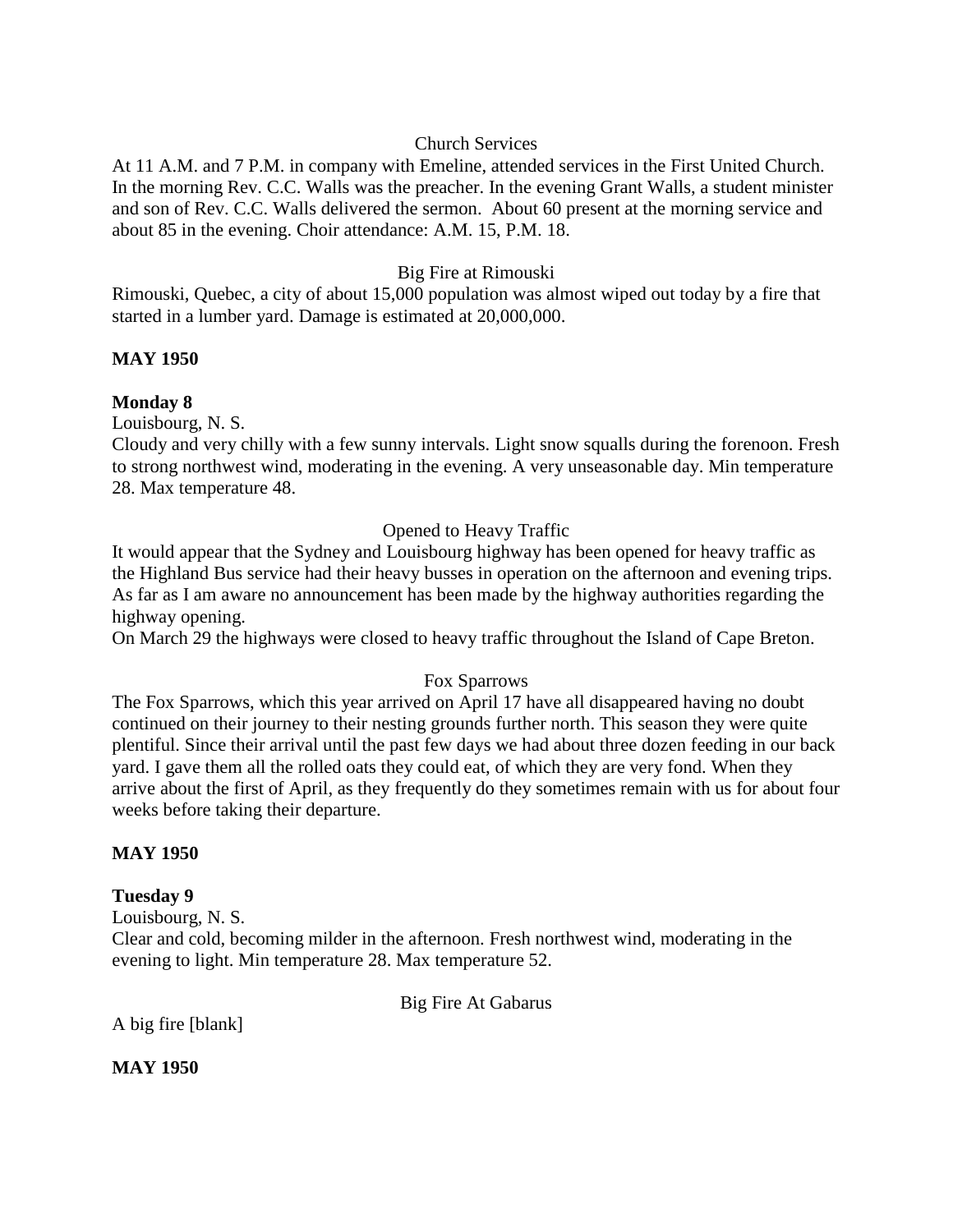#### **Wednesday 10**

Louisbourg, N. S.

Clear and cool becoming cloudy shortly after noon. Moderate to fresh southwest wind. Rain began to fall at about 6:30 P.M. Min temperature 26. Max temperature 50.

#### Choir Practice

At 8 P.M. in company with Emeline attended and conducted choir practice in the First United Church.

#### **MAY 1950**

## **Thursday 11**

Louisbourg, N. S.

Partly clear with fresh northwest wind which moderated in the afternoon. Rainfall of last night about 1/4 inch. Min temperature 36. Max temperature 57.

#### Marriage

The marriage of Ernest Bussey and Miss Ruth Bagnall, both of this town took place this evening at the home of the bride's parents, Mr. and Mrs. Charles Bagnall, Beatrice Street. The ceremony was performed by Rev. C. C.Walls, pastor of the First United Church.

#### **MAY 1950**

**Friday 12**

Louisbourg, N. S.

Clear in the morning but becoming cloudy during the day. Light to moderate southwest shifting to northeast in the evening. Min temperature 32. Max temperature 55.

## Old House Burned

The Old Jewell house, on Main Street which was an eyesore and considered a menace to health was destroyed by fire today by order of the local Health Authorities. A detachment of the fire brigade stood by as a precautionary measure while the burning was taking place. The building and the lot on which it stood, became the property of the Town of Louisbourg as a result of a tax sale, held in 1949.

#### **MAY 1950**

#### **Saturday 13**

Louisbourg, N. S. Clear and cool with light to moderate easterly winds, shifting to southwest at noon. Min temperature 32. Max temperature 53.

#### Fire

At about 1:30 P.M. the fire alarm sounded for a grass fire which got out of control and was threatening the boat house owned by Edward Levy on Marvin Street. The fire actually caught the Levy Boat house, but was quickly extinguished before any serious damage was done.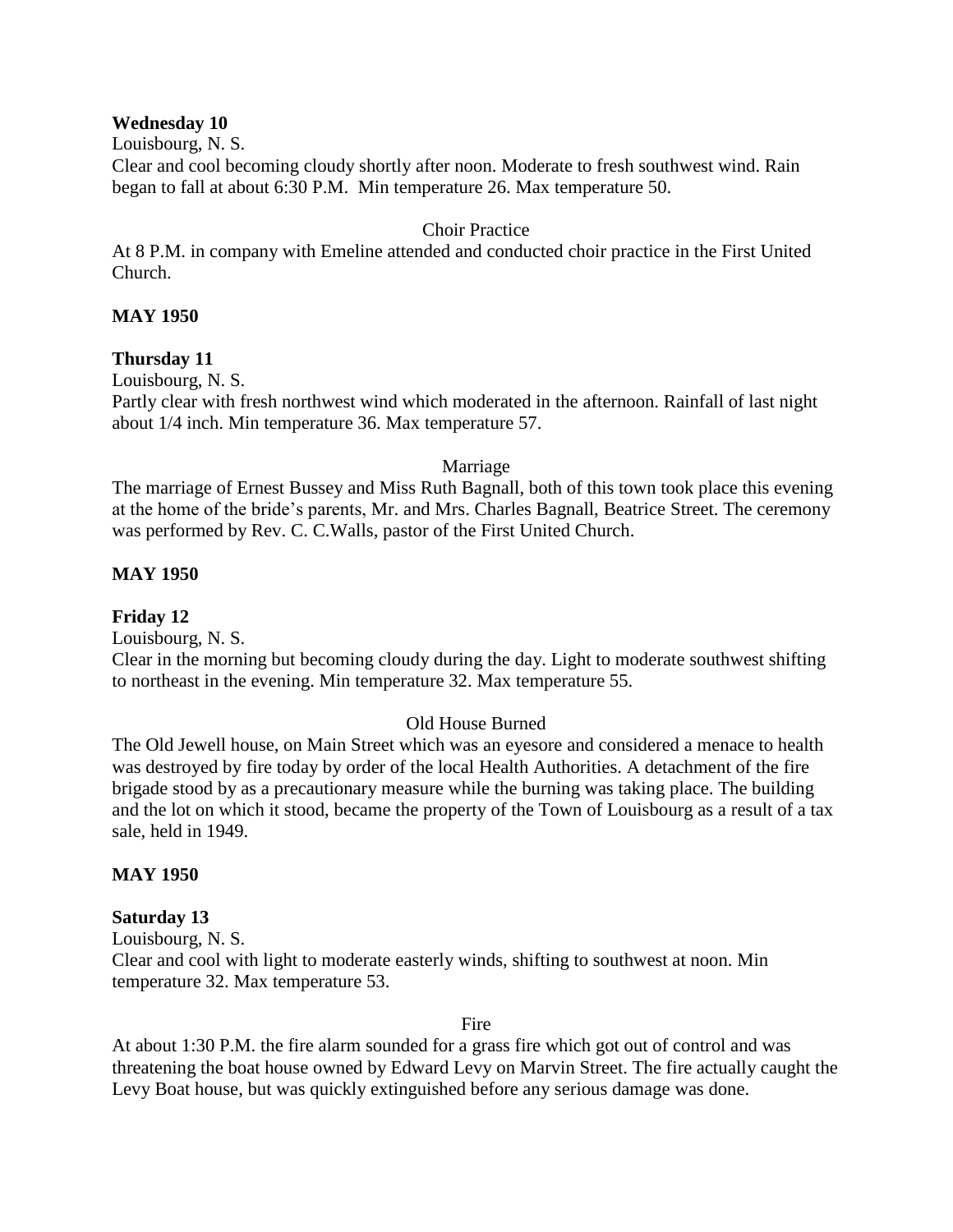#### **MAY 1950**

#### **Sunday 14 Mother's Day**

Louisbourg, N. S.

Cloudy with moderate southwest wind which shifted to northwest. Partly clear in the late afternoon and evening. Cool. Min temperature 32. Max temperature 49.

#### Church Services

At 11 A.M. and 7 P.M. in company with Emeline attended services in the First United Church where Rev. C. C. Walls was the preacher. About 65 present at the morning service and about 75 in the evening. Choir attendance: A.M. 13, P.M. 14.

#### **MAY 1950**

#### **Monday 15**

Louisbourg, N. S.

Clear and cool in the early part of the day becoming warmer in the afternoon. Moderate winds. Variable. Min temperature [blank]. Max temperature 60.

## First Daffodil [blank]

#### **MAY 1950**

#### **Tuesday 16**

Louisbourg, N. S.

Clear and cool with light to moderate easterly winds becoming cloudy in the afternoon. Rain began to fall at about 9 P.M. Min temperature [blank]. Max temperature [blank].

To Sydney and Return

Went to Sydney in the morning with Dr. A. L. Saunders and had an x-ray taken on my right foot and ankle at the City Hospital in order to discover what is retarding its coming back to normal. The accident that caused the sprain occurred on the  $2<sup>nd</sup>$  of March and I am still going on crutches. The x-ray technician at the City Hospital is Murdoch MacLean, a former Louisbourg boy. The nurse who assisted today was Miss Purves. I made several business calls at Sydney. Returned with Dr. Saunders arriving at 2 P.M.

All Highways open to Traffic

According to an item appearing in today's issue of the Sydney Post Record, all highways in the Province of Nova Scotia, including the Island of Cape Breton are open to traffic for all vehicles, regardless of weight.

Lobster Season Opens

The Lobster season at Louisbourg and district opened today.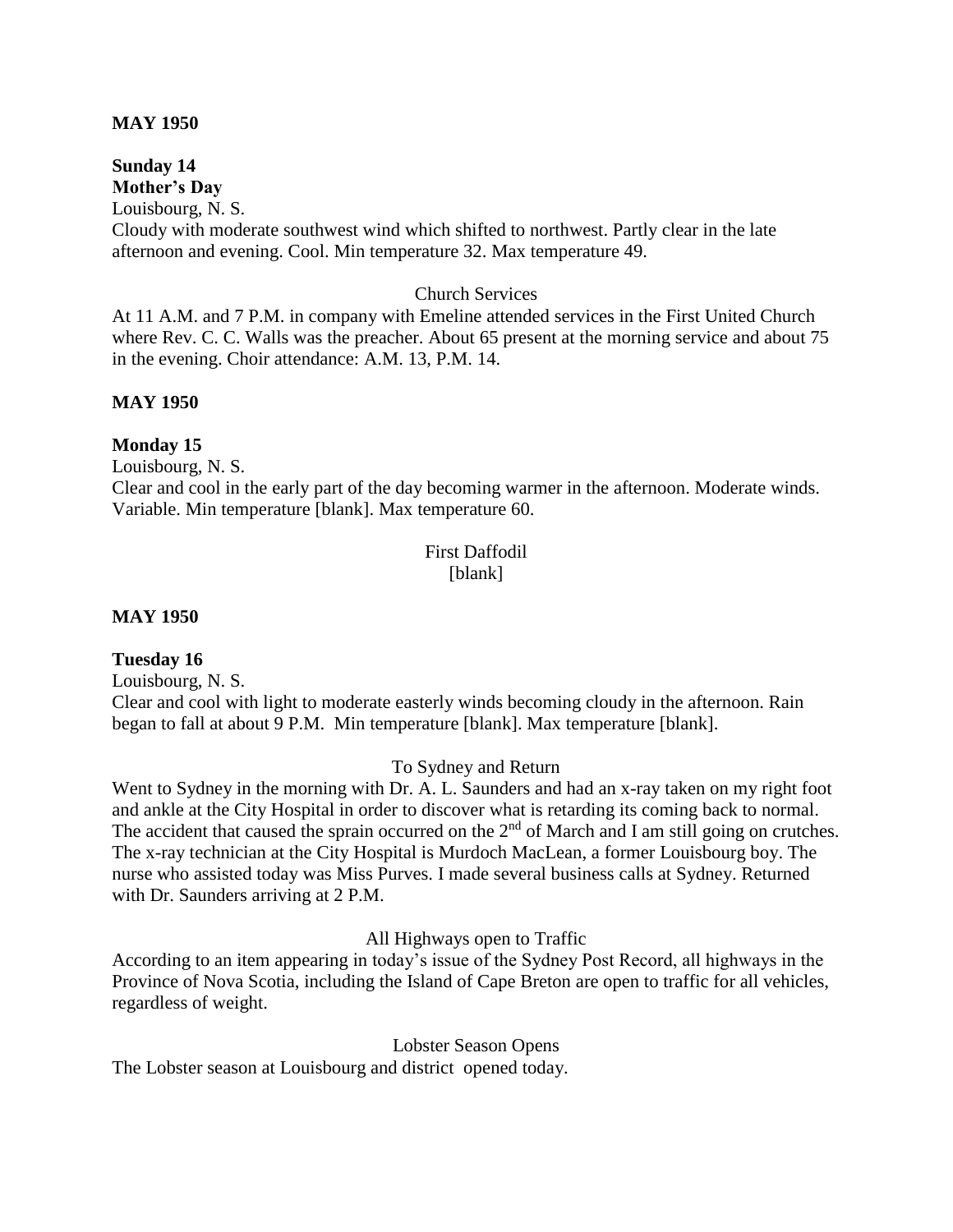#### **MAY 1950**

#### **Wednesday 17**

Louisbourg, N. S. Rain that began at 9 P.M. yesterday continued last night ending this morning. Cloudy and chilly during the day with moderate to fresh easterly winds, shifting to northerly in the evening. Rainfall of last night, about 1 ½ inches. Min temperature [blank]. Max temperature [blank].

#### Choir Practice

At 8 P.M. in company with Emeline, attended and conducted choir practice in the First United Church.

#### **MAY 1950**

#### **Thursday 18**

Louisbourg, N. S.

Cool and mostly clear with strong north wind at times reaching moderate gale force. Min temperature 36. Max temperature 53.

#### **MAY 1950**

#### **Friday 19**

Louisbourg, N. S. Clear and cool with fresh north wind. Min temperature 34. Max temperature 47.

## In a Plaster Cast

Today, I had my right foot, ankle and leg, enclosed in a plaster cast by Dr. A. L. Saunders. The x-ray taken on the  $16<sup>th</sup>$  did not reveal any broken bones.

## **MAY 1950**

#### **Saturday 20**

Louisbourg, N. S. Cool and mostly cloudy with fresh northerly winds. Min temperature 30. Max temperature 46.

## **MAY 1950**

**Sunday 21**

Louisbourg, N. S.

Rain in the early morning, with occasional light showers at times in the forenoon and also in the evening with part snow. Moderate northeast wind. Min temperature 32. Max temperature 42. Partly clear for a short time in the late afternoon.

Church Services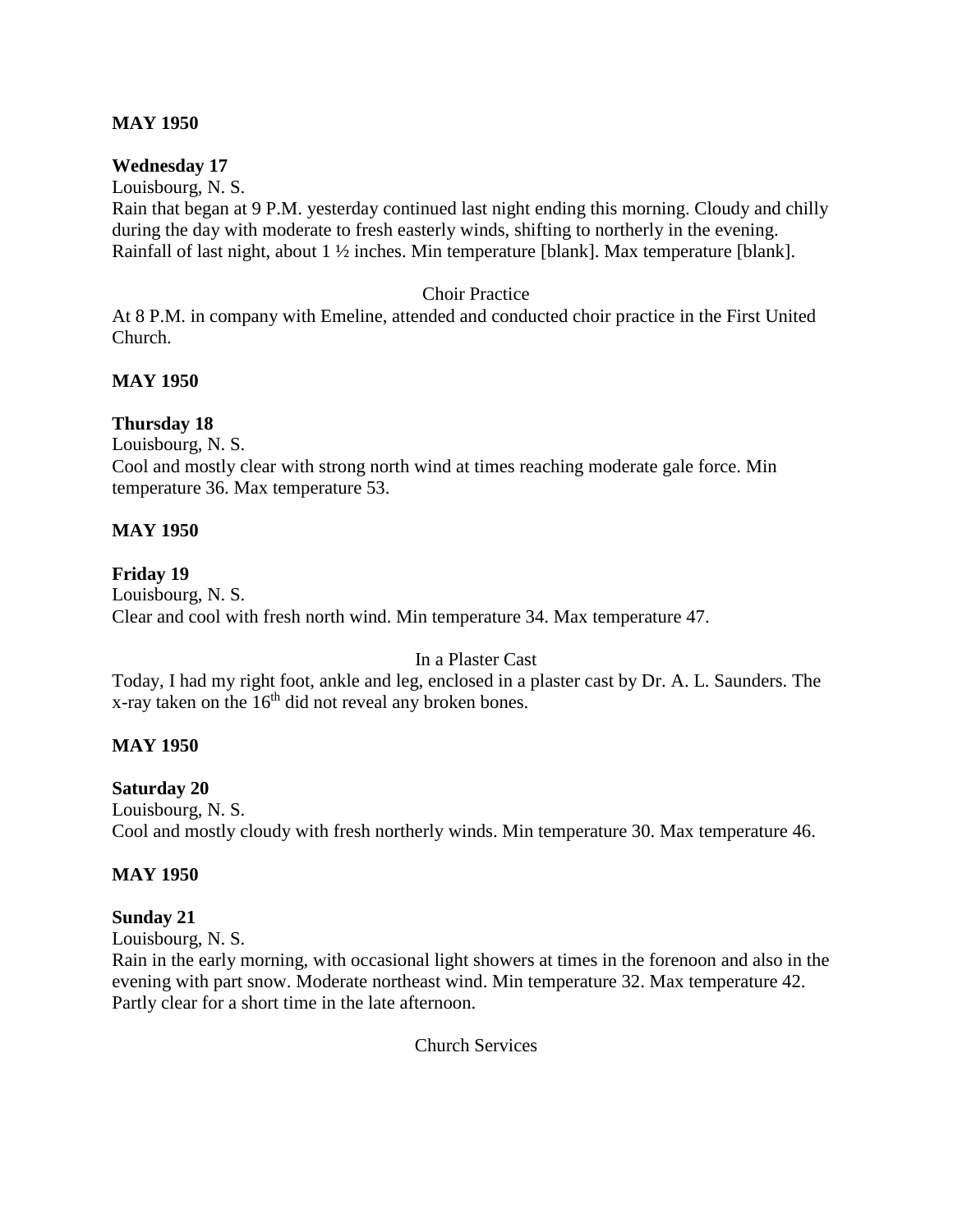Services at 11 A.M. and 7 P.M. in the First United Church where Rev. C. C. Walls was the preacher. Emeline attended both services, but I was not out to church today, owing to having my right foot and ankle in a plaster cast.

#### **MAY 1950**

## **Monday 22**

Louisbourg, N. S.

Showers in the early morning. Clearing early in the forenoon and remaining clear and cool during the remainder of the day. Light southerly winds. Min temperature 32. Max temperature 49.

#### **MAY 1950**

#### **Tuesday 23**

Louisbourg, N. S.

Clear and moderately warm with light to moderate southwest wind. A very nice spring day. Min temperature 32. Max temperature 62.

#### **MAY 1950**

#### **Wednesday 24**

Louisbourg, N. S.

Clear and warm with light southwest wind. A perfect spring day and a reminder that summer is not far away. Min temperature 38. Max temperature 73.

#### FIRE

The alarm sounded at about 1:15 P.M. for a bush fire near the home of Joseph Magee, Sr, located north of the S. & L. Railway track just outside the Town's eastern boundary. Fire brigade responded and the fire was extinguished with any serious damage being done.

#### Choir Practice

At 8 P.M. in company with Emeline, attended and conducted choir practice in the First United Church.

#### Planted Dahlia Bulbs

With the assistance of Jane (my niece) spent the greater part of the day planting Dahlia bulbs in the front garden.

#### **MAY 1950**

#### **Thursday 25**

Louisbourg, N. S.

Moderately warm and mostly clear. Light northerly wind, shifting to southwest in the forenoon. An ideal day. Min temperature 40. Max temperature 68.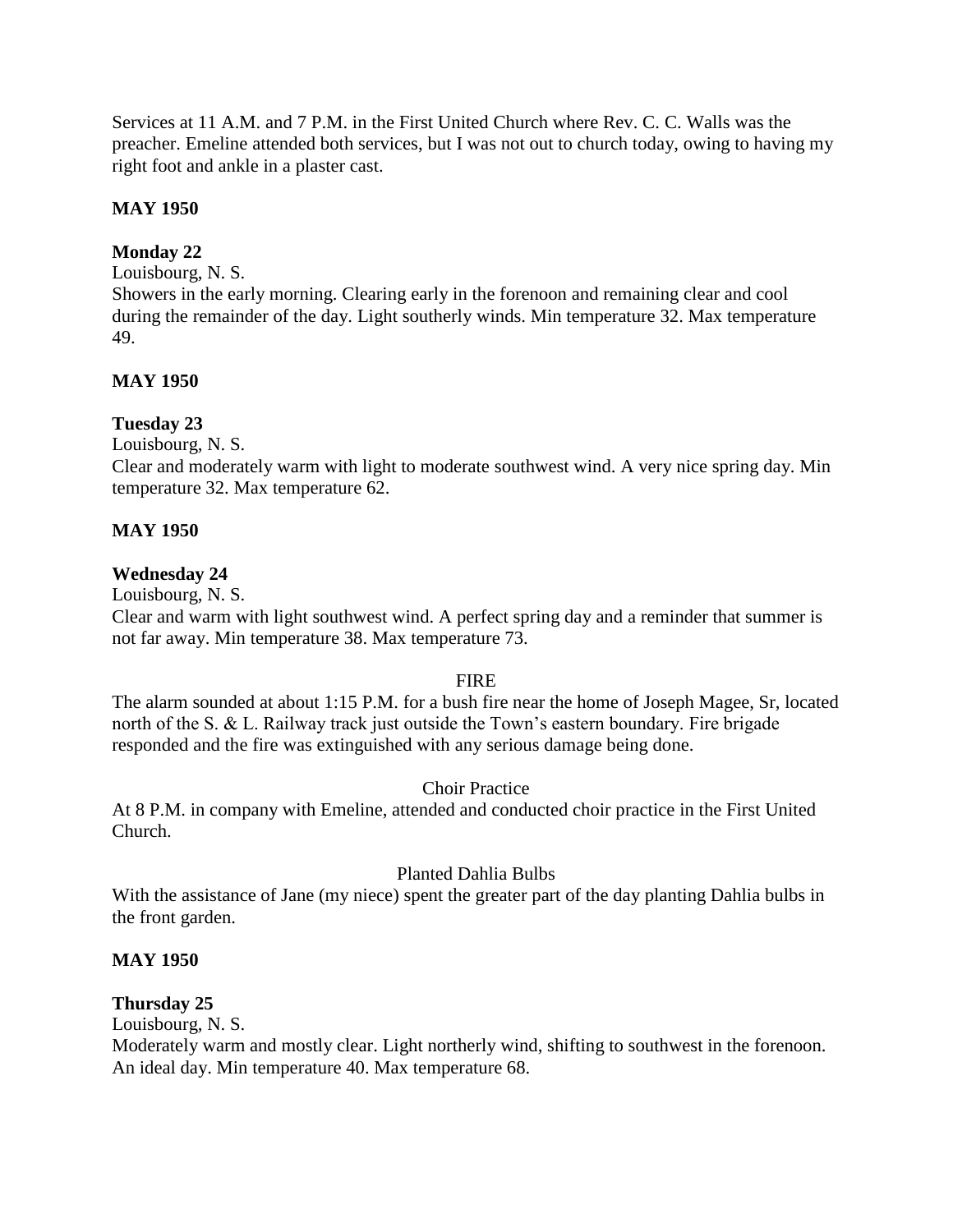#### Planted Gladioli Bulbs

Today, I began and completed my annual planting of Gladioli bulbs in the front garden.

#### **MAY 1950**

#### **Friday 26**

Louisbourg, N. S.

Clear with bright sunshine all day, moderately warm. Min temperature 35. Max temperature 58. Moderate northeast wind shifting to southeast in the afternoon. Fog off the coast in the late afternoon and evening.

#### **MAY 1950**

#### **Saturday 27**

Louisbourg, N. S.

Clear with bright sunshine all day and light winds, mostly southerly. An ideal day. Min temperature 36. Max temperature 64.

#### Child Drowned at Scatarie [blank]

#### **MAY 1950**

#### **Sunday 28**

Louisbourg, N. S. Clear and warm with light northeast wind. A perfect day. Min temperature 42. Max temperature 71.

#### Church Services

At 11 A.M. and 7 P.M. in company with Emeline, attended services in the First United Church where Rev. C.C. Walls was the preacher. About 60 present at the morning service and about 85 in the evening. Choir attendance: A.M. 10, P.M. 12.

#### First Tulips

First tulips blooms in our garden this season made their appearance today.

#### **MAY 1950**

#### **Monday 29**

Louisbourg, N. S.

Warm and mostly clear with light to moderate northwest wind, which shifted to southwest in the afternoon. Warmest day for many years, so early in the season. Min temperature 42. Max temperature 85.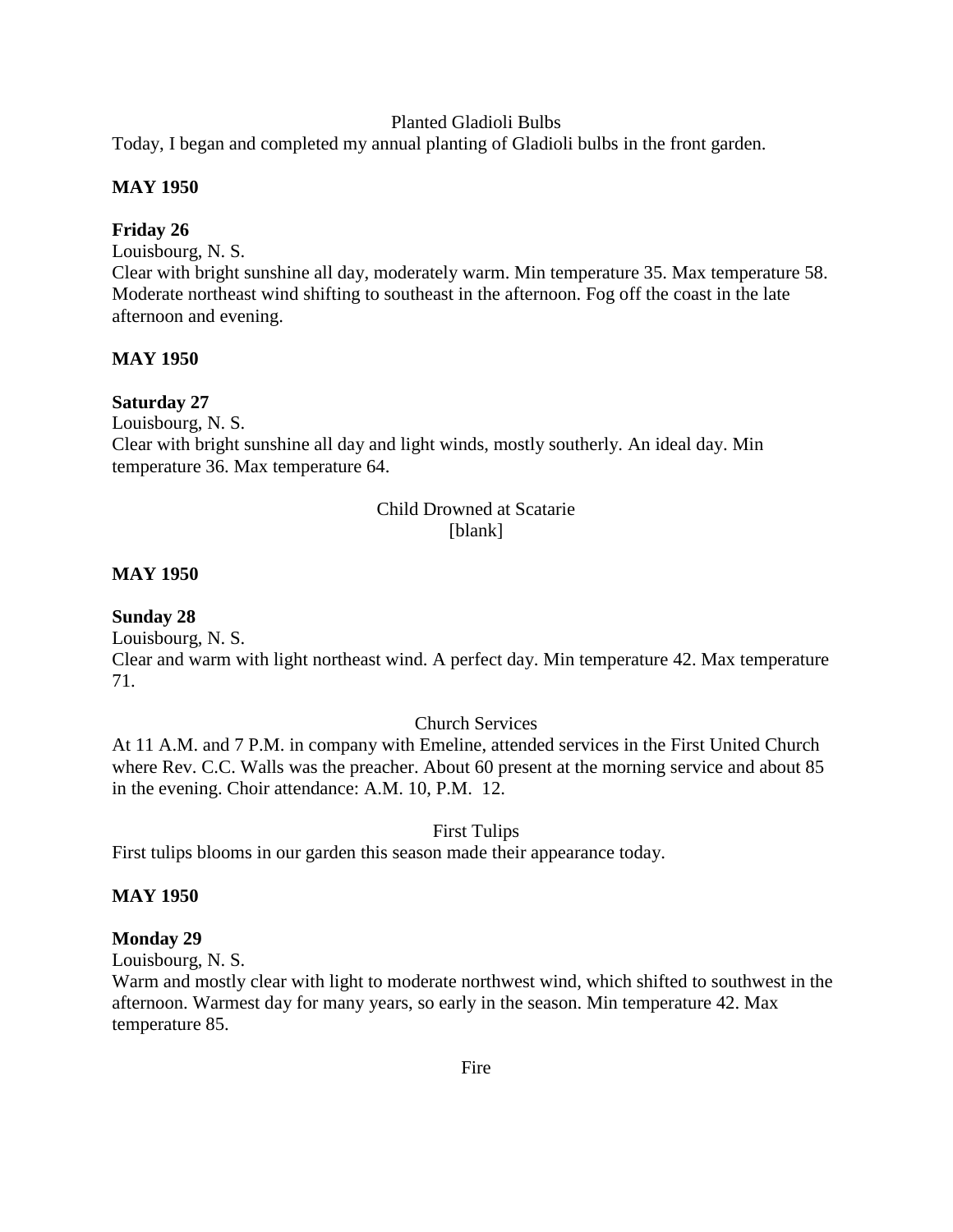Alarm sounded at about 10:30 A.M. for a fire which caught the barn at the home of William Coveyduc on Main Street near the lower railway crossing. The fire department responded quickly and the fire was extinguished without any serious damage being done. Fire is said to have caught from a rubbish fire.

## **MAY 1950**

#### **Tuesday 30**

Louisbourg, N. S.

Clear and moderately warm with light south west wind, shifting to northeast in the evening. Min temperature 39. Max temperature 67.

#### S. S. LADY LAURIER

Canadian Government Steamer, "Lady Laurier" arrived in the afternoon.

## **MAY 1950**

#### **Wednesday 31**

Louisbourg, N. S.

Cloudy and foggy but clearing in the forenoon mostly clear in late in the afternoon. Foggy at night. Light to moderate easterly winds shifting to southerly at about noon. Cool. Min temperature 40. Max temperature 55.

#### Choir Practice

At 8 P.M. in company with Emeline, attended and conducted choir practice in the First United Church.

#### **JUNE 1950**

#### **Thursday 1**

Louisbourg, N. S.

Cloudy and foggy becoming partly clear during the noon hours. Thick fog in the late afternoon, evening and night. Light to moderate southerly winds. Min temperature 40. Max temperature 56.

## To Sydney and Return

Emeline went to Sydney on the 6:30 A.M. Highland Lines Bus for the purpose of doing some shopping. She returned home by bus, at 5:30 P.M.

#### **JUNE 1950**

#### **Friday 2**

Louisbourg, N. S.

Cloudy and foggy, misty with a few light showers during the afternoon and evening. Min temperature [blank]. Max temperature [blank].

#### Recital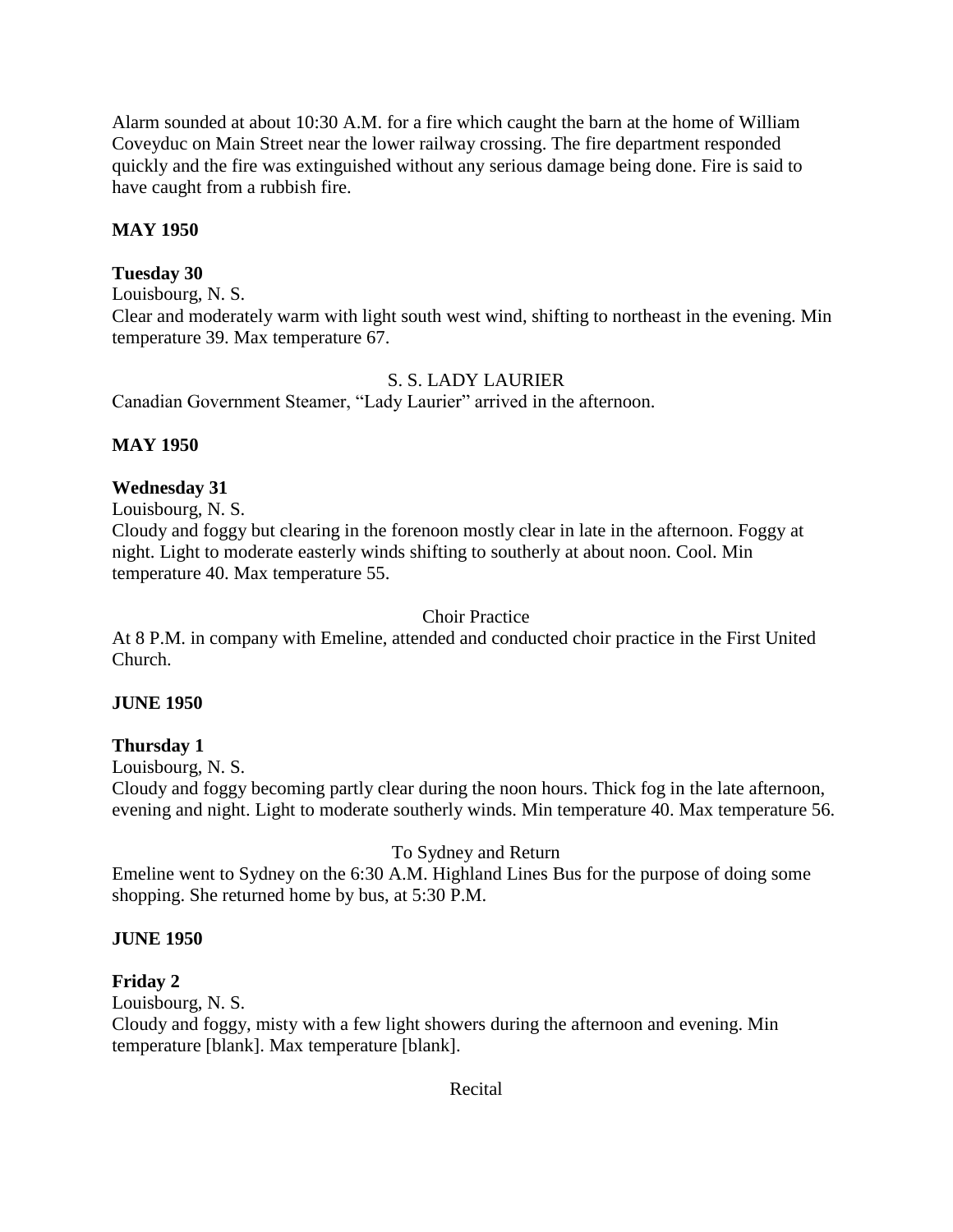At 8 P.M. in company with Emeline attended the end of the term recital of the Music pupils of Mrs. E. Barnes. The recital was held in the Navy hostel and was well attended. Jane Huntington, my niece took part in a piano solo, a vocal solo and also in one or two choruses. In addition to the programme rendered by Mrs. Barnes, Louisbourg pupils, Miss Sarah MacCormack of Sydney sang two solos and Miss. Alberta Walker, also of Sydney gave the readings. At the close of the recital, a party consisting of Mrs. Barnes, Miss MacCormack, Miss Walker, James Peck, Dan F. Nicholson, Miss Hope Gagnon and two MacCormack young men of Sydney, came to our house where we held a very enjoyable sing song until a late hour, during which a lunch was served.

#### **JUNE 1950**

#### **Saturday 3**

Louisbourg, N. S.

Clear in the morning, but becoming cloudy early in the forenoon. Foggy in the evening with a few light showers. Light to moderate southwest wind. Min temperature 42. Max temperature 72.

#### S. S. LADY LAURIER

Government Steamer, "Lady Laurier" on buoy service which has been here since May 30, fog bound, sailed this morning.

#### Marriage

The marriage of Gordon Hunt and Cynthia Deering, both of Louisbourg, took place at Sydney, this evening.

#### **JUNE 1950**

#### **Sunday 4**

Louisbourg, N. S.

Drizzle of mist and intermittent light showers lasting all day and late into the night. Fresh southwest wind. Min temperature 42. Max temperature 55.

#### Church Services

At 11 A.M. and 7 P.M., in company with Emeline, attended services in the First United Church, where Rev. C. C. Walls was the preacher. Present at the morning service, 35, evening service about 75.

Choir attendance: A.M. 12, P.M. 13.

#### **JUNE 1950**

#### **Monday 5**

Louisbourg, N. S.

Cloudy and foggy, clearing shortly before noon, sunny during the afternoon and evening. Cool. Rainfall of Saturday night, yesterday and last night, 3/8 inch. Min temperature 40. Max temperature 59.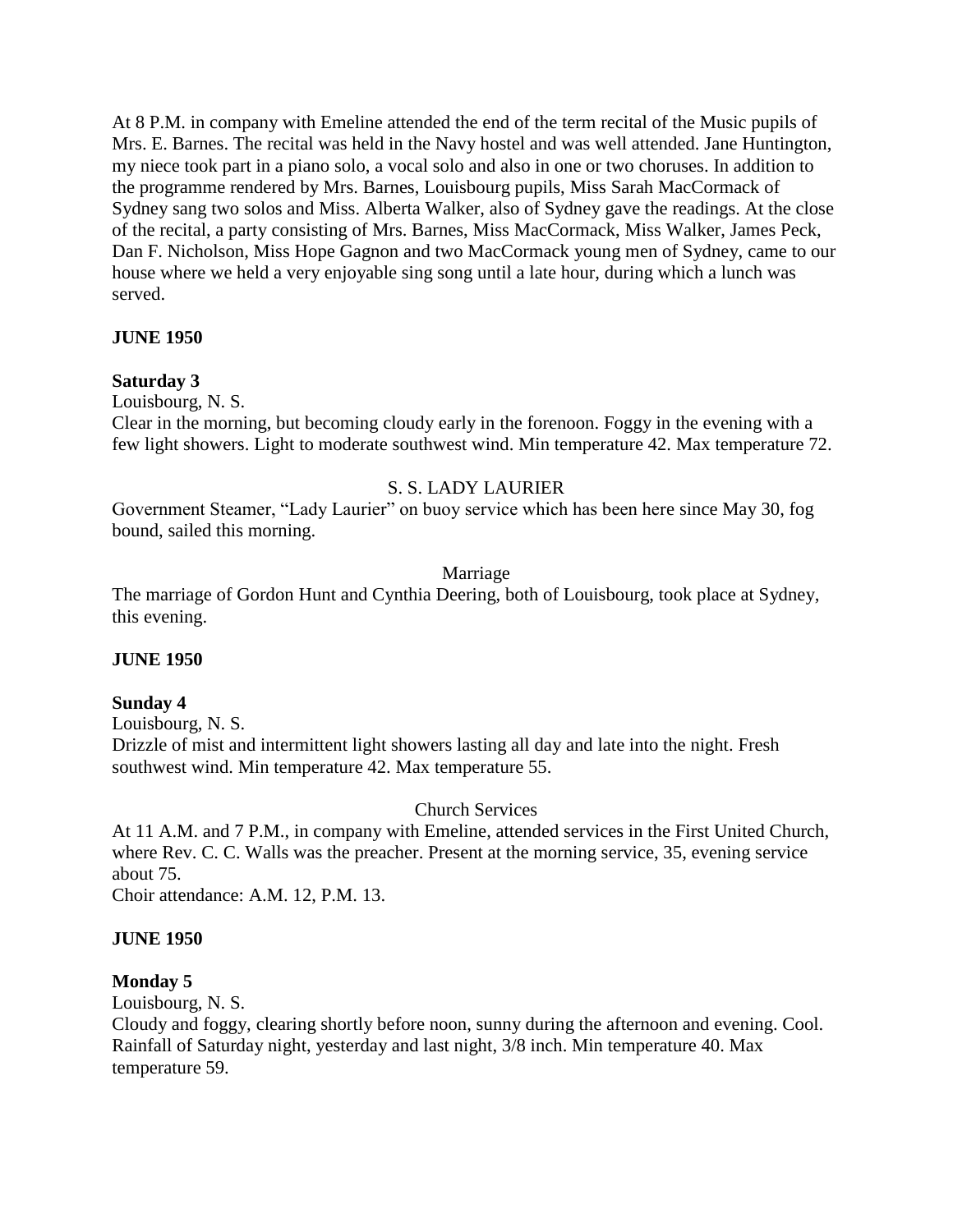#### Marriage

The marriage of James Peck of this town and Miss Hope Gagnon of Glace Bay took place at 9:30 today in Stella Maris Church. The ceremony was performed by Rev. Father MacSween. Emeline and I were present at the marriage and also at the wedding breakfast which was served at the home of Mr. and Mrs. Thomas Peck, the parents of the groom. Miss. White was bridesmaid, Miss. Sally Flavin, Maid of Honor, while Bernard Peck of Sydney Mines did the honors for the groom.

#### Visitors from Sydney

Mrs. Ernest Bains and Mrs. Catherine Clarke, both of Sydney, who were guest at the Peck-Gagnon Wedding had supper with us, before leaving for Sydney with Mr. and Mrs. John Close of Glace Bay, later in the evening.

#### **JUNE 1950**

#### **Tuesday 6**

Louisbourg, N. S. Clear and moderately warm with light winds, mostly southwest. Min temperature 37. Max temperature 62.

#### To Sydney and Return

Went to Sydney on the 10:30 A.M. trip of the Highland Lines Bus Service for the purpose of meeting Tom Pattillo, salesman for the L. S. Pattillo Company of Truro, N.S. Arrived at Isle Royale Hotel Sydney at noon where I met Tom Pattillo. After we had lunch at a restaurant, we went to the sample room where I placed an order for Christmas goods as well as goods for immediate delivery. Was in the sample room from 1 to 4 A.M. after which Mr. Pattillo drove me to the Bus Station in his car. Left Sydney by bus at 4:30 P.M. and arrived home at 5:30 P.M.

## Flood Subsiding

The great flood on the Red River extending from the United States to and including the City of Winnipeg has now subsided to a very considerable extent. Today's radio, gave the height above normal at Winnipeg as 21 feet. The highest point reached, about two weeks ago, was 32 feet above normal.

#### Plaster Cast Removed

The plaster cast with which I have had my ankle, foot and leg enclosed since May 19, last was removed tonight by Dr. A. L. Saunders. The ankle appears to have improved considerably during the past two weeks.

#### **JUNE 1950**

#### **Wednesday 7**

Louisbourg, N. S.

Mostly clear with moderate southwest wind, shifting to west in the afternoon. Min temperature about 40, max temperature 73.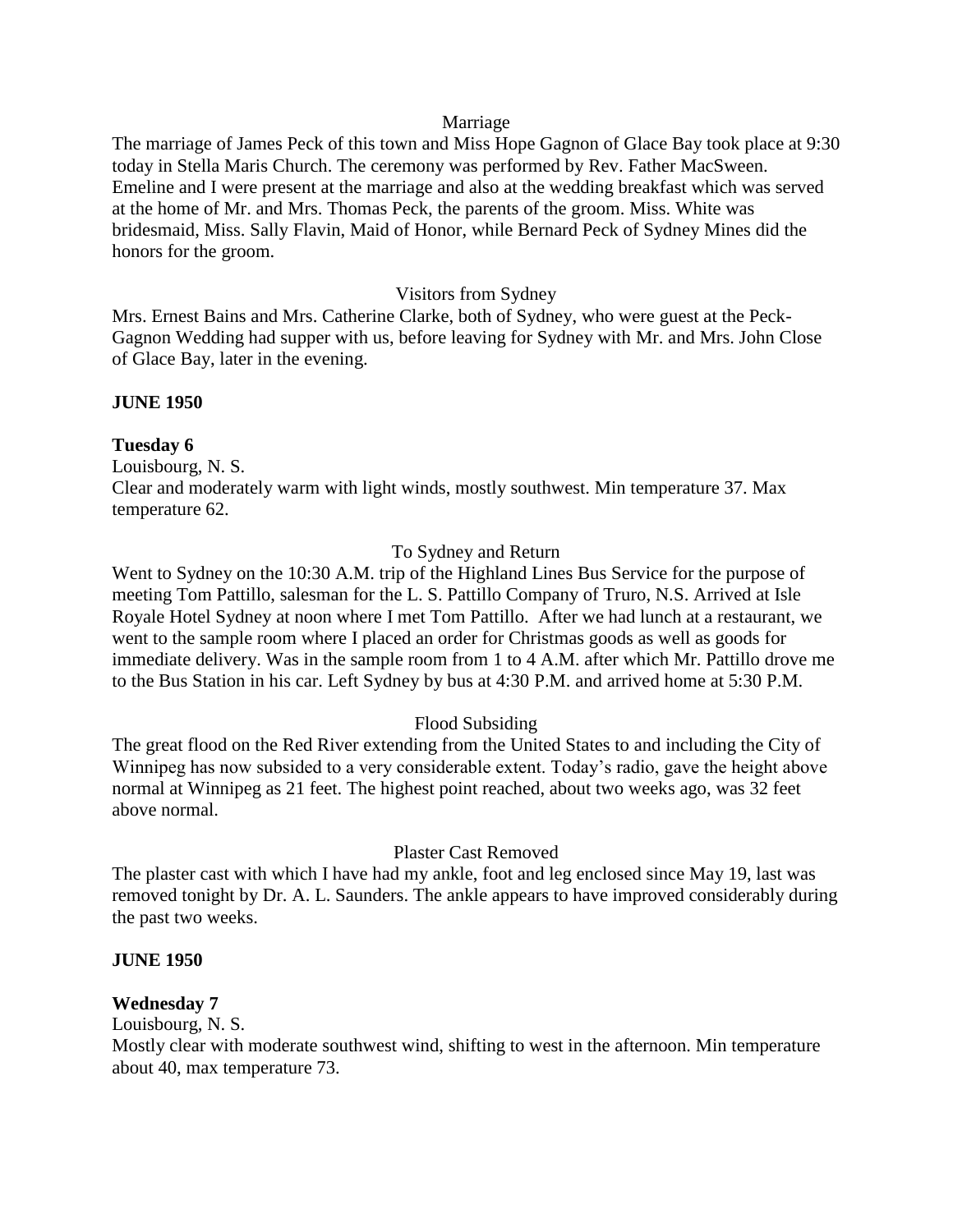#### In Plaster Cast

Shortly after noon today, Dr. A. L. Saunders put a new plaster cast on my foot, ankle and leg, renewing the one I had removed last night. I had to remain in bed until the new cast was put on. I shall also have to stay in bed until afternoon tomorrow in order to give the cast a chance to harden.

#### Choir Practice

Choir practice was held in the First United Church, at 8 P.M., as usual. Was not present.

#### **JUNE 1950**

#### **Thursday 8**

Louisbourg, N. S.

Mostly clear with moderate to fresh southwest wind, which shifted to northwest in the afternoon and in the evening to northeast. Very warm for a while in the afternoon. Min temperature about 50, max temperature 82.

#### Got up at Noon

I got up at noon today the plaster cast on my ankle, foot and leg which was put on yesterday, having hardened sufficiently to allow me to walk on it. I went to the shop in the afternoon and was working for a while in the garden in the late afternoon and evening.

#### **JUNE 1950**

#### **Friday 9**

Louisbourg, N. S. Mostly clear in the early part of the day. Cloudy during the afternoon and evening. Moderate

#### southwest wind. Min temperature 43. Max temperature 68.

#### Birthday Party

At 8 P.M. in company with Emeline, attended a Birthday party held in Calvin United Church hall in celebration of the 25<sup>th</sup> Anniversary of the Union of the Methodist Presbyterian and Congregational Churches.

#### **JUNE 1950**

#### **Saturday 10**

Louisbourg, N. S.

Cool and mostly clear during the forenoon. Cloudy in the afternoon. Foggy in the evening and night. Light to moderate southwest wind. Min temperature 35. Max temperature 62.

Gardening

Planted Pumpkins and cucumber seeds in garden this afternoon.

#### **JUNE 1950**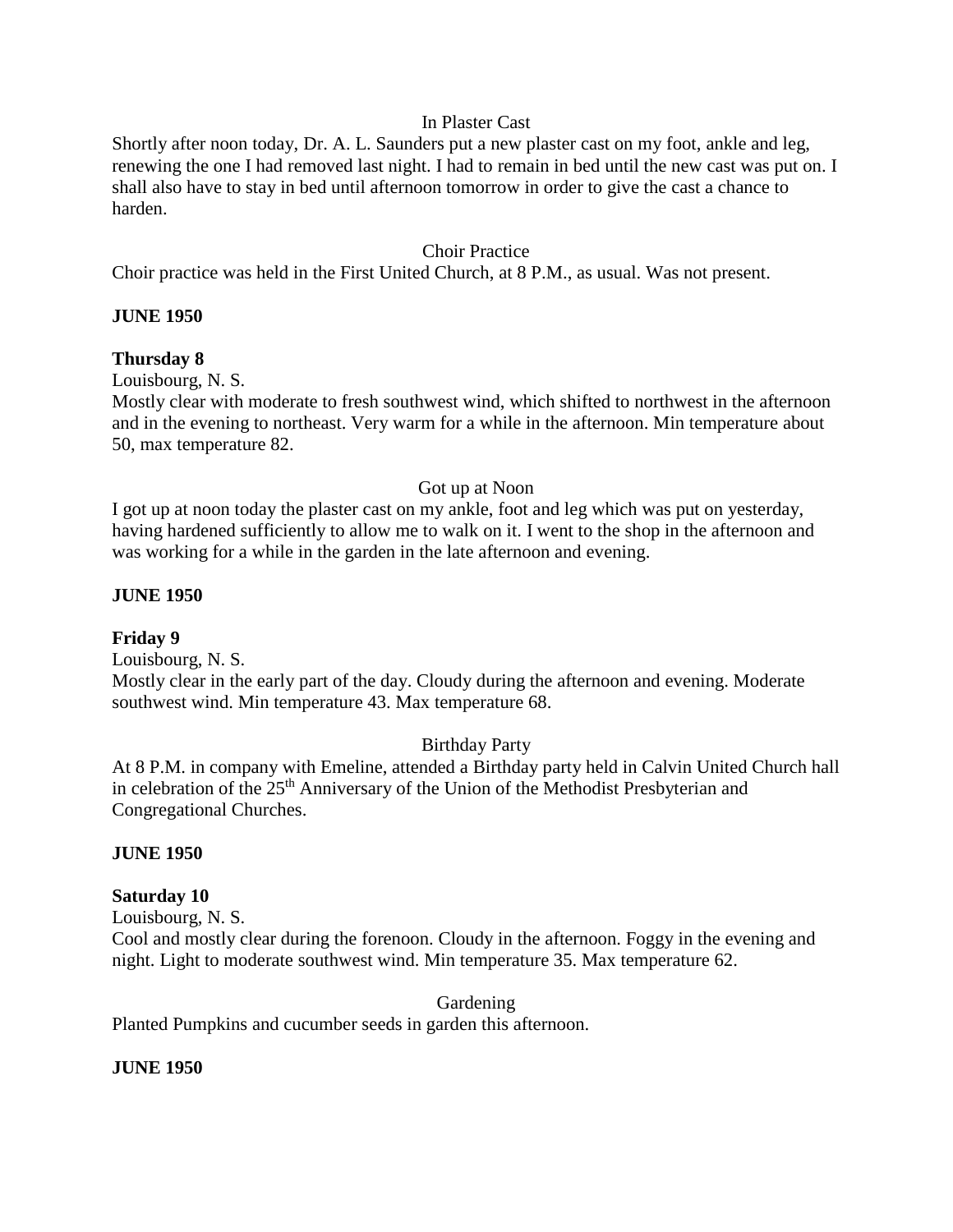#### **Sunday 11**

Louisbourg, N. S.

Cloudy, foggy and cool with moderate southwest wind. Light showers and mist in the evening. Min temperature 45. Max temperature 59.

## Church Services

At 11 A.M. in company with Emeline attended the  $25<sup>th</sup>$  Anniversary Service of the Union of the Methodist Presbyterian and Congregational churches which took place on June 10, 1925. This was the beginning of what is known as the United Church of Canada. The service here was held in the First United Church.

#### **JUNE 1950**

## **Monday 12**

Louisbourg, N. S.

Cloudy and cool, clearing late in the forenoon. Sunny during the afternoon and evening. Fresh northwest wind in the morning, shifting to north, northwest, east, southeast and southwest and moderating. Min temperature 37. Max temperature 56. Rainfall of yesterday evening and last night about 3/8 inch.

#### **JUNE 1950**

#### **Tuesday 13**

Louisbourg, N. S.

Clear and cool with moderate southwest wind. 4 degrees of frost in the morning. Min temperature 28. Max temperature 59.

#### New Shop Door

Today, Alex MacKinnon replaced my old shop door with a new one. The old door and lock have been in constant use since the shop was built in the autumn of 1920.

#### **JUNE 1950**

#### **Wednesday 14**

Louisbourg, N. S. Clear and cool with moderate to fresh southwest wind. Min temperature 37. Max temperature 62.

## Choir Practice

At 8 P.M. in company with Emeline, attended and conducted choir practice in the First United Church.

#### **JUNE 1950**

#### **Thursday 15**

Louisbourg, N. S. Clear and cool with moderate to fresh southwest wind. Min temperature 40. Max temperature 62.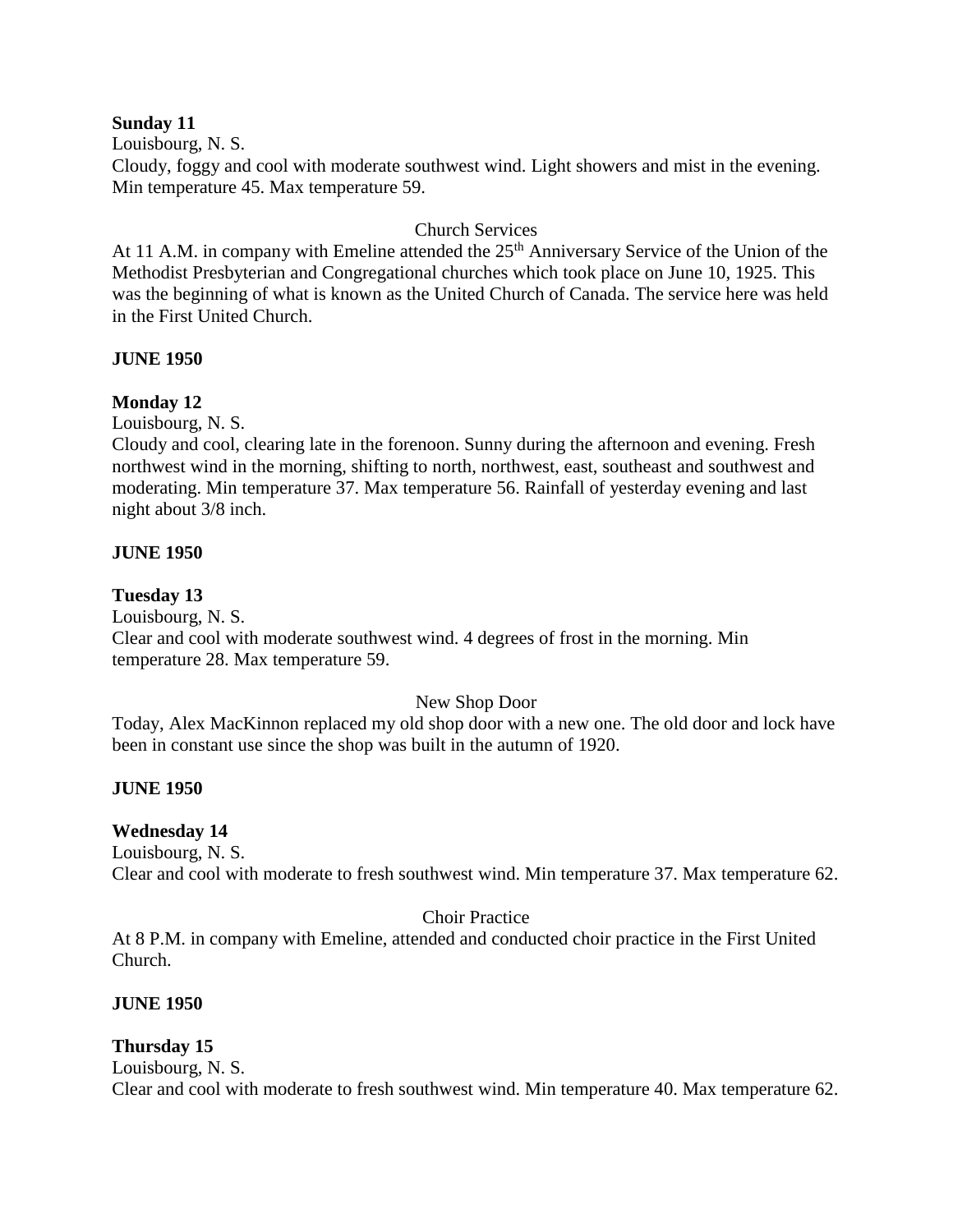#### **JUNE 1950**

#### **Friday 16**

Louisbourg, N. S. Clear and cool with moderate southwest wind. Fog and mist in the evening.

#### **JUNE 1950**

#### **Saturday 17**

Louisbourg, N. S.

Cloudy and mild with light southwest wind. Foggy especially at night. Min temperature 50. Max temperature 66.

#### Anniversaries

Today marks the 205<sup>th</sup> Anniversary of the fall of Louisbourg, when the French garrison, under the Governor DuChambon surrendered to the New England forces under Lieut-General Pepperell and a British fleet under the command of Commander Peter Warren. It also marks the 55<sup>th</sup> Anniversary of the unveiling of the monument by the "Society of Colonel Wars" to commemorate the 150<sup>th</sup> anniversary of the capture of the old French Stronghold, and to those who died during the siege.

55 years ago today the first passenger trains came over the present Sydney and Louisbourg Railway from Sydney to Louisbourg.

#### **JUNE 1950**

## **Sunday 18**

Louisbourg, N. S.

Heavy showers and thunder and lightning in the early morning. Cleared early in the forenoon, sunny and cool during the remainder of the day with strong southwest wind, which moderated to light in the evening. Rainfall 1/4 inch. Min temperature 46. Max temperature 56.

## Church Services

At 11 A.M. and 7 P.M. in company with Emeline, attended services in the First United Church, where Rev. C.C. Walls was the preacher. About 60 present at the morning service and about 80 at the evening service. Choir attendance: A.M. 11, P.M. 15.

## R. C. M Police Boat

Royal Canadian Mounted Police Boat, "St Rock" arrived and docked on the east side of the freight wharf.

#### **JUNE 1950**

## **Monday 19**

Louisbourg, N. S. Clear and cool with fresh southwest wind. Min temperature 44. Max temperature 64.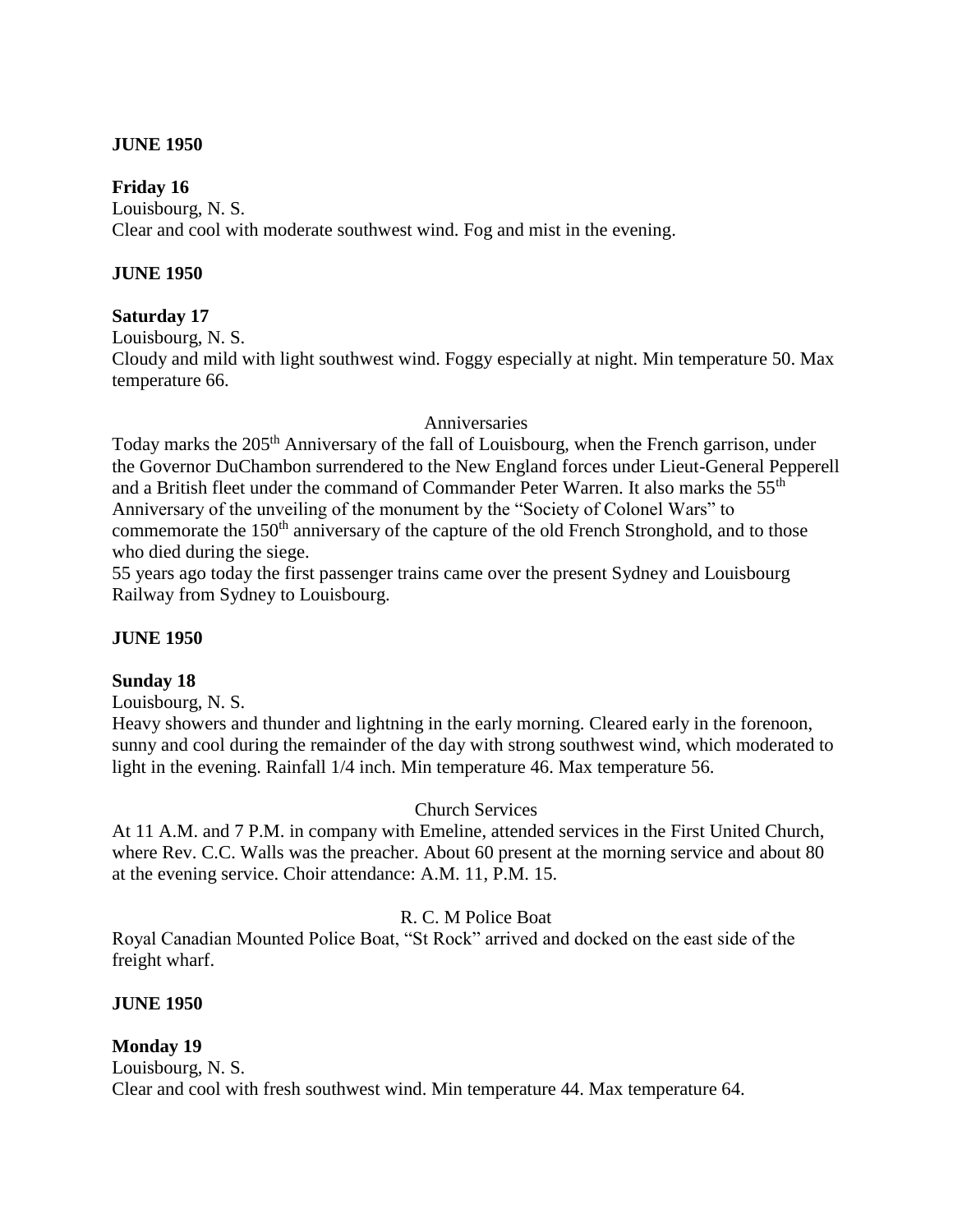#### R. C. M Police Boat St. Rock

Royal Canadian Police Boat, St Rock, which arrived here yesterday, sailed at about noon.

#### **JUNE 1950**

#### **Tuesday 20**

Louisbourg, N. S. Cloudy and cool with some fog, misty in the afternoon and evening. A few light showers. Very light winds. Almost perfectly calm all day. Min temperature 44. Max temperature 63.

#### **JUNE 1950**

#### **Wednesday 21**

Louisbourg, N. S.

Cloudy, cool and foggy with moderate southwest wind. Mist and light drizzle in the late afternoon. Rain beginning at about 7 P.M. Rainfall 1/4 inch.

#### Choir Practice

At 8 P.M. in company with Emeline, attended and conducted choir practice in the First United Church.

#### **JUNE 1950**

#### **Thursday 22**

Louisbourg, N. S.

Mostly cloudy with occasional sunny intervals. Light southwest wind and considerable fog, warm. Min temperature 56. Max temperature 70.

#### **JUNE 1950**

**Friday 23** [Blank]

#### **JUNE 1950**

# **Saturday 24**

Louisbourg, N. S.

Death of Hugh A. MacIntyre

The death occurred today at the General Hospital at Glace Bay of Hugh A. MacIntyre of Louisbourg after an illness of several months. Mr. MacIntyre, who was about 60 years of age spent the greater part of his life at Louisbourg where he was in the employee of the Dominion Coal Co.

#### **JUNE 1950**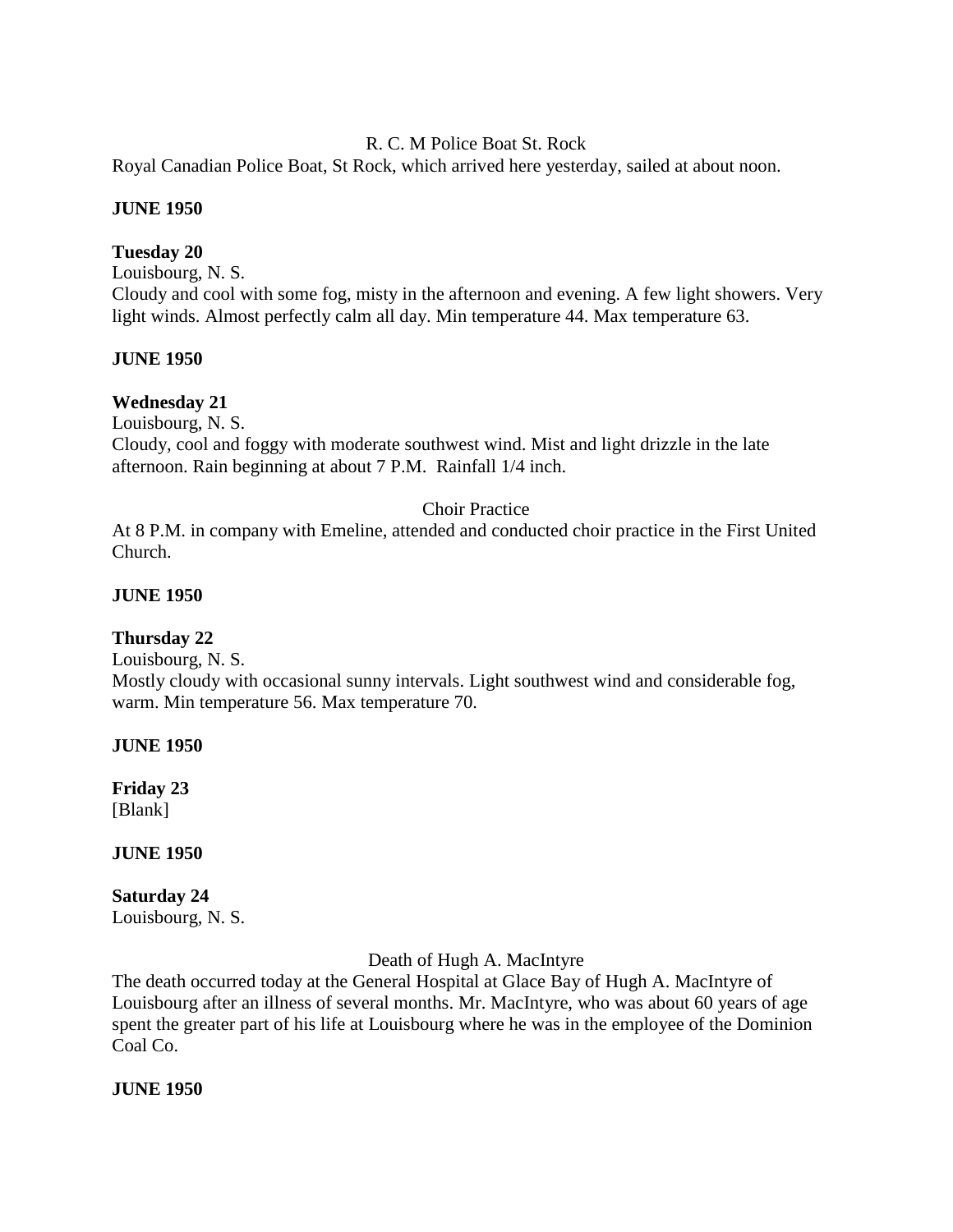## **Sunday, June 25 to Thursday, June 29 [Blank]**

#### **JUNE 1950**

#### **Friday 30**

Louisbourg, N. S.

Partly clear and moderately warm with moderate winds and a maximum temperature of about 75. Spent the forenoon around Clifford's and the afternoon on the shore of the Mira River at Fred Huntington's. Had supper with Mr. and Mrs. Fred Huntington and family.

#### **JULY 1950**

#### **Saturday 1**

Huntington, N.S.

Cloudy but clearing in the morning. Light winds. Max temperature about 75. On my arrival at Louisbourg the weather was cloudy with fog along the coast a light drizzle of rain followed in the evening. Max temperature about 70.

## Huntington to Louisbourg

Left Clifford's at about 9:30 A.M. enroute for Louisbourg. Fred drove me to Marion Bridge where I intended taking the Gabarus Bus for Sydney. But as there appeared to be some doubt as to the bus running today, it being a holiday, I boarded the Rock Elm milk truck which had just arrived as I got there and proceeded to Sydney as a passenger, arriving at about 10:45. At 12:30 P.M. I boarded the Highland Lines bus at Sydney for Louisbourg and arrived at about 1:30 P.M.

#### Motor Boat Races

Under the sponsorship of the Louisbourg Branch of the Canadian Legion, the Annual programme of fishermen's motorboat races was held on Louisbourg harbor this afternoon.

## **JULY 1950**

#### **Sunday, July 2**

Louisbourg, N. S.

Cloudy, but clearing in the forenoon and becoming warm. Sunny during the afternoon and evening. Moderate northwest wind shifting to southwest. Min temperature 52. Max temperature 75.

#### Church Services

At 11 A.M. and 7 P.M. attended services in the First United church where Rev. C. C. Walls was the preacher. The sacrament of the Lord's Supper was dispensed at the morning service. About 75 present at the morning service and about 60 in the evening. Choir attendance: A.M. 11, P.M. 13.

**JULY 1950**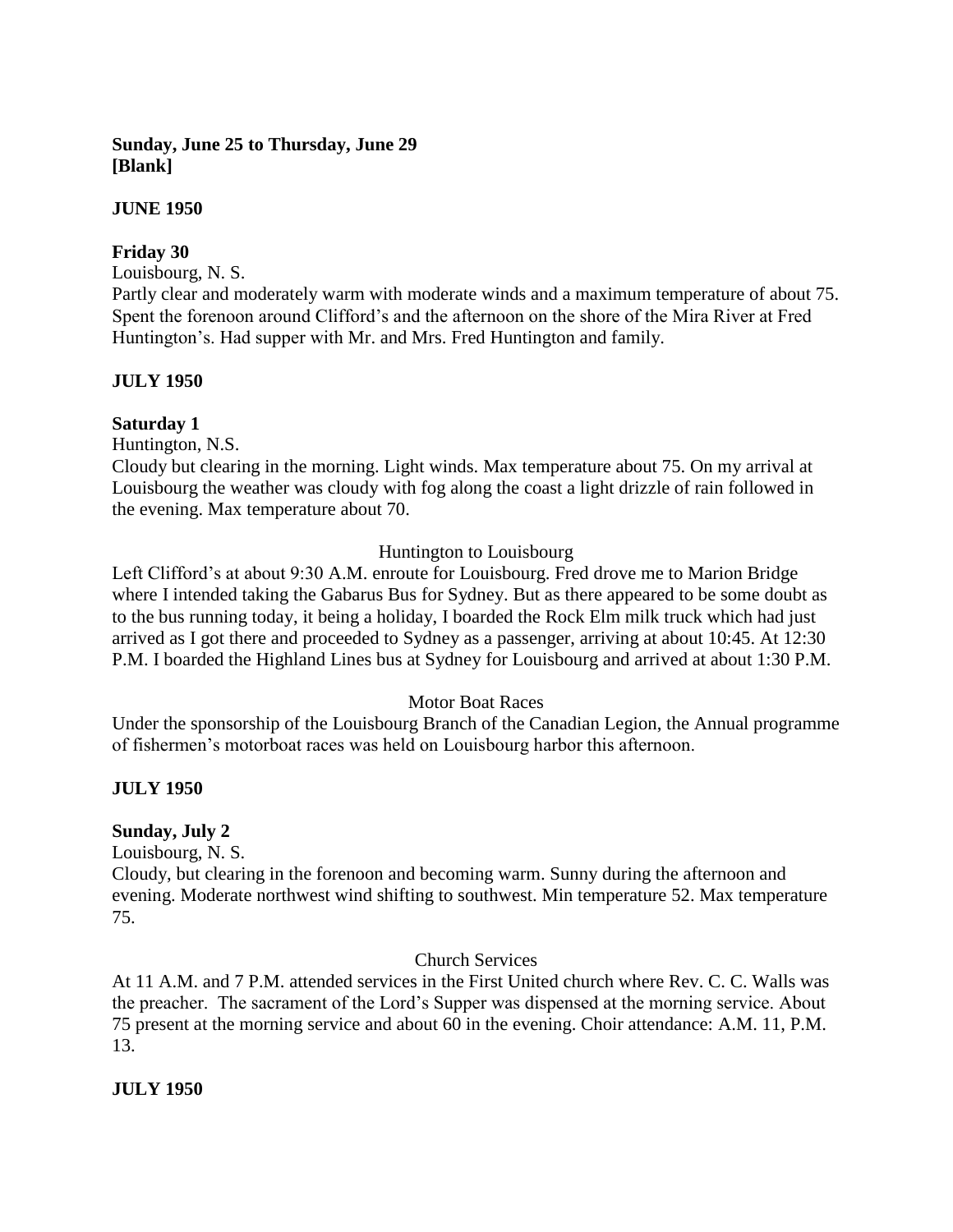#### **Monday 3 Louisbourg, N. S.**

Clear and moderately warm in the morning. Fog closed in during the forenoon lowering the temperature to very cool. Cloudy with fog in the afternoon and evening and a few sprinkles of rain in the early part of the night. Min temperature 47. Max temperature 70.

#### Visited National Park

At about 9:30 A.M. motored to the Louisbourg National and Historic Park with Mr. and Mrs. Johnston and Mr. and Mrs. Stevens of near Moncton, N.B. At the Park I showed points of interest and gave a short talk on the early history of the old city. Mr. and Mrs. Johnston and Mr. and Mrs. Stevens, are guest of Dr. A. L. Saunders while in town.

#### **JULY 1950**

#### **Tuesday 4**

Louisbourg, N. S. Cloudy and foggy in the morning, but clearing early in the day. Light southwest winds. Moderately warm. Min temperature 54. Max temperature 75.

## Church Picnic

The annual Picnic of the First United Church was held today at Mira Gut and was quite largely attended. The majority of the picnic party went by train leaving here at about 9:15 A.M.

#### **JULY 1950**

## **Wednesday 5**

Louisbourg, N. S. Cloudy with a light shower in the morning. Cleared during the forenoon, Sunny and warm in the afternoon. Moderate variable winds. Min temperature 50. Max temperature 71.

Choir Practice

At 8 P.M. in company with Emeline, attended and conducted choir practice in the First United Church.

#### **JULY 1950**

- **Thursday 6**
- Louisbourg, N. S.

Cloudy and cool with light to moderate southerly winds. Rain began to fall at about 6 P.M. and continued during the evening and late into the night. Min temperature 48. Max temperature 64.

#### **JULY 1950**

**Friday 7** Louisbourg, N. S.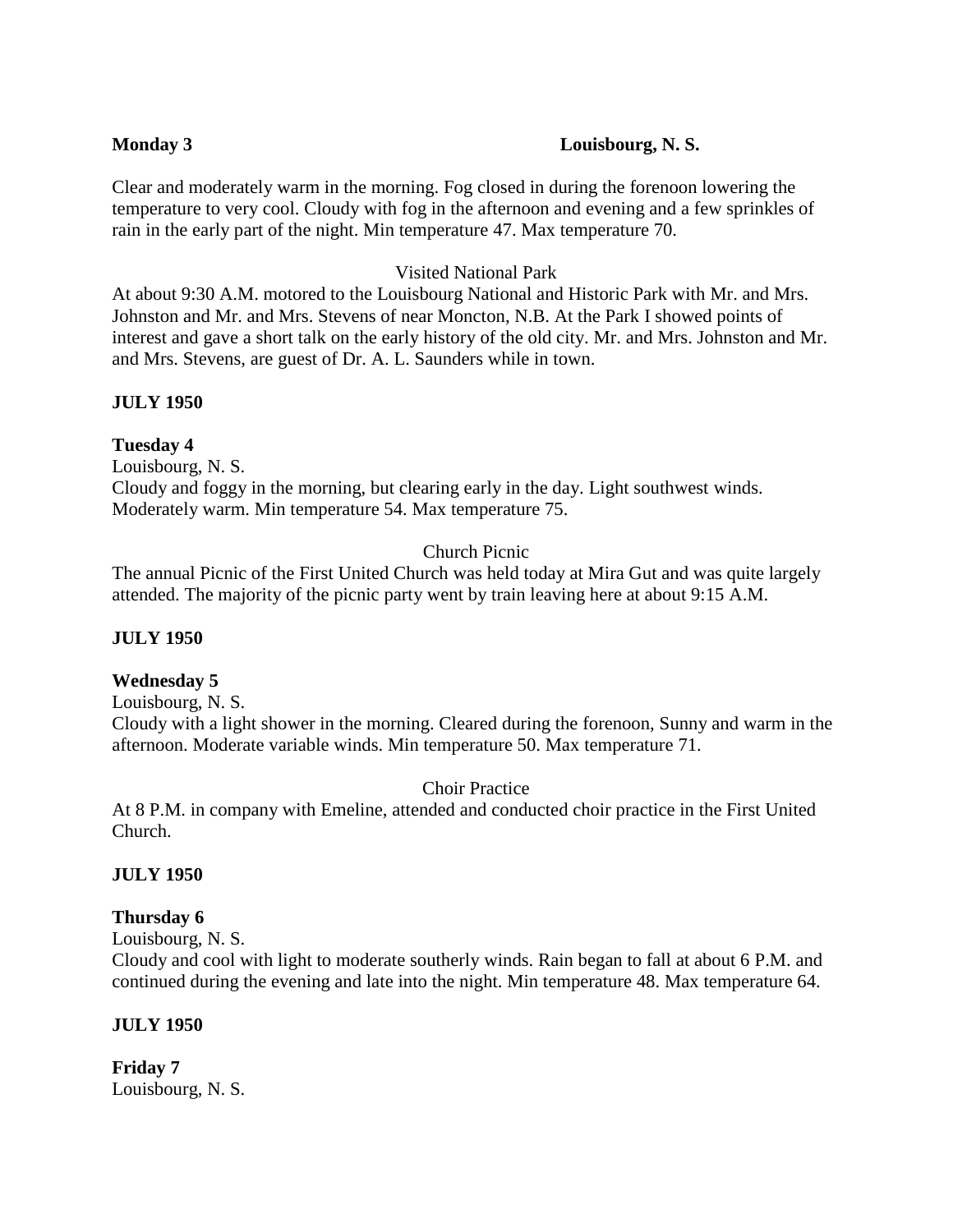Rain of last night ended in the morning but the skies remained cloudy all day with a light drizzle of rain for a short time in the evening. Light southerly winds and some fog. Rainfall of last night 3/4 inch. Min temperature 51. Max temperature 64.

# **JULY 1950**

# **Saturday 8**

Louisbourg, N. S. Sunny and moderately warm with light variable winds, mostly southeast. Min temperature 52. Max temperature 74.

# Plaster Cast Removed

Dr. A. L. Saunders, at noon today removed the plaster cast from my right ankle and leg which I have worn since the  $7<sup>th</sup>$  of June. The ankle appears to be a little better but I am still using the crutches to assist in getting about. The swelling has been reduced considerably during the past month.

### **JULY 1950**

### **Sunday 9**

Louisbourg, N. S.

Sunny and cool with moderate to fresh northerly winds. Min temperature 48. Max temperature 68.

### Church Services

At 11 A.M. and 7 P.M., in company with Emeline attended services in the First United Church. Both services in charge of Rev. C. C. Walls. The preacher at the morning service was Rev. L. G. Marshall. Traveling Representative of the Lord's Day Alliance, Rev. C. C. Walls was the preacher in the evening. About 60 present in the morning and about 75 in the evening. Choir attendance: 11 A.M. 11, P.M. 12.

# **JULY 1950**

### **Monday 10**

Louisbourg, N. S.

Clear and cool with light to moderate winds, easterly shifting to southwest at about noon. Min temperature 40. Max temperature 66.

### **JULY 1950**

### **Tuesday 11**

Louisbourg, N. S.

Clear and moderately warm with light to moderate southwest wind, shifting to northwest in the afternoon and back to southwest in the late afternoon. Min temperature 50. Max temperature 78.

Paving Sydney and Louisbourg Highway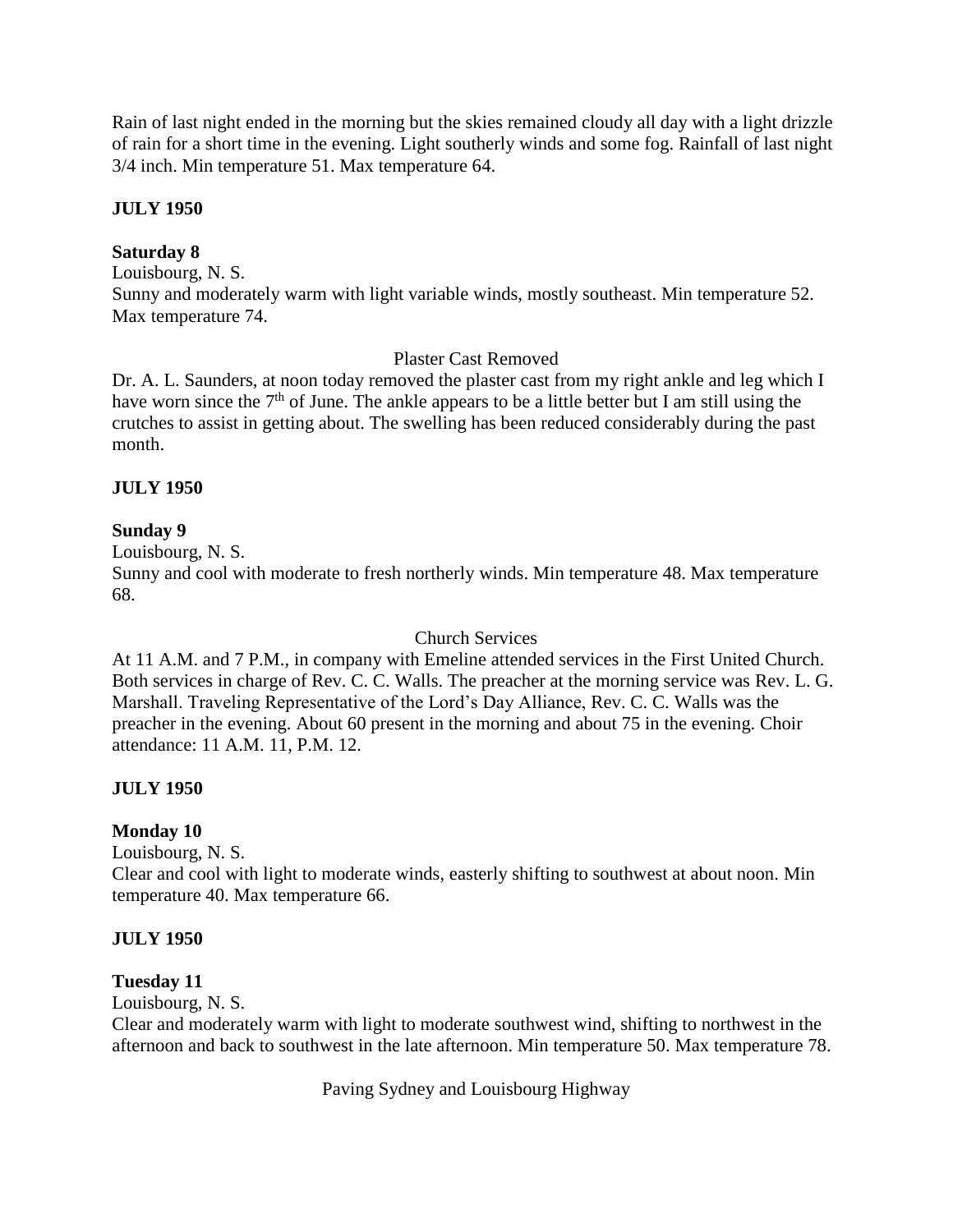The Municipal Spraying and contracting Ltd which has the job of paving the highway between the City of Sydney and the Town of Louisbourg began laying pavement today. The start was made at MacVicar's Hill and going in the direction of Sydney. The contracting company has been engaged in preliminary work since the early spring. The distance to be paved is approximately twenty-three miles.

# **JULY 1950**

### **Wednesday 12**

Louisbourg, N. S.

Clear and moderately warm with moderate to fresh southwest. Some fog in the evening. Min temperature 52. Max temperature 74.

### Choir Practice

At 8 P.M. in company with Emeline, attended and conducted choir practice in the First United Church.

#### Marriage

The marriage of Earl Stevens, son of Mr. and Mrs. Cecil Stevens to Miss Iris Wilcox, daughter of Mr. and Mrs. Fraser Wilcox, all of this town, took place at 4 P.M. in St. Bartholomew's Anglican Church. The ceremony was performed by the Rector, Rev. J. T. Turner.

# **JULY 1950**

### **Thursday 13**

Louisbourg, N. S. Moderately warm and cloudy with light to moderate southwest wind. Min temperature 56. Max temperature 72. Foggy in the late afternoon and evening.

### **JULY 1950**

### **Friday 14**

Louisbourg, N. S. Cloudy and foggy with light southwest winds. Min temperature 55. Max temperature 68.

### Went to Glace Bay

Evelyn Huntington, my clerk and sister-in-law went to Glace Bay by train this morning for the purpose of consulting an eye specialist and also to get some dental work attended to. She intends returning tomorrow.

### **JULY 1950**

# **Saturday 15**

Louisbourg, N. S.

Clear and moderately warm with light variable winds, mostly northwest. A perfect summer day. Min temperature 48. Max temperature 76.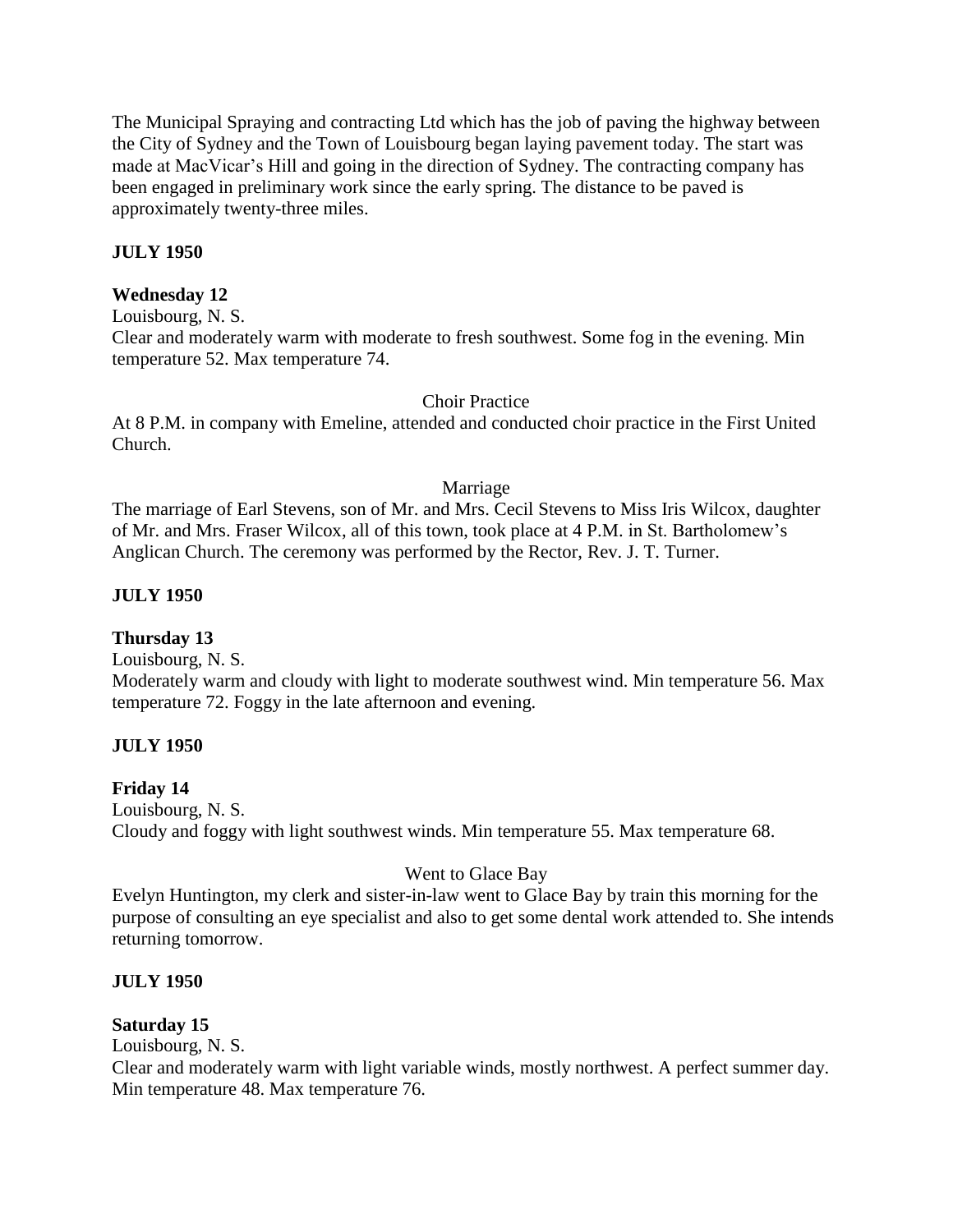#### **JULY 1950**

#### **Sunday 16**

Louisbourg, N. S.

Clear and moderately warm with light winds, mostly southerly. An ideal summer day. Min temperature 46. Max temperature 71.

#### Anniversary Services

At 11 A.M., 3 P.M. and 7 P.M. in company with Emeline, attended services in the First United church. The three services were in charge of Rev. C. C. Walls. The preacher at 11 A.M. was Rev. Dr. A. J. Ebbutt, of Mount Allison University. At 3 P.M. and 7 P.M. the preacher was Rev. M. A. MacMillan of Calvin United Church, New Waterford. At the afternoon and evening services the Male Choir of Calvin United Church, New Waterford led the service of song, under the direction of Thomas Gadd. This choir consisted of twenty-one voices and was accompanied by the organist of Calvin United, Miss Mildred Holmes. The New Waterford visitors about thirty in all, including wives were billeted for supper in the various homes of the congregation. We had two of the number**:** Miss. Mildred Holmes and her mother, Mrs. Oliver Holmes. At the morning the regular choir rendered two anthems: "When Jesus Speaks (My ) Name" and "Closer to Thee" from issues of the volunteer choir respectively. Choir attendance: A.M. 12. Approximate attendance at the three services: A.M. 75; 3 P.M. 125 , 7 P.M. 150.

#### **JULY 1950**

#### **Monday 17**

Louisbourg, N. S.

Clear and moderately warm with light southerly winds. Cloudy in the late afternoon and evening with a few very light showers in the early part of the night. Min temperature 51. Max temperature 73.

#### Work Resumed on Railway Spur

The work of extending the Sydney and Louisbourg Railway, along Commercial Street to the proposed fish plant was resumed today. This job was begun in the autumn of last year, and work ceased on February 1st of this year, owing to unfavorable weather conditions. At that time the grading had been finished and some of the ties laid. T. C. Gorman Ltd has the contract.

#### **JULY 1950**

#### **Tuesday 18**

Louisbourg, N. S. Cloudy, foggy and moderately warm with light southerly winds. Max temperature about 70.

#### New Plaster Cast

My right ankle which I sprained on March the  $2<sup>nd</sup>$  of this year is still giving me trouble. Dr. A. L. Saunders has advised placing it in another plaster cast. In the forenoon the doctor put on part of the cast, with the intention of completing it later in the [blank]. He returned at about 10:30 P.M.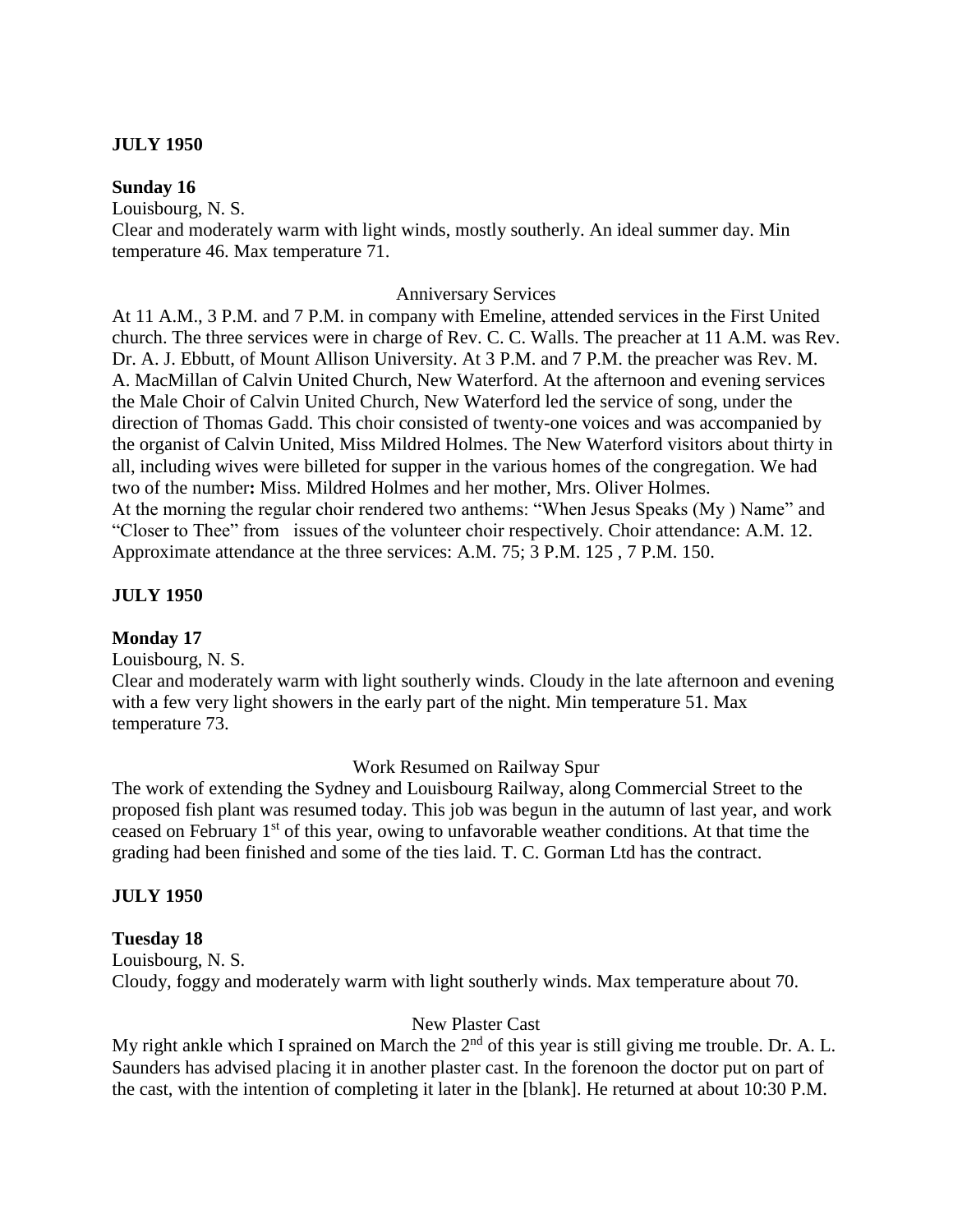to complete the job but found that the part of the cast he had put on in the morning, was too loose owing the swelling in the ankle and leg having decreased during the day, while I was lying in bed, waiting for the cast to harden. The doctor removed the part of the cast he had put on in the morning as it was too loose to be of any service. He intends coming tomorrow morning to complete the job. I spent the entire day in bed, rather a tedious experience.

# **JULY 1950**

# **Wednesday 19**

Louisbourg, N. S.

Cloudy and foggy in the morning but clearing early in the forenoon. Light southwest wind, shifting to west and northwest in the forenoon. Wind increasing to moderate at times to fresh in the afternoon. Very warm. Min temperature : about 58. Max temperature : 86.

# Plaster Cast Completed

At about 9:30 A.M., Dr. A. T. Saunders placed a plaster cast on my right ankle and leg. This the third cast I have had since the accident on March 2 of this year. I spent the entire day in my room the greater part of the time in bed, in order to give the plaster cast a chance to set, before attempting to walk on it. I hope to get out tomorrow if all goes right.

# Choir Practice

Choir practice, at 8 P.M. was held in the First United Church as usual, but I was not present owing to a disability which I have mentioned above.

# **JULY 1950**

# **Thursday 20**

Louisbourg, N. S. Moderately warm. Clear with cloudy intervals. Light to moderate winds, mostly westerly. Min temperature: 52. Max temperature: 76.

# **JULY 1950**

# **Friday 21**

Louisbourg, N. S. Clear and warm with light winds, mostly southwest. Min temperature: 48. Max temperature: 76.

# On Vacation

My clerk and sister-in-law, Evelyn Huntington accompanied by her daughter, Jane started on her annual holidays this afternoon. Mrs. Sam Dowling drove her by auto to the home of her mother, Mrs. Cyril Dawe, Marion Bridge, where she intends to stay for about a week, after which she intends spending a week with Mrs. Clifford Huntington, at Huntington, N.S.

# First Swordfish

The first swordfish to be landed here this season, was brought in today by Edward Levy of this town.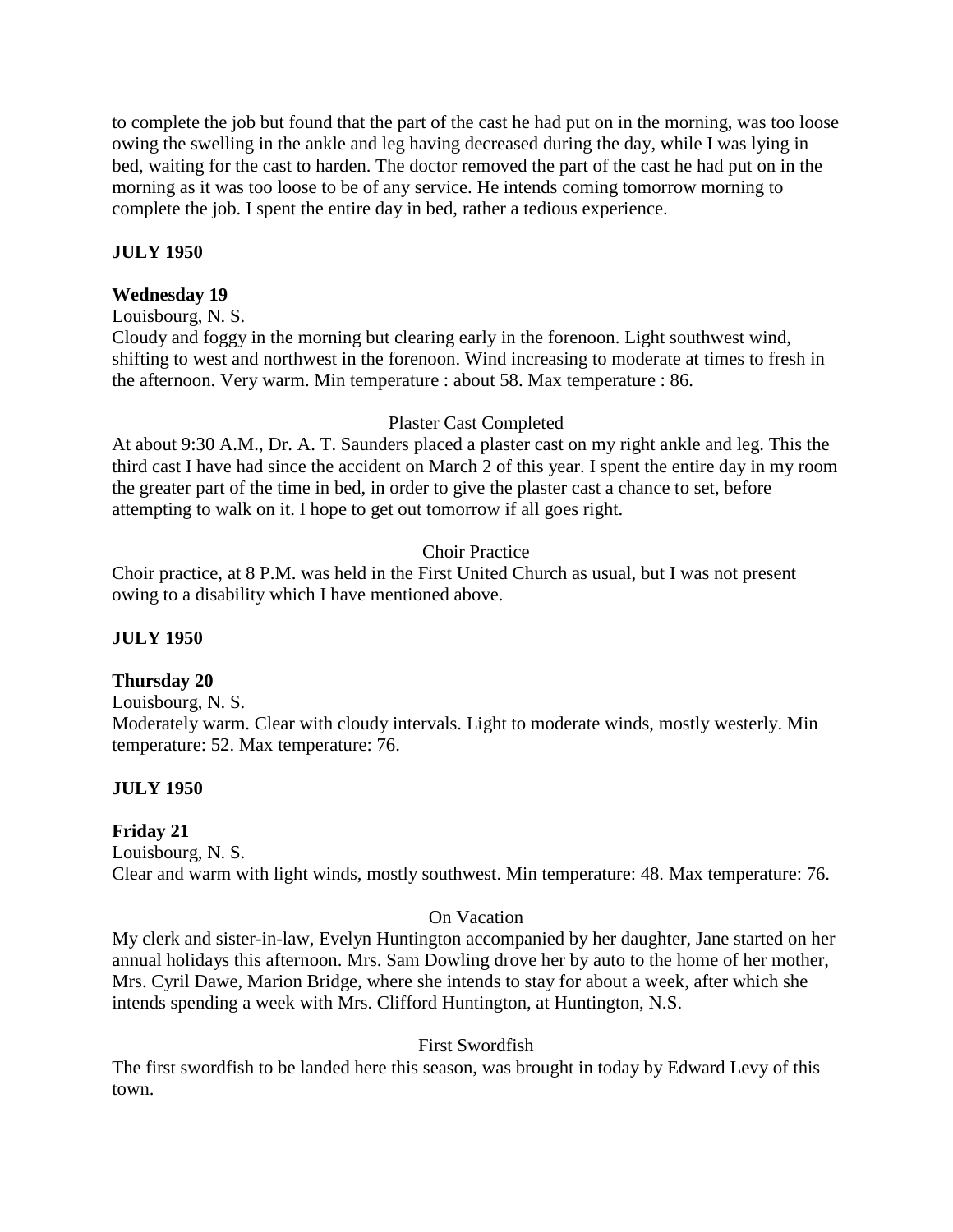### 75th Birthday

This is the 75<sup>th</sup> Anniversary of My Birth, Born July 21, 1875.

# **JULY 1950**

# **Saturday 22**

Louisbourg, N. S. Clear with cloudy intervals. Moderate to fresh northeast wind. Min temperature: 48. Max temperature: 68.

# **JULY 1950**

# **Sunday 23**

Louisbourg, N. S.

Cloudy for brief intervals but mostly clear. Light to moderate southerly winds. Southwest in the afternoon and evening. Min temperature: 54. Max temperature 73.

# Church Services

At 11 A.M. and 7 P.M. in company with Emeline, attended services in the First United Church, where Rev. C. C. Walls was the preacher. About 60 present at each service. Choir attendance: A.M. 11 , P.M. 10.

# **JULY 1950**

# **Monday 24**

Louisbourg, N. S. Mostly clear with fresh southwest wind. Cool. Min temperature 52. Max temperature 69.

### **JULY 1950**

### **Tuesday 25**

Louisbourg, N. S.

Moderately warm and mostly clear with fresh southwest wind. Light showers during the night. Min temperature 58. Max temperature 73.

### **JULY 1950**

### **Wednesday 26**

Louisbourg, N. S.

Cloudy and foggy with fresh to moderate southwest wind. Thunder and lightning between 6 and 7 am. Showers in the morning. Rainfall about 1/8 inch. Min temperature 60. Max temperature 76.

### **JULY 1950**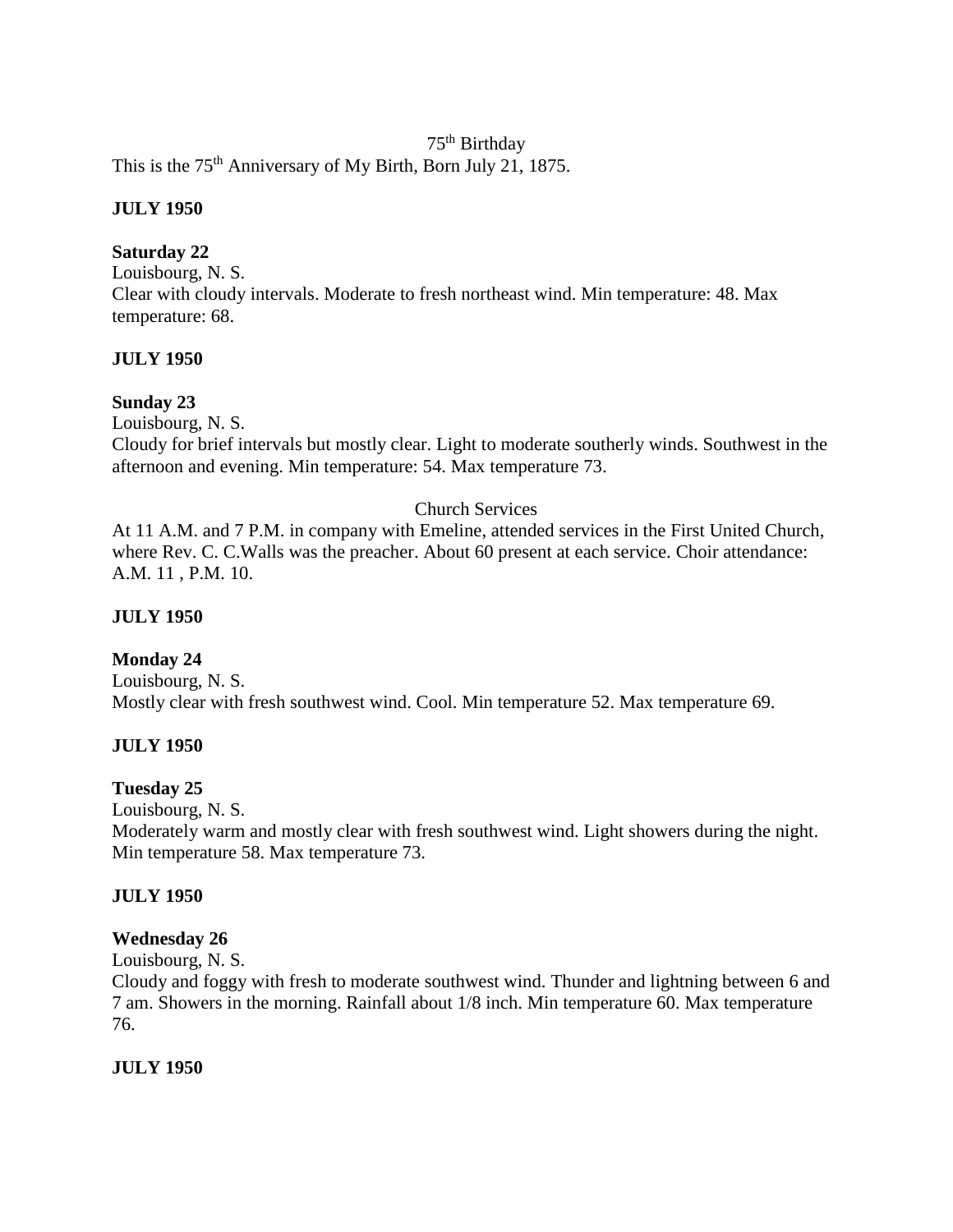### **Thursday 27**

Louisbourg, N. S.

Warm and mostly clear with moderate southwest wind which shifted to northwest before noon, increasing to fresh. Min temperature 56. Max temperature 78.

# **JULY 1950**

# **Friday 28**

Louisbourg, N. S. Clear and warm with light winds. A very lovely summer day followed by a perfect night. Min temperature 53. Max temperature 79.

# Swordfish Scarce

A very nice day for sword fishing as far as weather was concerned, but very few fish caught. As far as I have learned only about 6 fish were landed here today. A number of boats are making Louisbourg their base, but it a little too early in the season for good fishing.

# **JULY 1950**

# **Saturday 29**

Louisbourg, N. S.

Clear and warm but becoming cloudy and foggy in the afternoon. Min temperature 54. Max temperature 74.

### First Dahlia Bloom

First dahlia blooms this season in our garden opened today.

# **JULY 1950**

### **Sunday 30**

Louisbourg, N. S. Warm and mostly cloudy with light to moderate southwest wind. Min temperature 60. Max temperature 75.

### Church Services

At 11 A.M. and 7 P.M. in company with Emeline, attended services in the First United church, where Rev. C. C.Walls was the preacher. Attendance at each service about 60. Choir attendance: A.M. 10, P.M. 10.

### Anniversary Service at Kennington Cove

In the afternoon an anniversary Service was held in the United Church at Kennington Cove. Services in charge of Rev. C. C. Walls, while the special speaker was Rev. J. A. MacLellan, of the United Church at Marion Bridge. Mr. MacLellan spoke in the Gaelic language. The sacrament of the Lord's Supper was dispersed during this service. Total attendance: 74. Was not present.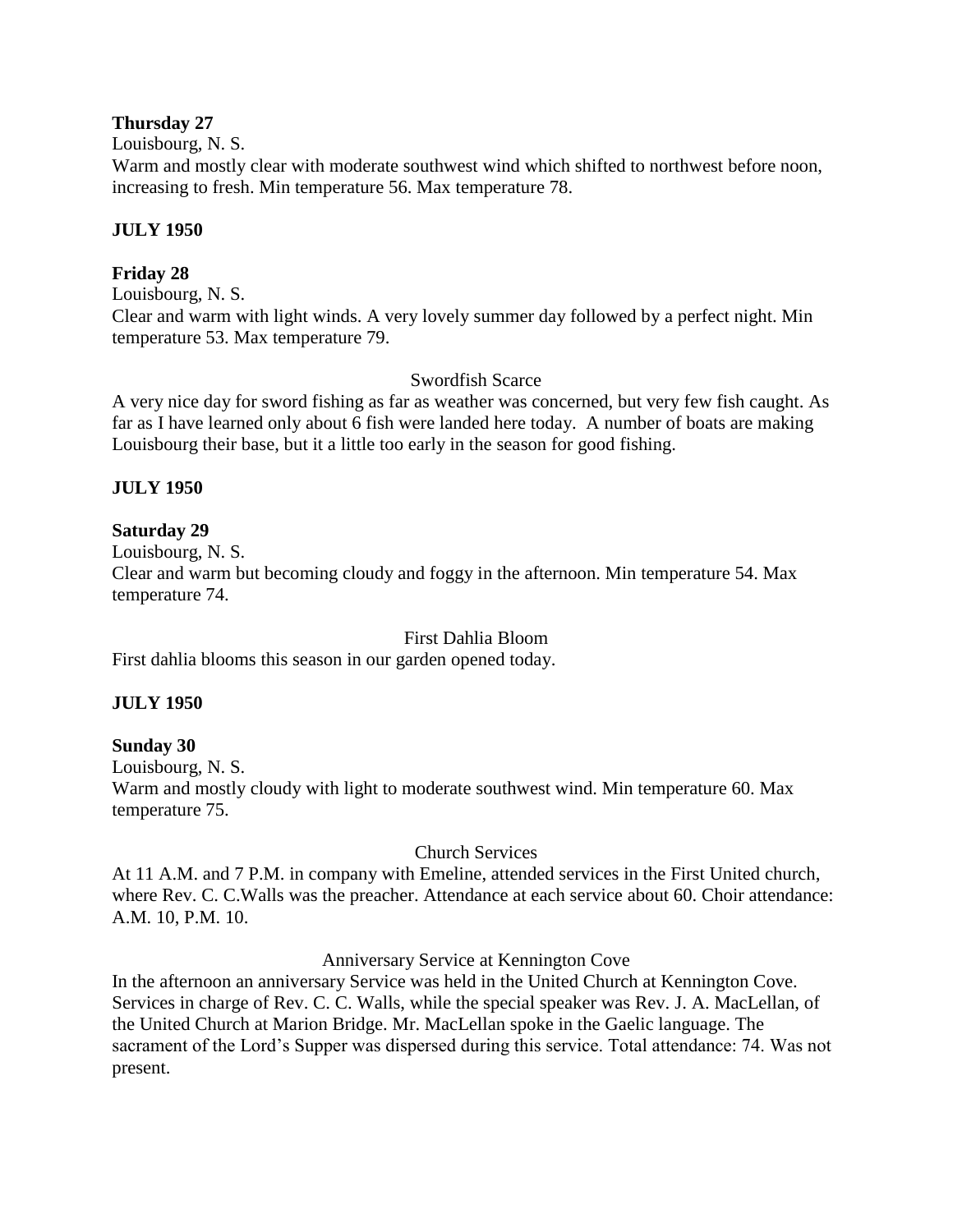### **JULY 1950**

### **Monday 31**

Louisbourg, N. S.

Cloudy and warm with light to moderate southwest wind. Showers, fog and mist in the afternoon and evening. Light thunder in the afternoon. Min temperature : 60. Max temperature: 74.

#### **AUGUST 1950**

#### **Tuesday 1**

Louisbourg, N. S.

Cloudy and foggy with showers and drizzle during the afternoon. Light southwest wind shifting to northwest in the evening. Partly clear at nightfall. Rainfall of yesterday, last night and today, about ½ inch. Min temperature 54. Max temperature 69.

### **AUGUST 1950**

#### **Wednesday 2**

Louisbourg, N. S.

Clear and moderately warm with light to moderate variable winds, mostly northwest, south west and southeast , sunny all day. Min temperature , 45. Max temperature 73.

#### **AUGUST 1950**

#### **Thursday 3**

Louisbourg, N. S.

Cloudy and cool with light to moderate southeast wind. Light rain began to fall at about 9 am. Showers, drizzle and mist during the rest of the day and late into the night. Min temperature 43. Max temperature 61.

Marriage

The marriage of Miss. Louise Kennedy, daughter of the late Mr. and Mrs. John Kennedy of West Louisbourg to Ronald Butts of Port Morien took place this morning in Stella Maris Church. The ceremony was performed by Rev. Father M. J. MacSween.

#### **AUGUST 1950**

#### **Friday 4**

Louisbourg, N. S.

Cloudy with some fog. Light variable winds. Moderately warm. Fog cleared in the afternoon. Min temperature 59. Max temperature 74.

#### Returned from Vacation

Evelyn Huntington, my clerk, accompanied by her daughter, Jane, returned from her two weeks vacation this evening.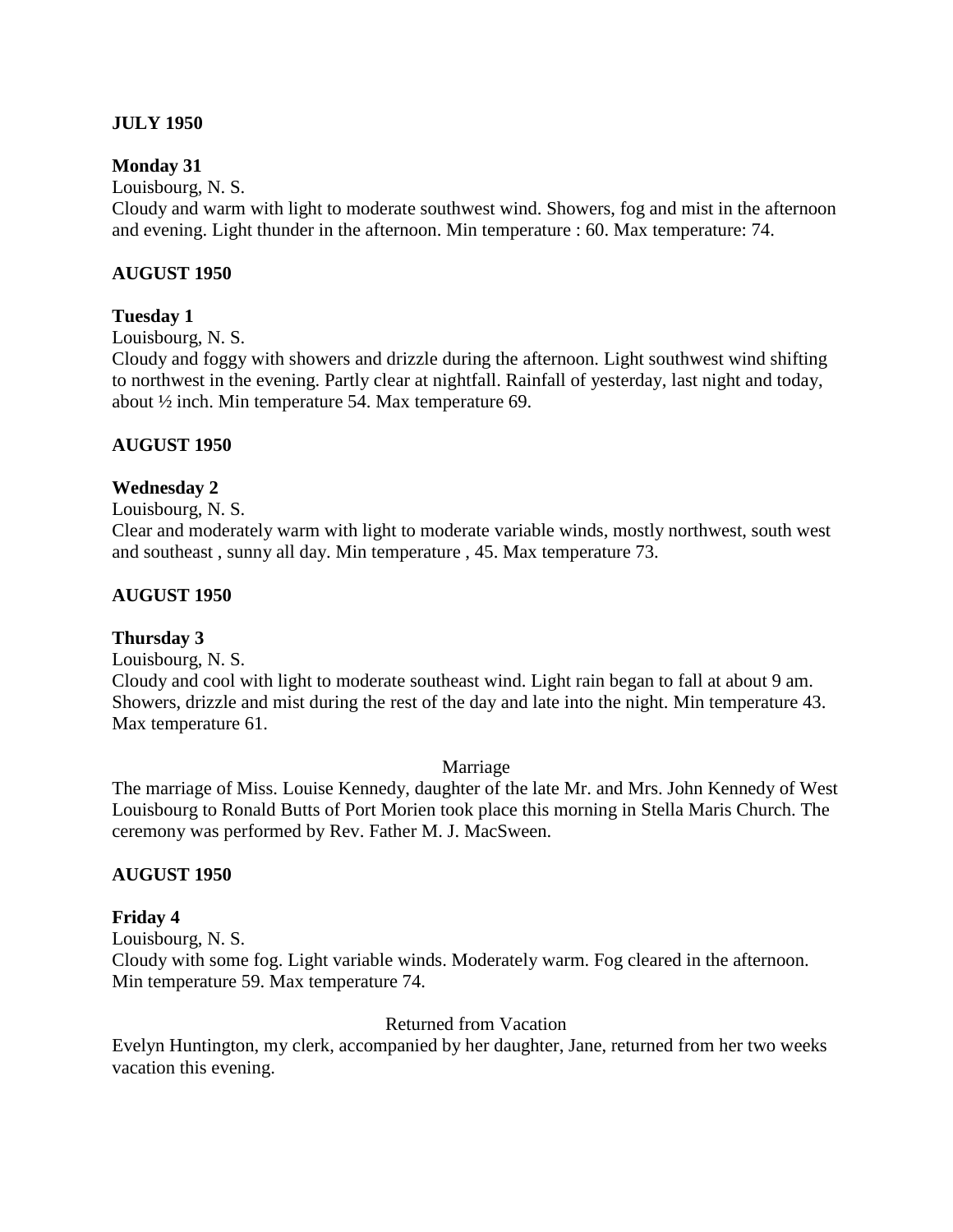# **AUGUST 1950**

#### **Saturday 5**

Louisbourg, N. S.

Cloudy but clearing shortly before noon. Sunny during the afternoon. Light southwest wind, warm. Min temperature 58. Max temperature 74.

### Marriage

The marriage of Miss. Margaret MacMillan of this town to Gordon Kendall took place today at Sydney.

### **AUGUST 1950**

### **Sunday 6**

Louisbourg, N. S.

Cloudy and cool with light showers in the morning followed by mist, partly clearing in the evening. Moderate to fresh northeast wind. Min temperature 52. Max temperature 64.

### Church Services

At 11 A.M. and 7 P.M. in company with Emeline, attended serviced in the First United Church where Rev. John A. MacDonald of the United Church at Liverpool, N.S. was the preacher. About 40 present at the morning service and about 65 in the evening. Choir attendance: A.M. 5, P.M. 4.

Emeline was organist at both services in the absence of Mrs. Charles Bagnall, the regular organist who is now on vacation. Many of our choir members are out of town on vacation or for other reasons, which accounts for the small number present today.

Rev. C. C. Walls, the regular pastor is absent on vacation, which accounts for Rev. J.A. MacDonald supplying today. Mr. MacDonald is to supply on next Sunday, August 13, Rev. W.C. Amey on August 20 and Rev. John A. Nicholson on August 27. Rev. J. A. MacDonald was our guest for supper this evening.

### **AUGUST 1950**

#### **Monday 7**

Louisbourg, N. S.

Cloudy, but clearing early in the forenoon. Clear and sunny during the afternoon, moderately cool. Light to moderate easterly winds. Min temperature 50. Max temperature 65.

To Sydney and Return

Emeline and Jane went to Sydney on the 10:30 A.M. trip of the Highland Lines Bus, returning on the evening bus, arriving at 5:30 P.M.

### **AUGUST 1950**

**Tuesday 8** Louisbourg, N. S.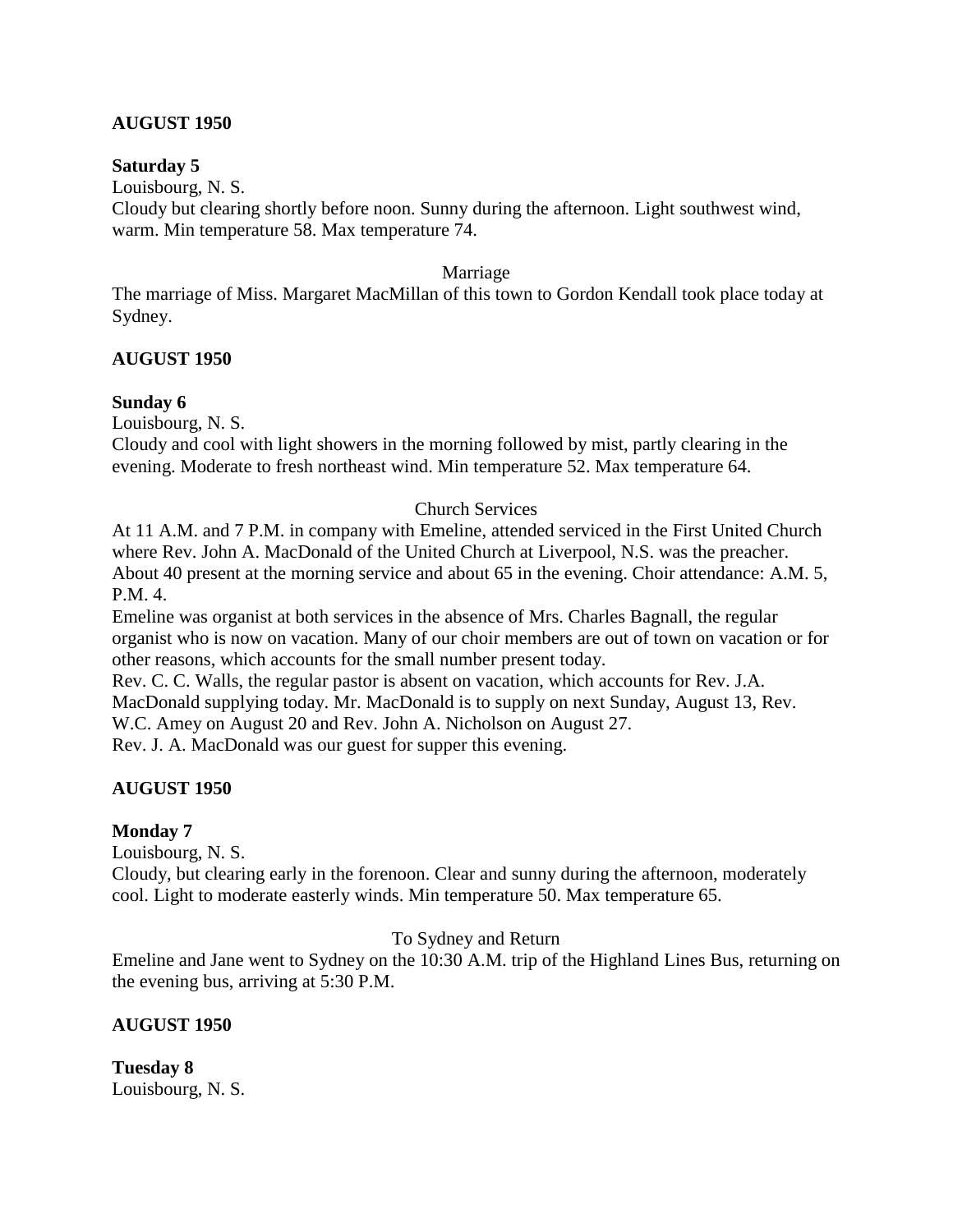Moderately warm and mostly clear with light to moderate winds. Min temperature about 44. Max temperature about 68.

# **AUGUST 1950**

# **Wednesday 9**

Louisbourg, N. S.

Cloudy with light winds, clearing at about noon. Sunny and warm during the afternoon with light to moderate southwest wind. Min temperature 58. Max temperature 75.

# Choir Practice

At 8 P.M. in company with Emeline, attended and conducted choir practice in the First United Church.

# Contract Awarded

It has been announced within the last few days, that the contract for the construction of the fish processing plant at Louisbourg has been awarded to the Foundation Company Ltd.

# **AUGUST 1950**

# **Thursday 10**

Louisbourg, N. S.

Sunny and warm with light to moderate southwest wind. Min temperature 58. Max temperature 78.

### **AUGUST 1950**

# **Friday 11**

Louisbourg, N. S.

Cloudy and foggy, clearing at noon. Sunny during the afternoon. Foggy at night, warm with light to moderate southwest wind. Min temperature 60. Max temperature 76.

# Plaster Cast Removed

Tonight Dr. A. L. Saunders, removed the plaster cast which he placed on my right ankle and leg, on July 18<sup>th</sup>. The ankle seems to have improved quite a lot and feels considerably better than it did previously. This is the third cast I have had since the accident.

### **AUGUST 1950**

### **Saturday 12**

Louisbourg, N. S. Clear and warm with light winds. Min temperature about 50. Max temperature about 76.

### Marriage

The marriage of James MacKinnon of Sydney, N.S. to Miss May Johnston, daughter of D.M. and Mrs. Johnston of Louisbourg, N.S. took place at 3 P.M. in the Presbyterian Church with Rev.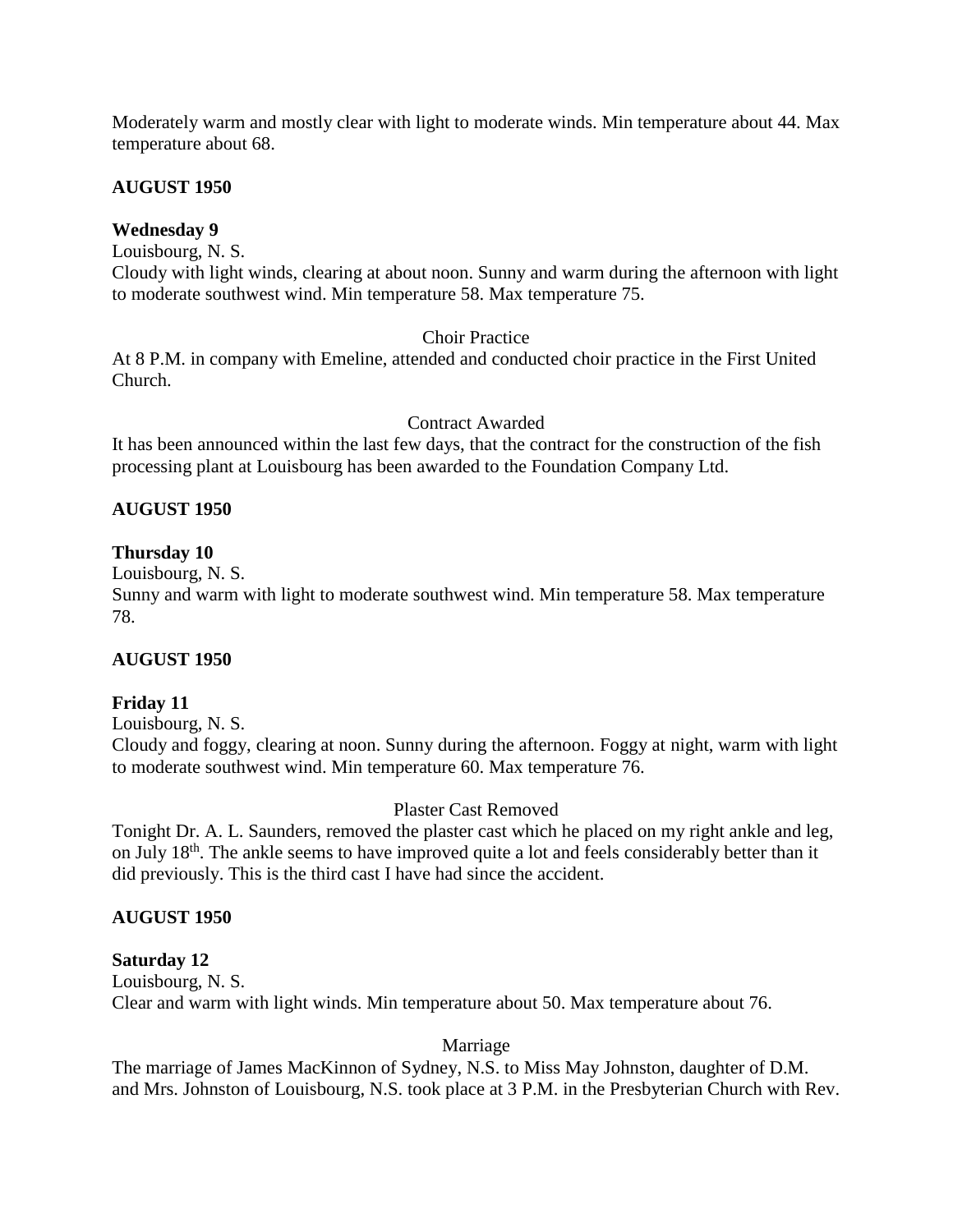Hugh Jack of the Presbyterian Sydney performing the ceremony. A wedding reception was held at the home of the brides parents immediately following the marriage, at which a large number were present. Emeline and I were present at both the marriage and reception.

# Arrived for a Visit

Miss Maud Huntington, (my niece) arrived by bus in the evening for a short visit.

# Ankle Bandaged

My right ankle from which the plaster was removed last evening, was again bandaged by Dr. A. L. Saunders.

### **AUGUST 1950**

# **Sunday 13**

Louisbourg, N. S.

Clear and moderately warm with light southwest wind. Min temperature 44. Max temperature 70.

### Church Services

At 11 A.M. and 7 P.M. in company with Emeline, attended services in the First United Church where Rev. John A. MacDonald of the United Church at Liverpool, N.S. was the preacher. About 45 present at the morning service and about 50 in the evening. Choir attendance: A.M. 8, P.M. 12.

### Visitors

Shortly after noon eight visitors arrived by car. They were: Mr. and Mrs. Hedley Hopkins and three children from Sydney. Mr. and Mrs. Clifford C. Huntington and daughter, Elinor from Huntington. After spending the afternoon as our guests they left for home shortly after 6 P.M. Miss Maud Huntington who came yesterday, accompanied them on the return trip.

### Our Guest

Rev. J. A. MacDonald of the United Church at Liverpool, N.S. was our guest for dinner today. He returned to Glace Bay after the evening service with Mr. and Mrs. John Close of Glace Bay.

### **AUGUST 1950**

### **Monday 14**

Louisbourg, N. S. Clear and moderately warm with light to moderate northeast wind. Min temperature 46. Max temperature 72.

Repairing Chimney

Today I had Herb Jewell to work repairing one of the shop chimneys.

# **AUGUST 1950**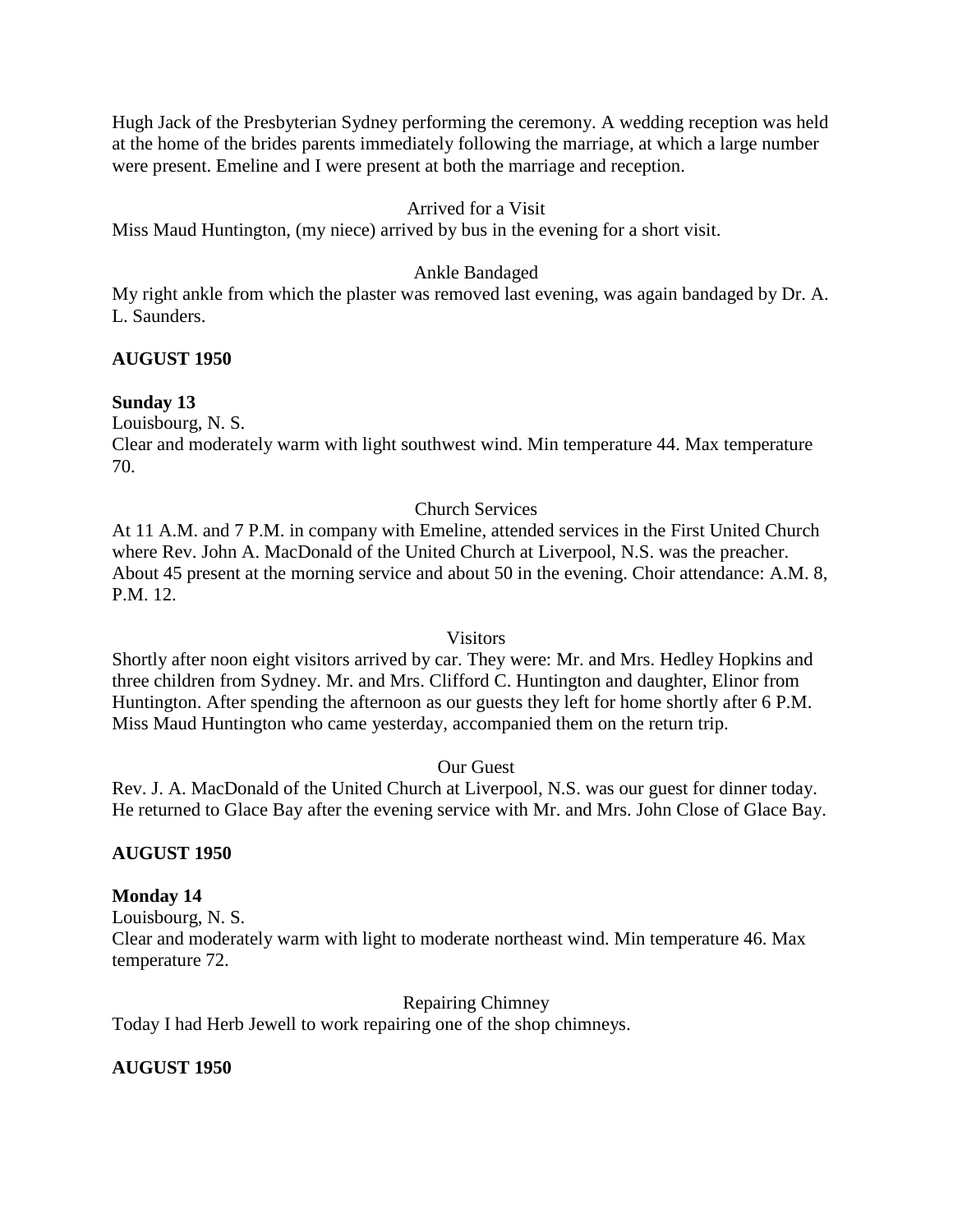#### **Tuesday 15**

Louisbourg, N. S.

Heavy rain beginning in the early morning and ending before noon. Cleared in the early afternoon. Moderate northeast wind, shifting to westerly at about noon, increasing to strong by mid afternoon and to gale force in the late afternoon and evening. Wind moderated at night. Rainfall 1 inch. Min temperature 54. Max temperature 72.

### In Port for shelter

Owing to the heavy gale reported off shore, at least 12 fishing vessels, mostly draggers arrived during the day for shelter from the gale.

# Bandage Removed

Removed the bandage from my ankle this evening owning to blisters, having developed underneath it.

# **AUGUST 1950**

# **Wednesday 16**

Louisbourg, N. S.

Clear and moderately warm with light to moderate southwest wind. Min temperature 50. Max temperature 68.

# Home all Day

Remained at home all day, owing to sores having developed on my injured ankle. These sores cause a burning sensation and are very annoying. I will likely have to keep quiet until they heal.

### Choir Practice

At 8 P.M. Emeline attended choir practice in the First United church. I was not present at tonight's practice.

### **AUGUST 1950**

### **Thursday 17**

Louisbourg, N. S. Clear and warm with moderate southwest wind. Min temperature 58. Max temperature 72.

### Home all Day

Again home all day on account of my injured ankle.

# Death of Mrs. Alex MacDonald

The death of Mrs. Alexander MacDonald occurred today at the home of her son, Alex, Riverdale Street, after an illness of several weeks. Her age is given as 99 years. She is survived by one son and two daughters.

# **AUGUST 1950**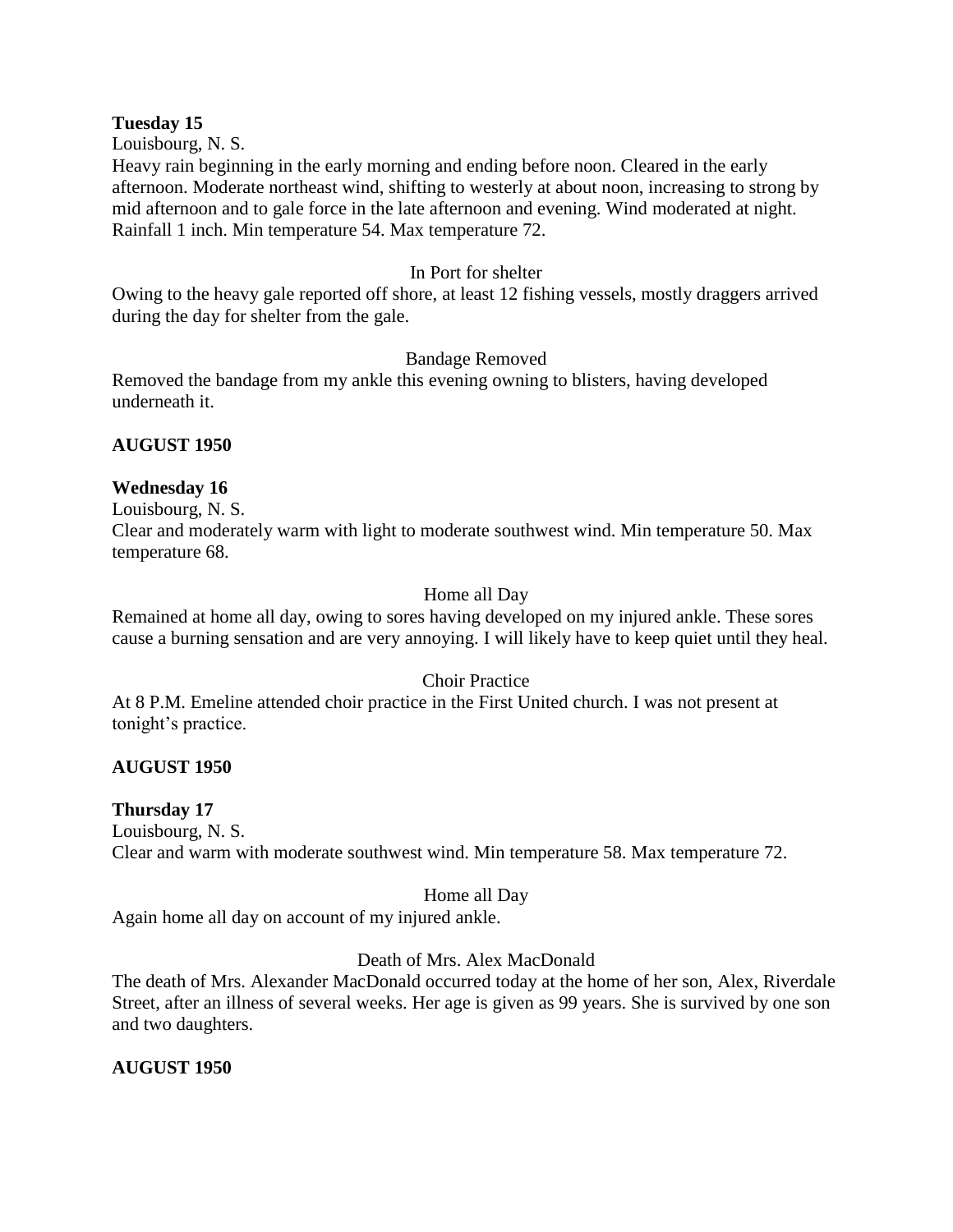### **Friday 18**

Louisbourg, N. S.

Clear and warm with moderate to fresh southwest wind, moderating to light in the evening. Min temperature 58. Max temperature 72.

### **AUGUST 1950**

#### **Saturday 19**

Louisbourg, N. S.

Mostly clear and moderately warm with moderate to fresh northeast wind. Min temperature 57. Max temperature 68.

#### Funeral

The funeral of the late Mrs. Alexander MacDonald took place this afternoon from the home of her son, Alex, Riverdale Street to the Presbyterian Church and from thence to Willow Grove Cemetery where burial took place. Services at the house, church and grave were conducted by Mr. Neil MacLean, Presbyterian Student Minister. Funeral in charge of D. M. Johnston, Funeral Director, Louisbourg.

### **AUGUST 1950**

#### **Sunday 20**

Louisbourg, N. S. Cloudy and warm with fresh southwest wind. Min temperature 60. Max temperature 72.

### Church Services

Rev. William Amy, was the preacher at 11 A.M. and 7 P.M. in the First United Church. Mr. Amy supplied today in the absence of the regular pastor, Rev. C. C. Walls, who is away on his annual vacation. Emeline attended both services, but I was not out today, being confined to home owing to my ankle injury, which is still giving me trouble.

### Hurricane Warning

Owing to a hurricane which has been raging off the United States for the last several days, a large number of fishing craft arrived here last night and today for shelter.

### **AUGUST 1950**

#### **Monday, August 21**

Louisbourg, N. S. Heavy Gale

Alternate cloud and sunshine during the forenoon. Cloudy in the afternoon and evening, with mist for a short time beginning at about 3 P.M. Moderate to fresh southwest wind increasing as noon approached, and reaching gale force at about 1:30 P.M. Gale increased in fury and reached its peak at about 4:30 P.M. Wind began to moderate shortly after 6 P.M. According to reports, by radio from Reserve Airport the gale reached to velocity of 60 miles per hour with guest up to 87. Min temperature about 52. Max temperature about 65.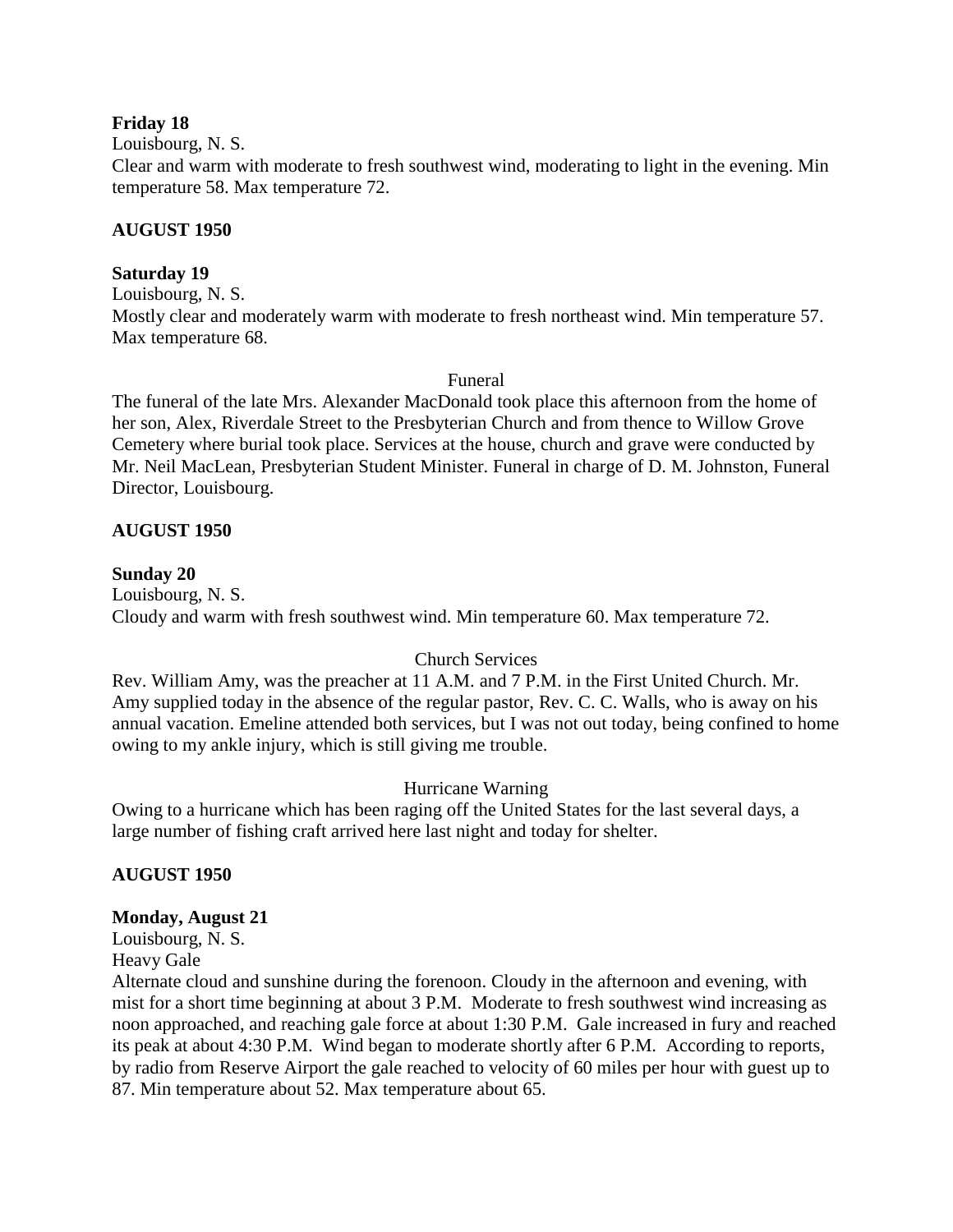### In Port for Shelter

Owing to the storm warning which has been broadcast for the past several days at least fifteen fishing craft are in port today for shelter.

### **AUGUST 1950**

# **Tuesday 22**

Louisbourg, N. S.

Warm and remarkably clear with light to moderate winds, mostly southwest. An ideal summer day. Min temperature 58. Max temperature 74.

# Storm Damage

Heavy damage was reported in the press and broadcast over the radio as a result of yesterday's severe gale. Loss to the apple crop in the Annapolis Valley was estimated from \$300,000 to \$500,000. Total damage throughout the Province estimated at about \$1,000,000.

# Damage to Garden

Our flower garden in the front yard was almost totally destroyed by the heavy wind. The dahlias, some of which were in full bloom were stripped of leaves and branches. The Gladiola and cosmos did not fare so bad, but nevertheless took a bad beating.

# Big Canadian Railway Strike

Fifteen Railway Unions with a membership of about 124,000 quit work at 6 A.M. today. All trains of the Canadian National and Canadian Pacific Railway lines, are at a standstill, from coast to coast, as a result of the tie-up.

# Drowning off Glace Bay

Moyle Levy, age 26, a member of the crew of the sword fishing boat "Dixie Clipper" was drowned today, about 40 miles off Glace Bay, while in a dory, in pursuit of a sword fish that had been harpooned from the fishing boat. No one witnessed the accident, but it was found that the fish had rammed the dory, driving its sword through the bottom. It is supposed the impact threw Mr. Levy, who could not swim, overboard. Other members of the boat's crew were: Ralph Levy, Skipper of the boat and Howard Langille. Moyle Levy was from Little Tancook, Lunenburg, N.S. and was a brother of Ralph Levy of this town, who was captain of the "Dixie Clipper".

# **AUGUST 1950**

### **Wednesday 23**

Louisbourg, N. S.

Mostly clear during the forenoon but becoming cloudy and continuing so during the afternoon and evening with some fog. Light southwest wind. Min temperature 58. Max temperature 72.

Choir Practice

At the usual hour, 8 P.M. choir practice was held in the First United Church. I was not present but Emeline attended.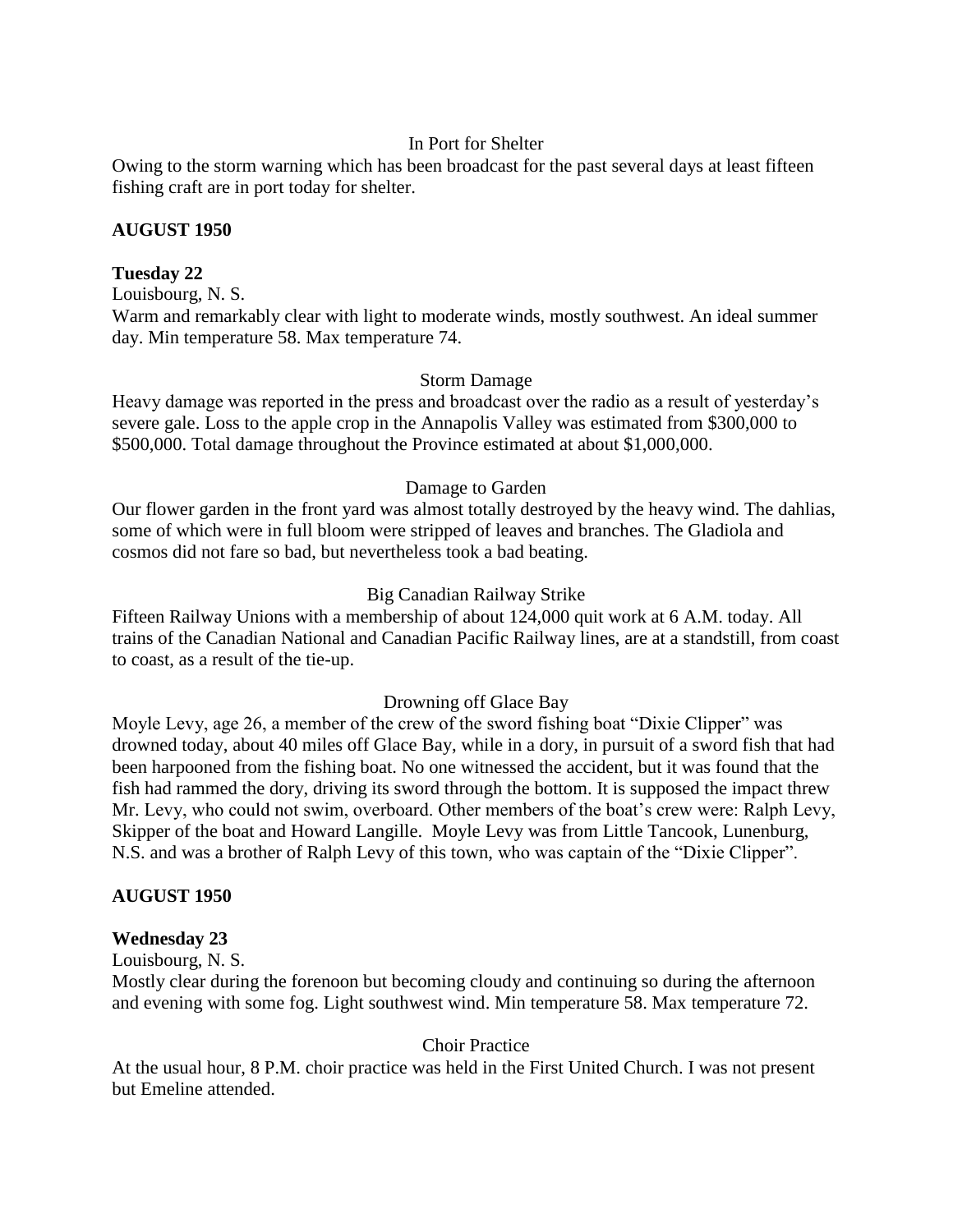### Marriage

At 9 A.M. yesterday, August 22 the marriage of Miss Doris Corkum, daughter of Mr. and Mrs. Everett Corkum to William Burke, son of Mr. and Mrs. Paul Burke, all of this town, took place in Stella Maris Church. Rev. Father M. J. MacSween performed the ceremony.

# **AUGUST 1950**

# **Thursday 24**

Louisbourg, N. S. Cloudy in the morning, but clearing in the forenoon. Cloudy with some fog during the afternoon and evening. Light southwest wind, warm. Min temperature 60. Max temperature 73.

# Towed to Port

The tug, "Foundation Josephine" arrived here this evening with the disabled Fishing Trawler, "Charlotte M" in tow. The engines of the 86 foot trawler broke down about 22 miles off Louisbourg, early today. The "Charlotte M", I believe is a United States fishing craft.

# **AUGUST 1950**

# **Friday 25**

Louisbourg, N. S.

Mostly cloudy with occasional sunny intervals. Light southwest wind and considerable fog, warm. Min temperature 56. Max temperature 70.

### **AUGUST 1950**

### **Saturday 26**

Louisbourg, N. S. Cloudy with a light shower of rain in the forenoon. Alternate cloud and sunshine during the afternoon and evening. Winds light and variable. Min temperature 57. Max temperature 70.

# **AUGUST 1950**

# **Sunday 27**

Louisbourg, N. S. Short sunny periods but most cloudy. Fog of the coast. Light southwest wind. Min temperature 58. Max temperature 72.

Church Services

At 11 A.M. and 7 P.M. services were held in the First United Church with Rev. John A Nicholson as the guest speaker.

Death of John MacKeigan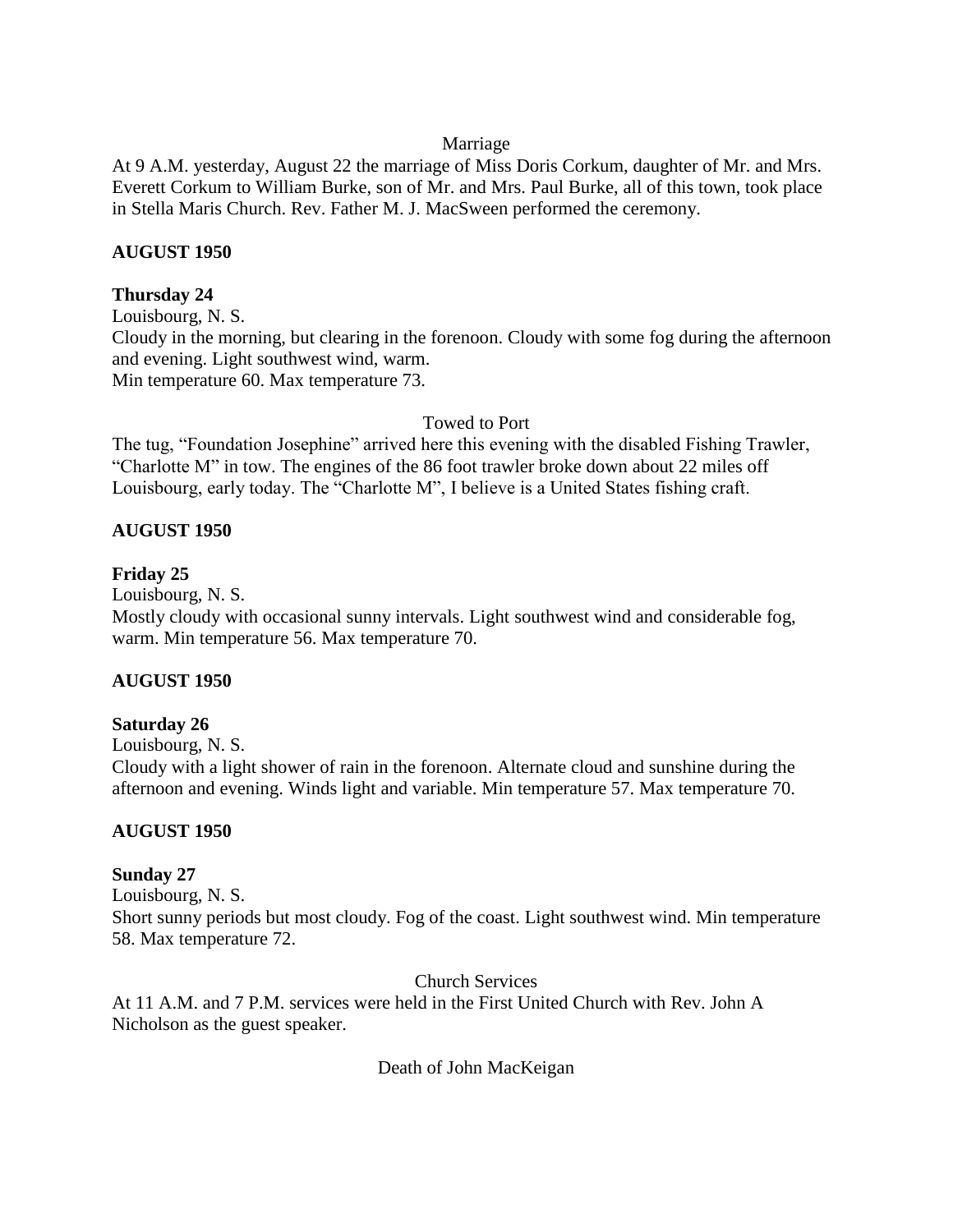The death occurred at an early hour this morning of John MacKeigan, aged 81 years. He was born at Catalone but spent the greater part of his life at Louisbourg, where he was in the employ of the Dominion coal Company. He is survived by his wife, four sons and one daughter. The sons are : Peter and Murdoch at Sydney, Alex at Louisbourg and Donald John at the old home at Louisbourg. The daughter, Annie (Mrs. Faulkner) at Dartmouth, N. S.

# **AUGUST 1950**

### **Monday 28**

Louisbourg, N.S. Hazy and warm with light to moderate southwest wind, increasing to fresh in the evening. Min temperature 60. Max temperature 72.

Visit From Mr. and Mrs. Clarence Huntington Mr. and Mrs. Clarence Huntington of Worcester, Massachusetts, called to see us in the afternoon. I accompanied them to the Louisbourg National and Historic Park.

# **AUGUST 1950**

### **Tuesday 29**

Louisbourg, N. S.

Cloudy with light southwest wind. Shower of rain at about 1:30 P.M. Min temperature 59. Max temperature 66.

### Funeral

At 2 P.M. attended the funeral of the late John MacKeigan which took place from his late home on Kent Street. Services at the house and grave were conducted by Mr. Neil MacLean, student Minister of the Louisbourg Presbyterian congregation. Burial in Willow Grove Cemetery on Clarke's Road. Funeral under the direction of D.M. Johnston, Funeral Director, Louisbourg.

# S. S. LADY LAURIE

Canadian Government Steamer, "Lady Laurie" arrived in the evening and docked at the Freight wharf.

### Parliament in Session

Dominion Parliament assembled today for the purpose of dealing with the Railway Strike situation.

### **AUGUST 1950**

### **Wednesday 30**

Louisbourg, N. S.

Rain beginning in the morning, continued until about noon. Cool and cloudy during the afternoon and clearing in the evening. Light to moderate northeast wind. Rainfall ½ inch. Min temperature 48. Max temperature 60.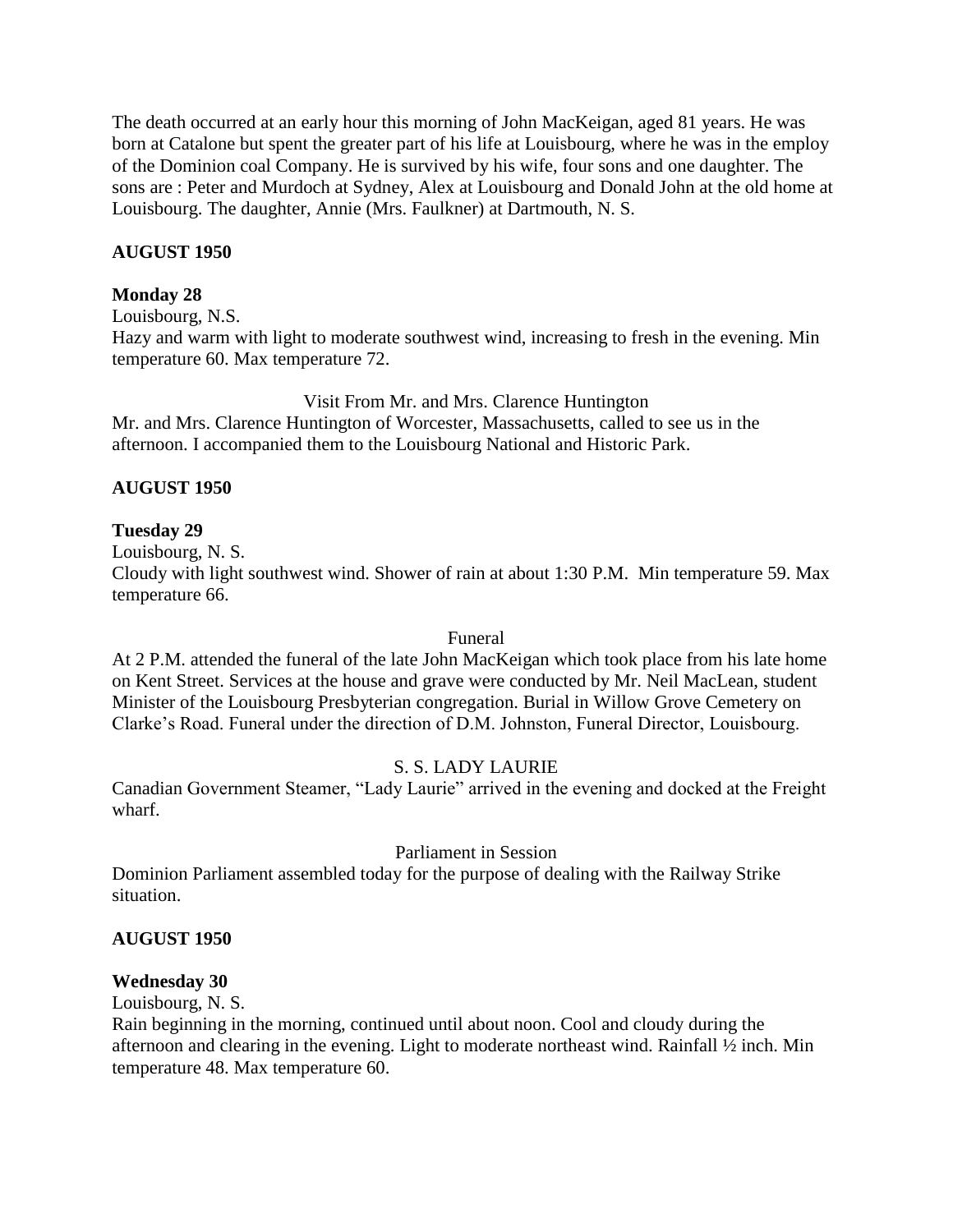#### Choir Practice

Choir practice was held at 8 P.M. in the First United Church. Emeline attended but I was not present.

Ankle Rebandaged

Had my ankle rebandaged today by Dr. A. L. Saunders.

#### **AUGUST 1950**

#### **Thursday 31**

Louisbourg, N. S.

Clear, becoming cloudy in the late afternoon. Moderate southwest wind. Min temperature 40. Max temperature 65.

Railway Strike Ended

After a nine day stoppage, Canadian National and Canadian Railway trains started moving this morning.

### S. S. LADY LAURIER

Canadian Government Steamer, "Lady Laurier" sailed at an early hour this morning.

### Changes in N. S. Cabinet

Premier Angus L. MacDonald announced today that Harold Connolly, Minister of Trade and Industry had been named Minister of Health and Welfare, A.H. MacKinnon having resigned that portfolio. Mr. MacKinnon still retains the Labor Ministry. W.L. Dauplinee, member for Shelburne has been appointed Minister of Trade and Industry in the place of Mr. Connolly. Mr. Connolly still holds the office of Tourist and Publicity.

### Death of Mrs. Paul P. Bates

Word has been received by relatives of Mrs. Paul Bates which says that she died recently at Newport, Rhode Island, U.S.A. Mrs. Bates before the death of her husband was resident of Louisbourg for many years. Mr. Bates ran a tailoring establishment at Louisbourg until the time of his death a number ago.

#### **SEPTEMBER 1950**

#### **Friday 1**

Louisbourg, N. S.

Rain with alternate light and heavy showers until about noon. Cloudy during the afternoon with rain beginning in the early part of the night. Light to moderate southwest wind. Min temperature 57. Max temperature 68. Rainfall ½ inch.

### Regional Library Opened

Today's issue of the Sydney Post Record contained an account of the opening of the Regional Library at Sydney, which took place yesterday evening, August 31 at the Library quarters in the Court house, Sydney. Ted Sullivan, Warden of the Municipality of the County of Cape Breton,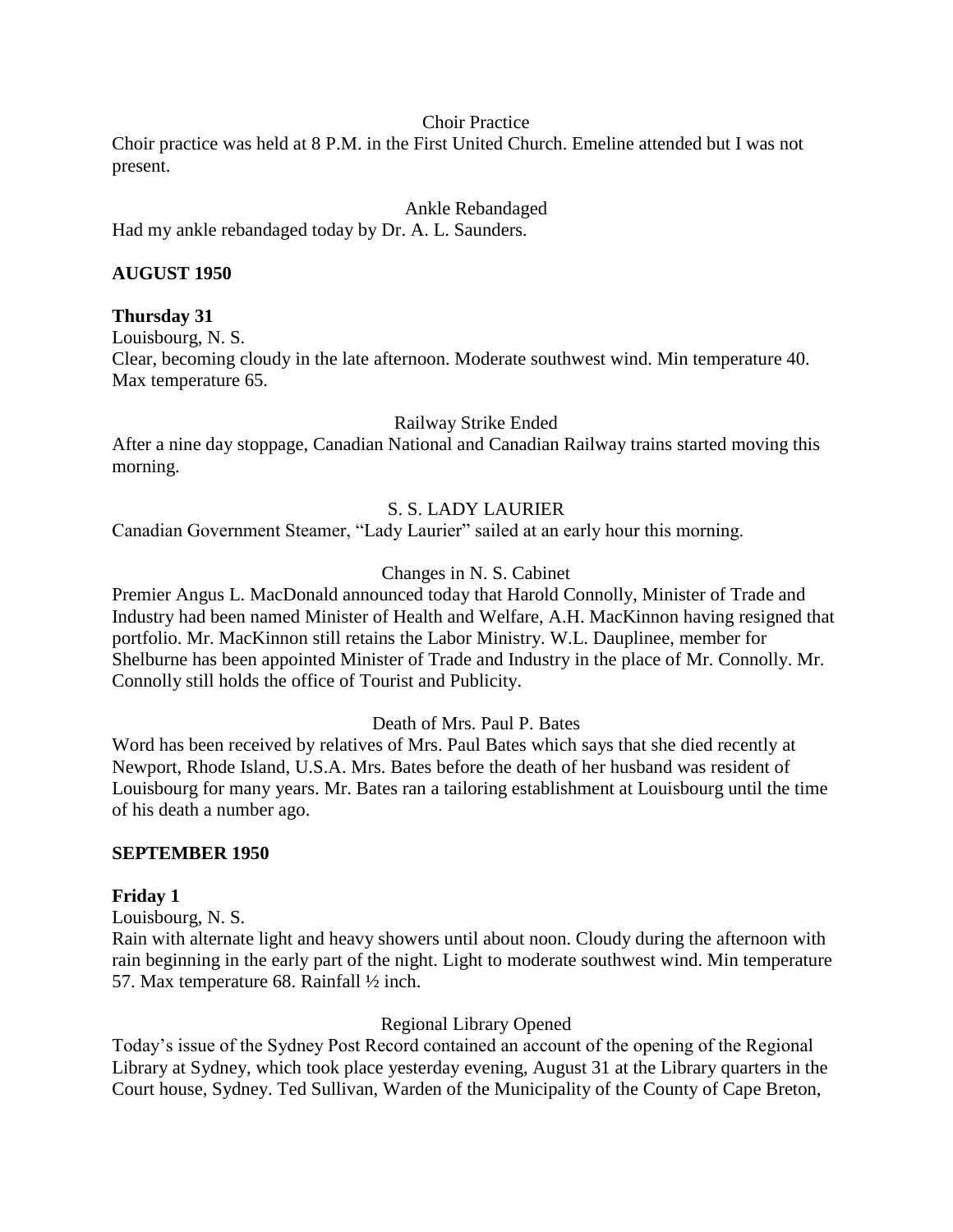was chairman at the opening ceremonies. Speakers on this occasion were: Peter Grossman of Halifax, a leader in the Library movement in the Province of Nova Scotia, County Court Judge George Morrison, Sydney, Dr. M. M. Coady, Director of Extension at St. F.X. University, Provincial Education Minister.

### **SEPTEMBER 1950**

# **Saturday 2**

Louisbourg, N. S.

Clear and warm with light to moderate southwest wind, which shifted to northerly in the late afternoon. Cool in the late afternoon and evening, wind increasing to strong. Min temperature 54. Max temperature 76.

# **SEPTEMBER 1950**

# **Sunday 3**

Louisbourg, N. S. Cool and mostly clear with fresh easterly winds. Min temperature 44. Max temperature 62.

# Church Services

At 11 A.M. and 7 P.M. in company with Emeline, attended services in the First United Church where Rev. C. C. Walls was the preacher. Attendance at these services: 11 A.M. about 45, 7 P.M. about 50. Choir attendance: morning 8, evening 10.

### Anniversary Services

The Annual Anniversary Services were held in the Presbyterian Church. At these services 11 A.M., 3 P.M. and 7 P.M., Rev. A.D. MacKinnon, D.D. of the Presbyterian Church at Little Narrows, Cape Breton, N.S. was the guest speaker.

Emeline and I attended the 3 P.M. service. Assisting Mr. MacKinnon at this service were: Mr. Bambury, Student Minister of the Presbyterian congregation of Mira Ferry and Catalone, Mr. Herbert Diltz, Student Minister of the Presbyterian congregation at Marion Bridge, C.B.N.S., Mr. Neil MacLean, student minister of the Louisbourg Presbyterian congregation and Rev. C.C. Walls of the First United Church, Louisbourg. The Salvation Army male quartet of Glace Bay, was present and assisted in the service of song.

# Visitors From Huntington

Visitors from Huntington who arrived shortly after 2 P.M. and were our guests were; Mr. and Mrs. George Huntington, Mrs. Clifford Huntington, Mrs. Fred Huntington and son, Terry and daughter, Lorna. They attended church service with us at 3 P.M. and after supper left for home at about 6:30 P.M.

### **SEPTEMBER 1950**

**Monday 4** Louisbourg, N. S.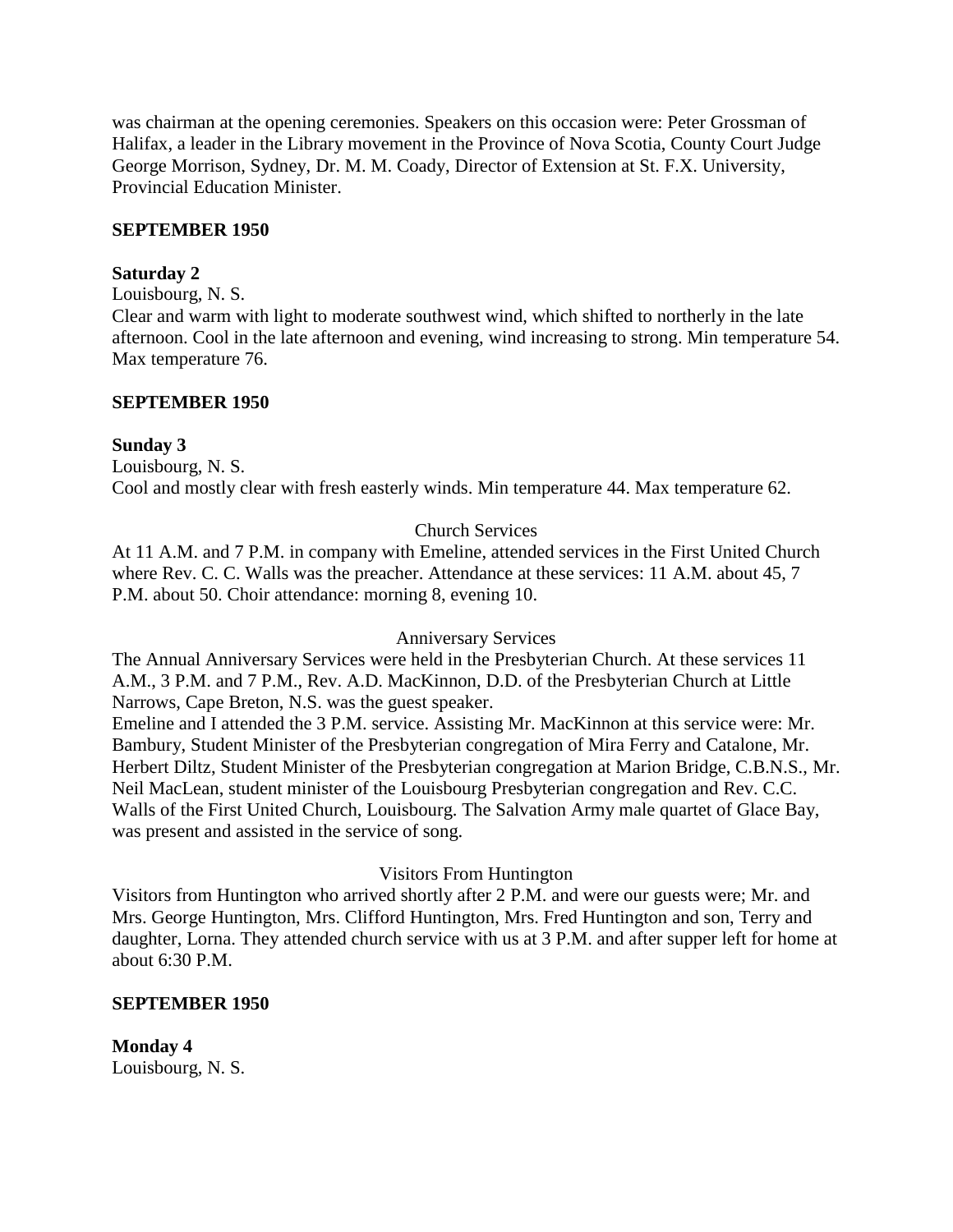Cool and mostly cloudy with fresh to moderate easterly winds. Min temperature 54. Max temperature 65.

# Paving Completed

The paving of the highway between Sydney and the Town of Louisbourg, which was begun on July 11, 1950 was completed today. The work was done by the Municipal spraying company.

# **SEPTEMBER 1950**

# **Tuesday 5**

Louisbourg, N. S.

Cloudy, cool with light winds. Max temperature about 66. Rain began to fall at about 4 P.M. and continued for about 2 hours. Cleared in the evening.

Louisbourg to Baddeck

Left Louisbourg on the 2:30 P.M. trip of the Highland Lines Bus service, accompanied by Emeline, enroute to Baddeck and Margaree, for a short holiday. Arrived at Sydney at 3:30 P.M. Left Sydney at 4 P.M. on Highland Lines Bus enroute to Baddeck, arriving at 6 P.M., where we procured lodging and had supper at the "Hotel Baddeck", operated by Dan and Mrs. MacIntosh.

# **SEPTEMBER 1950**

# **Wednesday 6**

Baddeck, N. S. Clear and sunny with light variable winds. Max temperature about 70. A perfect September day.

Cruise Schooner, "Yankee", Capt. Boudreau" arrived in the evening with passenger on board.

# School Opening

The Public schools at Louisbourg, in common with schools throughout the Province , opened today for the 1950-51 term. Staff as follows: Principal: William M. Hilchie, Vice-Principal: Austin O'Keefe, Milton E. MacInnis, Blanche Cross, Cletus Lynk, Miss. Beulah Fleet, Miss. Marguerite Dickson, Mrs. Donald J. MacLeod. The household science classes begin on next Monday with Miss Carmel Gillis as instructor.

# **SEPTEMBER 1950**

**Thursday 7** Baddeck, N.S. [Blank]

### **SEPTEMBER 1950**

**Friday 8** Margaree Forks, N.S. **[Blank}**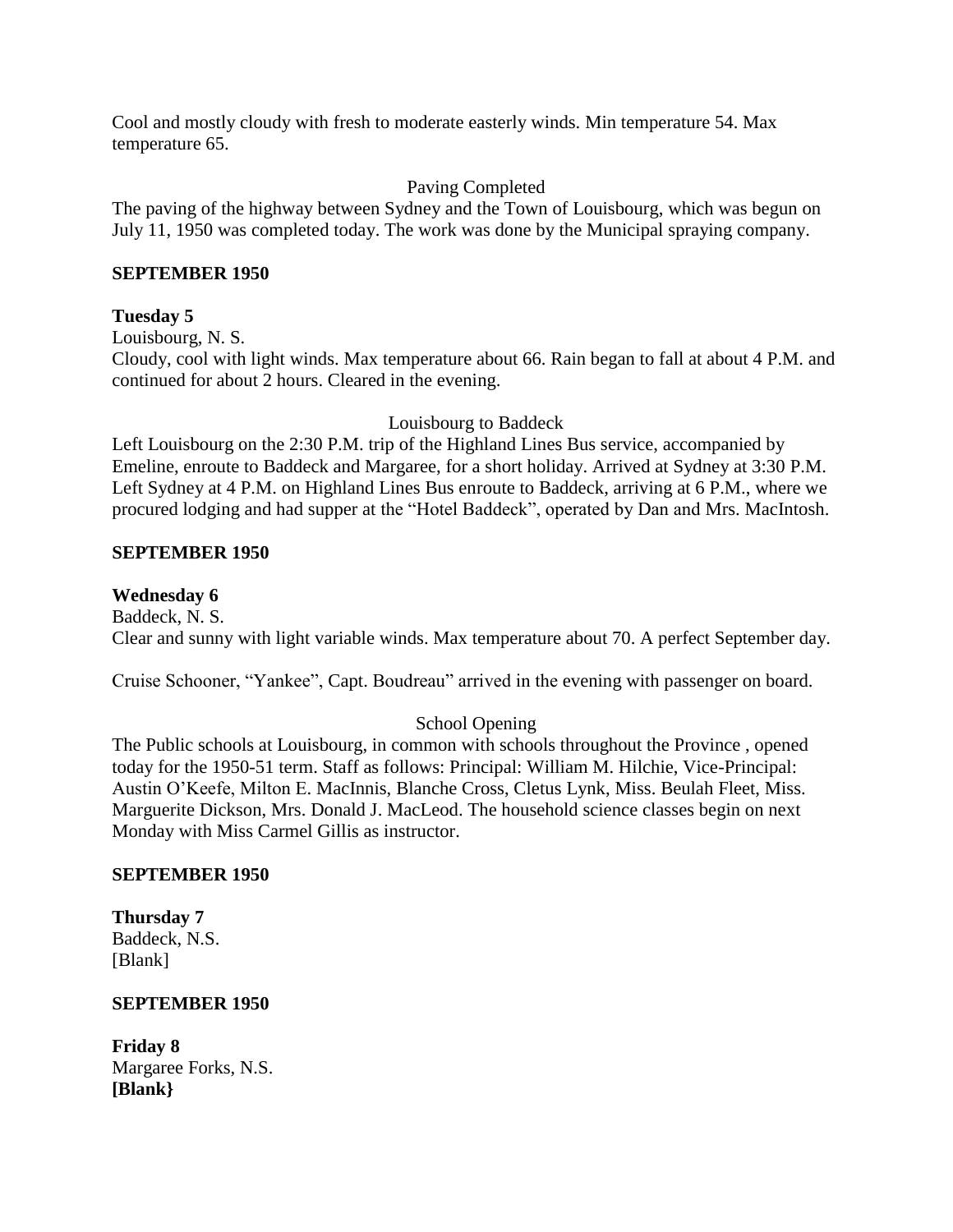#### **SEPTEMBER 1950**

#### **Saturday 9**

Margaree Forks, Inverness Co.

Clear and warm with moderate to fresh southwest wind, moderating to light in the evening. Max temperature about 70.

#### Margaree Forks to Port Hawkesbury

Left Margaree Forks on Highland Lines Bus at 10 A.M. enroute to Port Hawksbury, via southwest Margaree, Dunvegan, Inverness, Mabou and Port Hood. Arrived at Port Hawksbury at 2 P.M. Obtained lodging and meals at the Black and White Inn. We went for a stroll around town in the evening.

#### Used for First Time

At Louisbourg today, the Underpars and railway spur along Commercial Street, which was completed early last month, was used for the first time, when an engine and box car of the Sydney and Louisbourg Railway ran over the line to the site of the proposed Fish Plant. The engine was number 42, Driver, Frank O'Keefe, Fireman: Archie MacVicar, Conductor: Malcolm Henry MacDonald, Trainmen: Charles Dickson and Charles Bagnall.

### **SEPTEMBER 1950**

#### **Sunday 10**

Port Hawksbury, N. S.

Clear and warm becoming cloudy and cool in the evening. Moderate to fresh northwest wind, moderating to light in the evening. Max temperature about 70.

### No Church Service

Emeline and I intended to attend service in the United Church but when we arrived at the church we found that there was no morning service owing to the Minister being about at another preaching station.

### Port Hawkesbury to St. Peter's

Left Port Hawksbury on Acadian Coach Lines Bus at about 4 P.M., arriving at about 5 P.M. at St. Peter's. At St. Peter's we obtained accommodations at the MacDonald Hotel.

### Church Service

At 7 P.M. in company with Emeline, attended service in the United Church (St Peters) where Rev. Neil Stewart MacDonald, was the preacher. A congregation of about 60 present. The choir present consisted of 6 women and 2 men.

#### **SEPTEMBER 1950**

### **Monday 11** St Peters, Richmond Co. N.S.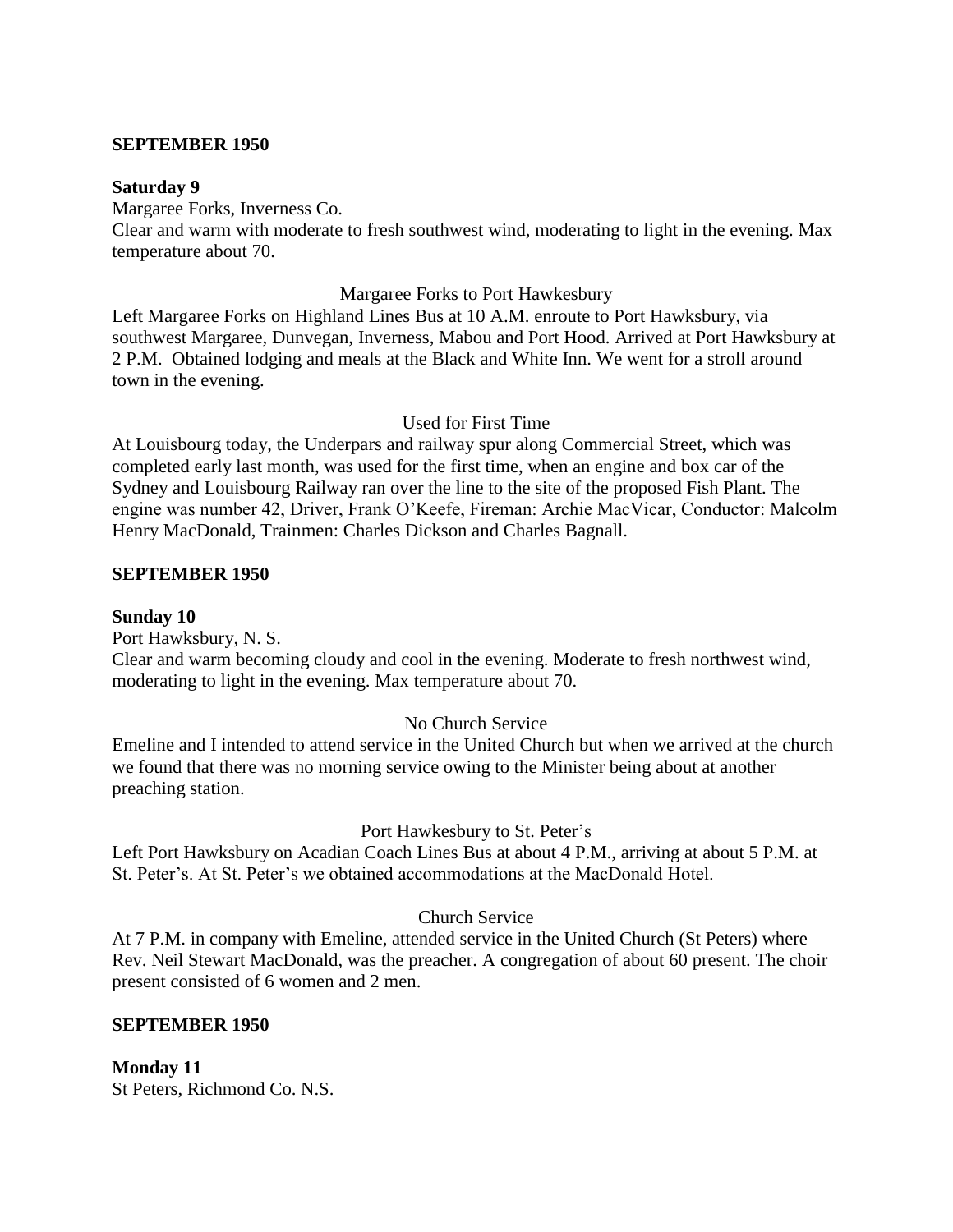Cloudy and cool with light to moderate northeast wind. Max temperature about 60.

# St Peters to Louisbourg

Left St Peters on Acadian Coach lines Bus at about 5 P.M. enroute for home. We arrived at Sydney at about 6:20 P.M. After having a light lunch at the bus station we attended a Picture show at the Vogue Theater, "The Interrupted Journey". We left Sydney at 11 P.M. on Highland Lines Bus for Louisbourg and home, arriving at about 11:50.

### Death of Jan Christian Smuts

Jan Christian Smuts, a former Premier of the Union of South African Republics died today.

# **SEPTEMBER 1950**

# **Tuesday 12**

Louisbourg, N. S.

Cook and mostly cloudy with fresh northeast wind. Gale forecast. Min temperature 52. Max temperature 60.

### In For Shelter

A number of fishing craft in for shelter from the threatening gale.

# **SEPTEMBER 1950**

### **Wednesday 13**

Louisbourg, N. S.

Cool and cloudy with an occasional gale. Sunshine in the afternoon and evening. Cleared early in the night. Fresh to strong easterly winds moderating in the evening. The gale of 50 miles per hour forecast for today did not materialize. Min temperature 46. Max temperature 54. Showers during the forenoon. Rainfall about 1/8 inch.

Choir Practice

At 8 P.M. in company with Emeline, attended and conducted choir practice in the First United Church.

### Elected Moderator

The press announced today that Dr. C. M. Nicholson, President of Pine Hill Divinity Hall, Halifax, N.S. had been elected Moderator of the General Council of the United Church, at its opening session last night at Toronto. Dr. Nicholson succeeds Rev. Willard Brewing of Toronto who has been Moderator since 1948.

### **SEPTEMBER 1950**

### **Thursday 14**

Louisbourg, N. S.

Clear with light to moderate northerly wind, shifting to south and in the afternoon to southwest. Min temperature 46. Max temperature 64.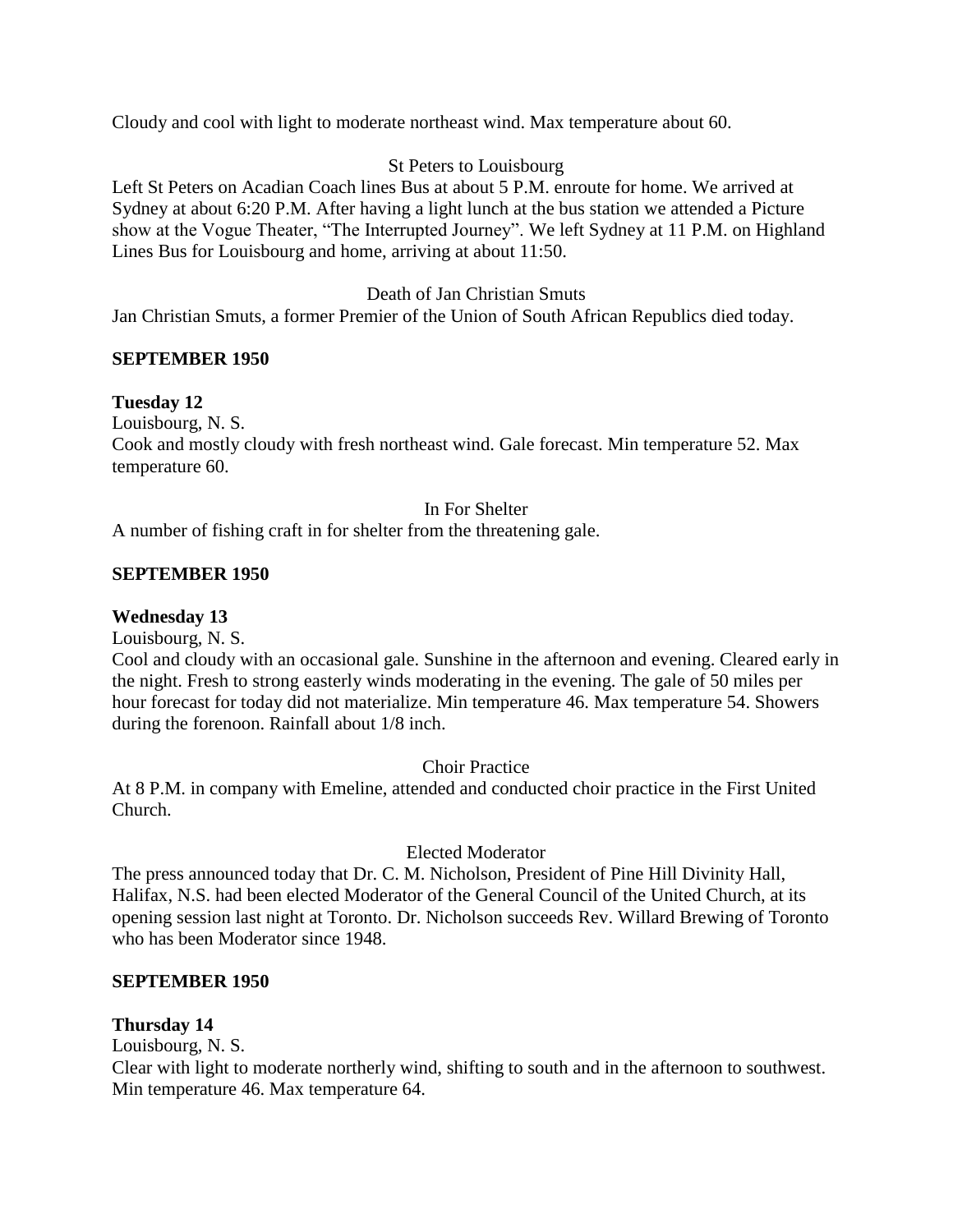#### **SEPTEMBER 1950**

#### **Friday 15**

Louisbourg, N. S.

Cloudy with a few light showers and some mist and fog. Light southwest wind. Min temperature 46. Max temperature 64.

#### Marion Bridge Community Fair

Mrs. J. N. Spencer, Emeline and I attended the Annual Community Fair at Marion Bridge, with Mrs. Fletcher Townsend. We arrived there shortly before noon and got back home at about 5 P.M.

### **SEPTEMBER 1950**

#### **Saturday 16**

Louisbourg, N. S.

Cloudy and mild with a few light showers and some fog and mist. Light southwest wind. Min temperature 56. Max temperature 65.

#### **SEPTEMBER 1950**

#### **Sunday 17**

Louisbourg, N. S. Cool and mostly clear with light to moderate northwest wind. Min temperature 37. Max temperature 61.

### Church Services

At 11 A.M. and 7 P.M. in company with Emeline attended services in the First United Church where Rev. C. C. Walls was the preacher. At each service there were about 55 present. Choir attendance: A.M. 12, P.M. 11.

#### **Visitors**

Mr. and Mrs. John Spencer of Sydney arrived by auto at about 11 A.M. After church service they were our guest for the remainder of the day, with the exception of their having supper at the home of B.M. Spencer. In the afternoon, Emeline, Jane and I accompanied them on a visit to the Louisbourg National and Historic Park. They left for home at about 10:15 P.M. Mr. and Mrs. Charles Bagnall spent the evening with us after church in the evening.

#### **SEPTEMBER 1950**

### **Monday 18**

Louisbourg, N. S. Clear and cool with moderate to light northwest wind. Min temperature 35. Max temperature 64.

Death of Arthur Roberts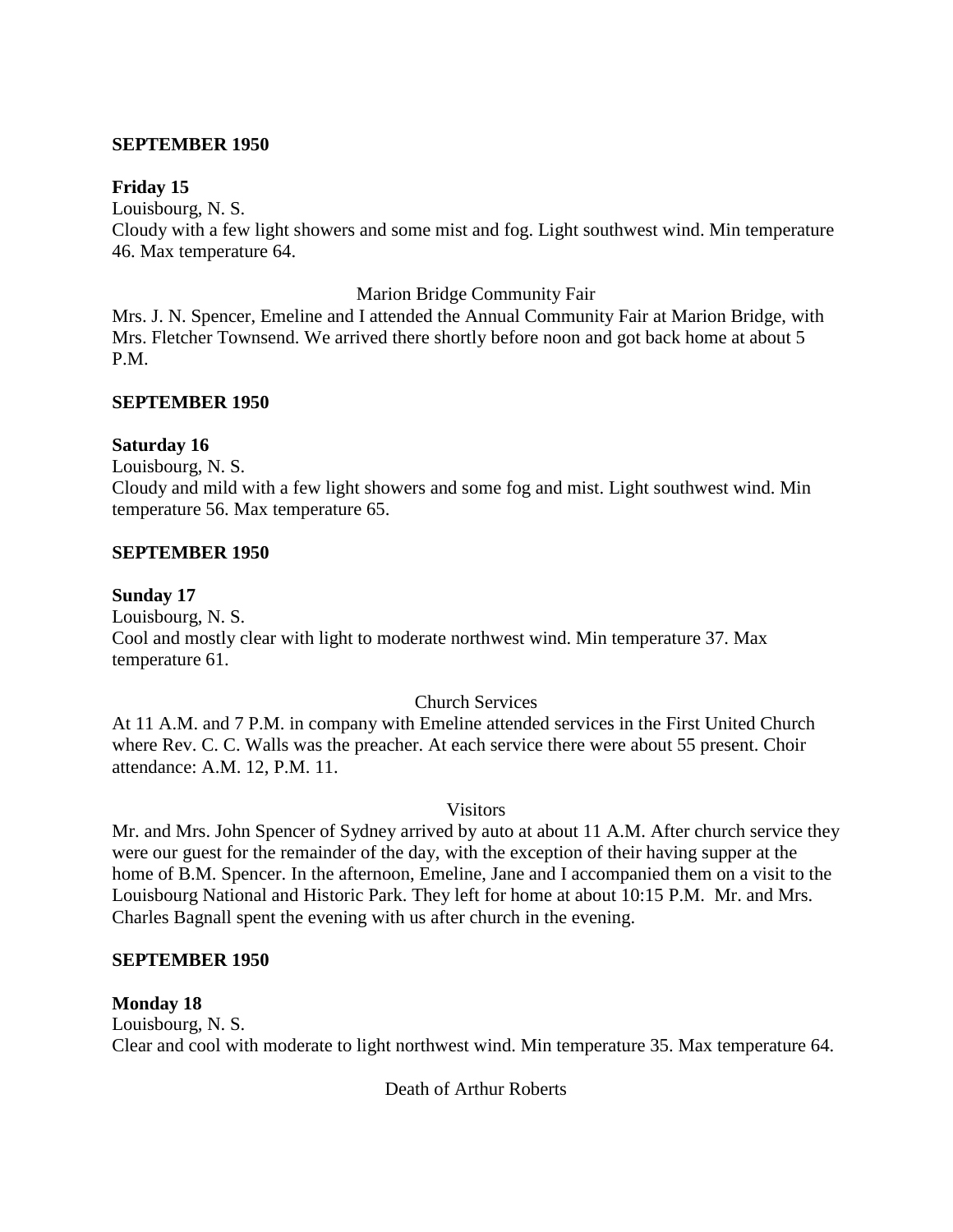#### **SEPTEMBER 1950**

#### **Tuesday 19**

Louisbourg, N. S.

Cool and mostly clear with fresh to strong west southwest wind increasing to gale force at noon and continuing as such until late in the afternoon and moderating in the evening. Rain began to fall at about 9:30 P.M. Min temperature 37. Max temperature 64.

### Wedding Anniversary

In the evening, Emeline and I attended the  $40<sup>th</sup>$  Anniversary of the marriage of Capt. and Mrs. Fraser Wilcox. The gathering was held at the home of Mr. and Mrs. Charles Bagnall, across the street from the Wilcox home.

#### **SEPTEMBER 1950**

#### **Wednesday 20**

Louisbourg, N. S. Cool and mostly clear with light to moderate northerly winds. Min temperature 47. Max temperature 58.

### Community Fair

Emeline, Jane and I attended the Annual Mira Ferry Community Fair. Mrs. Fletcher Townsend drove us to the fair in her car, leaving here at about 10:30 A.M. She returned home but came back in the late afternoon, after which she brought us home, arriving at about 5 P.M. Among the entries I had one of Dahlias and one of Gladiolas for which I received a first prize for each. Jane had an entry in the wild flower competition but did not receive a prize.

### **SEPTEMBER 1950**

#### **Thursday 21**

Louisbourg, N. S.

Cloudy and cool with moderate southerly winds, clearing and shifting to westerly in the early afternoon. Light showers during the forenoon. Rainfall about 1/8 inch. Min temperature 43. Max temperature 60.

#### **SEPTEMBER 1950**

### **Friday 22**

Louisbourg, N. S. Clear and cool with light to moderate southwest wind. Light frost in the morning. Min temperature 32. Max temperature 55.

#### **SEPTEMBER 1950**

**Saturday 23**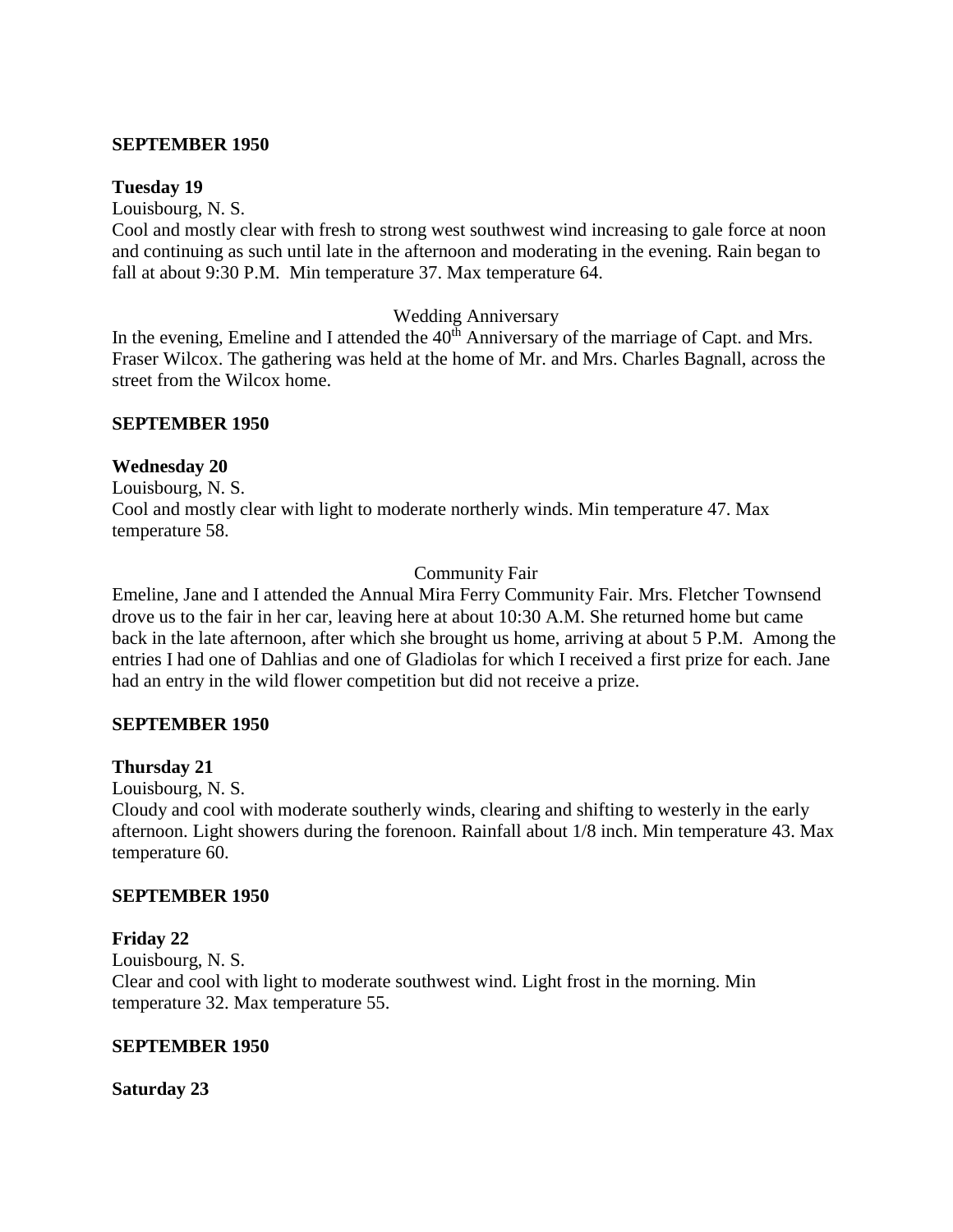Louisbourg, N. S.

Light showers in the morning. Cloudy during the forenoon becoming partly clear shortly after noon. Cloudy in the evening, moderate to fresh south east wind shifting to southwest, moderating in the late afternoon. Rainfall about 1/16 inch. Min temperature 47. Max temperature 64.

# Daylight Time Ends

Daylight Saving Time which has been in effect in the majority of cities and towns in the Province since, April 30 of this year ends immediately after twelve o'clock tonight.

# **SEPTEMBER 1950**

# **Sunday 24**

Louisbourg, N. S.

Clear and sunny, becoming mostly shortly before noon. Light westerly winds, increasing to fresh and shifting to southwest and moderating in the evening. Min temperature 42. Max temperature 61.

# Church Services

At 11 A.M. and 7 P.M. accompanied by Emeline , attended services in the First United Church, where Rev. C.C. Walls was the preacher. The Annual Sunday School "Rally Day" service was held at 11 A.M. led by the superintendent, Edward Levy with Rev. C. C. Walls, giving the address. About 65 present at each of these services. Choir attendance: 9 at each service.

# Daylight Time Ended

Daylight Saving Time which has been in effect since April 30, 1950 ended immediately after midnight last night. We are now back on Standard time.

### **SEPTEMBER 1950**

### **Monday 25**

Louisbourg, N. S.

Cloudy and cool with moderate westerly winds, moderating to light in the evening. Mostly clear during the afternoon and evening, followed by a remarkably clear night with a total eclipse of the moon. Light frost in the morning and frost during the night. Min temperature 31, max temperature 55.

Total Eclipse of the Moon

A Total eclipse of the moon begun at about 10:30 P.M. and ended shortly after midnight.

# Light Frost

Light frost in the morning.

### Harvest Pumpkins

This years crop of pumpkins, which I grew in the back yard, amounted to 9. The largest weighed 23 pounds.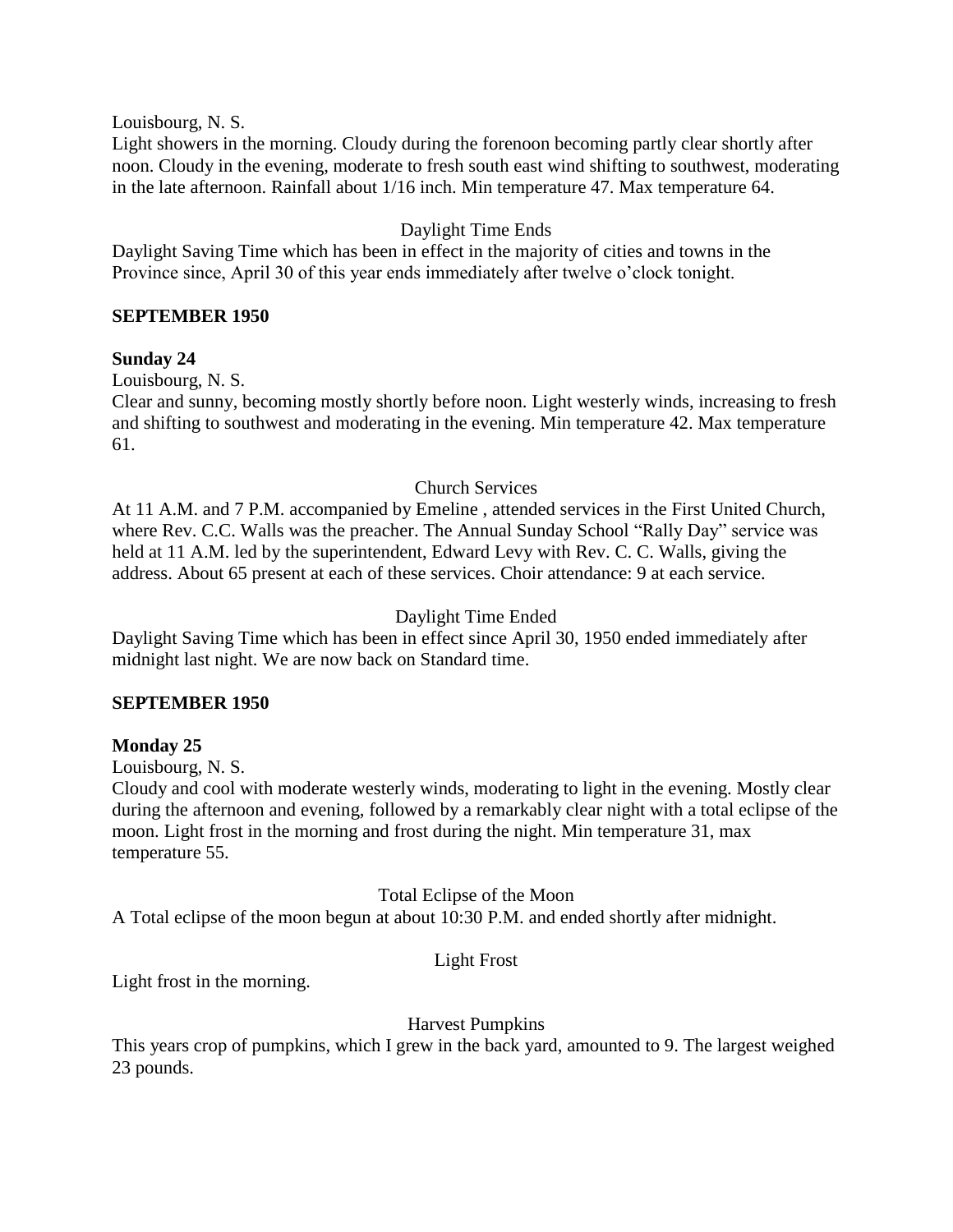### **SEPTEMBER 1950**

#### **Tuesday 26**

Louisbourg, N. S. Cool with variable cloudiness and light westerly winds. Light frost in the morning. Min temperature 30. Max temperature 58.

#### Light Frost

Frost of last night did not do any serious damage to the garden. Cucumber and pumpkins vines were damaged to some extent, but not entirely killed.

#### Death of Mrs. Christopher Morrison

The death of Mrs. Christopher Morrison, occurred at about 11 P.M. at her home on Riverdale Street. Mrs. Morrison who was about 87 years of age, is survived by one son and one daughter. The son is Dan of Louisbourg with whom she lived, and Catherine living in Boston, Mass.

#### **SEPTEMBER 1950**

#### **Wednesday 27**

Louisbourg, N. S.

Cool with light winds. Hazy with what appears to be a pall of smoke over the sky. Mention has been made in the press and over the radio during the last two or three days of smoke covering the sky over the eastern section of the United States and Canada. This smoke is said to have originated in northern Alberta, where bush fires have been raging for more than a week. Min temperature 30. Max temperature 60.

#### Choir Practice

At 8 P.M., in company with Emeline attended and conducted practice in the First United Church.

#### **SEPTEMBER 1950**

#### **Thursday 28**

Louisbourg, N. S.

Clear and moderately cool with light winds. An ideal autumn day. Min temperature 36. Max temperature 62.

#### **SEPTEMBER 1950**

#### **Friday 29**

Louisbourg, N. S.

Sun shining through a haze of smoke that covered the sky. Light winds. Min temperature about 40. Max temperature 64.

#### Preparatory Services

At 7:30 P.M. in company with Emeline, attended the quarterly preparatory service in the First United Church. 27 persons present. Choir attendance: 10.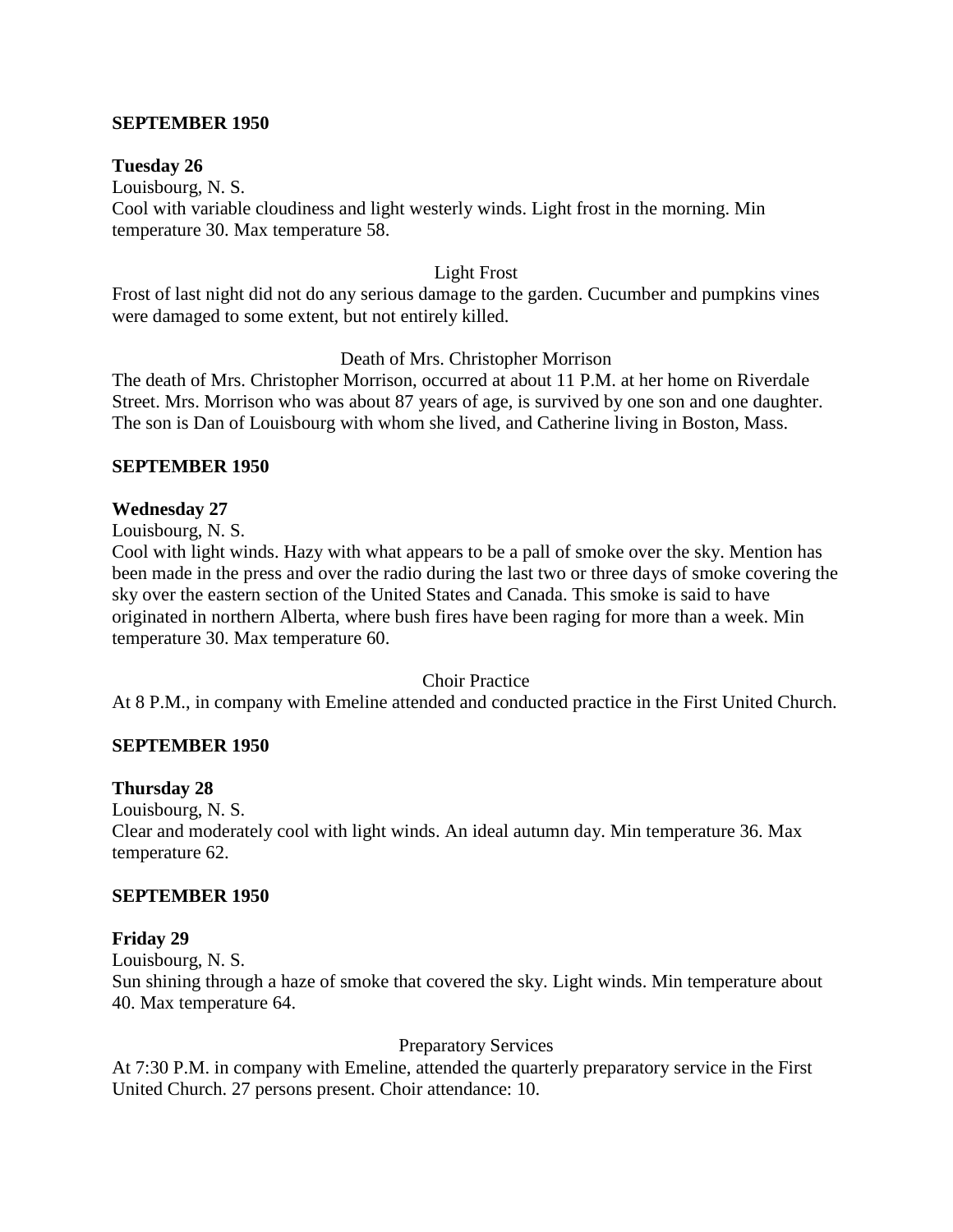#### **SEPTEMBER 1950**

#### **Saturday 30**

Louisbourg, N. S.

Light shower in the morning. Cloudy partly clearing for a short time in the afternoon. Cloudy in the late afternoon and evening. Min temperature 42. Max temperature 62.

#### Funeral

At 2 P.M. with Mayor George Lewis, attended the funeral of the late Mrs. Christopher Morrison, which took place from her late home on Riverdale Street to Catalone Cemetery, where burial took place. Services at the house and grave, were conducted by Rev. C. C. Walls, pastor of the First United Church. I went to the cemetery at Catalone, and back with Councillor Duncan MacKay. Dan Smith was also a passenger in MacKay's car.

### **OCTOBER 1950**

### **Sunday 1**

Louisbourg, N. S.

Clear and moderately warm with light westerly winds, shifting to northerly in the forenoon and increasing to moderate. An ideal autumn day. Min temperature 42. Max temperature 68.

# Church Services

At 11 A.M. and 7 P.M. in company with Emeline, attended services in the First United Church where Rev. C. C. Walls was the preacher. The sacrament of the Lord's Supper was dispensed at the morning service. About 80 present at the morning service and about 60 in the evening. Choir attendance: 14 at each service.

### **OCTOBER 1950**

### **Monday 2**

Louisbourg, N. S. Clear and moderately warm with light to moderate variable winds. A very lovely autumn day. Min temperature 34. Max temperature 60.

# Visited Fish Plant Site

In the afternoon, visited the site of the Fish Plant where work seems to be progressing favorably. Excavation work appears to be about completed for three large buildings.

### **OCTOBER 1950**

### **Tuesday 3**

Louisbourg, N. S. Clear and warm with light to moderate westerly winds. An ideal Autumn day. Min temperature 40. Max temperature 71.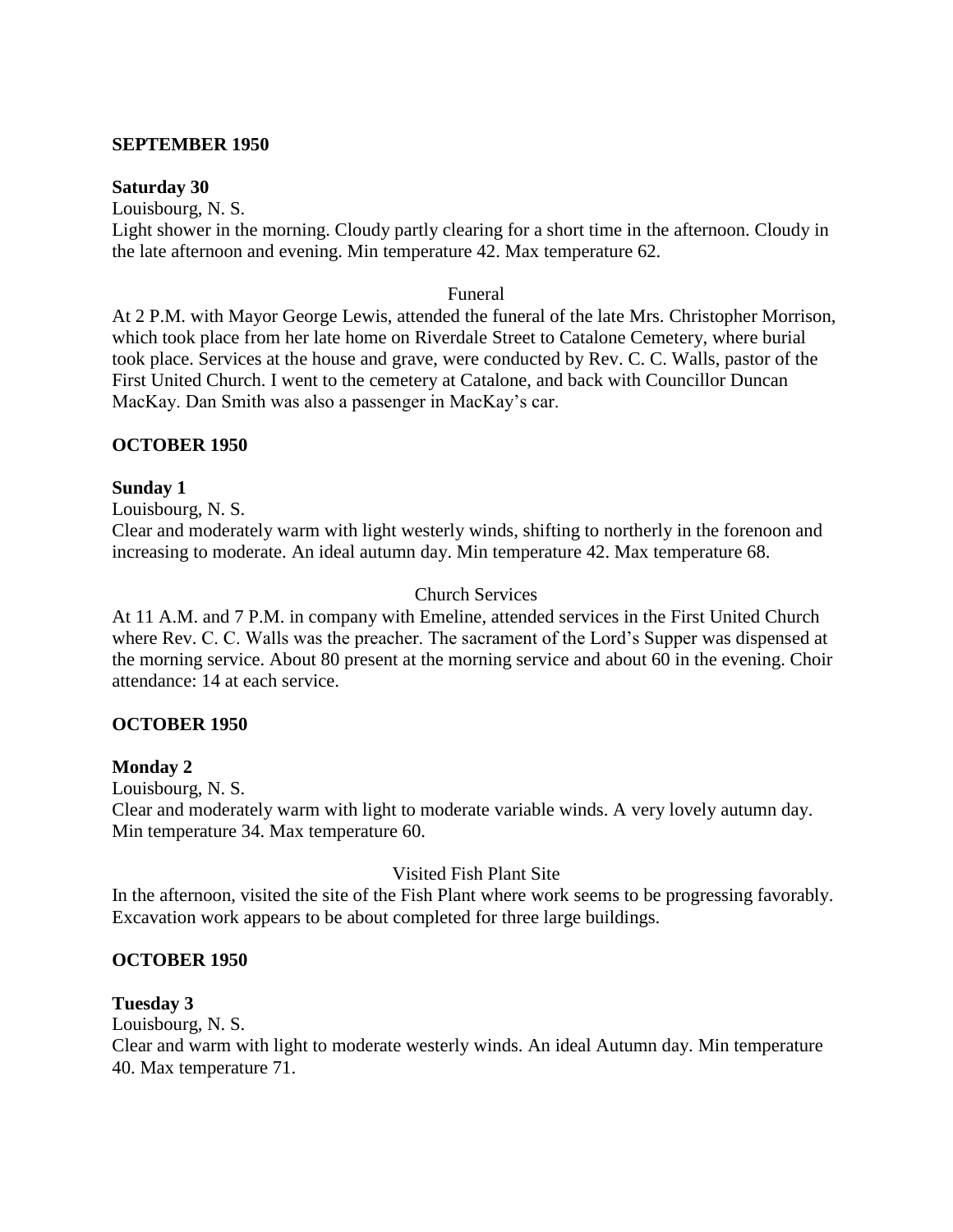# **OCTOBER 1950**

### **Wednesday 4**

Louisbourg, N. S.

Cloudy and moderately warm with light westerly winds, shifting to northeast shortly after noon and increasing to fresh. Light rainfall during the early part of the night. Min temperature about 45. Max temperature 58.

#### Choir Practice

At 8 P.M. in company with Emeline, attended and conducted choir practice in the First United Church.

#### Arrived for a Visit

Mr. and Mrs. Clifford Huntington, arrived by train in the evening for a visit. While in town they will be our guests. They spent several days at Mira Gut, having arrived there by the Mira River boat, Capt. Joseph Nicoll, on last Friday evening.

### **OCTOBER 1950**

### **Thursday 5**

Louisbourg, N. S.

Clear and cool with moderate to fresh west and northwest winds, moderating in the late afternoon. Rainfall of last night about 1/4 inch. Min temperature 29. Max temperature 52.

### **OCTOBER 1950**

### **Friday 6**

Louisbourg, N. S. Clear and cool with light to moderate westerly winds. An ideal autumn day. Min temperature 28. Max temperature 59.

Frost in the Morning

Heaviest frost, so far, this season, but apparently no damage resulted. No injury to flowers in our garden.

#### Regional Library Opened

The Louisbourg Branch of the Cape Breton County Regional Library was opened this evening at a meeting of the Citizens held in the Navy League hut, with Deputy Mayor Charles Bagnall, presiding. Speakers at the opening ceremonies were: Rev. J. T. Turner, Pastor of St. Bartholomous Anglican Church, Rev. C.C.Walls of First United Church, Rev. Father M. J. MacSween of Stella Maris Roman Catholic Church. Miss Ruby Wallace of Sydney. The Louisbourg branch will be open on Tuesdays and Saturdays from 3 to 5 P.M. and 7:30 to 9:30 P.M. Mrs. Angus MacLean is Librarian.

### **OCTOBER 1950**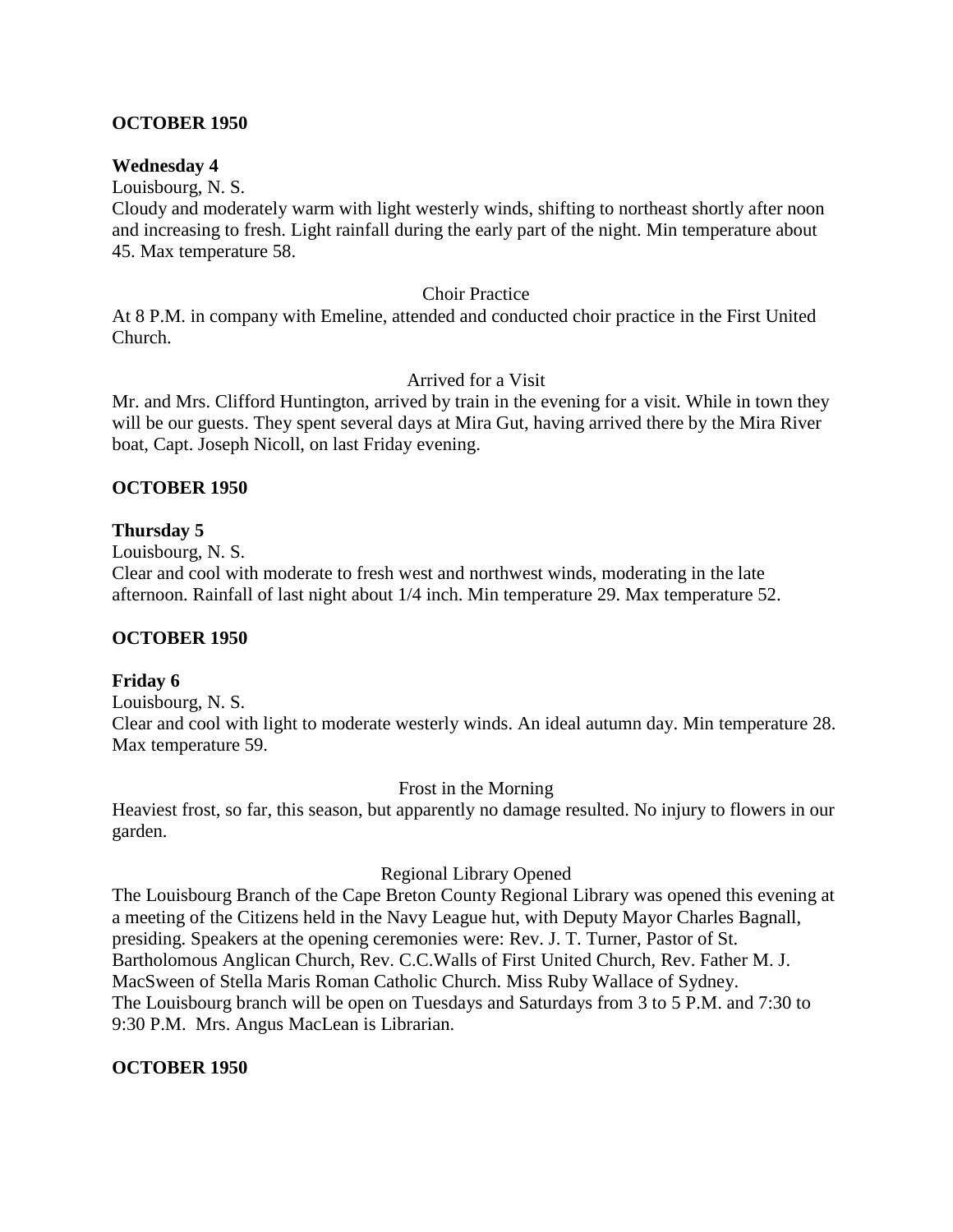### **Saturday 7** Louisbourg, N. S. Clear and cool with light variable winds. A very nice autumn day. Min temperature 30. Max temperature 59. Light frost in the morning.

### Death of Rev. M. J. Wallace

The death of Rev. Father M. J. Wallace occurred at St. Joseph's Hospital, Glace Bay early today, after a long illness. He was 69 years of age and a native of Chatham, N.B. From 1913 to 1926 he was pastor of Stella Maris Roman Catholic congregation at Louisbourg. His last pastoral charge was New Victoria, Cape Breton County.

### **OCTOBER 1950**

#### **Sunday 8**

Louisbourg, N. S. Moderately cool and mostly clear with moderate to fresh westerly winds. Min temperature 30. Max temperature 60. Light frost in the morning.

### Church Services

At 11 A.M. and 7 P.M. in company with Emeline, attended services in the First United Church where Rev. C. C. Walls was the preacher. About 65 present at each service. Choir attendance: A.M. 13. P.M. 13.

Catalone Anniversary Service

At 3 P.M. the Annual Anniversary Service of the Catalone United Church was held with Rev. C.C. Walls in charge. Rev. M. A. MacDonald of the First United Church, Sydney was the guest speaker, Upwards of one hundred persons present. The First United Church choir of Louisbourg led the service of song, 14 of whom were present as follows: John H. Skinner, A.W. Stacey, Mrs. Charles Bagnall (organist), Mrs. Angus MacLean, Mrs. D. J. MacIntyre, Mrs. M.S. Huntington, Dan F. Nicholson, Bernice MacIntyre, Edison Skinner, Mrs. C.C. Walls, Margaret Holland, Blanche Cross.

### **OCTOBER 1950**

### **Monday 9**

**Thanksgiving Day**

Louisbourg, N. S.

Cloudy, clearing at noon. Light to moderate southwest wind. Light shower of rain in the morning. Perfect weather during the afternoon and evening. Min temperature 45. Max temperature 65.

General Holiday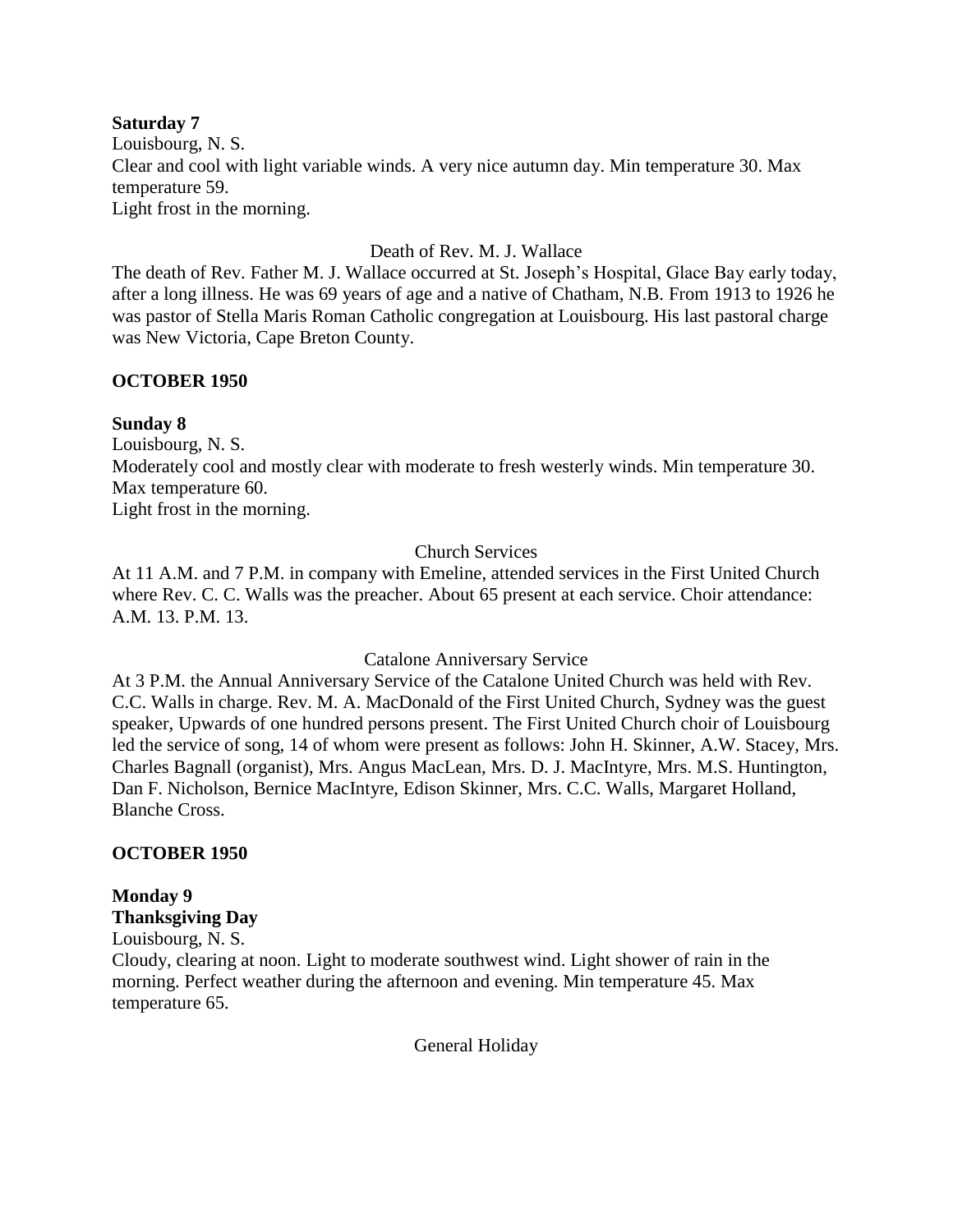Thanksgiving Day, a general holiday throughout the Dominion. Had shop open for business all day in order to accommodate newspaper customers. Larger business places closed as well as schools, bank, custom and civic offices.

# Work on Athletic Field

Went to the Athletic Field in the afternoon and as Chairman of the Parks Commission supervised the burning of piles of stumps and debris on the field. Had Fred Kelly employed at this work. This is the first time this year, I have set foot on the athletic field owing to my ankle injury. The ankle has improved considerably during the past two months, but I still use crutches in walking any distance.

# **OCTOBER 1950**

# **Tuesday 10**

Louisbourg, N. S.

Cool and mostly clear with moderately to fresh northeast wind. Min temperature 34. Max temperature 49.

# Fire at North Sydney

Big fire at North Sydney. Damage estimated at about \$500.000.

# **OCTOBER 1950**

# **Wednesday 11**

Louisbourg, N. S. Cool and mostly cloudy, with strong southerly winds, reaching moderate gale force in the afternoon. Rain began to fall at about 6 P.M. Min temperature 40. Max temperature 57.

# Choir Practice

At 8 P.M. in company with Emeline, went to the First United Church for the purpose of conducting choir practice. Owing to the showery condition of the weather or for other reasons only three or four members showed up, so I called it off for tonight.

# **OCTOBER 1950**

# **Thursday 12**

Louisbourg, N. S.

Showers which began yesterday evening continued until the early hours of this morning. Rainfall about 1/4 inch. Cloudy with some fog, clearing at noon. Light southwest wind. Min temperature 50. Max temperature 62.

Board of Trade Banquet

At 6:30 attended a Board of Trade Banquet, held in Tom Wong's Restaurant, with President John MacDonald presiding. The guest speaker was Rev. M. J. MacSween, Pastor of Stella Maris Roman Catholic Church. Other speakers were: Mayor George D. Lewis, Rev. J. T. Turner of St. Bartholomous Anglican Church, Rev. C. C. Walls of the First United Church, Gordon Cameron,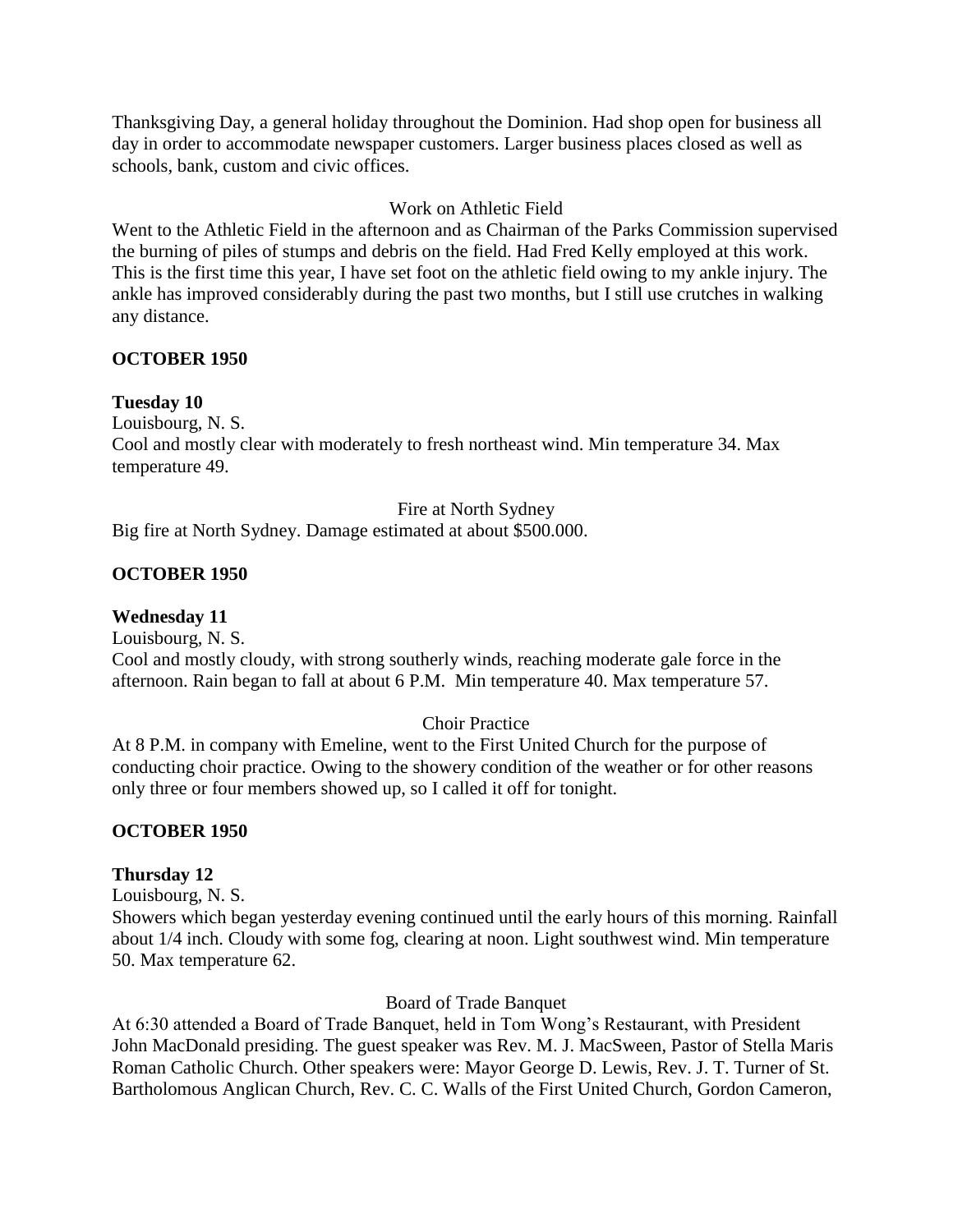Secretary, Board of Trade, Mr. P. J. Kasouf, President, Associated Board of Trade, Alex Ferguson, County Councillor, William Stewart, Manager Royal Bank and M. S. Huntington, who moved a vote of thanks to the guest speaker.

# Left Enroute for Home

Mr. and Mrs. Clifford Huntington, who have been our guests since Wednesday, October 4, left on the 10:30 am trip of Highland Lines Bus, enroute for their home at Huntington, Cape Breton Co. N.S. via Sydney. We enjoyed their visit very much.

# Went to Athletic Field

Went to the Athletic Field in the afternoon and supervised the burning of some piles of stumps on the field. Fred Kelly and Thomas Kennedy who are engaged in prying out stones on the field attended to the stump burning.

# **OCTOBER 1950**

# **Friday 13**

Louisbourg, N. S.

Cloudy and foggy in the early part of the day. Clear for a short period at noon. Cloudy during the afternoon, clearing at night. Min temperature 51. Max temperature 63.

# Sing Song

Mrs. E. Bains, had supper and spent the evening with us, during which we had a "sing song". On our invitation, Dan F. Nicholson and Mr. and Mrs. James Peck were present. They left for home at 11:45 P.M. We had a very enjoyable musical evening.

### **OCTOBER 1950**

### **Saturday 14**

Louisbourg, N. S. Clear and mild with fresh to strong southwest wind. Min temperature 38. Max temperature 57.

# Went to Athletic Field

Went to the Athletic Field in the afternoon and supervised the burning of the remaining piles of stumps with Fred Kelly and Thomas Kennedy assisting.

# **OCTOBER 1950**

# **Sunday 15**

Louisbourg, N. S.

Clear and cool with moderate to fresh northwest wind, moderating in the late afternoon. Min temperature 32. Max temperature 53.

Church Services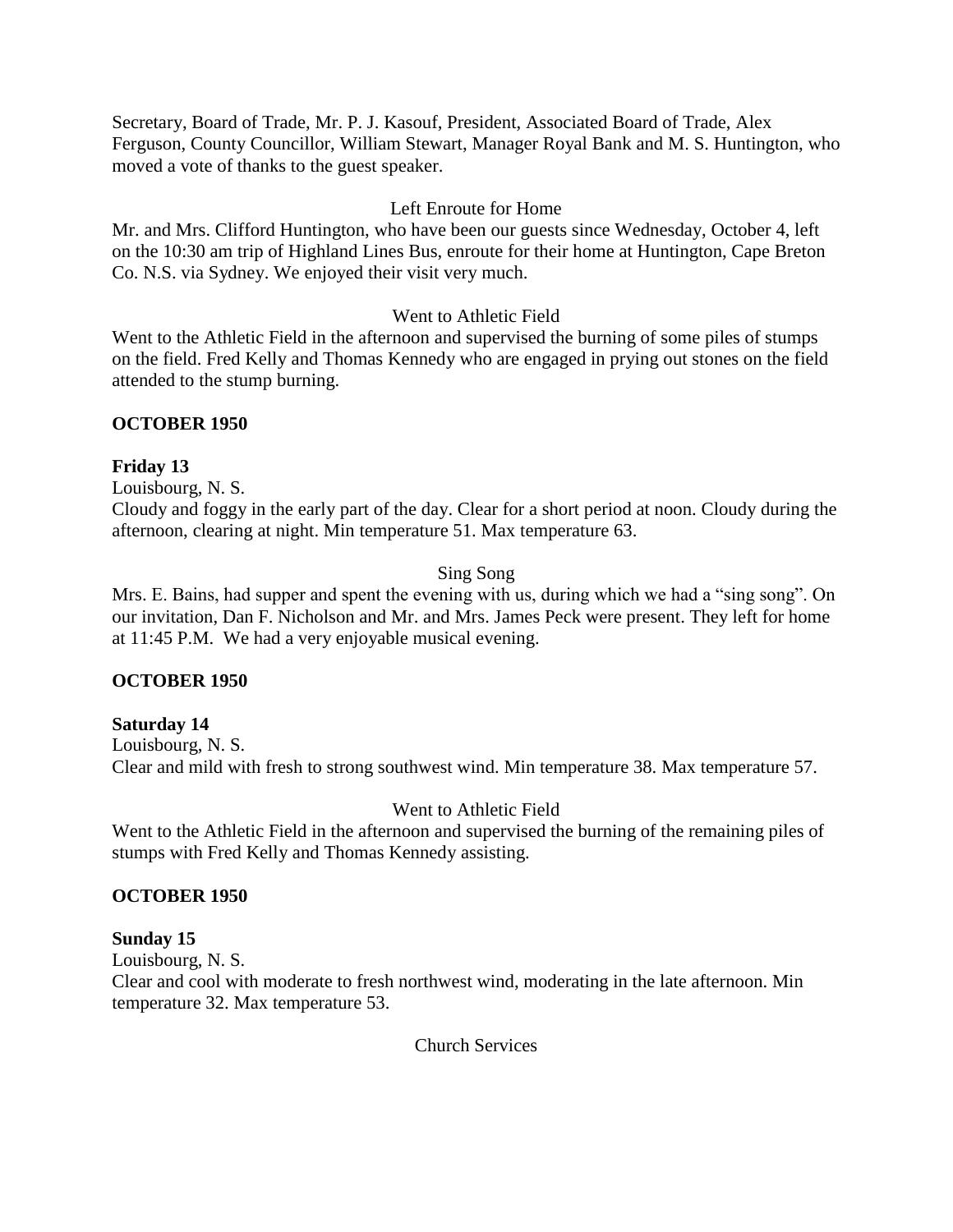At 11 A.M. and 7 P.M., in company with Emeline, attended services in the First United Church, where Rev. C. C. Walls was the preacher. About 65 present at each service. Choir attendance: 11 A.M., 12; 7P.M. 14.

### **OCTOBER 1950**

# **Monday 16**

Louisbourg, N. S. Cool and mostly clear with moderate to fresh northwest and north winds. Min temperature 31. Max temperature 48.

# Went to Athletic Field

Went to the Athletic Field in the afternoon and with Fred Kelly finished burning the last of stump piles on the field. The field is now clear of stumps and debris.

### Marriage

The marriage of Edward Kennedy of West Louisbourg, to Miss. Annie Latemar of Arichat, N.S. took place in Stella Maris church today. The ceremony was performed by Rev. Father M. J. MacSween.

# **OCTOBER 1950**

### **Tuesday 17**

Louisbourg, N. S.

Clear in the morning but becoming cloudy early in the forenoon. Cool. Min temperature 26. Max temperature 51.

### Heavy Frost

Dahlias and other tender plants in our garden killed or seriously damaged as a result of last night's frost. First killing frost this season.

### **OCTOBER 1950**

### **Wednesday 18**

Louisbourg, N. S.

Clear with cloudy intervals. Fresh to strong northwest to north winds, moderating in the evening. Min temperature 37. Max temperature 51.

Went to Athletic Field

Made a brief visit to the Athletic Field where Fred Kelly and Thomas Kennedy are working my direction, prying out stone.

# **OCTOBER 1950**

**Thursday 19** Louisbourg, N. S.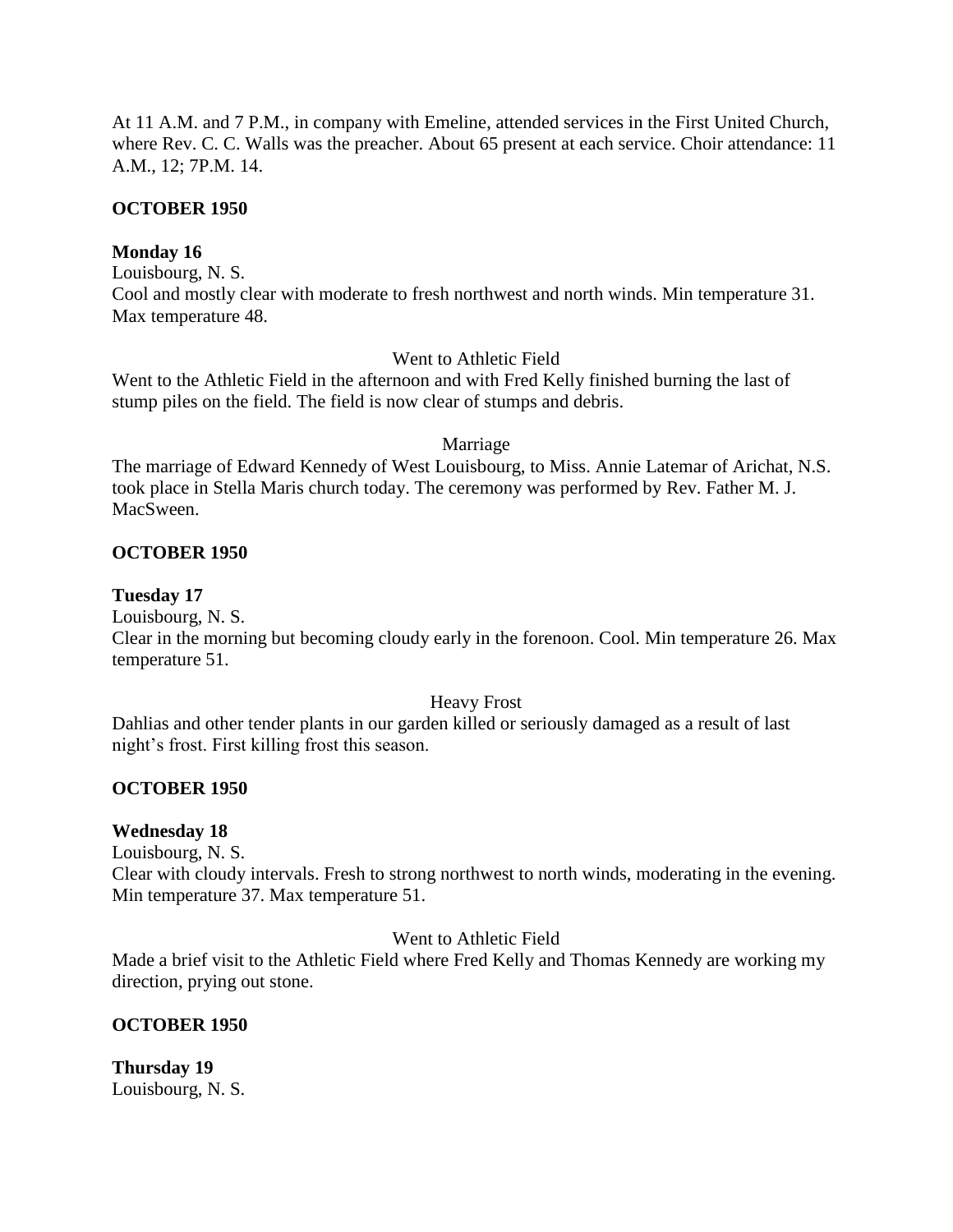Cool and mostly cloudy with light winds. Light rain beginning at about 4 P.M. Min temperature 35. Max temperature 51.

# To Sydney and Return

Emeline and I went to Sydney on the Highland Lines Bus, leaving here at 10:30 A.M. Made a number of business calls during the afternoon. Met D.H. MacKean, representing Anglo-Canadian Mercantile Company Ltd. at an Isle Royale sample room and placed an order with him for china and glassware. We returned home on the bus leaving Sydney at 4:30 P.M.

Death of Norman MacPherson

Norman MacPherson, aged about 82 , a former resident of Sydney Road, died this evening at the home of his nephew, William MacPherson, Dominion, N.S. with whom he had lived for the past several years. Mr. MacPherson was for many years in the employ of the Dominion Coal Company, as a coal trimmer.

# **OCTOBER 1950**

# **Friday 20**

Louisbourg, N. S. Cloudy with occasional showers. Moderate to fresh southwest wind. Rainfall about 1/8 inch. Clear at night and cooler. Min temperature 38. Max temperature 58.

# **OCTOBER 1950**

# **Saturday 21**

Louisbourg, N. S. Cloudy and cool with fresh to strong northwest wind. Light snow squall in the forenoon. Min temperature 36. Max temperature 44.

### **OCTOBER 1950**

### **Sunday 22**

Louisbourg, N. S. Clear with cloudy intervals and moderate northwest wind. Min temperature 30. Max temperature 44.

### Church Services

At 11 A.M. and 7 P.M., in company with Emeline, attended services in the First United Church, where Rev. C. C. Walls was the preacher. Morning attendance about 60. Evening about 75. Choir attendance: A.M. 11, P.M. 14.

# **OCTOBER 1950**

**Monday 23** Louisbourg, N. S.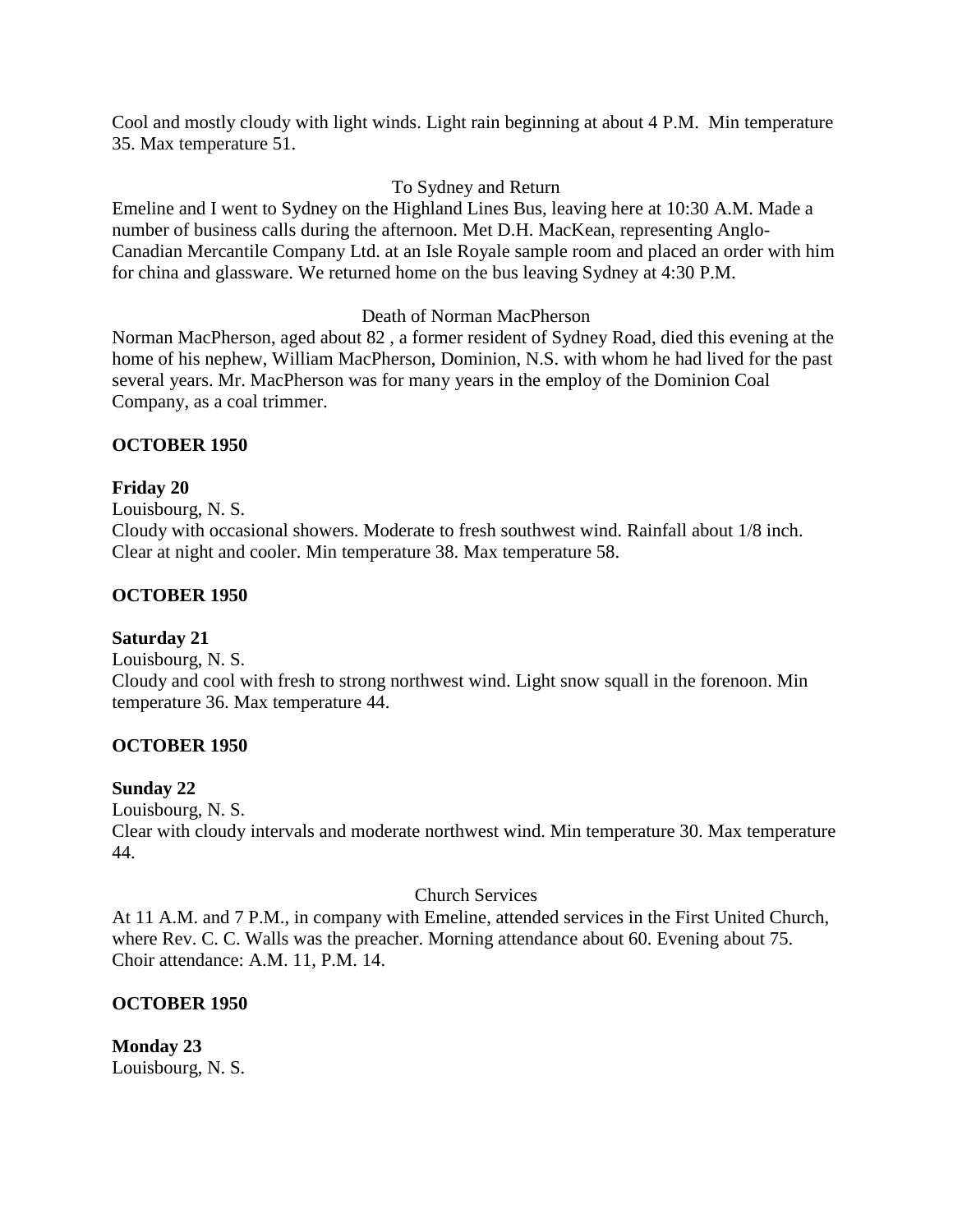Cool and mostly cloudy with light to moderate variable winds, increasing to fresh at night. Showers beginning at about 6 P.M. Min temperature 26. Max temperature 46.

# **OCTOBER 1950**

# **Tuesday 24**

Louisbourg, N. S.

Cool and mostly clear with fresh, northwest wind, which moderated to light in the evening. Light showers in the early morning. Rainfall of last night about 1/4 inch. Min temperature 28. Max temperature 40.

# Eight Men Rescued

The press announced today that the United States Coast Guard cutter "Sorrel" had picked up 8 survivors of the steamer, "North Voyageur" which disappeared and is presumed lost, off the coast of Newfoundland, a few days ago. An upturned life-boat, which was discovered, would indicate that the remainder of the crew 12 in number, had been lost. The Sorrel is said to be heading for the Newfoundland port of Argentia with the rescued men on board. The survivors were found floating on a raft.

# **OCTOBER 1950**

# **Wednesday 25**

Louisbourg, N. S.

Cool and mostly cloudy, Sunshine and shower during the greater part of the forenoon. Fresh south and southwest winds. Min temperature 30. Max temperature 49.

### Choir Practice

At 8 P.M. in company with Emeline, attended and conducted choir practice in the First United Church.

### **OCTOBER 1950**

# **Thursday 26**

Louisbourg, N. S.

Cool and clear with cloudy intervals and a few showers. Fresh northwest wind. Min temperature 33. Max temperature 52.

### **OCTOBER 1950**

# **Friday 27**

Louisbourg, N. S.

Cool with alternate cloud and sunshine, and an occasional light shower. Fresh northwest wind. Min temperature 33. Max temperature 45.

# Cement Arrives

A shipment of cement to be used in the construction of the Fish Plant buildings has arrived.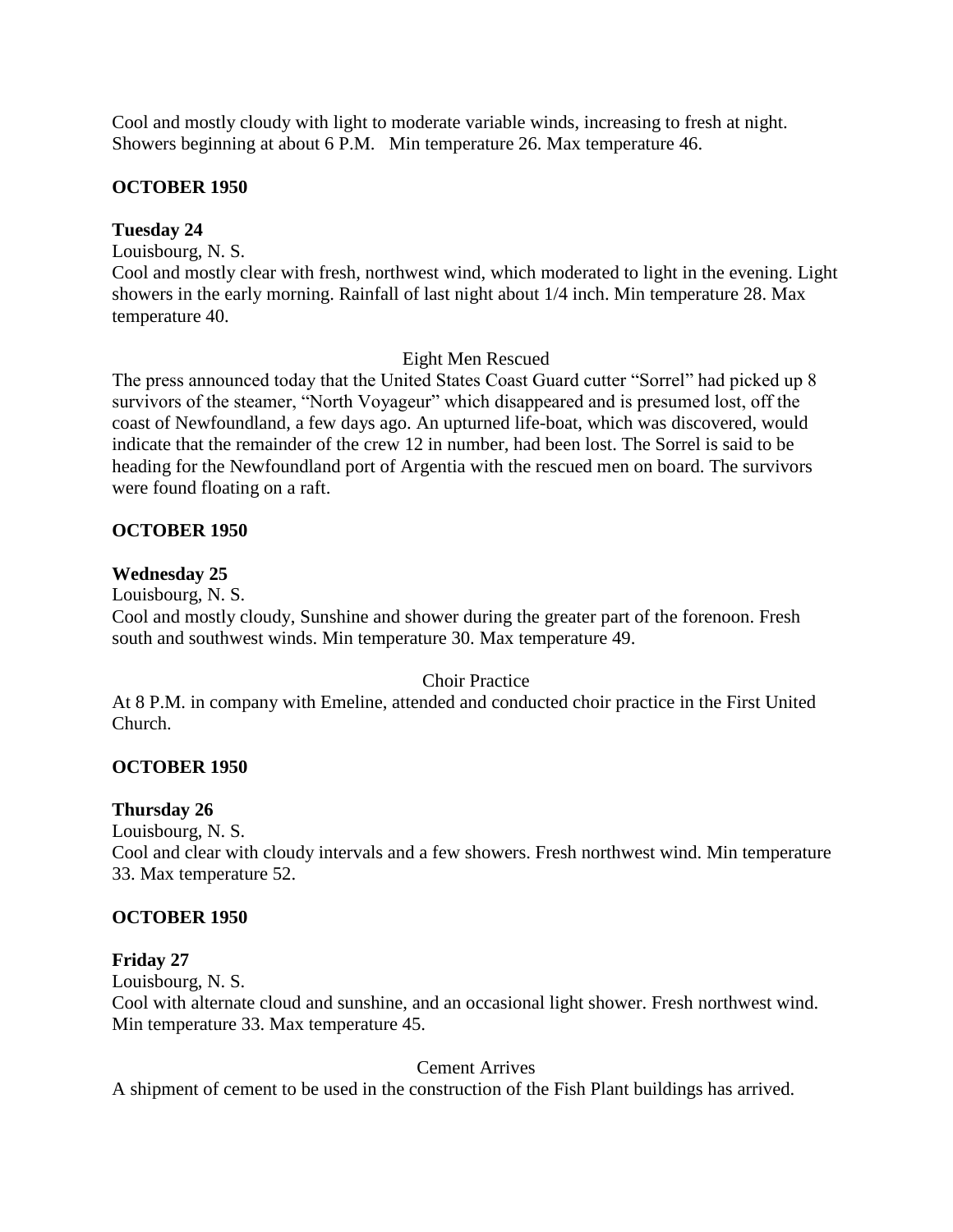### **OCTOBER 1950**

### **Saturday 28**

Louisbourg, N. S. Clear with brief cloudy intervals. Light northwest wind. Cool. Min temperature 25. Max temperature 48.

### **OCTOBER 1950**

# **Sunday 29**

Louisbourg, N. S. Clear with light southwest wind. An ideal autumn day. Min temperature 28. Max temperature 55.

# Church Services

At 11 A.M. and 7 P.M., in company with Emeline, attended services in the First United Church. Rev. C.C. Walls was the preacher in the morning while Miss Putnam a Mission worker at Glace Bay was the speaker in the evening when the Women's Missionary Society held its annual Thank Offering service led by Mrs. A.W. Stacey. About 65 present at 11 A.M. and about 80 at 7 P.M.

Choir attendance: 11 in the morning and 14 in the evening.

# Visited the Manse

At the close of the evening service, and on the invitation of Mrs. Walls we visited the manse where we remained until about 10:30 P.M. Others present besides Rev. and Mrs. Walls were: A.W. and Mrs. Stacey, Miss. Putnam, who was the speaker at the evening service, Mr. Lewis, Mr. Dukes and Mr. Ferguson, the three latter being members of the crew of the Canadian Government Steamer, Edward Cornwallis, who were present at the evening service.

# C.G.S. Edward Cornwallis

Canadian Government Steamer, "Edward Cornwallis", Capt. Germain, arrived in the afternoon and docked at the Freight Wharf.

# Death of King of Sweden

King Gustaf V, died today at the age of 92 after reigning as King of Sweden for nearly 43 years. He is succeeded by his son, Oscar Frederick Wilhelm Olaf Gustaf Adolf.

### **OCTOBER 1950**

### **Monday 30**

Louisbourg, N. S.

Mild and mostly cloudy with light to moderate southwest wind. Rain began to fall at about 9 P.M. Min temperature 41. Max temperature 57.

# C.G.S. Edward Cornwallis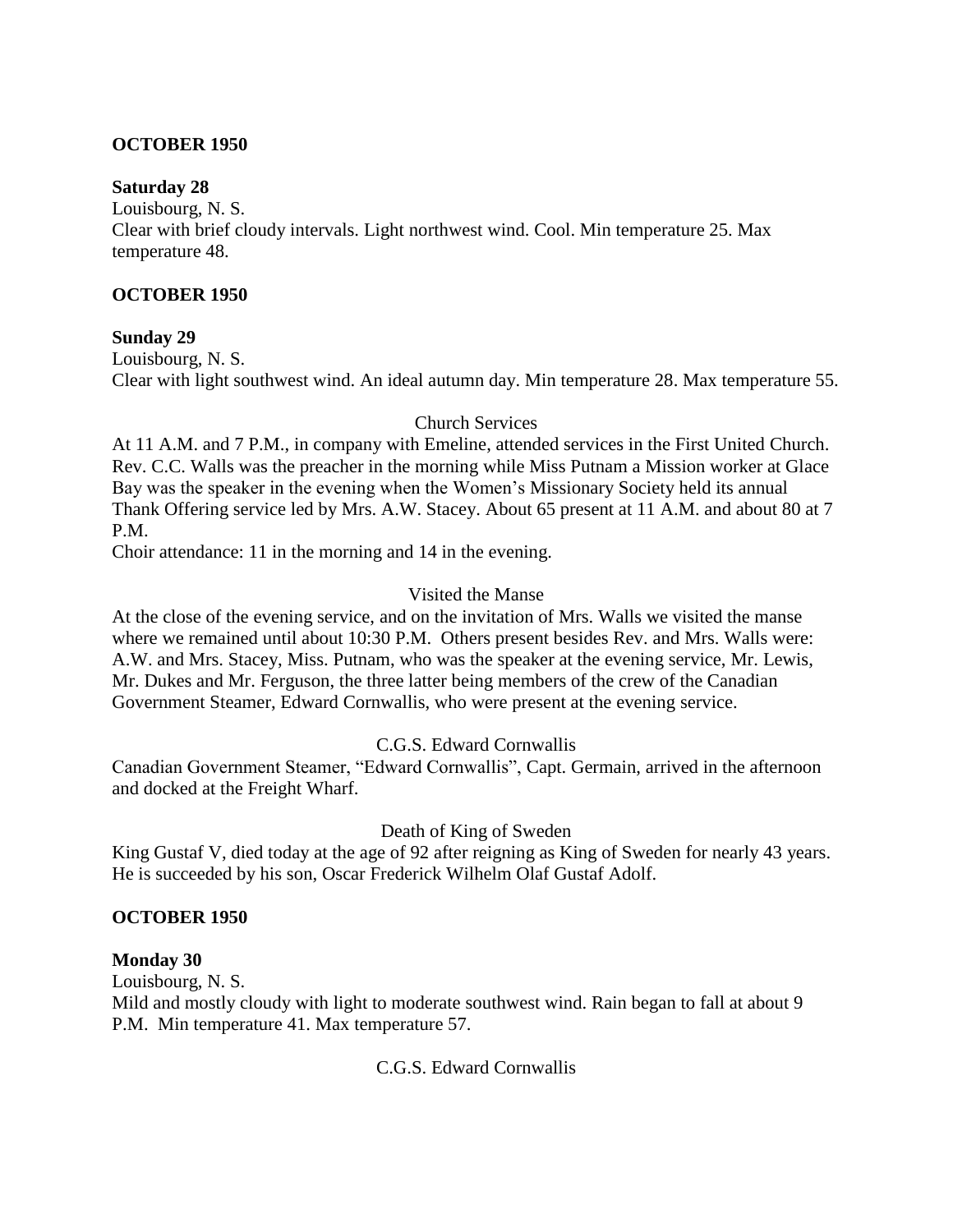Canadian Government Steamer, Edward Cornwallis , Capt. Germain, which arrived yesterday afternoon sailed this morning.

# **OCTOBER 1950**

# **Tuesday 31**

Louisbourg, N. S.

Rain in the early morning. Cool with moderate to fresh northerly winds, shifting from southwest in the morning. Thunder and lightning at midnight, last night. Rainfall of last night 3/4 inch. Min temperature 41. Max temperature 49.

### **NOVEMBER 1950**

# **Wednesday 1**

Louisbourg, N. S.

Cloudy with a few brief sunny intervals. Clear at night. Cool with fresh to light northerly winds. Min temperature 29. Max temperature 47.

# Choir Practice

At 8 P.M., in company with Emeline, attended and conducted choir practice in the First United Church.

### FIRE

At 1:10 A.M. the fire alarm sounded for a fire on board a fishing boat lying at Edgar Bate's wharf. The boat which was about forty feet in length is owned by Norman Hearn of Petite de Grat, who is engaged in fishing out of this port. The boat was quite seriously damaged but not totally destroyed.

Death of Gordon Stevens, Sr.

The death of Gordon Stevens Sr. occurred at about 7 P.M. after a long illness.

Death of T. R. Clouston

The death of T. R. Clouston, General Manager and Vice-President of General Seafoods Limited, occurred at Halifax this evening. He was 50 years of age, born at St. John's, Newfoundland but lived at Halifax for the last 15 years.

### **NOVEMBER 1950**

### **Thursday 2**

Louisbourg, N. S. Clear but becoming cloudy early in the forenoon. Light west to southwest winds. Min temperature 32. Max temperature 52.

Death of Mrs. Lauchlin MacKinnon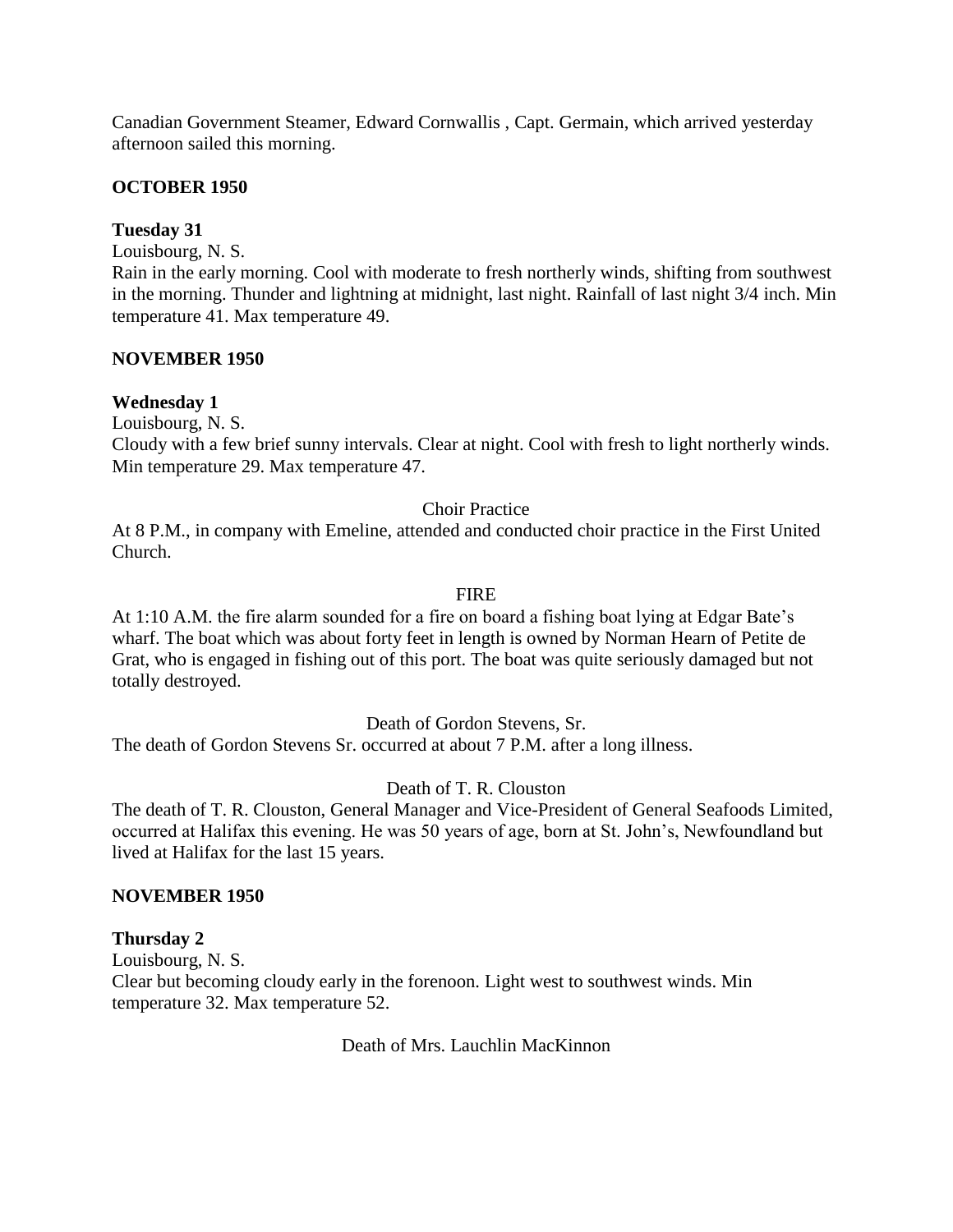The death occurred at an early hour this morning of Mrs. Lauchlin MacKinnon at her home on Alexandra Street. She was about 77 years of age and is survived by her husband, three sons and two daughters.

# **NOVEMBER 1950**

### **Friday 3**

Louisbourg, N. S.

Cloudy, clearing shortly after noon. A very lovely afternoon and evening. Light southwest wind shifting to northerly in the afternoon. Min temperature 40. Max temperature 60.

### Meeting in Parish Hall

At 7:30 P.M. in company with Emeline, attended a meeting in St. Bartholomous Parish Hall, held under the auspices of the British and Foreign Bible Society. The speaker was Rev. Mr. Davis, representing the Bible Society. Rev. J. T. Turner was Chairman. About 35 persons present.

### **NOVEMBER 1950**

#### **Saturday 4**

Louisbourg, N. S.

Cloudy and mild, clearing for a short period in the afternoon. Light southwest wind. Rain began to fall at about 7:30 P.M., showery during the night. Min temperature 39. Max temperature 52.

#### Funeral

At 2 P.M., attended the funeral of the late Gordon Stevens Sr, which took place from his late home on Main Street, to the United Church Cemetery on Clarke's Road. Services at the house and grave were conducted by Rev. C. C. Walls, pastor of the First United Church. Burial took place in the United Church Cemetery.

### Went to Marion Bridge

Evelyn Huntington, my clerk and sister-in-law motored to Marion Bridge in the late afternoon with her mother and step-father, Mr. and Mrs. Cyril Dawe. She intends spending the weekend with her parents.

### **NOVEMBER 1950**

### **Sunday 5**

Louisbourg, N. S.

Cloudy and mild with light to moderate southwest wind. Rainfall of last night 1/8 inch. Min temperature 47. Max temperature 58.

#### Church Services

At 11 A.M. and 7 P.M., in company with Emeline, attended services in the First United Church, where Rev. C. C. Walls was the preacher. About 50 present at 11 A.M. and about 60 at 7 P.M. Choir attendance: morning 10, evening 13.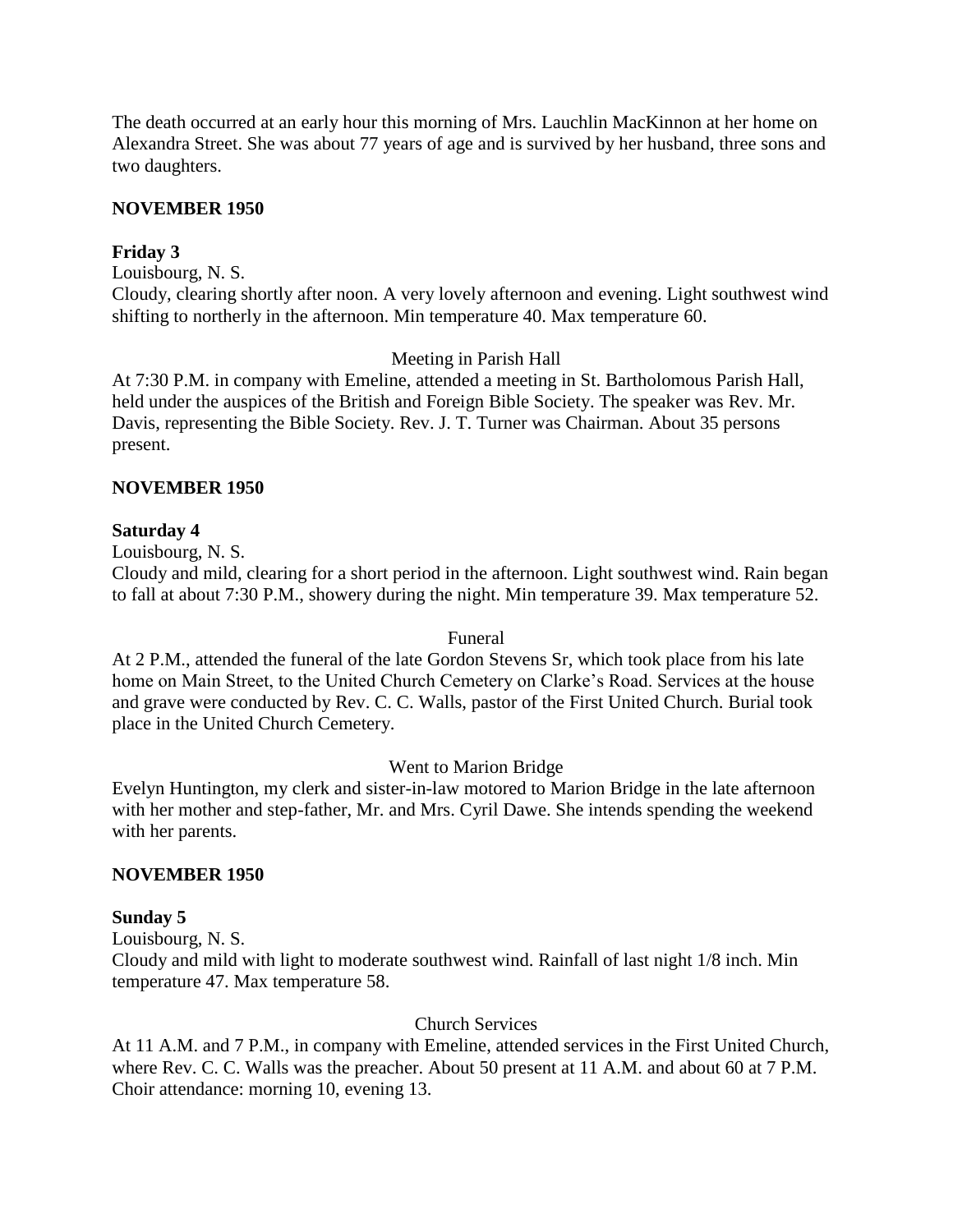### Funeral

At 2 P.M. in company with Emeline, attended the funeral of the late Mrs. Lauchlin MacKinnon, which took place from her late residence on Alexandra Street, to the First United Church. Services at the house, church and grave were conducted by Rev. C. C. Walls.

# **NOVEMBER 1950**

# **Monday 6**

Louisbourg, N. S. Cloudy with intermittent showers until late in the afternoon. Rainfall about 1/8 inch. Min temperature 34. Max temperature 56.

# **NOVEMBER 1950**

# **Tuesday 7**

Louisbourg, N. S.

Clear and cool with light variable winds. A very lovely autumn day. Min temperature 26. Max temperature 46.

# Returned Today

Evelyn Huntington, my clerk, who has been making a short visit at the home of her mother and step-father at Marion Bridge, returned this afternoon and resumed her duties.

# Dwelling for [blank] Thurston

The grounds were laid off today for the dwelling for [blank] Thurston.

# **NOVEMBER 1950**

# **Wednesday 8**

Louisbourg, N. S. Clear and cool with light westerly to southerly winds. A perfect November day. Min temperature 25. Max temperature 45.

# First Concrete Poured

The first concrete of the foundation of the new fish plant buildings took place today. The Ice house foundation was the first to get underway.

# **NOVEMBER 1950**

# **Thursday 9**

Louisbourg, N. S. Cloudy and mild with light southwest wind. Light fog at night. Min temperature 41. Max temperature 50.

Visited Louisbourg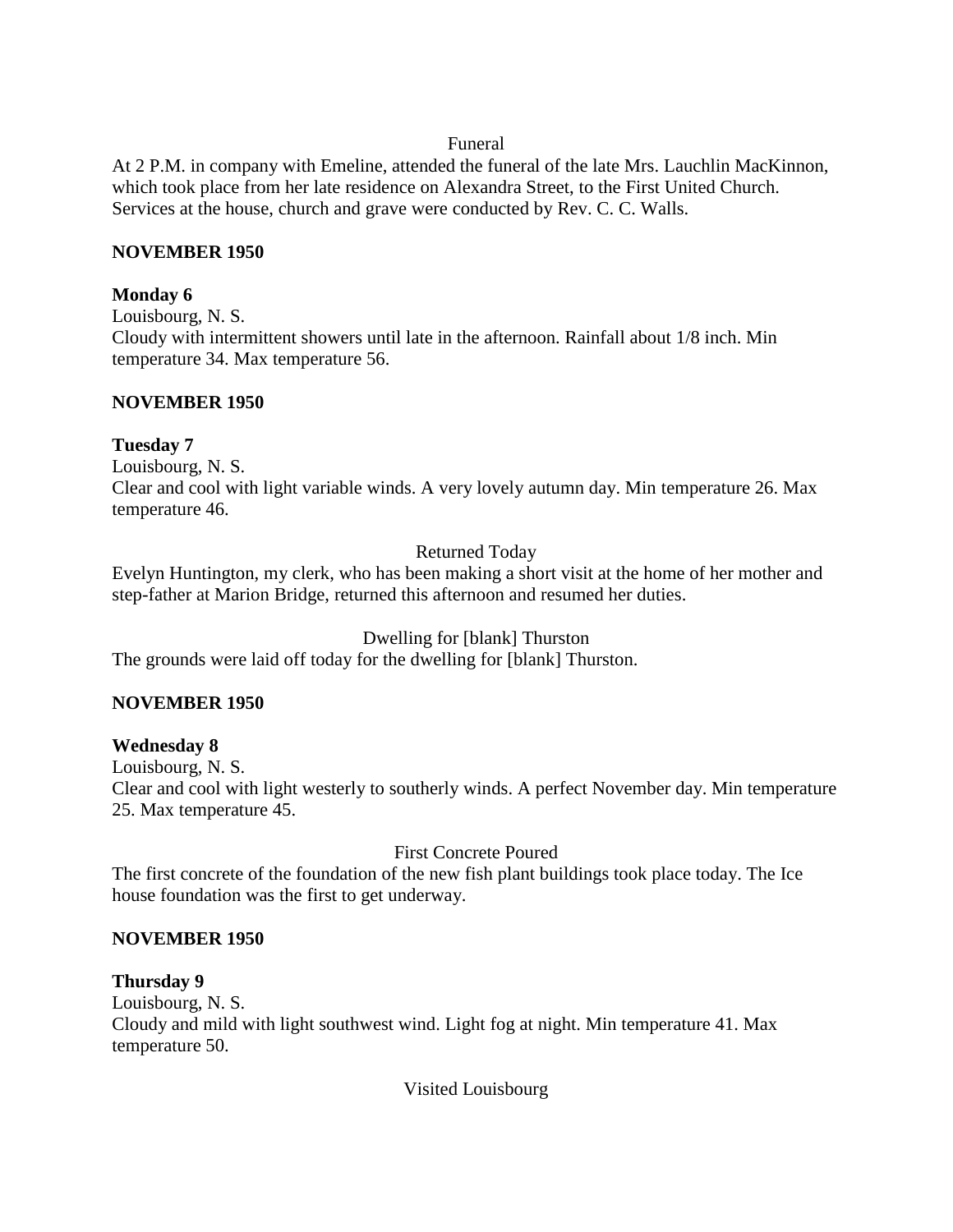Hon Robert H. Winters, Federal Minister of Resources and Development, accompanied by Senator Charles G. Hawkins, of Halifax, President of the Nova Scotia Liberal Association and Mr. Winters, Private Secretary, Robert Elliott visited Louisbourg at about 10:30 A.M. today. Mayor George D. Lewis and I met the party at the Louisbourg National and Historic Park.

# **NOVEMBER 1950**

## **Friday 10**

Louisbourg, N. S.

Cloudy and mild with light southwest wind. Light showers and mist in the early morning. Foggy throughout the day. Min temperature 46. Max temperature 55.

## **NOVEMBER 1950**

#### **Saturday 11 Remembrance Day**

Louisbourg, N. S.

Cool and remarkably clear for so late in the season. Light variable winds. A perfect autumn day. Min temperature 36. Max temperature 48.

# Paraded to Church

Twenty-four members of the Canadian Legion, Branch No. 62 Louisbourg, paraded to the Presbyterian Church at 11 A.M. where a Remembrance Day service was held by the Rev. Hugh Jack of the Presbyterian Church, Sydney assisted by Rev. C. C. Walls of the First United Church, Louisbourg. A total of about 85 present, including Evelyn, Emeline and myself.

# A General Holiday

Remembrance Day, a general holiday throughout the Dominion. Had shop open for business, except from 10 A.M. until 1 P.M. in order to accommodate my newspapers customers. Bank, Customs and Civic Offices closed with Post Office on holiday hours. Mails arrived and departed as usual.

# **NOVEMBER 1950**

# **Sunday 12**

Louisbourg, N. S.

Clear and cool with light variable winds, mostly northwest. An ideal November day. Min temperature 26. Max temperature 42.

# Church Services

At 11 A.M. and 7 P.M. in company with Emeline, attended services in the First United Church, where Rev. C. C. Walls was the preacher. About 65 present at the morning service and about 80 in the evening. Choir Attendance: A.M. 10, P.M. 12.

# Visitors From Sydney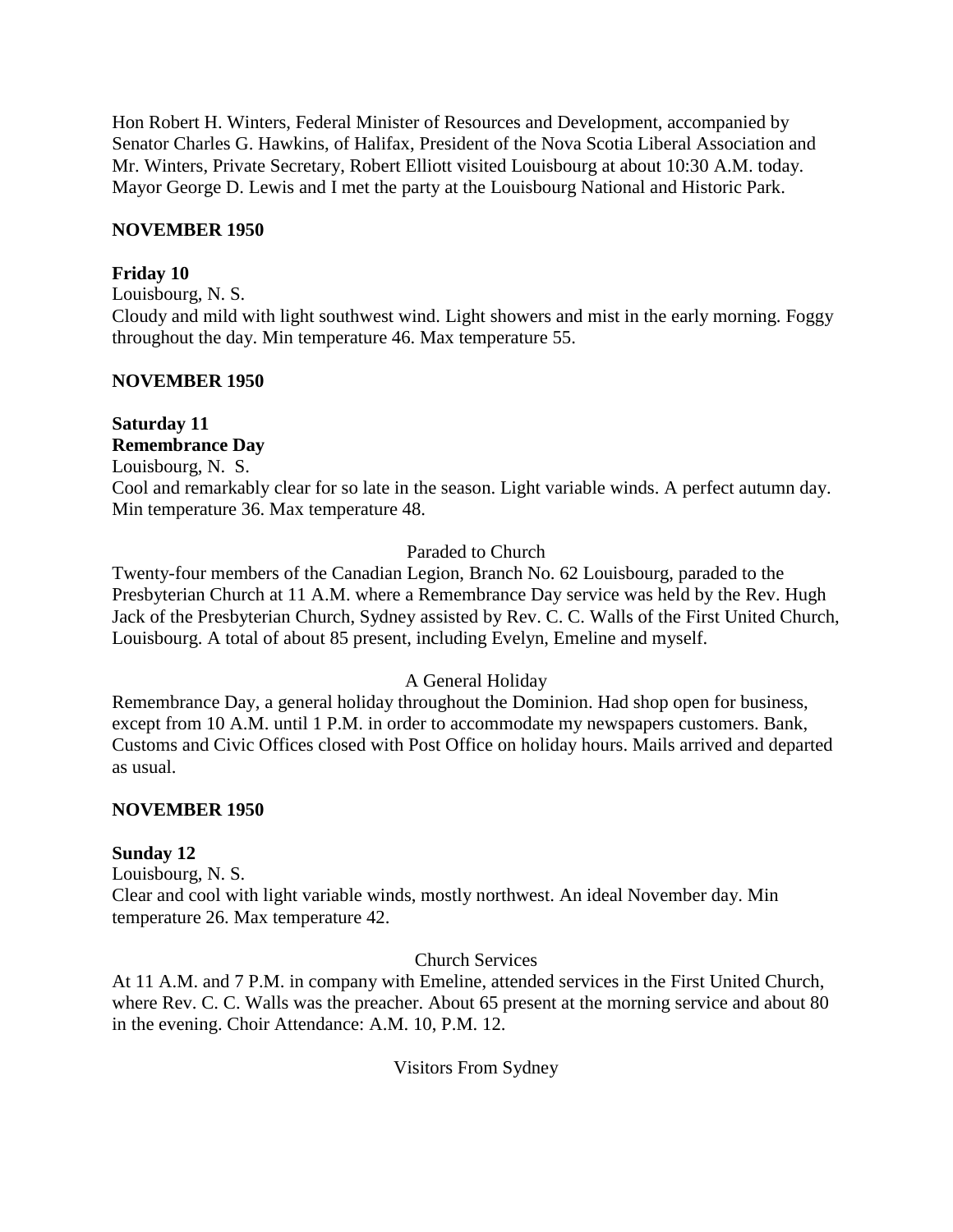In the afternoon, Mr. and Mrs. John Y. Spencer of Sydney, arrived by auto at about 3 o'clock. They had supper with us and at 7 P.M. accompanied us to church. They left enroute for home at the close of the service intending to visit Mr. and Mrs. B. M. Spencer before leaving town.

## **NOVEMBER 1950**

### **Monday 13**

Louisbourg, N. S. Clear and cool with light variable winds. A very lovely day. Min temperature 24. Max temperature 40.

## **NOVEMBER 1950**

## **Tuesday 14**

Louisbourg, N. S.

Cloudy and cool with a few clear intervals. Light shower of rain, at about 4 P.M. Cleared in the evening. Moderate southwest wind. Min temperature 23. Max temperature 46.

## **NOVEMBER 1950**

## **Wednesday 15**

Louisbourg, N. S. Cool and clear with cloudy intervals. Light winds. Min temperature 24. Max temperature 42.

### Choir Practice

At 8 P.M. in company with Emeline, attended and conducted choir practice in the First United Church.

# Death of Henry E. Tutty

The death of Henry E. Tutty occurred at the City Hospital, Sydney at an early hour today. He was about 74 years of age and had been in poor health for several years.

### **NOVEMBER 1950**

### **Thursday 16**

Louisbourg, N. S.

Clear and mild with some cloudy intervals. Light southwest wind. An ideal day. Min temperature 35. Max temperature 50.

#### Funeral

At 2 P.M. attended the funeral of the late Henry E. Tutty which took place from Johnston's Funeral Parlor to St. Bartholomous Anglican Church, then to the United Church Cemetery on Clarke's Road. Services at the funeral home, church and grave were conducted by Rev. J. T. Turner, pastor of St. Bartholomous Church. Was present at the church service.

Finished Ice House Foundation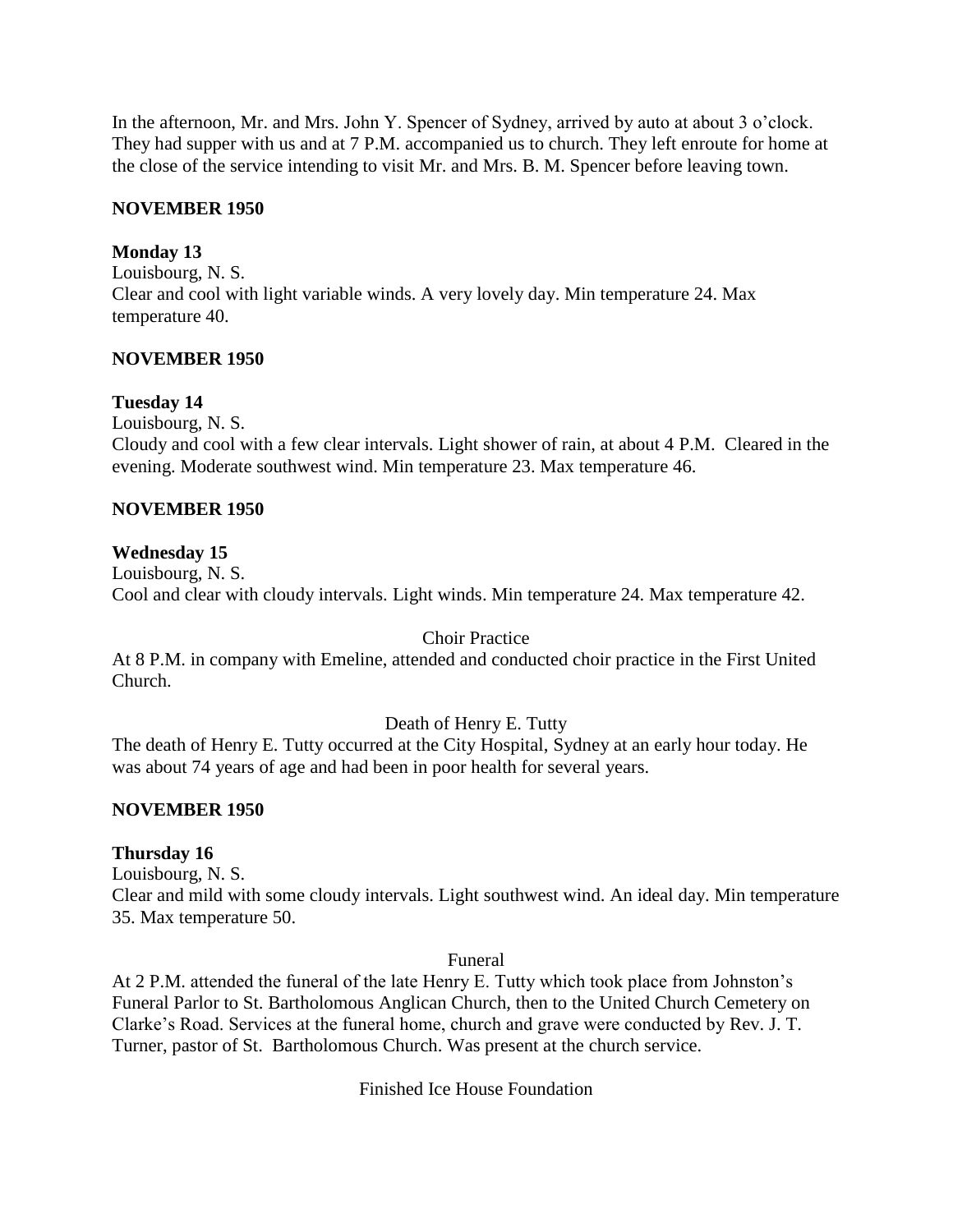The pouring of concrete for the foundation of the Icehouse at the new Fish Plant was finished today.

# Pouring Concrete for Building on Wharf

Work is underway for the construction of a building on the Fish plant wharf to be part of the fish plant setup. Concrete was being poured today for the foundation of this structure. The ice house referred to is said to be 208 feet long and 104 feet wide.

## **NOVEMBER 1950**

## **Friday 17**

Louisbourg, N. S.

Cloudy and mild with clear intervals. Light to moderate southwest wind. A very lovely day. Min temperature 43. Max temperature 55.

## **NOVEMBER 1950**

### **Saturday 18**

Louisbourg, N. S.

Clear and mild with cloudy intervals during the forenoon. Cloudy with some fog in the afternoon and evening. Light drizzle of rain beginning at about 10 P.M. Light southwest wind, shifting to easterly in the late afternoon. Min temperature 38. Max temperature 52.

### Death of William Dickson

The death occurred today at his home at Lower Sackville, Halifax County, N.S. of William Dickson, a former citizen of our town.

### **NOVEMBER 1950**

### **Sunday 19**

Louisbourg, N. S.

Rain in the early morning, showery during the entire day, clearing in the early part of the night. Light northeast wind, shifting to north and increasing to fresh in the evening. Rainfall of last night and today ½ inch. Min temperature 38. Max temperature 50.

# Church Services

At 11 A.M. and 7 P.M. in company with Emeline, attended services in the First United Church, where Rev. C. C. Walls was the preacher. Total number present in the morning: 42, evening, 41. Choir attendance: A.M. 11, P.M. 9.

### **NOVEMBER 1950**

### **Monday 20**

Louisbourg, N. S. Clear with light west to southwest winds. A perfect November day. Min temperature 32. Max temperature [blank]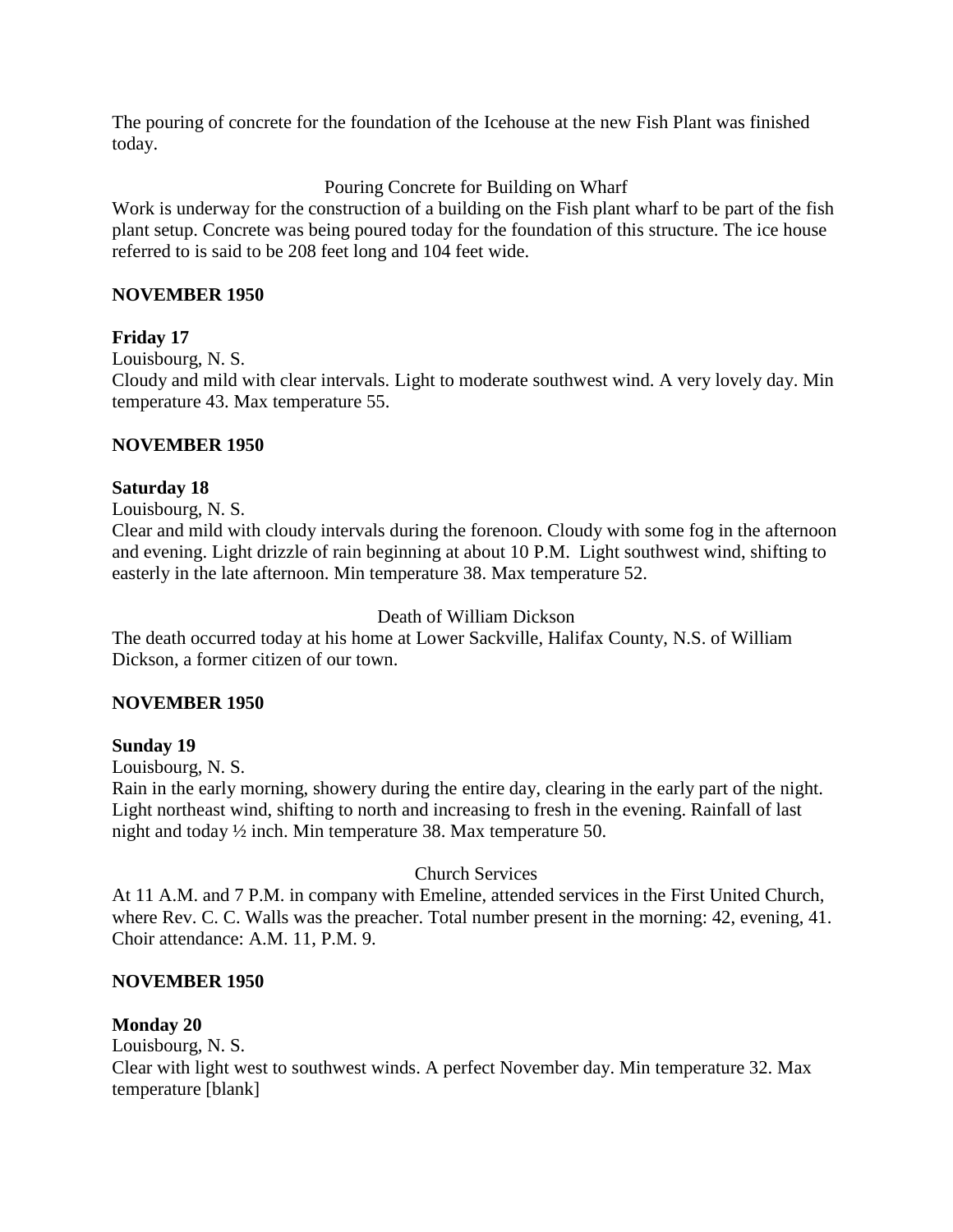### **NOVEMBER 1950**

### **Tuesday 21**

Louisbourg, N. S. Cloudy with brief clear intervals. Light southerly winds, increasing to strong at noon. Min temperature 43. Max temperature 53.

## **NOVEMBER 1950**

## **Wednesday 22**

Louisbourg, N. S. Clear with some cloudy intervals. Fresh southwest and west winds. Showers in the early morning. Rainfall about 1/16 inch. Min temperature 35. Max temperature 53.

### Choir Practice

At 8 P.M. in company with Emeline, attended and conducted choir practice in the First United Church.

### **NOVEMBER 1950**

## **Thursday 23**

Louisbourg, N. S. Clear and cool with cloudy intervals and fresh northwest winds. Frost at night.

### To Sydney and Huntington by Buses

Went to Sydney on the 10:30 A.M. trip of the Highland Lines Bus Service enroute to Huntington for the purpose of a short visit. Had lunch at "Diana Sweets" Restaurant. Made several business calls at Sydney during the afternoon. Left Sydney at 5 P.M. on the Gabarus Bus. Hugh MacDonald, driver, enroute to Marion Bridge, where Fred met me with his car and drove me to Clifford's where I will be the guest of Clifford and Maria during my visit.

### **NOVEMBER 1950**

### **Friday 24**

Huntington, N.S.

Clear in the morning, but becoming hazy and later cloudy. Cleared in the late afternoon. Clear and moonlight during the night. Cold with light easterly winds. Min temperature, about 18. Max temperature 35.

Walked up to the lower end of the big meadow in the forenoon. Called at Allie's shop on the way back. While returning by way of Harry Huntington's farm, I saw a deer in Harry's field near the woods. Got my camera out and tried to get a snapshot of it. But someone with a rifle fired first, before I could get into position. The deer took to the woods, apparently unhurt, but was followed by two more shots. This proved too much for my eagerness to get a picture, so I took cover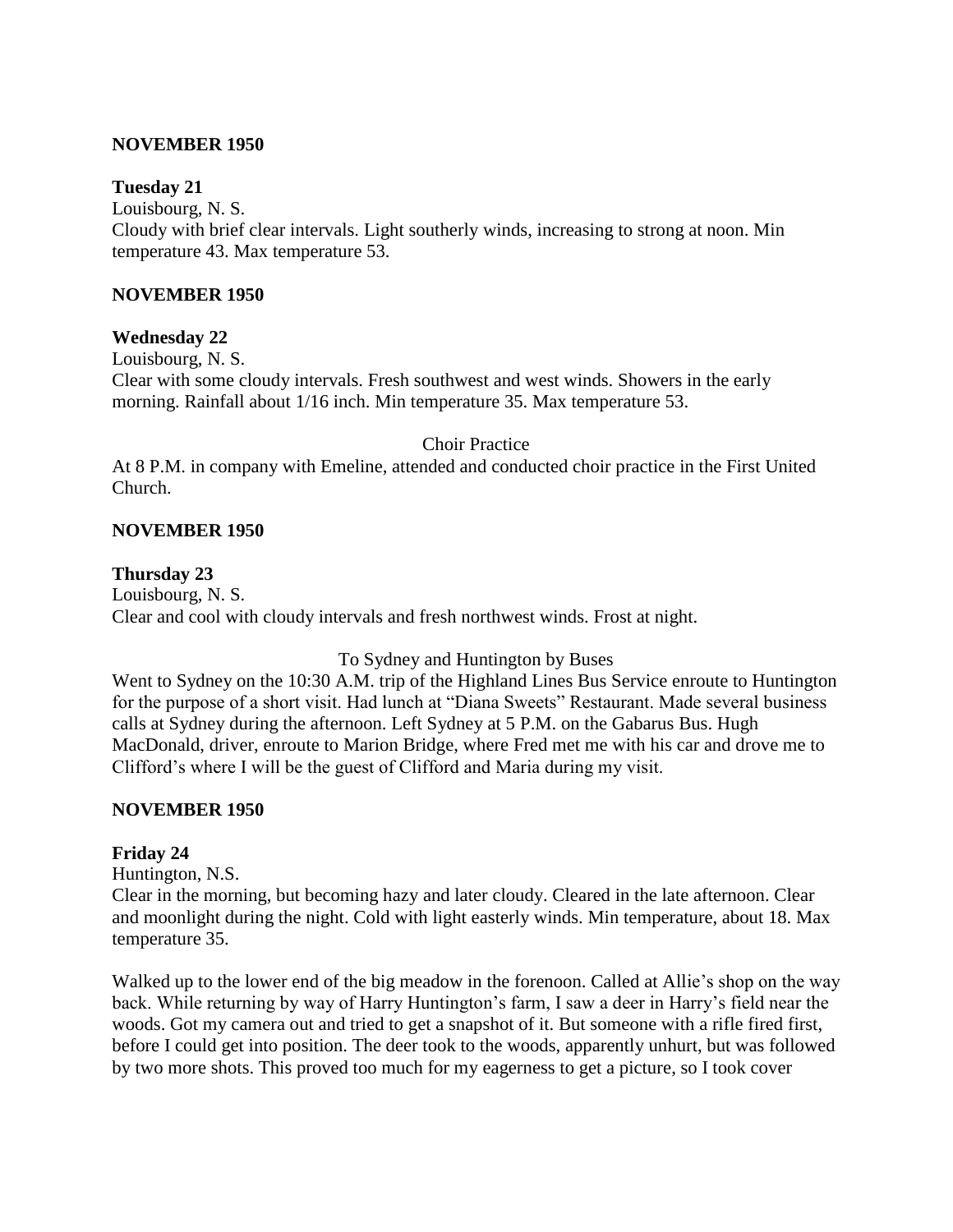behind a pile of rocks until things quietened down. I did not see any person in connection with this incident. Lucky for me I was not in the line of fire.

### **NOVEMBER 1950**

## **Saturday 25**

Huntington, N. S.

Clear with light to moderate easterly winds. Cloudy in the evening. Min temperature about 26. Max temperature about 35.

Went with Fred around his mail route, which is from Marion Bridge on the south side of the Mira River to the Head of Grand Mira, returning by the north side to Marion Bridge. Left here at about 11:30 A.M. The first stop was at Marion Bridge where he picked up the mail on its arrival from Sydney. At Marion Bridge I took several snapshots of the scenery, from the south side, and also a few along the river enroute. Near Arthur Huntington's, I stopped off for the purpose of taking snaps of the old farm, while Fred continued on his way. I was not very successful with the old farm snaps owing to there being so much forest in the way. I walked back to Clifford's in the evening stopping to visit Caleb Huntington, on the way. Got back to Clifford's at about 4:30. In the evening a party gathered at Clifford's to play chess. The games lasted until near midnight. Among those present were the following: Mr. and Mrs. Gary Watts, Caleb Gibbons, Mr. and Mrs. Fred Huntington, Mr. and Mrs. George Huntington, Mr. and Mrs. Clifford Huntington, Miss. Elinor Huntington, Earl Matheson, Dick Holm, Mr. Lovett, Mr. Luedy, the four latter from New Waterford. Thomas Mickelsen and Mr. Buchanan. A light lunch was served before the party dispersed.

# **NOVEMBER 1950**

# **Sunday 26**

### Huntington, N. S.

Cloudy and cool with moderate to fresh southeast wind. Max temperature about 40. Went for a walk in the afternoon along the road as far as Sandfield School house. Returning on the way back I cut across through the woods to the shore of the river east of Cecil Hussey's, thence westerly through Cecil's field to Clifford's, where I lay down and had an afternoon nap. Had supper with Mr. and Mrs. Cecil Hussey. In the evening I was present at the regular meeting of the Young People's Union, which this evening was held at Clifford's. Late in the afternoon M. R. Chappell, a Baptist Layman from Sydney, telephones that he would be out in the evening for the purpose of holding a service in the Church. It being rather late to get the news around to the prospective congregation, it was decided that he join with the regular meeting to be held at Clifford's. Mr. Chappell was accompanied by Mr. James Kenney of Sydney and was the guest speaker at the meeting. A total of about 20 persons were present.

# Death of Mrs. Alex J. MacInnis

The death occurred today at Glace Bay, of Mrs. Alex J. MacInnis, the former Miss Sarah MacCuish of Louisbourg. She was about 70 years of age, was born at Louisbourg, the daughter of the late Mr. and Mrs. Alex MacCuish. She lived at Glace Bay since her marriage many years ago.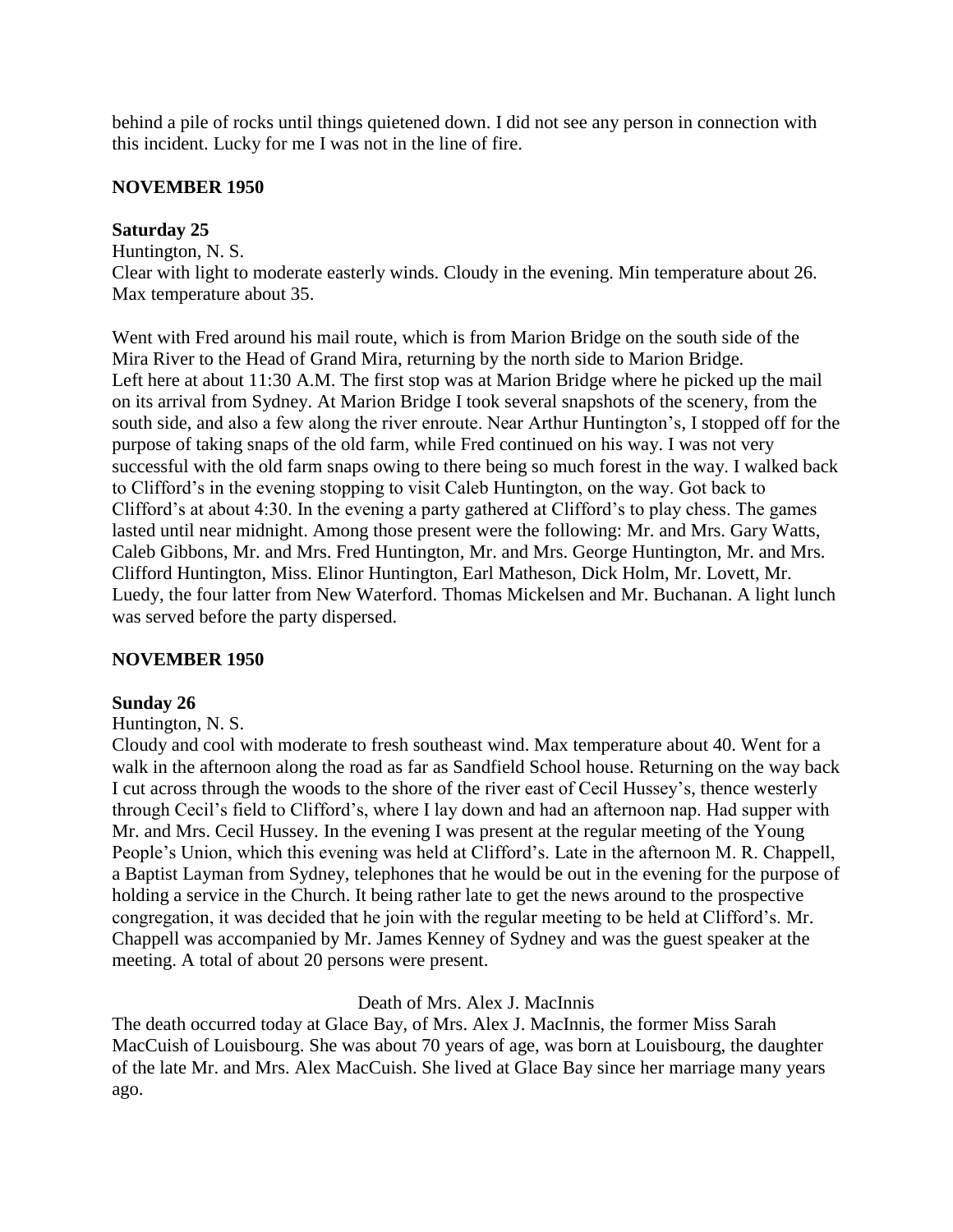### **NOVEMBER 1950**

#### **Monday 27**

Huntington, N. S.

Cloudy with the sun shining through occasionally in the forenoon. Rain threatened at day but none resulted. Fresh to strong southeast wind. Max temperature about 46.

### Took Snapshots

Went for a walk out the Gibbons's Road and visited the lakes. While there took snapshots of the lakes with the home of Mr. and Mrs. Guy Watts in the background. Returned at noon. Rested during the afternoon and evening.

### **NOVEMBER 1950**

#### **Tuesday 28**

Huntington, N. S.

Cloudy with the sun shining through occasionally. Fresh to strong southerly winds. Max temperature about 48. Rain threatening.

Spent the day at Clifford's with the exception of a short walk and a brief visit to Cecil Hussey's in the early afternoon.

#### **NOVEMBER 1950**

### **Wednesday 29**

Huntington, N. S.

Cloudy with moderate southeast gale. Light intermittent showers beginning at about 1 A.M. and continuing during the afternoon and night.

### Huntington to Louisbourg

Left Clifford's enroute for home. Fred drove me to Marion Bridge where I caught the Gabarus Sydney Bus at 10:15 A.M. Reached Sydney at 10:45 A.M. after making several business calls, left Sydney on the 12:30 P.M. trip of the Highland Lines Bus for Louisbourg, arriving at about 1:30 P.M.

#### Choir Practice

At 8 P.M., in company with Emeline, attended and conducted choir practice in the First United Church.

#### **NOVEMBER 1950**

#### **Thursday 30**

Louisbourg, N. S.

Clear, sunny and mild with light southwest wind. An ideal autumn day. Min temperature 34. Max temperature 50. Rainfall of yesterday afternoon and last night, 1/4 inch.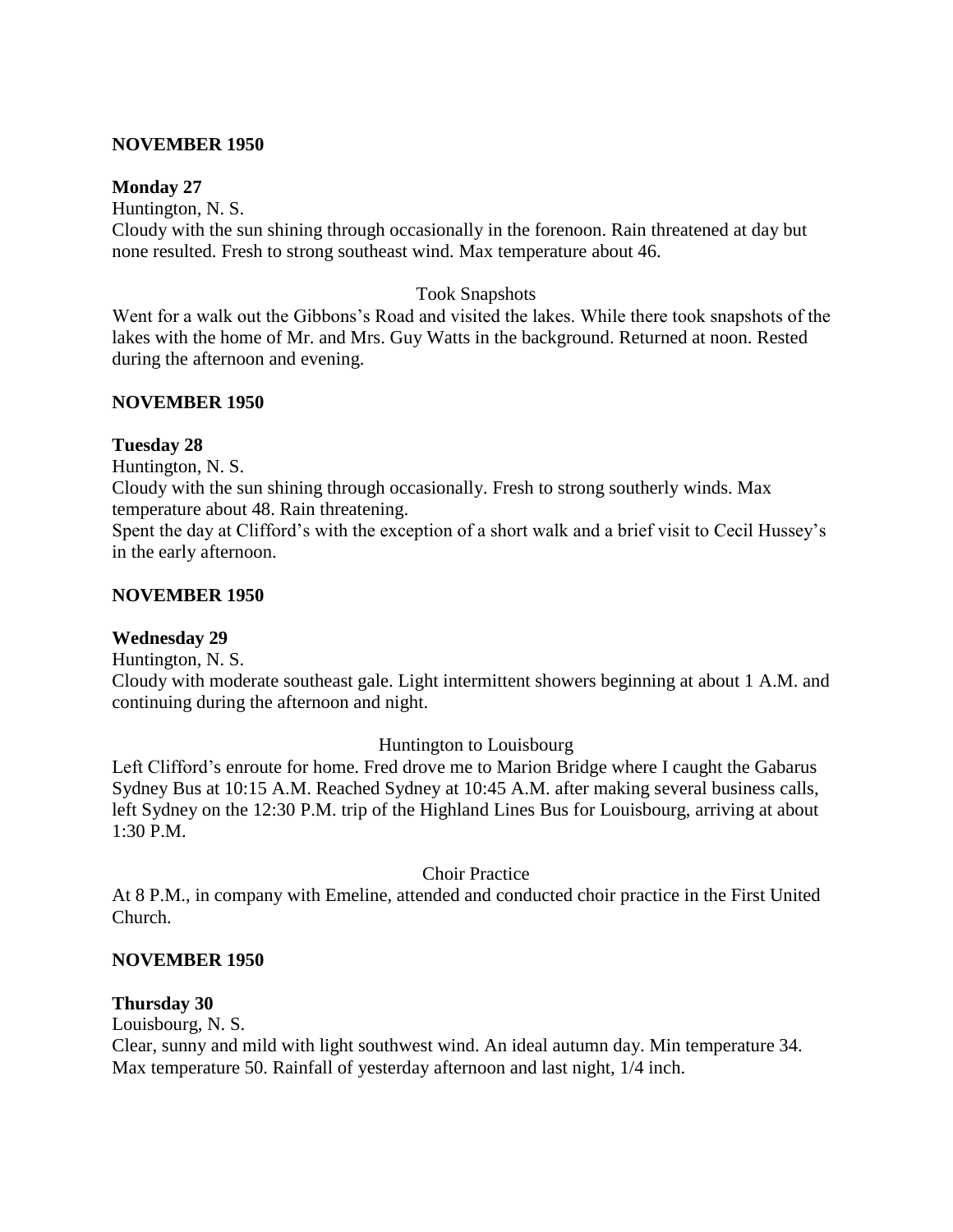## MacMillan Club Supper

At 5 P.M. in company with Emeline, attended the Annual Autumn Supper and Sale held by the MacMillan Club, of the First United Church, which was held in Calvin Hall.

## **DECEMBER 1950**

## **Friday 1**

Louisbourg, N. S.

Clear and sunny, but becoming cloudy and threatening early in the day. Light easterly winds increasing at night. Light showers in the evening followed by moderate rain. Min temperature 32. Max temperature 44.

## **DECEMBER 1950**

## **Saturday 2**

Louisbourg, N. S. Cloudy and chilly with fresh northwest wind. Min temperature 31. Max temperature 38.

# **DECEMBER 1950**

## **Sunday 3**

Louisbourg, N. S.

Cloudy, but clearing early in the day. Sunny during the afternoon. Light northwest wind. Min temperature 28. Max temperature 35.

### Church Services

At 11 A.M. and 7 P.M., in company with Emeline, attended services in the First United Church, where Rev. C. C. Walls was the preacher. Attendance in the morning about 45. In the evening about 75.

# Visited the Manse

After the evening service on the invitation of Rev. and Mrs. Walls, the choir visited the manse where we enjoyed a sacred sing song. Those present were:

Rev. and Mrs. Walls, Mr. and Mrs. Charles Bagnall, John H. Skinner, Dan F. Nicholson, Blanche Cross, Margery Rudderham, Mr. and Mrs. D. J. MacIntyre, [blank] Hunt, Mr. and Mrs. Harold MacQueen, M.S. and Mrs. Huntington, and Hugh Beaver.

# **DECEMBER 1950**

# **Monday 4**

Louisbourg, N. S.

Cloudy and foggy with light winds. Light mist in the evening. Mild Min temperature 34. Max temperature 50.

Fish Plant Ice House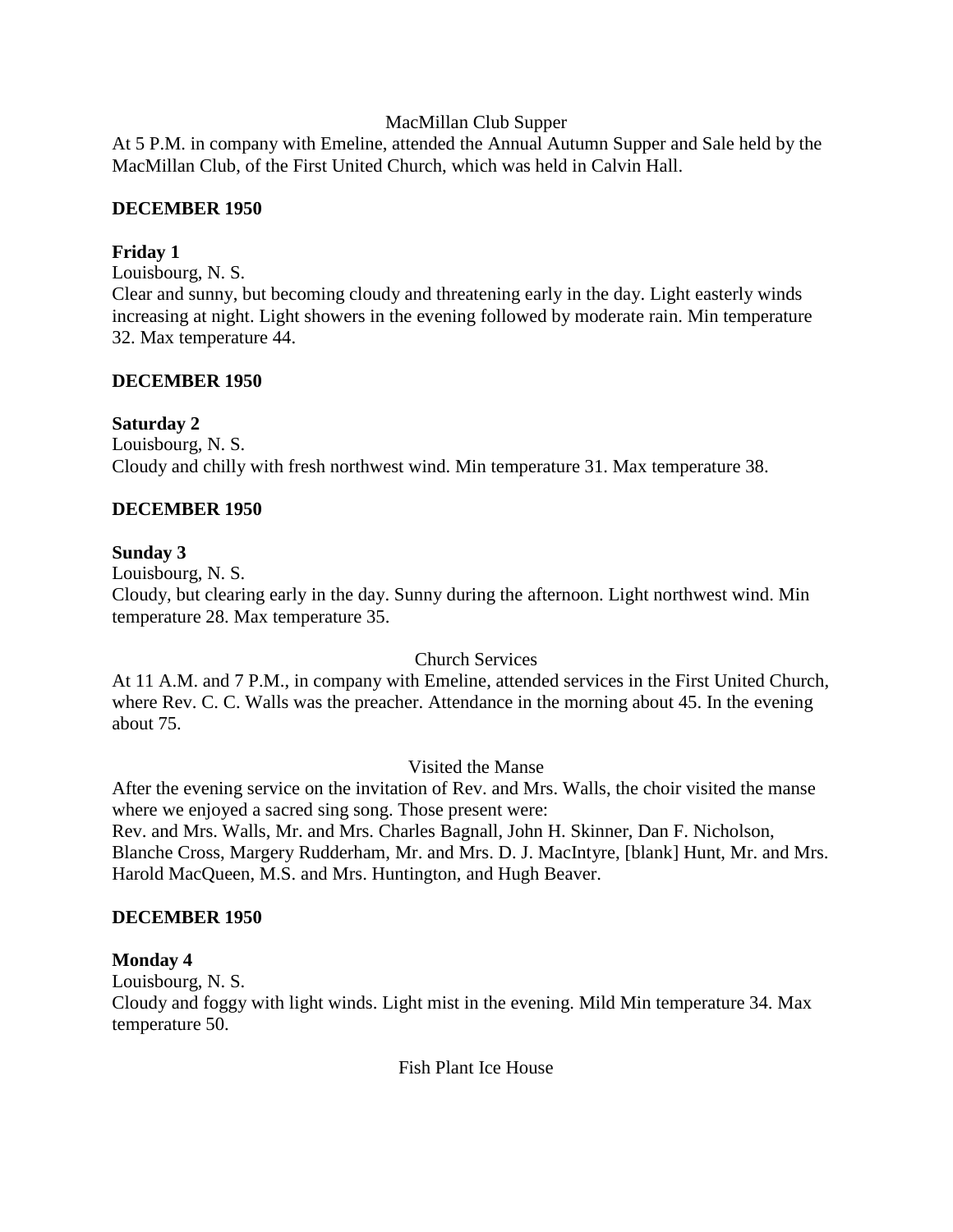The erection of the walls of the new Fish Plant Ice House was begun today. This is the first building to be erected at the plant with the exception of a few small temporary buildings.

### **DECEMBER 1950**

## **Tuesday 5**

Louisbourg, N. S. Cloudy, mild and foggy with light southerly winds, increasing to fresh in the evening. Rain began to fall at about 7:30 P.M. and continuing until about midnight. Rainfall about 1/4 inch. Min temperature 43. Max temperature 52.

## Motored to Sydney

Went to Sydney, on the 10:30 A.M. trip of Highland Lines Bus Service. At Sydney made several business calls. Among them a visit to the A.C. Davis firm where I placed a belated order for Christmas goods. Returned by Highland Lines on the trip leaving Sydney at 4:30 P.M.

## Sydney Civic Elections

In the Sydney Civic Elections held today, Anthony Gallagher was elected Mayor. Other candidates for the same office were: Victor Coffin and George B. Slaven. Gallagher received 5286 votes, Coffin 4420, Slaven 3751.

## **DECEMBER 1950**

## **Wednesday 6**

Louisbourg, N. S.

Partly clear and mild becoming cool in the afternoon with light frost at night. Fresh to strong northerly winds. Min temperature 28. Max temperature 49.

# Choir Practice

At 8 P.M., in company with Emeline, attended and conducted choir practice in the First United Church.

### **DECEMBER 1950**

### **Thursday 7**

Louisbourg, N. S. Partly clear and very chilly with fresh to strong northerly winds. Min temperature 28. Max temperature 36.

### **DECEMBER 1950**

### **Friday 8**

Louisbourg, N. S. Clear and cool with moderate northerly winds. An ideal December day. Min temperature 26. Max temperature 38.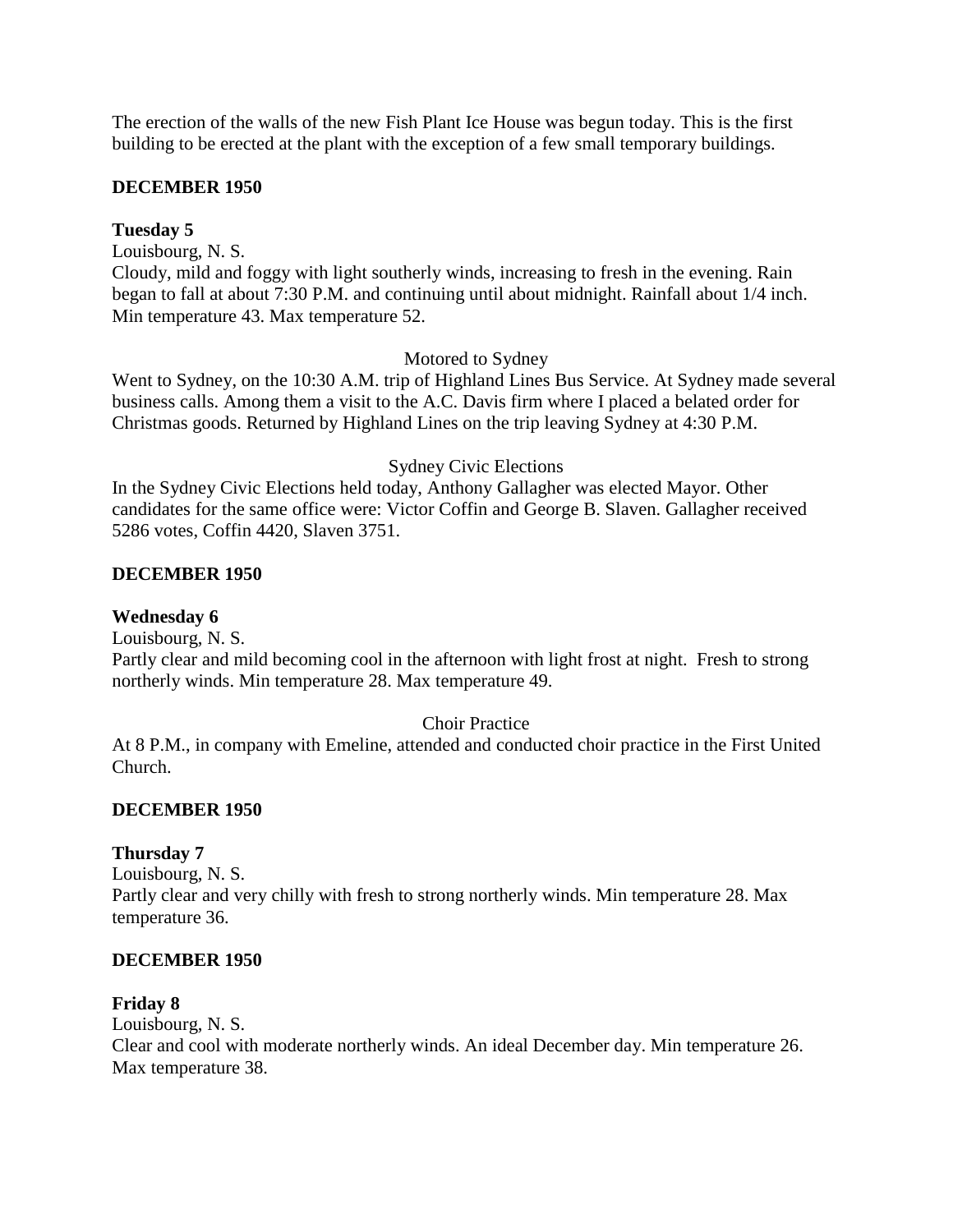### **DECEMBER 1950**

### **Saturday 9**

Louisbourg, N. S.

Clear but becoming cloudy in the afternoon. Moderate to fresh southwest wind. Min temperature 25. Max temperature 42.

### **DECEMBER 1950**

#### **Sunday 10**

Louisbourg, N. S.

Clear with light haze over the sky. Mild with light southerly winds varying from southeast to south. Min temperature 38. Max temperature 48.

### Church Services

At 11 A.M. and 7 P.M. in company with Emeline, attended services in the First United Church, where Rev. C. C. Walls was the preacher. 52 present at the morning service including a choir of 12. About 80 at the evening with a choir of 19.

### **DECEMBER 1950**

#### **Monday 11**

Louisbourg, N. S.

Cloudy in the morning. Clear and sunny for about three hours in the forenoon. Cloudy at noon and continuing so for the rest of the day. Mild moderate easterly and southerly winds, increasing to fresh at night. Min temperature 43. Max temperature 50.

### To Sydney and Return

In company with Emeline, went to Sydney on the 10:30 A.M. trip of the Highland Lines Bus Service (Charles Spencer, driver) At Sydney we did some Christmas shopping, while I made several wholesale purchases for our retail business. Arrived home on the evening bus, leaving Sydney at 4:30 P.M.

### **DECEMBER 1950**

### **Tuesday 12**

Louisbourg, N. S.

Cloudy, misty, mild and foggy with a few heavy showers in the afternoon. Moderate to fresh southwest wind, moderating to light in the evening. Rainfall about 1/8 inch. Min temperature 44. Max temperature 50.

#### **DECEMBER 1950**

**Wednesday 13** Louisbourg, N. S.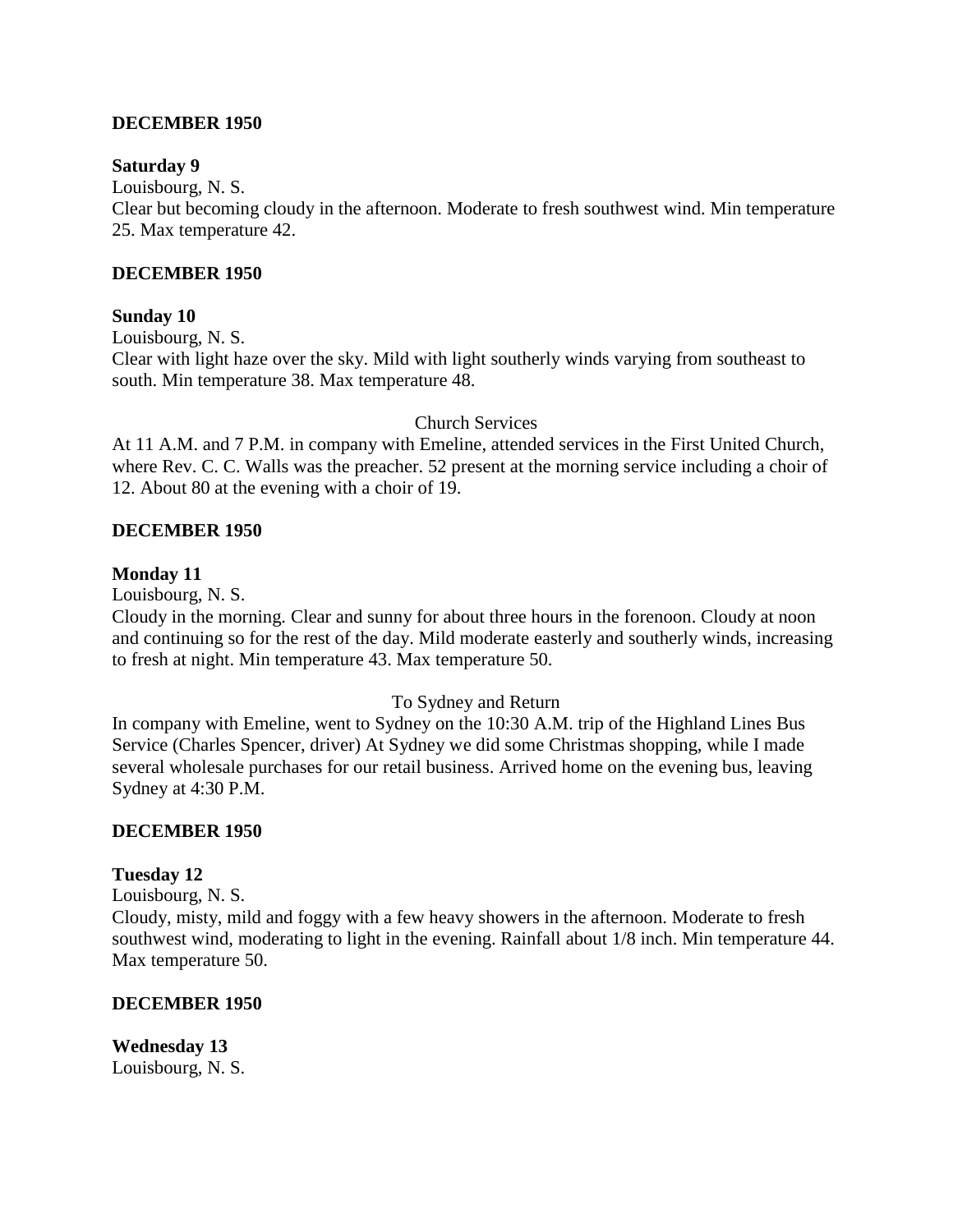Cloudy and foggy with light to moderate southwest winds. Showers in the early afternoon. Rainfall about 1/16 inch. Min temperature 31. Max temperature 50.

## Attended Tea and Sale

At 3:30 P.M. accompanied Emeline to an afternoon tea, fancy work and home cooking sale, held in the Navy hut under the auspices of the Sewing Guild of Stella Maris Church congregation.

# Choir Practice

At 8 P.M. accompanied by Emeline, attended and conducted choir practice in the First United Church.

# Airplane Crash

A Swiss Airplane enroute from Switzerland to New York, crashed today at the Reserve Airport, near Sydney, N.S. Of the 20 passengers and a crew of 11 no one was seriously injured. The accident was caused by the plane striking a beacon light pole while attempting to land. After the passengers and crew has escaped, the plane caught fire and was totally destroyed. Capt. O. M. Henneymoen was the pilot.

## **DECEMBER 1950**

## **Thursday 14**

Louisbourg, N. S. Cool and mostly clear with light variable winds. An ideal December day. Min temperature 22. Max temperature 38.

### Fire Alarm

At 7:05 A.M. the fire alarm sounded for a fire supposed to be at the home of John Thomas on Main Street. It however turned out to be a fire in his back yard. No damage resulted.

# **DECEMBER 1950**

### **Friday 15**

Louisbourg, N. S.

Sunny with cloudy intervals during the forenoon. Mostly cloudy in the afternoon with mist in the evening, followed by showers during the early part of the night. Min temperature 24. Max temperature 44.

### **DECEMBER 1950**

### **Saturday 16**

Louisbourg, N. S.

Cloudy with light to moderate easterly winds, varying from east to northeast, increasing to fresh in the evening and to strong during the night. Min temperature 30. Max temperature 41. Rain began to fall at about 6 P.M.

### **DECEMBER 1950**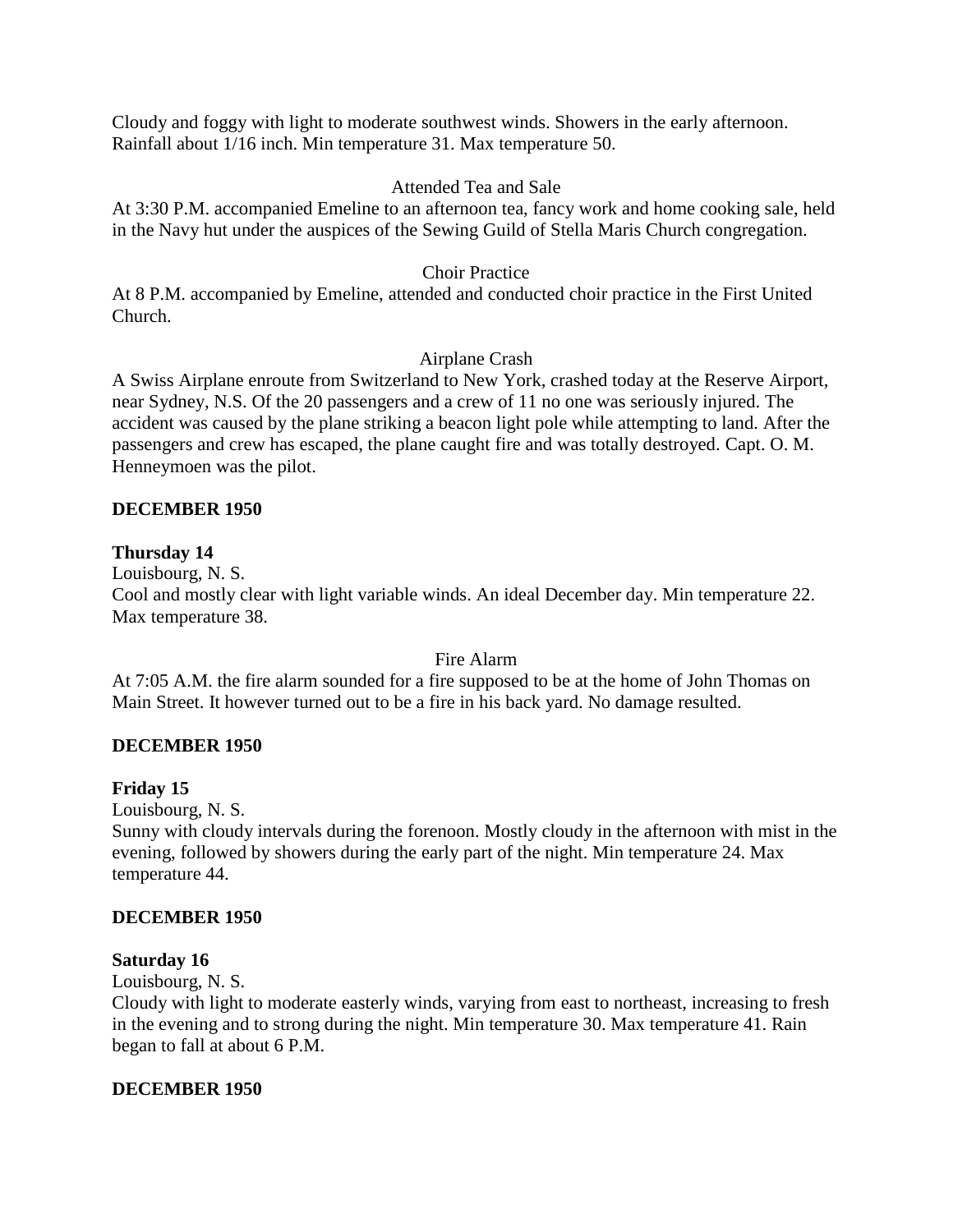### **Sunday 17**

Louisbourg, N. S.

Sleet storm of the early morning ended before dawn and was followed by a clear sky, and fresh northwest wind, which decreased to light early in the day. Mostly cloudy during the afternoon and evening.

## First Snow of the Season

In the early hours of the morning, there was a light fall of snow just enough to give the ground a wintery appearance. Wet snow covered the ground to a depth of about  $\frac{1}{2}$  inch. This snow nearly all disappeared during the day. The snowfall of last night and early this morning is the first snow of this season in the Louisbourg district, and is the latest date for the first snow in my memory.

## Church Services

At 11 A.M. and 7 P.M. in company with Emeline, attended services in the First United Church, where Rev. C. C. Walls was the preacher. About 55 present in the morning and about 95 in the evening. Choir attendance: A.M. 12, P.M. 19. A carol service was held immediately after the close of the regular service in the evening, which was well attended, and I believe enjoyed by all those present.

# Death of Thomas Dickson

The death of Thomas W. Dickson, occurred at his home 119 Catherine Street, Whitney Pier, Sydney at about 11 P.M. today, after a brief illness. He was about 70 years of age and is survived by his wife, one son, (Rev. Warren Dickson) and three daughters.

# **DECEMBER 1950**

### **Monday 18**

Louisbourg, N. S.

Partly clear in the morning but becoming cloudy and threatening early in the day. Rain began to fall at about 4 P.M. and continued during the night. A short period of sleet at about 7 P.M. Light variable winds in the forenoon, increasing to moderate easterly in the afternoon and to strong during the night. Min temperature 26. Max temperature 39.

### **DECEMBER 1950**

### **Tuesday 19**

Louisbourg, N. S.

Clear and moderately cold. Rain ceased in the early morning. Rainfall of yesterday evening and last night 1 inch. Heavy westerly gale beginning in the early morning and lasting until nearly noon when it moderated to some extent, but continued to blow heavily all the afternoon and evening. Min temperature 24. Max temperature [blak] Ground entirely bare.

### **DECEMBER 1950**

**Wednesday 20**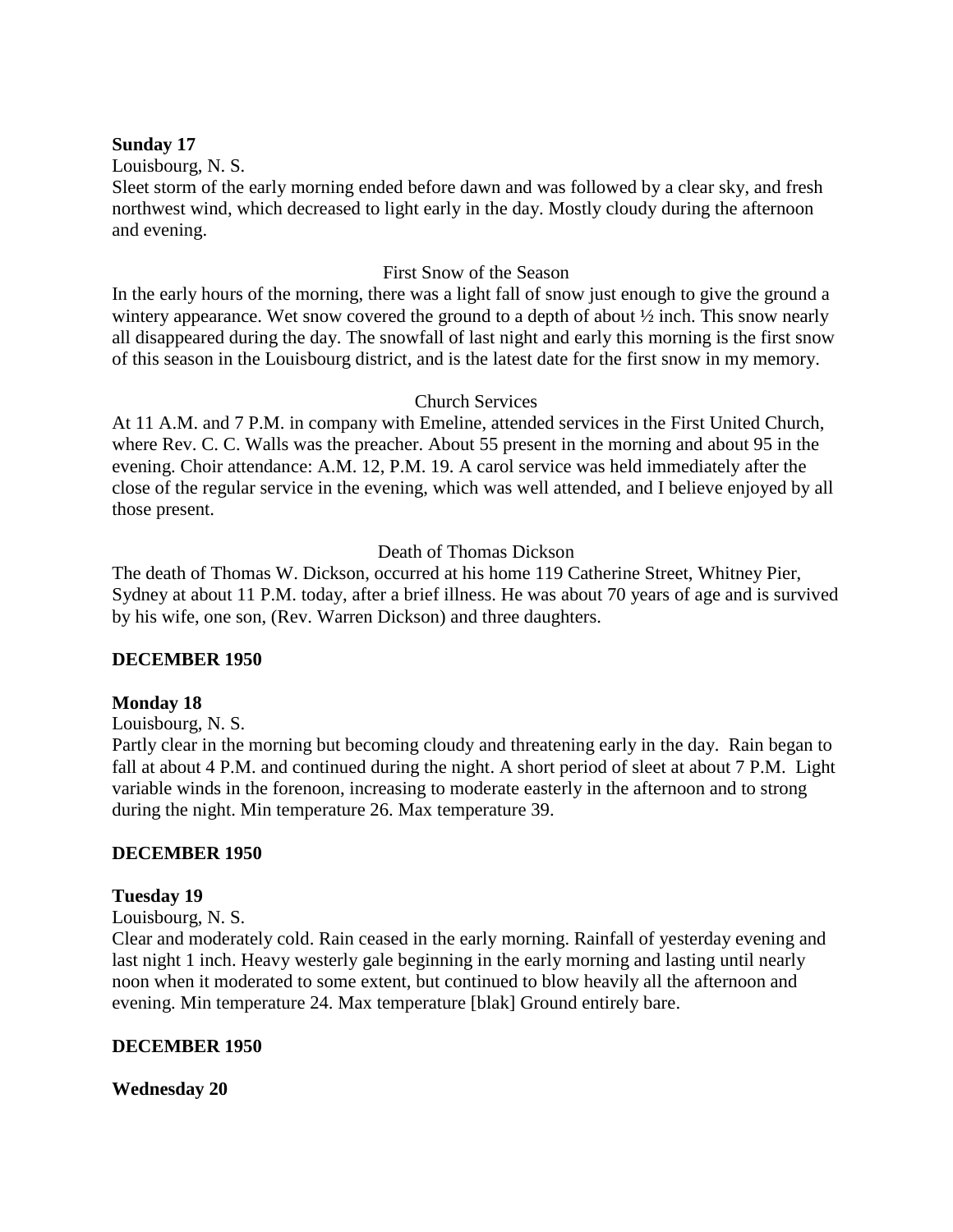Louisbourg, N. S.

Moderately cold and partly clear with light winds. Min temperature 18. Max temperature 28. An ideal day.

## Funeral

The funeral of the late Thomas W. Dickson took place in the afternoon. The funeral service was held at his late home, 119 Catherine Street, Sydney at 1:30 P.M. by Rev. J.D .Archibald of Trinity United Church, Sydney, N.S. Burial took place in the United Church Cemetery at Louisbourg, where Rev. Mr. Archibald conducted the committal service. Emeline, Mrs. Dan Townsend and Clifton Townsend, motored to Sydney with Mrs. Fletcher Townsend for the purpose of attending the funeral service.

## **DECEMBER 1950**

# **Thursday 21**

Louisbourg, N. S.

Cloudy and cool with light northerly winds. Light drizzle of snow beginning at about 9 am continued all day and late into the night. Snowfall about 1 3/4 inch. Min temperature 21. Max temperature 30.

# **DECEMBER 1950**

## **Friday 22**

Louisbourg, N. S.

Clear and cold in the early part of the day, but becoming cloudy in the late afternoon. A very lovely winter day with a mantle of about 2 inches of snow on the ground, giving all out-of-doors a wintery appearance. Light variable winds, southerly in the evening. A light drizzle of snow in the early part of the night, followed by light rain and increasing wind. Min temperature 12. Max temperature 36.

### **DECEMBER 1950**

### **Saturday 23**

Louisbourg, N. S.

Cloudy with showers and strong southwest wind in the morning. Clearing early in the day and continuing clear during the remainder of the day. Wind shifting to west early in the day and decreasing to light. Rainfall of last night about 1/8 inch. Min temperature 24. Max temperature 40. Ground entirely bare, as a result of last nights rain.

### **DECEMBER 1950**

### **Sunday 24**

Louisbourg, N. S.

Clear with light variable winds, increasing to moderate easterly in the early part of the night. An ideal winter day. Min temperature 20. Max temperature 34.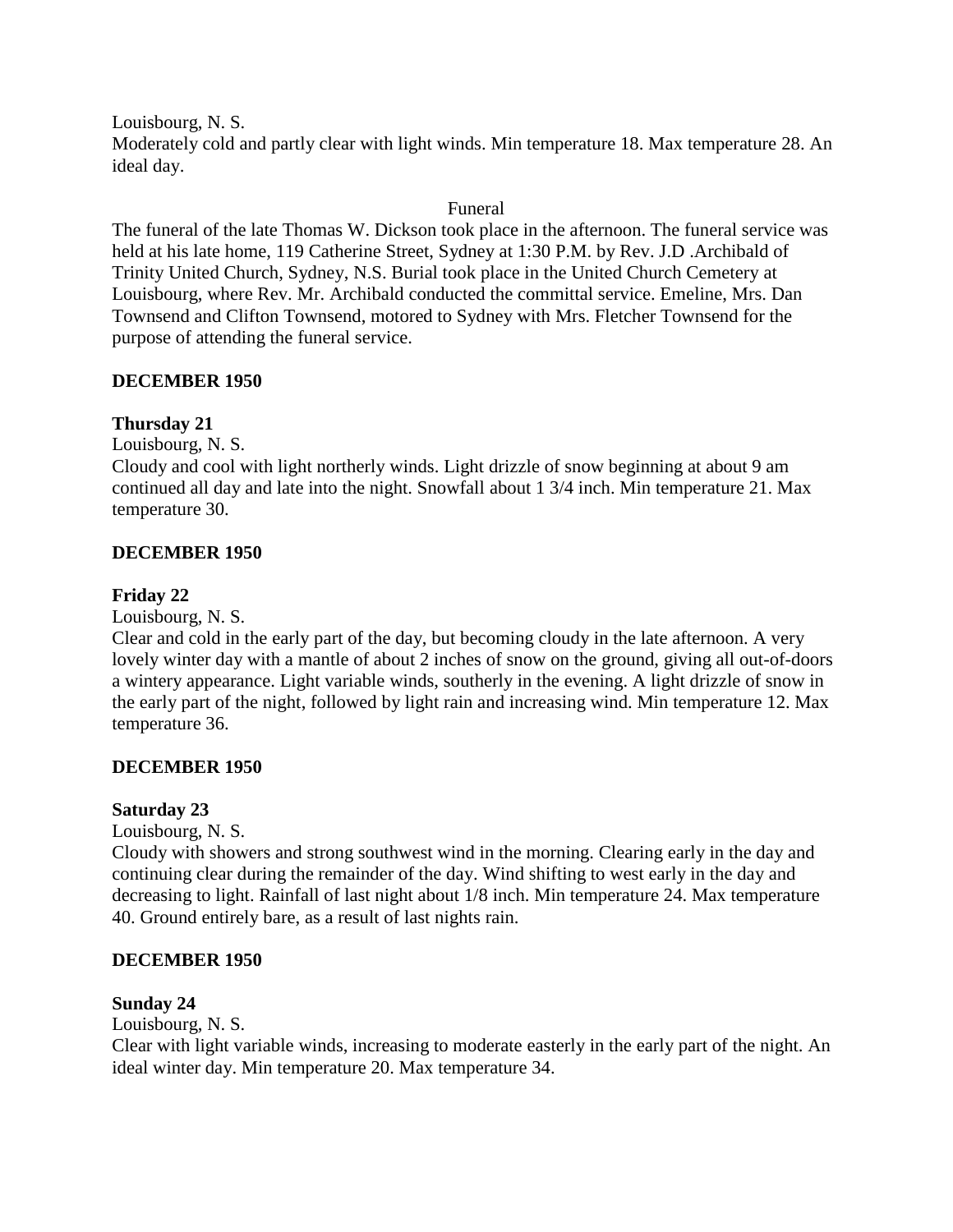### Church Services

At 11 A.M. and 7 P.M. in company with Emeline, attended services in the First United Church, where Rev. C. C. Walls was the preacher. About 100 present at the morning service and about 125 at the service in the evening. The choir led in special Christmas music, and in the singing of the usual Christmas carols at both services. At the morning service the rite of baptism was administered to five infant children. They were one each of Mr. and Mrs. Victor Harpell, Mr. and Mrs. Angus MacKay, Mr. and Mrs. Edward Levy, Mr. and Mrs. [blank]

### **DECEMBER 1950**

### **Monday 25**

Louisbourg, N. S.

Rain in the morning with strong southeast wind. Stopped raining at about 9 A.M. Cloudy with some fog during the greater part of the day, with the sun breaking through the clouds for a brief period at about 11 A.M. and for a short time in the late afternoon. Wind shifted to south and southwest and late in the evening to west, colder during the night. Rainfall about 1/4 inch. Ground entirely bare. Min temperature 28. Max temperature 45.

### **DECEMBER 1950**

### **Tuesday 26**

Louisbourg, N. S.

Clear cool and sunny with moderate to fresh westerly winds, decreasing in the afternoon. Min temperature 14. Max temperature 31.

### Motored to Sydney

In the evening, Emeline and I, Mrs. Charles Stacey and Miss Carmel Gillis (Domestic Science Teacher) motored to Sydney with Dan F. Nicholson, where we were the guests of Mrs. E. Baines, 54 Park Street. We spent a very pleasant musical evening, during which a dainty lunch was served by Mrs. Clarke, who joined with Mrs. Baines in entertaining us. At a late hour we returned home.

### **DECEMBER 1950**

### **Wednesday 27**

Louisbourg, N. S.

Snow storm began at about midnight last night and ended before dawn this morning. Snowfall 3 inches. Wind southwest in the early morning, shifting to westerly, light to moderate. Sunny and cold during the day. Min temperature 6. Max temperature 24.

### Choir Practice

At 7:30 P.M. in company with Emeline, attended and conducted choir practice in the First United Church. Had choir practice a half hour earlier than usual in order to accommodate some members who wished to attend a social gathering of the MacMillan Club.

#### **DECEMBER 1950**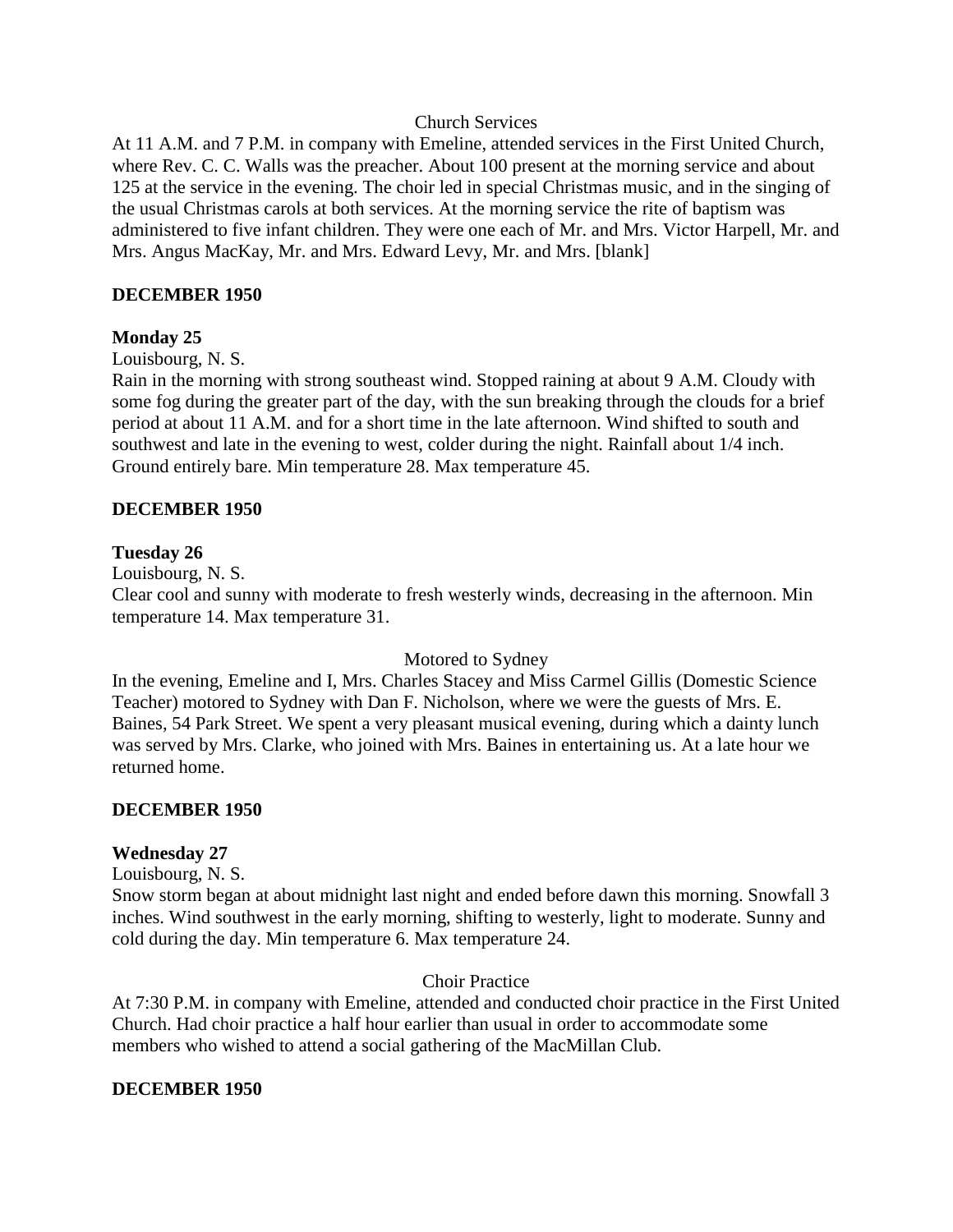### **Thursday 28**

Louisbourg, N. S. Clear and cold with light winds. Sunny all day. Min temperature (A.M.) zero. Max temperature 30. Lowest drop of the temperature this season.

## **DECEMBER 1950**

## **Friday 29**

Louisbourg, N. S.

Clear and mild with light southwest wind. Sunny becoming cloudy in the late afternoon. A very lovely day. Min temperature 18. Max temperature 36. Snow which fell on the  $27<sup>th</sup>$  rapidly disappearing owing to the mild weather.

### **DECEMBER 1950**

### **Saturday 30**

Louisbourg, N. S.

Rain in the early morning, accompanied by a southeast gale. Light showers and drizzle of rain during the forenoon. Wind shifted to south and southwest and moderating to almost calm shortly after noon. Sunshine through the clouds for a few minutes in the late afternoon, but soon disappeared. Ground entirely bare as a result of the rain and mildness of the weather. Rainfall 3/8 inch. Min temperature 31. Max temperature 48.

### **DECEMBER 1950**

### **Sunday 31**

Louisbourg, N. S.

Cloudy and cool with light northeast wind. Snow began to fall at about 7:30 P.M. and continued during the night. Min temperature 27. Max temperature 35. Snow storm which ended at about midnight gave us a fall of 4 inches.

Church Services

At 11 A.M. and 7 P.M., in company with Emeline, attended services in the First United Church, where Rev. C. C. Walls was the preacher. About 60 attended the morning service and about 100 the evening service. Choir attendance: A.M. 12, P.M. 16.

Total snowfall for December: 5 inches. Rainfall about 2 ½ inches.

### **Citizens and former citizens of the Town of Louisbourg, who died during the year 1950.**

| Lorne Michael MacLeod     | January 4  | Louisbourg, N.S. |
|---------------------------|------------|------------------|
| <b>Bonnie Joy Parsons</b> | January 11 | Louisbourg, N.S. |
| Murdoch Campbell          | January 28 | Louisbourg, N.S. |
| Joseph Troke              | February 1 | Louisbourg, N.S. |